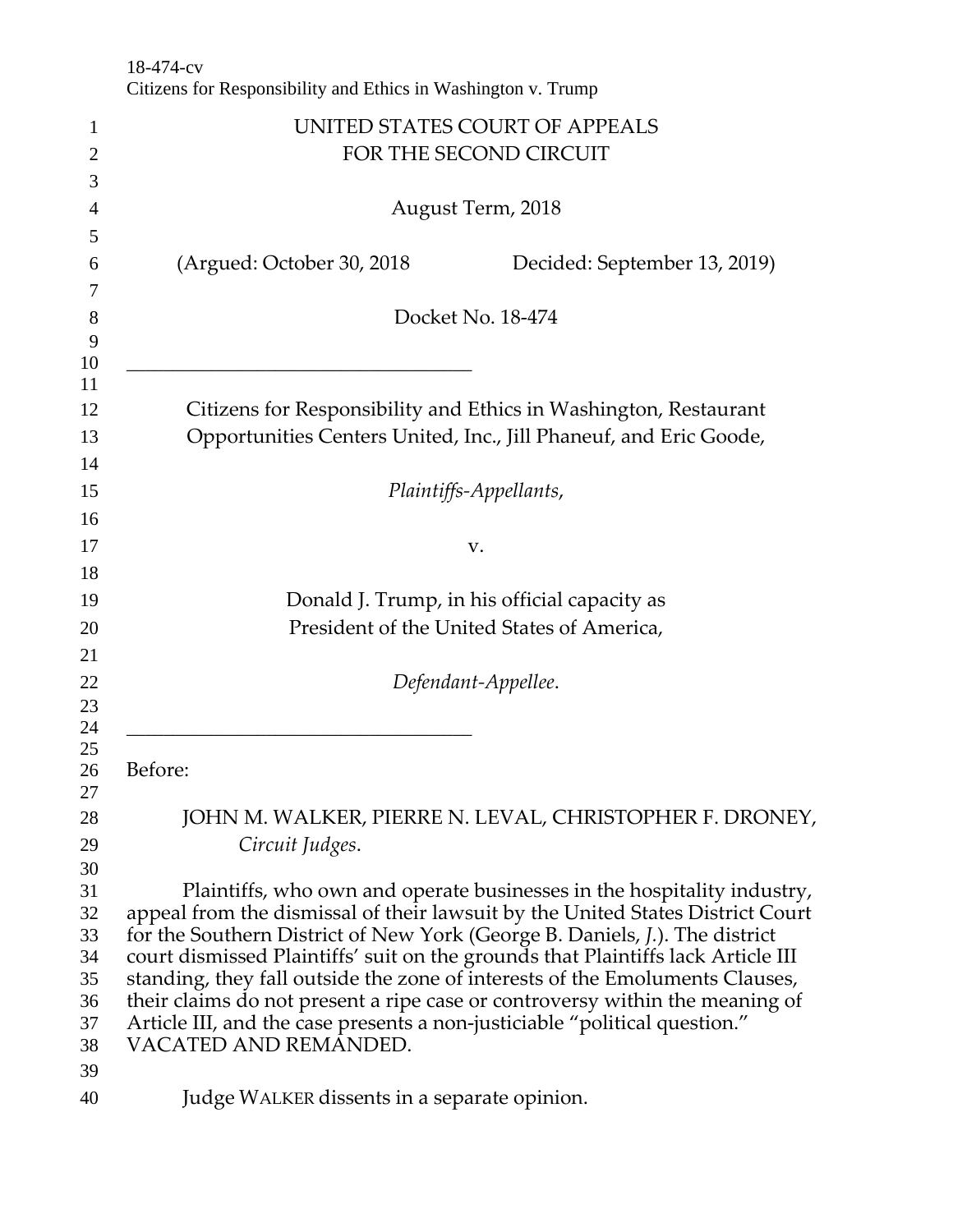| 1              |                                                                               |  |
|----------------|-------------------------------------------------------------------------------|--|
| $\overline{2}$ | DEEPAK GUPTA, Gupta Wessler PLLC,                                             |  |
| 3              | Washington, D.C. (Jonathan E. Taylor,                                         |  |
| 4              | Joshua Matz, and Daniel Townsend,                                             |  |
| 5              | Gupta Wessler PLLC, Washington, D.C.;                                         |  |
| 6              | Joseph M. Sellers, Daniel A. Small,                                           |  |
| 7              | Cohen Milstein Sellers & Toll PLLC,                                           |  |
| 8              | Washington, D.C.; Norman L. Eisen,                                            |  |
| 9              | Stuart C. McPhail, Adam J. Rappaport,                                         |  |
| 10             | Citizens for Responsibility and Ethics in                                     |  |
| 11             | Washington, Washington, D.C.;                                                 |  |
| 12             | Laurence H. Tribe, Harvard Law School,                                        |  |
| 13             | Cambridge, MA, on the brief), for                                             |  |
| 14             | Plaintiffs-Appellants.                                                        |  |
| 15             |                                                                               |  |
| 16             | HASHIM M. MOOPPAN, Department                                                 |  |
| 17             | of Justice, Washington, D.C., (Chad A.                                        |  |
| 18             | Readler, Michael S. Raab, Megan                                               |  |
| 19             | Barbero, Department of Justice,                                               |  |
| 20             | Washington, D.C., on the brief), for                                          |  |
| 21             | Defendant-Appellee.                                                           |  |
| 22             |                                                                               |  |
| 23             | LEVAL, Circuit Judge:                                                         |  |
| 24             | Plaintiffs-Eric Goode, a restaurateur and hotelier, and Restaurant            |  |
| 25             | Opportunities Center United ("ROC"), a non-partisan, member-based             |  |
| 26             | organization of restaurants and restaurant workers-appeal from the            |  |
| 27             | judgment of the United States District Court for the Southern District of New |  |
| 28             | York (Daniels, J.) dismissing their complaint against Defendant Donald J.     |  |
| 29             | Trump, the President of the United States, for lack of subject matter         |  |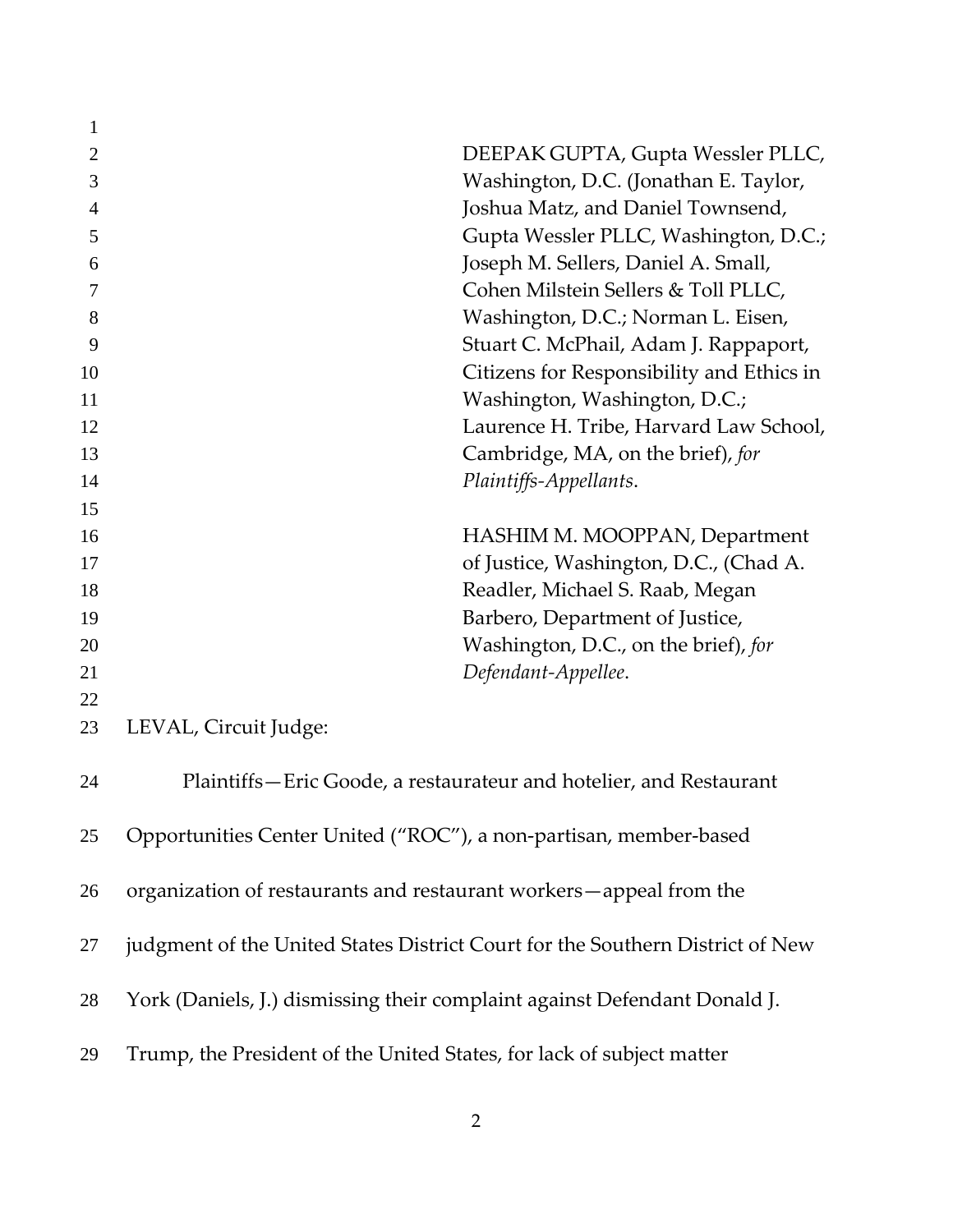| $\mathbf{1}$   | jurisdiction. The complaint seeks declaratory and injunctive relief for the         |
|----------------|-------------------------------------------------------------------------------------|
| $\overline{2}$ | President's alleged violations of the Domestic and Foreign Emoluments               |
| 3              | Clauses of the United States Constitution. The President moved to dismiss for       |
| $\overline{4}$ | lack of subject matter jurisdiction pursuant to Federal Rule of Civil Procedure     |
| 5              | 12(b)(1), arguing that Plaintiffs did not have standing to sue. The district court  |
| 6              | granted the motion, concluding that Plaintiffs lack Article III standing, they      |
| $\tau$         | fall outside the zone of interests of the Emoluments Clauses, their claims do       |
| $8\,$          | not present a ripe case or controversy within the meaning of Article III, and       |
| 9              | their suit is barred by the political question doctrine. For the reasons below,     |
| 10             | we vacate the judgment and remand for further proceedings.                          |
| 11             | A. BACKGROUND                                                                       |
| 12             | Plaintiffs are in the hospitality industry. <sup>1</sup> Plaintiff Goode owns high- |
| 13             | end hotels, restaurants, and event spaces in the New York City area. Plaintiff      |
| 14             | ROC counts among its members over 200 establishments, including high-end            |

<sup>&</sup>lt;sup>1</sup> In proceedings before the district court, plaintiffs included Jill Phaneuf, who worked in the hospitality industry, and Citizens for Responsibility and Ethics in Washington (CREW), a non‐profit government watchdog. In Plaintiffs' appellate briefing, CREW notified the court it is "no longer appealing the district court's judgment" that CREW lacks standing. Additionally, Phaneuf left the job wherein she allegedly competed with Defendant's businesses for diplomatic clientele, and Plaintiffs acknowledge that she "no longer has Article III standing to pursue her claims, which sought only prospective relief."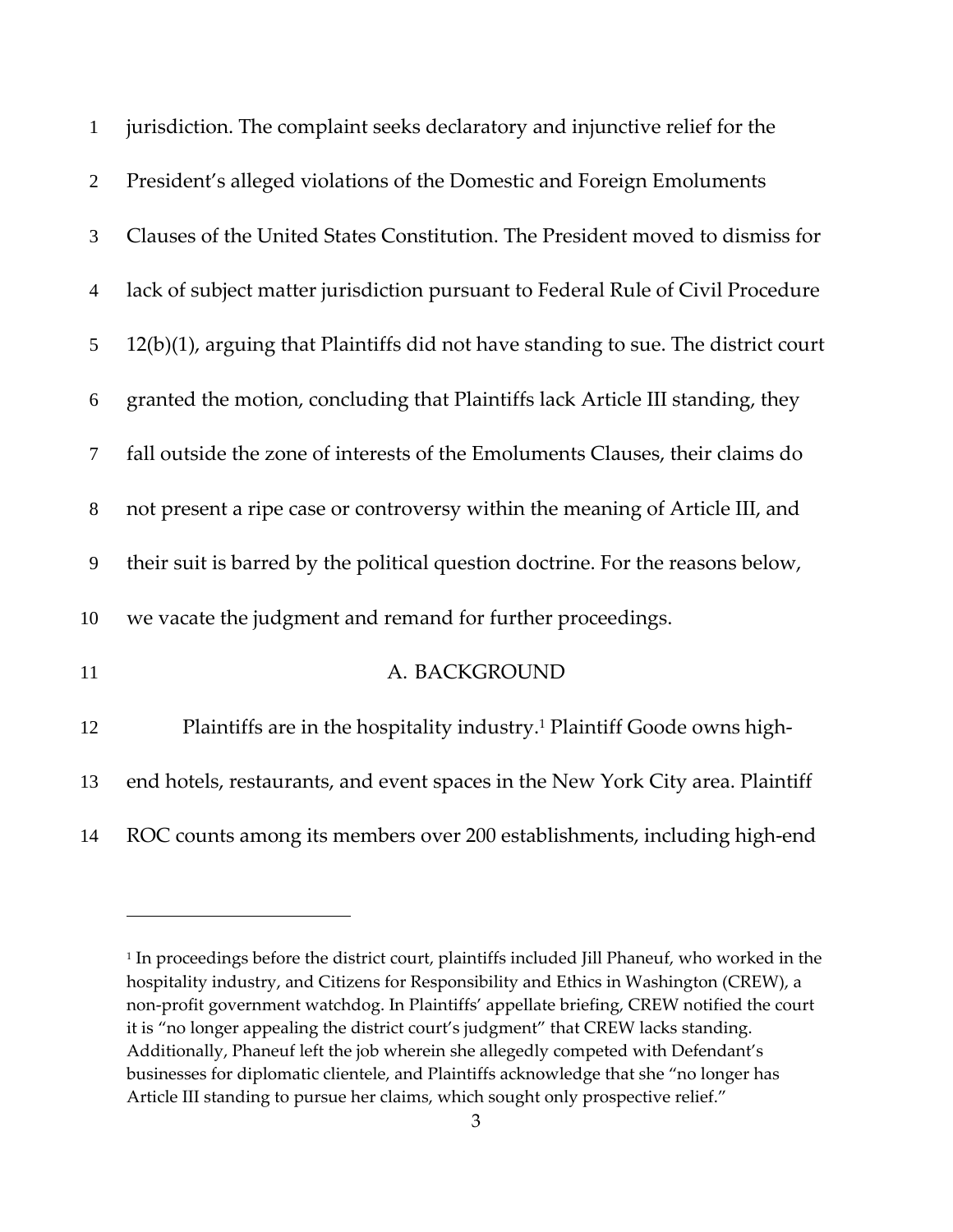| $\mathbf{1}$     | restaurants and event spaces in New York City and Washington, D.C. The                        |
|------------------|-----------------------------------------------------------------------------------------------|
| $\mathbf{2}$     | Plaintiff establishments cater to foreign and domestic government clientele,                  |
| 3                | and allege that they are direct competitors of hospitality properties owned by                |
| $\overline{4}$   | the President in Washington D.C. and New York City.                                           |
| $\mathfrak{S}$   | The complaint alleges that President Trump, operating through                                 |
| 6                | corporations, limited-liability companies, limited partnerships, and other                    |
| $\overline{7}$   | business structures, is effectively the sole owner of restaurants, hotels, and                |
| $8\,$            | event spaces, which are patronized by foreign and domestic government                         |
| $\boldsymbol{9}$ | clientele. The President has announced that, since assuming office, he has                    |
| 10               | turned over day-to-day management of his business empire to his children                      |
| 11               | and established a trust to hold his business assets. <sup>2</sup> However, he maintains       |
| 12               | sole ownership, receives business updates at least quarterly, <sup>3</sup> and has the        |
| 13               | ability to obtain distributions from the trust at any time. <sup>4</sup> The facts alleged by |
| 14               | Plaintiffs, together with those acknowledged by the President, support the                    |

 *Donald Trump's News Conference: Full Transcript and Video*, N.Y. Times (Jan. 11, 2017), http://nyti.ms/2jG86w8.

 Jennifer Calfas, *Eric Trump Says He'll Give the President Quarterly Updates on Business Empire*, Fortune (March 24, 2017), http://for.tn/2n2MRXa.

 Derek Kravitz & Al Shaw, *Trump Lawyer Confirms President Can Pull Money From His Businesses Whenever He Wants*, ProPublica (April 4, 2017, 5:53 PM), http://bit.ly/2o1OM1C.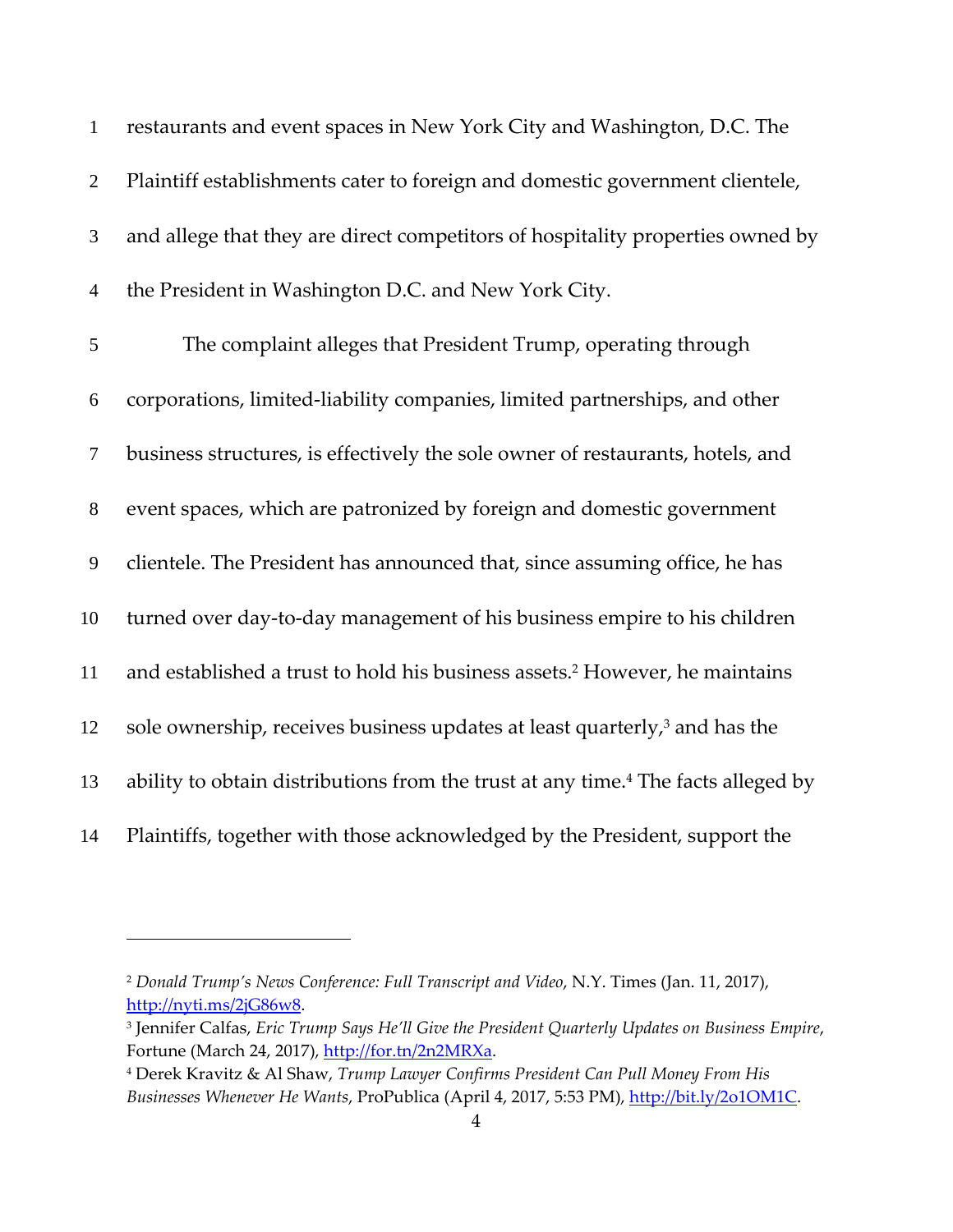| $\mathbf{1}$   | inference that the revenues of the Trump establishments are substantially (or          |
|----------------|----------------------------------------------------------------------------------------|
| $\overline{2}$ | are convertible into) personal revenues of the President.                              |
| 3              | <b>Plaintiffs' Allegations</b><br>i.                                                   |
| $\overline{4}$ | Stated generally, Plaintiffs allege that they have been and will be                    |
| 5              | injured because foreign and domestic government entities that patronize                |
| 6              | Washington, D.C. and New York hotels, restaurants, and event spaces                    |
| 7              | patronize Trump establishments (in preference to Plaintiffs' establishments)           |
| $8\,$          | in the hope of enriching the President and earning a reward from him                   |
| 9              | through official Presidential action favorable to their governments, and that          |
| 10             | such enrichment of the President by foreign and domestic government                    |
| 11             | entities violates the Foreign and Domestic Emoluments Clauses. There are               |
| 12             | three principal categories of allegations.                                             |
| 13             | First, Plaintiffs allege that they directly compete with the President's               |
| 14             | establishments for foreign, state, and federal government clientele. Second            |
| 15             | Amended Complaint (the "Complaint") III 13-20. Plaintiffs support this                 |
| 16             | allegation with extensive declarations from hospitality industry experts. <sup>5</sup> |

 Where, as here, a defendant makes a "fact-based" 12(b)(1) motion to dismiss by "proffering evidence beyond the Pleading," the plaintiff may "need to come forward with evidence of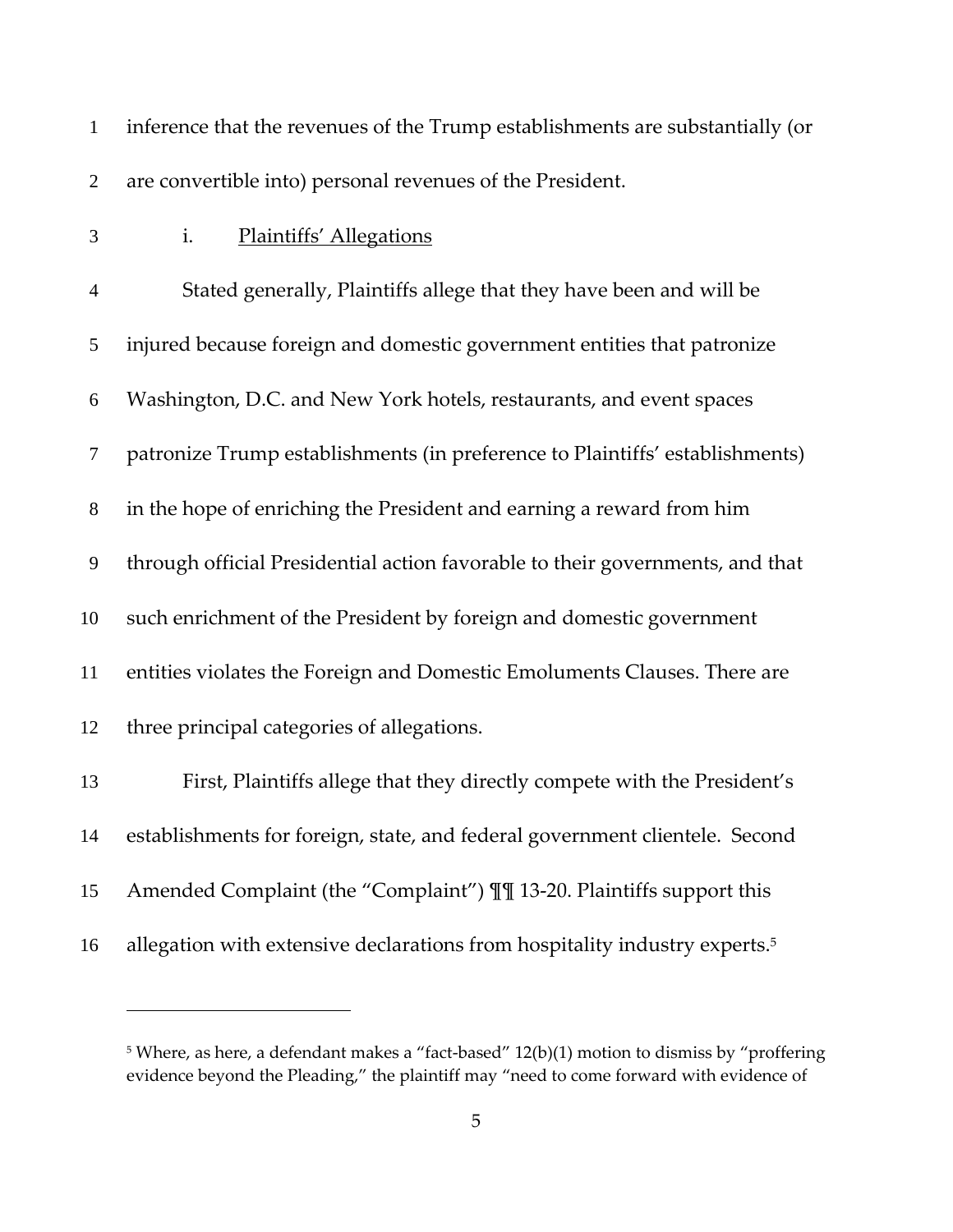| $\mathbf{1}$     | Rachel Roginsky, a hospitality consultant and professor at the Boston            |
|------------------|----------------------------------------------------------------------------------|
| $\overline{2}$   | University School of Hospitality Administration, asserts that certain of         |
| 3                | Goode's hotels and one ROC member's hotel-restaurant are "[p]rimary              |
| $\overline{4}$   | competitors" with Trump SoHo and Trump International New York because            |
| 5                | they "market to and attract customers from essentially the same pool" given      |
| $\boldsymbol{6}$ | their "similar location, facilities, services, amenities, class, image, and      |
| $\tau$           | price." Roginsky Decl. III 14-17. Dr. Christopher Muller, former Dean of the     |
| $8\,$            | Boston University School of Hospitality Administration, identifies numerous      |
| $\boldsymbol{9}$ | of Plaintiffs' restaurants in the New York and Washington, D.C. areas that he    |
| 10               | asserts are "comparable" to various Trump establishments because they are        |
| 11               | within the same market "segment" and therefore directly compete with one         |
| 12               | another. Muller Decl. II 24-29, 50-56, 67-75. Collectively, the two declarations |
| 13               | identify more than a dozen of Plaintiffs' establishments, which, according to    |
| 14               | Roginsky and Muller, compete directly with roughly half a dozen Trump            |

<sup>[</sup>its] own to controvert that presented by defendant[.]" *Carter v. HealthPort Techs., LLC*, 822 F.3d 47, 57 (2d Cir. 2016) (*citing Exch. Nat'l Bank of Chi. v. Touche Ross & Co.*, 544 F.2d 1126, (2d Cir. 1976)). The President's motion to dismiss challenged not only the facial sufficiency of the complaint, but also the factual assertion that Plaintiffs' restaurants directly compete with Trump establishments. Thus, we consider not only the allegations in the complaint but also the expert affidavits submitted in response to Defendant's fact-based motion to dismiss.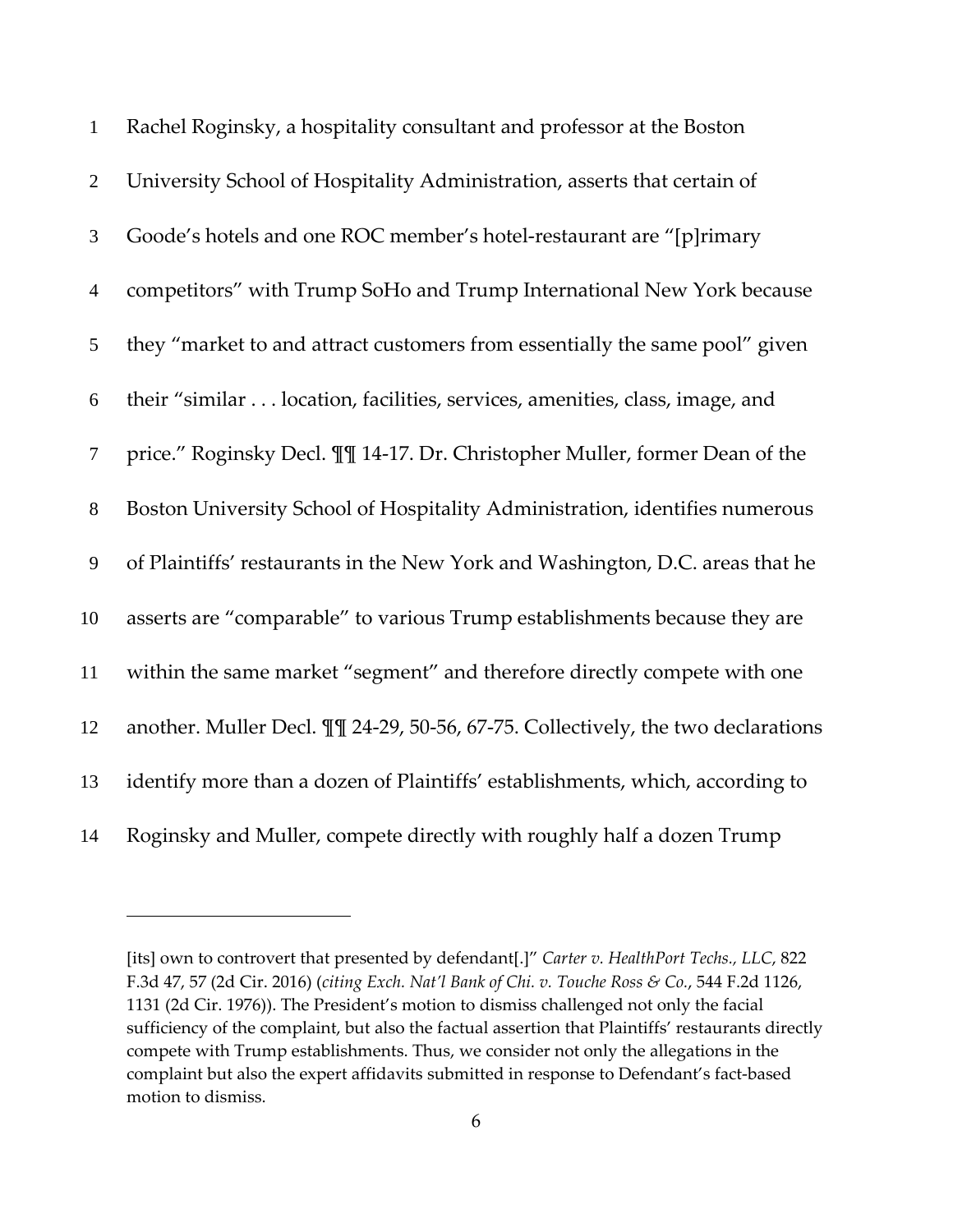| $\mathbf{1}$     | establishments over the same customer base, including foreign and domestic        |
|------------------|-----------------------------------------------------------------------------------|
| $\overline{2}$   | government customers. Owners of these establishments also submitted               |
| 3                | declarations attesting that their restaurants and hotels are frequented by        |
| $\overline{4}$   | foreign, state, and federal officials and that they compete directly with Trump   |
| 5                | establishments over this customer base. Goode Decl. II 4, 23-24, 34, 36, 47-50;   |
| 6                | Colicchio Decl. II 13-14, 20-21, 28-29. Plaintiffs' declarations include evidence |
| $\tau$           | of loss of government patronage from Plaintiffs' establishments after the         |
| $8\,$            | presidential election. ROC alleges that its restaurant and restaurant-employee    |
| $\boldsymbol{9}$ | members have suffered injury due to "lost business, wages, and tips."             |
| 10               | Complaint ¶ 13. Specifically, James Mallios, managing partner at ROC-             |
| 11               | member restaurant Amali, testifies that Amali regularly hosts dinners and         |
| 12               | events for government officials, including foreign leaders, Mallios Decl. II 9,   |
| 13               | 20, 24-27, and that its tax-exempt sales declined after November 2016,            |
| 14               | reflecting a decline in government business. Id. $\mathbb{I}$ 28.                 |
| 15               | Second, the Complaint cites statements by the President implicitly                |
| 16               | soliciting the patronage of government officials and apparently                   |
| 17               | acknowledging that, in making governmental decisions, he favors                   |
| 18               | governments that patronize his businesses. See, e.g., Complaint \[ 96 ("Trump     |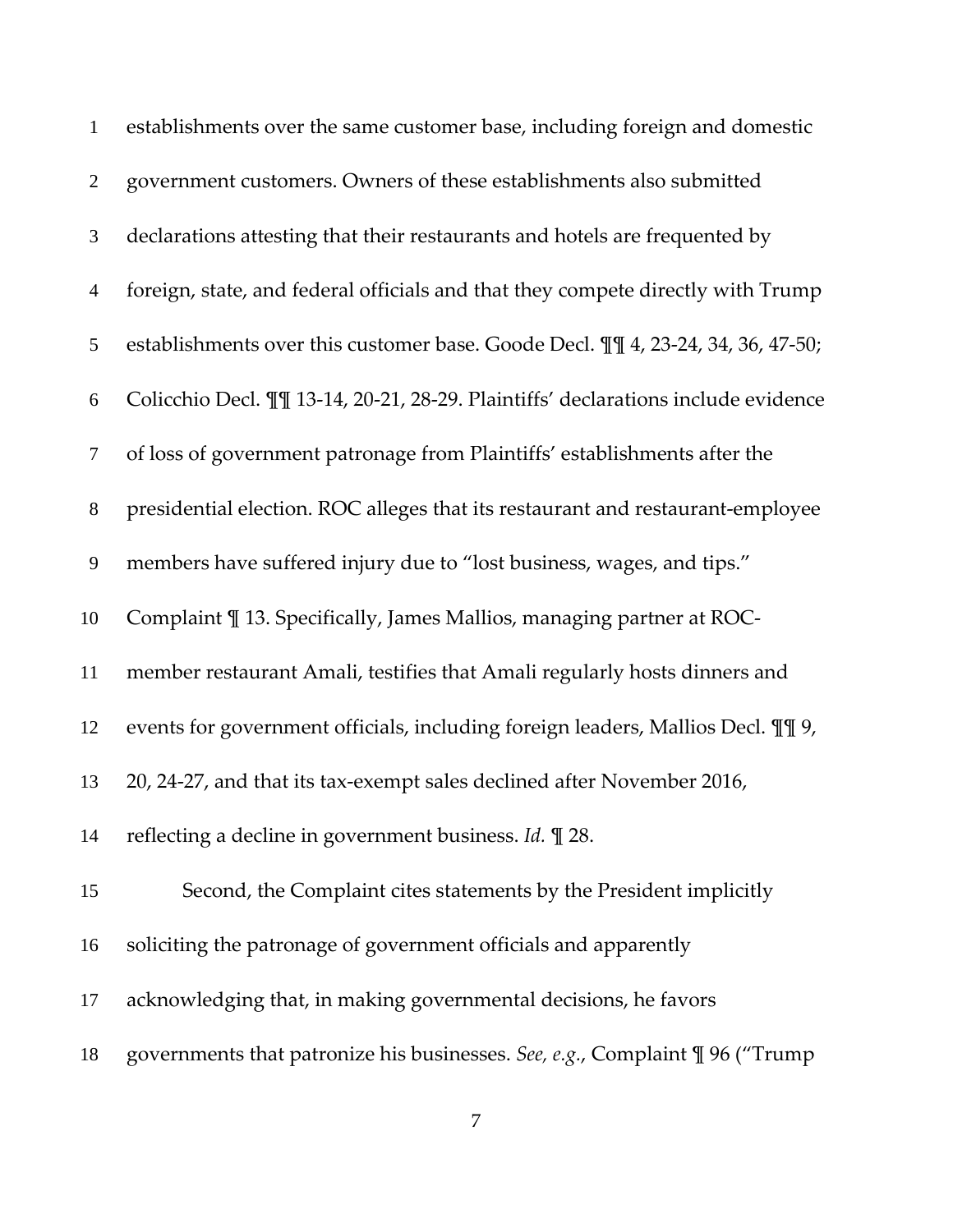| $\mathbf{1}$     | said [of the Saudis, in the context of discussing trade negotiations], ' They      |
|------------------|------------------------------------------------------------------------------------|
| $\overline{2}$   | spend \$40 million, \$50 million. Am I supposed to dislike them? I like them       |
| $\mathfrak{Z}$   | very much.""); id. $\P$ 52 (responding to a question about the U.S.'s dispute with |
| $\overline{4}$   | China over the South China Sea, "I do deals with [China] all the time.             |
| 5                | [China's largest bank] is a tenant of mine"). The Complaint alleges that           |
| $\boldsymbol{6}$ | Trump businesses began investing in attracting foreign government business         |
| $\tau$           | after the election, id. II 60-63, and further that these efforts have succeeded in |
| $8\,$            | attracting post-election patronage from foreign governments. Id. II 64-87.         |
| 9                | Third, Plaintiffs allege that foreign governments have taken note of,              |
| 10               | and been influenced by, the message that enriching the President by giving         |
| 11               | patronage to his establishments earns his favor. Plaintiffs point to statements    |
| 12               | by foreign government officials quoted in newspaper articles, including one        |
| 13               | "Middle Eastern diplomat" who said, "Believe me, all the delegations will go       |
| 14               | [to Trump establishments]." Id. ¶ 62 (quoting Jonathan O'Connell & Mary            |
| 15               | Jordan, For foreign diplomats, Trump hotel is place to be, WASH. POST (Nov. 18,    |
| 16               | 2016), http://wapo.st/2oPYggX). Another diplomat reportedly stated, "Why           |
| 17               | wouldn't I stay at his hotel blocks from the White House[?] Isn't it rude to       |
| 18               | come to his city and say, 'I am staying at your competitor?'" Id. Plaintiffs also  |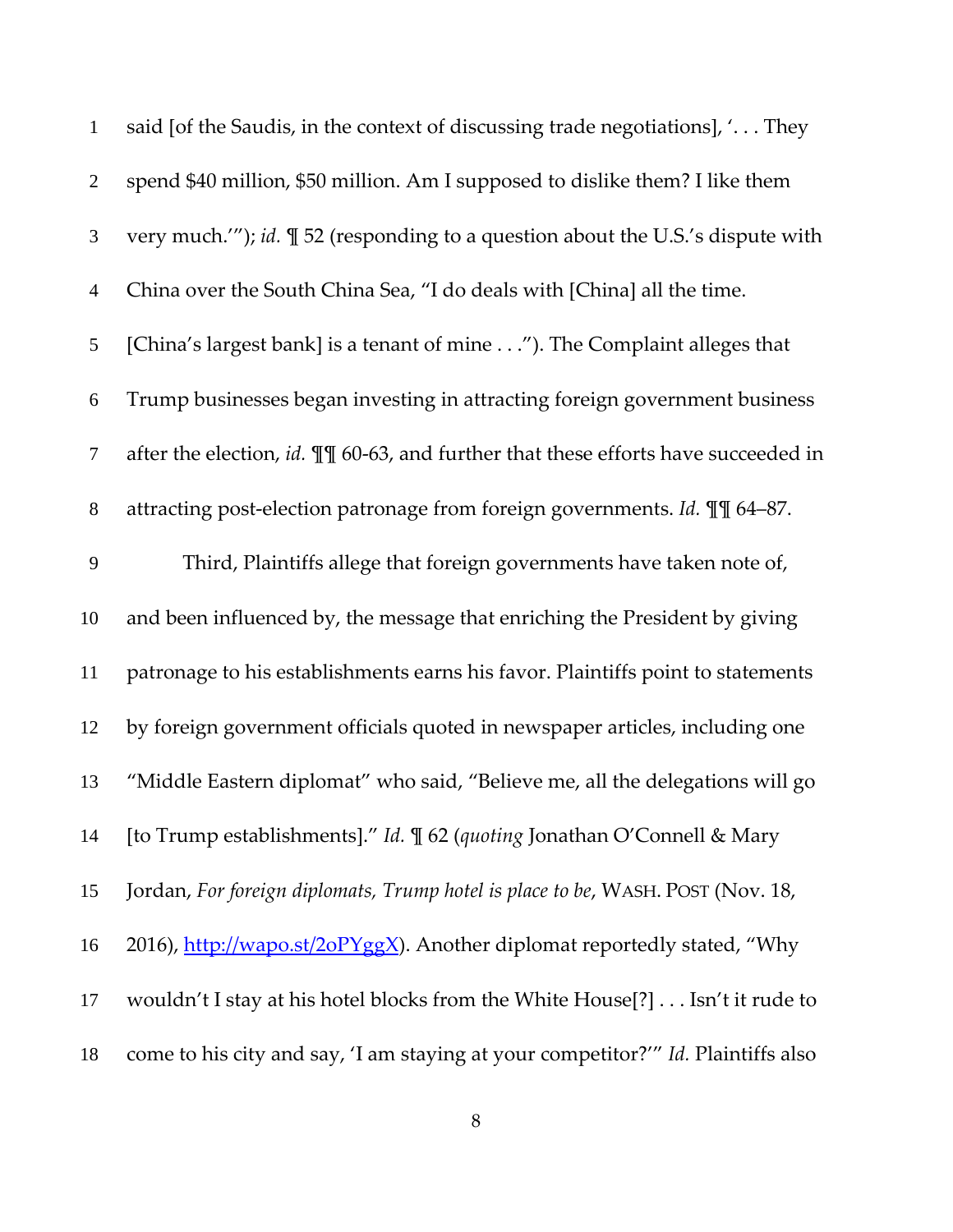| $\mathbf{1}$   | allege that foreign government official patronage of Trump establishments          |
|----------------|------------------------------------------------------------------------------------|
| $\overline{2}$ | has increased since the President was elected. Id. II 56, 60, 64, 68, 72, 79, 82.  |
| 3              | In particular, Plaintiffs point to one instance in which, shortly after the        |
| $\overline{4}$ | election, a foreign government switched the venue of an event from a               |
| 5              | competitor to a Trump establishment. Id. [ 74.                                     |
| 6              | The Complaint asserts that the President's receipt of the revenues he              |
| $\tau$         | derives from the patronage of foreign and domestic government entities             |
| $8\,$          | violates the Foreign and Domestic Emoluments Clauses. Id. $\P$ 1. The Foreign      |
| 9              | Emoluments Clause provides: "[N]o Person holding any Office of Profit or           |
| 10             | Trust under [the United States], shall, without the Consent of the Congress,       |
| 11             | accept of any present, Emolument, Office, or Title, of any kind whatever, from     |
| 12             | any King, Prince, or foreign State." U.S. Const., Art. I, § 9, Cl. 8. Congress has |
| 13             | not consented to Defendant's receipt of the emoluments at issue here.              |
| 14             | Complaint $\P$ 2. The Domestic Emoluments Clause provides: "The President          |
| 15             | shall, at stated Times, receive for his Services, a Compensation, which shall      |
| 16             | neither be increased nor diminished during the Period for which he shall           |
| 17             | have been elected, and he shall not receive within that Period any other           |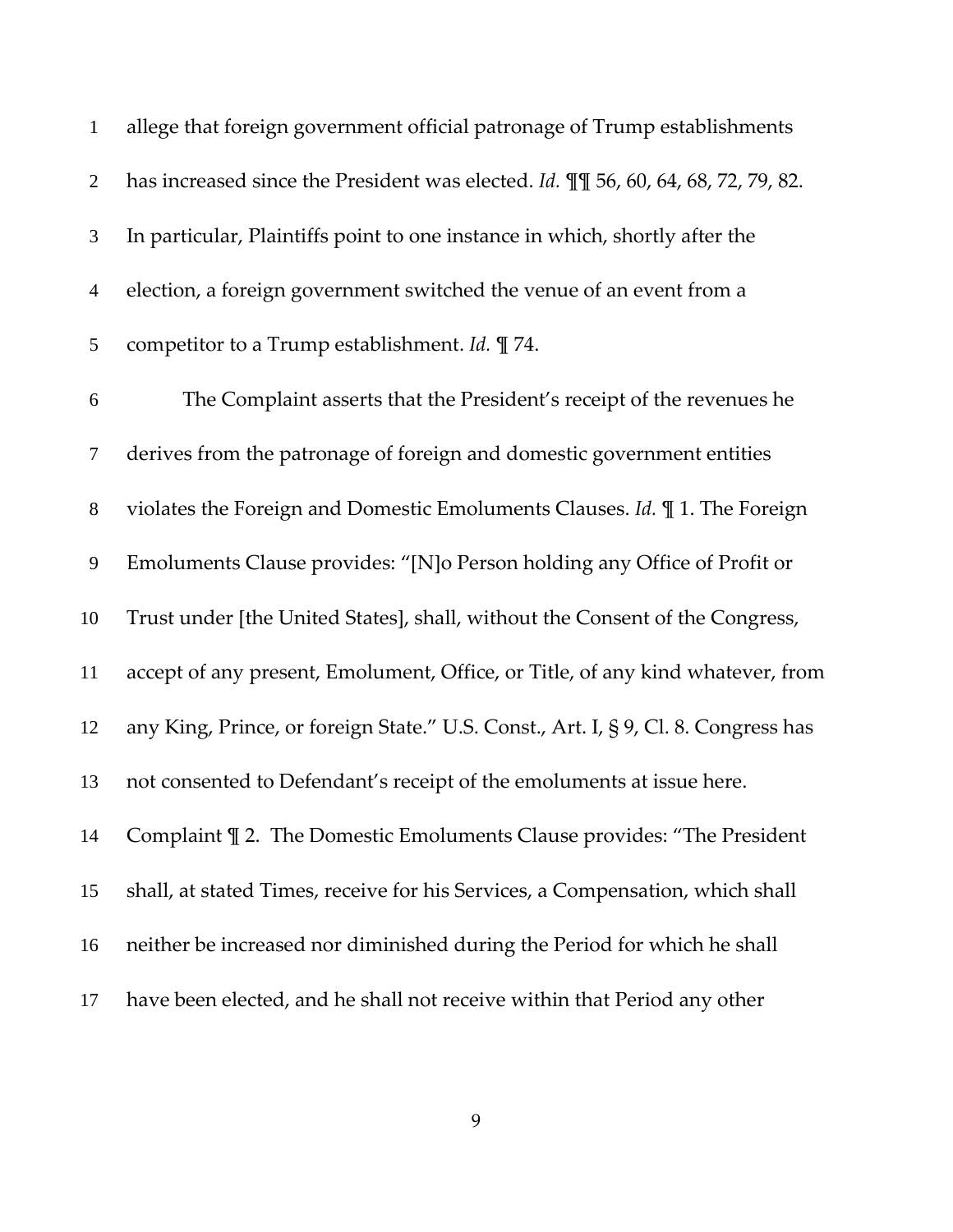Emolument from the United States, or any of them." U.S. Const., Art. II, § 1, Cl. 7.

| $\mathfrak{Z}$ | The Complaint seeks both declaratory and injunctive relief. It seeks a                  |
|----------------|-----------------------------------------------------------------------------------------|
| $\overline{4}$ | declaration, <i>inter alia</i> , that, in these circumstances, the patronage of foreign |
| 5              | and domestic government entities of the President's establishments violates             |
| 6              | the Foreign and Domestic Emoluments Clauses. Complaint 1 20. As to                      |
| $\tau$         | injunctive relief, the Complaint asks the court to "enjoin[] Defendant from             |
| $8\,$          | violating both Emoluments Clauses" and to "requir[e] Defendant to release               |
| 9              | financial records sufficient to confirm that Defendant is not engaging in any           |
| 10             | further transactions that would violate either Emoluments Clause." Id.                  |
| 11             | ii.<br>Defendant's Motion to Dismiss                                                    |
| 12             | The President moved to dismiss the Complaint, arguing that Plaintiffs                   |
| 13             | lacked Article III standing and fell outside the zone of interests of the               |
| 14             | Emoluments Clauses. As to standing, the President argued that Plaintiffs'               |
| 15             | "allegations of future injuries are premised upon a speculative chain of                |
| 16             | possibilities, including the decisions of third parties [i.e., prospective              |
| 17             | government customers] not before the Court." Defendant's Memorandum of                  |
| 18             | Law in Support of the Motion to Dismiss, at 18-19. With respect to the specific         |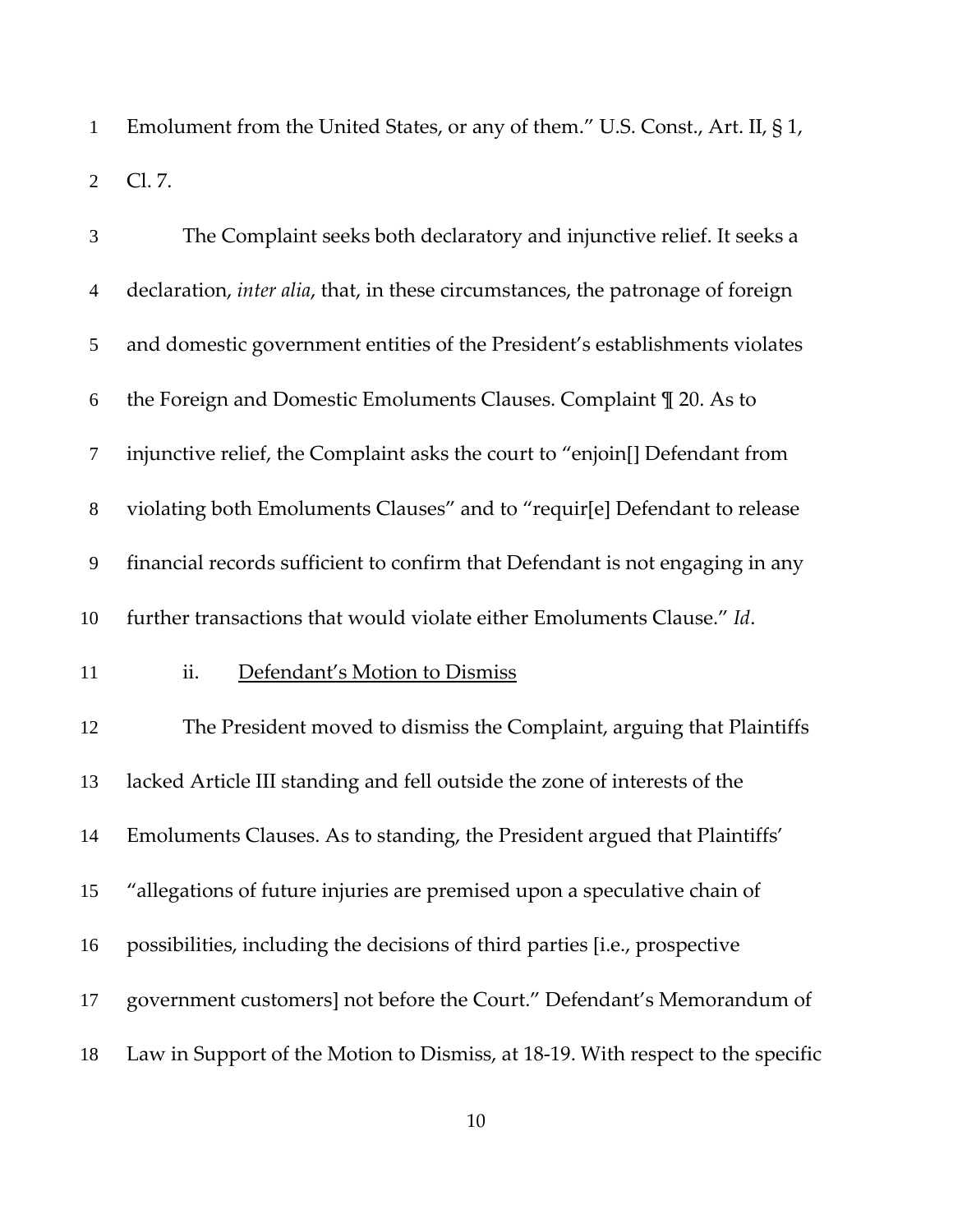| $\mathbf{1}$   | evidence of lost government patronage, the President argued that the              |
|----------------|-----------------------------------------------------------------------------------|
| $\overline{2}$ | declarations do not "show that the decline was attributable to" government        |
| 3              | customers choosing Trump establishments, because the decline could have a         |
| $\overline{4}$ | different cause. Reply Memorandum of Law in Support of the Motion to              |
| 5              | Dismiss, at 6. The President did not contest the substance of Plaintiffs' expert  |
| 6              | testimony that certain of Plaintiffs' establishments compete directly with        |
| $\tau$         | Trump establishments. As to the zone of interests, President Trump argued         |
| 8              | that because the Clauses were "intended to guard against the corruption of        |
| 9              | and foreign influence on federal officials and to ensure the independence of      |
| 10             | the President," Plaintiffs' alleged injuries "bear no relation to the [Clauses']  |
| 11             | core concerns," and thus Plaintiffs' claims should be dismissed. Defendant's      |
| 12             | Memorandum of Law in Support of the Motion to Dismiss, at 25-26.                  |
| 13             | iii.<br><b>District Court Decision</b>                                            |
| 14             | The district court granted the President's motion to dismiss for lack of          |
| 15             | jurisdiction under Rule 12(b)(1). While recognizing that Plaintiffs' allegations, |
| 16             | supported by expert declarations, satisfied the injury prong of the Article III   |
| 17             | standing inquiry, the district court found "Plaintiffs have failed to properly    |
| 18             | allege that Defendant's actions caused Plaintiffs competitive injury and that     |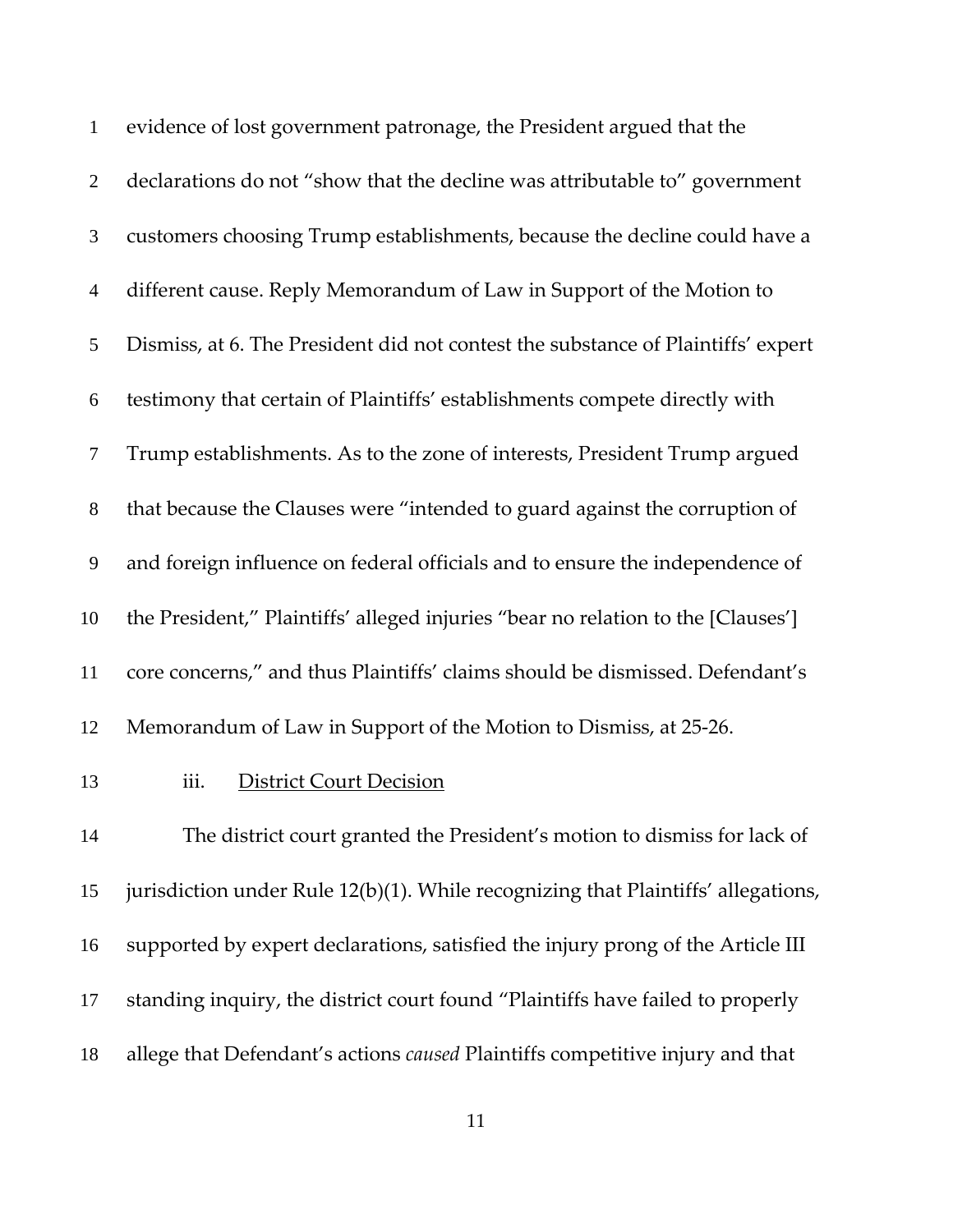| $\mathbf{1}$     | such an injury is redressable by this Court." CREW et al. v. Trump, 276 F. Supp.  |
|------------------|-----------------------------------------------------------------------------------|
| $\overline{2}$   | 3d 174, 185 (S.D.N.Y. 2017) (emphasis in original). The district court called it  |
| 3                | "wholly speculative" whether any lost business was "fairly traceable to           |
| $\overline{4}$   | Defendant's 'incentives' or instead results from government officials'            |
| 5                | independent desire to patronize Defendant's businesses." Id. at 186.              |
| 6                | Hypothesizing alternative explanations for Plaintiffs' injury, the district court |
| $\boldsymbol{7}$ | opined that "interest in [Trump] properties" could have "generally increased      |
| $8\,$            | since he became President" or Plaintiffs may "face a tougher competitive          |
| $\mathbf{9}$     | market overall." Id. Given that Plaintiffs failed to rule out these alternative   |
| 10               | explanations for their injury at the pleading stage, the district court concluded |
| 11               | the "connection between [] Plaintiffs' alleged injury and Defendant's actions     |
| 12               | is too tenuous to satisfy Article III's causation requirement." Id. For the same  |
| 13               | reasons, the district court found the injury was not likely to be redressed by    |
| 14               | any relief the district court could offer. Id.                                    |
| 15               | The district court also found that Plaintiffs lacked "prudential"                 |
| 16               | standing. Reasoning that standing to sue under the Emoluments Clauses is          |
| 17               | limited to those parties the Clauses were meant to protect, the district court    |

found that Plaintiffs fell outside the "zone of interests" of the Clauses. *Id.* at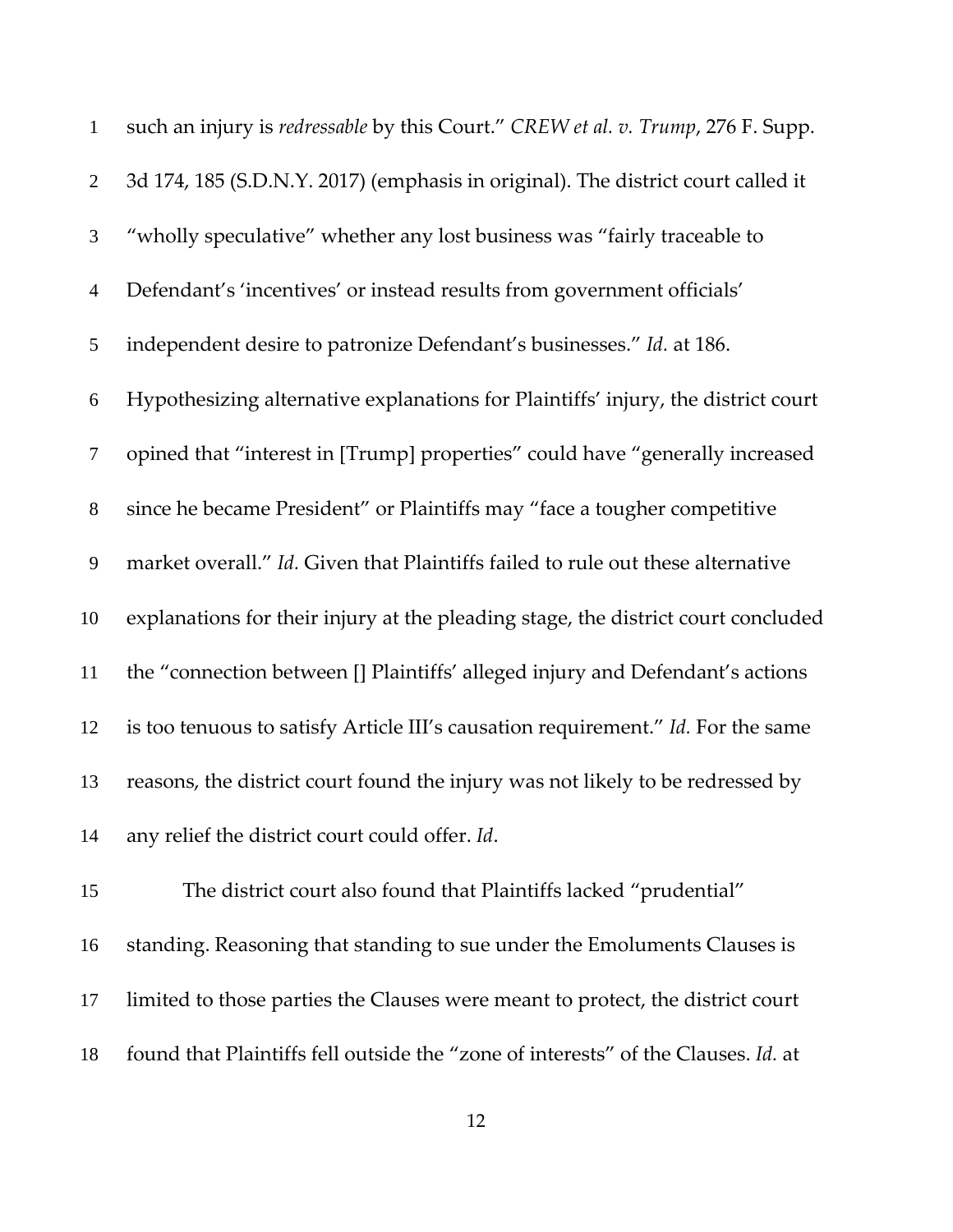| $\mathbf{1}$   | 187–88. The district court reasoned that "[n]othing in the text or the history of             |
|----------------|-----------------------------------------------------------------------------------------------|
| $\overline{2}$ | the Emoluments Clauses suggests that the Framers intended these provisions                    |
| 3              | to protect anyone from competition." Id. at 187. Rather, the district court                   |
| $\overline{4}$ | found, the Emoluments Clauses are meant to prevent corruption and foreign                     |
| 5              | influence, and ensure the President's independence. Id. at 188. Contrasting                   |
| 6              | this suit with one brought under the "generous review provisions of the                       |
| $\tau$         | [Administrative Procedure Act]," the district court stated that the zone of                   |
| $8\,$          | interests test "is <i>more</i> strictly applied when a plaintiff is proceeding under a        |
| 9              | constitutional provision." Id. at 187 (emphasis in original) (quoting                         |
| 10             | Wyoming v. Oklahoma, 502 U.S. 437, 469 (1992) (Scalia, J., dissenting)). <sup>6</sup> Because |
| 11             | Plaintiffs are not vindicating an interest in uncorrupted, independent                        |
| 12             | government, the district court reasoned, they do not have standing to sue                     |
| 13             | under the Emoluments Clauses.                                                                 |
| 14             | The district court also found that the suit must be dismissed on two                          |
| 15             | additional grounds, neither of which was raised by the Defendant's motion.                    |
| 16             | These were that the case presents a non-justiciable political question and that               |

<u>.</u>

 The district court appeared to mistakenly rely on Justice Scalia's dissent in *Wyoming* as if it were a statement by the majority about the proper application of the zone of interests test. *See infra* n.13.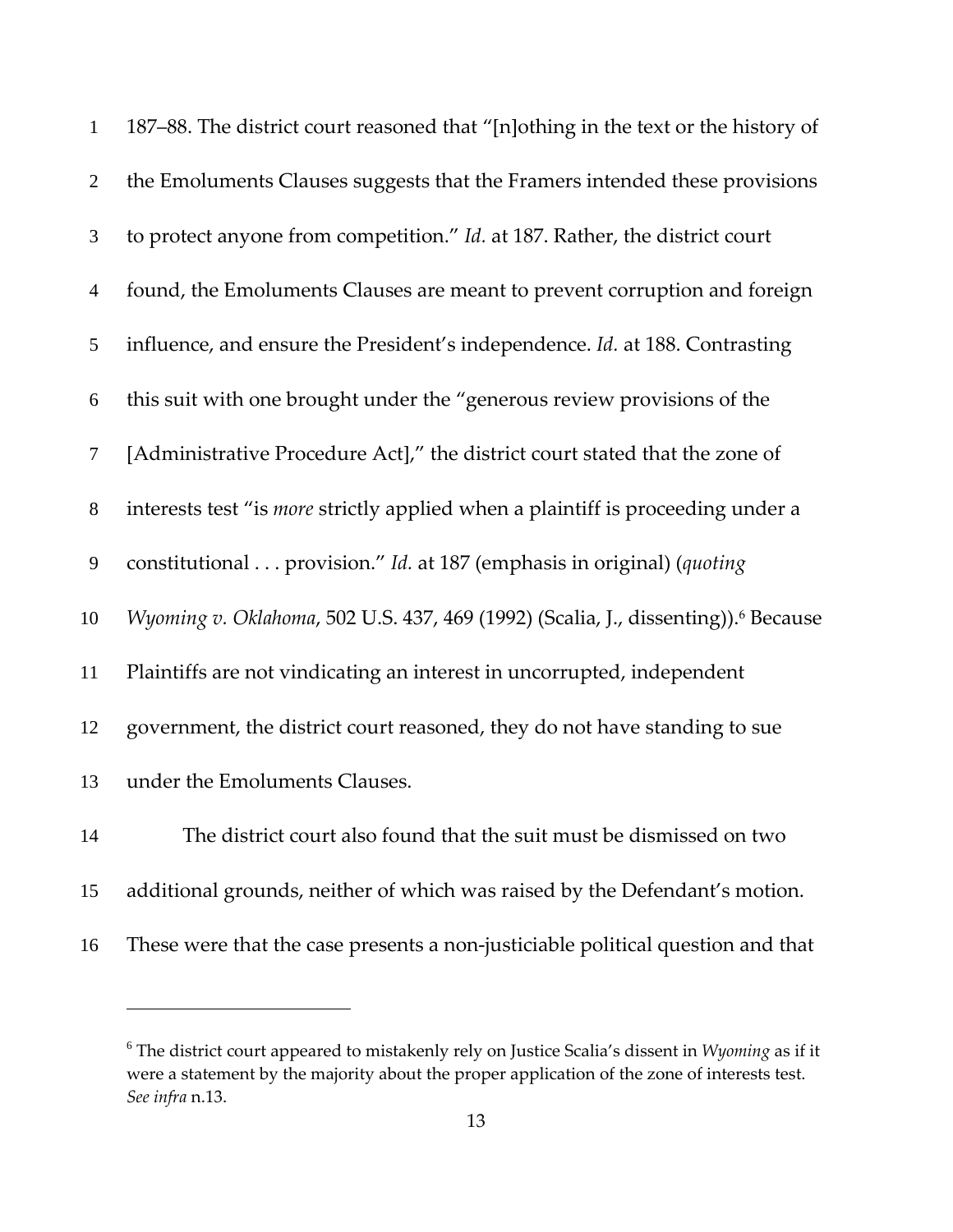| $\mathbf{1}$   | it is not ripe for adjudication. <i>Id.</i> at 193–95. Neither of these grounds is           |
|----------------|----------------------------------------------------------------------------------------------|
| $\overline{2}$ | defended by the President on this appeal.                                                    |
| 3              | <b>B. DISCUSSION</b>                                                                         |
| $\overline{4}$ | A suit brought in federal court is "properly dismissed for lack of                           |
| 5              | subject matter jurisdiction under Rule $12(b)(1)$ when the district court lacks              |
| 6              | the statutory or constitutional power to adjudicate it." Makarova v. United                  |
| $\tau$         | States, 201 F.3d 110, 113 (2d Cir. 2000). To the extent that a district court's              |
| $\, 8$         | dismissal for lack of subject matter jurisdiction was based on the application               |
| 9              | of a rule of law, <sup>7</sup> an appellate court construes the allegations of the complaint |
| 10             | in the light most favorable to Plaintiffs and reviews the district court's ruling            |
| 11             | de novo, meaning that our inquiry focuses on whether the rules of law were                   |
| 12             | correctly applied. We conclude that the district court did not apply the law                 |
| 13             | correctly in finding that it lacked jurisdiction to decide the case.                         |

<u>.</u>

 In some instances, a district court's dismissal for lack of subject matter jurisdiction under Rule 12(b)(1) is based in part on factual findings. When such a dismissal is appealed, we review the relevant factual findings for clear error. *See Rent Stabilization Ass'n of City of New York v. Dinkins*, 5 F.3d 591, 594 (2d Cir. 1993). In this case, although the parties presented disputed factual issues to the district court by evidentiary submissions, the court did not purport to resolve disputed issues of fact or make factual findings. Its rulings were based only on the application of rules of law. Accordingly, our review is *de novo*. *Id.* ("If the trial court dismissed on the basis of the complaint alone or the complaint supplemented by undisputed facts evidenced in the record, our standard is *de novo* review[.]").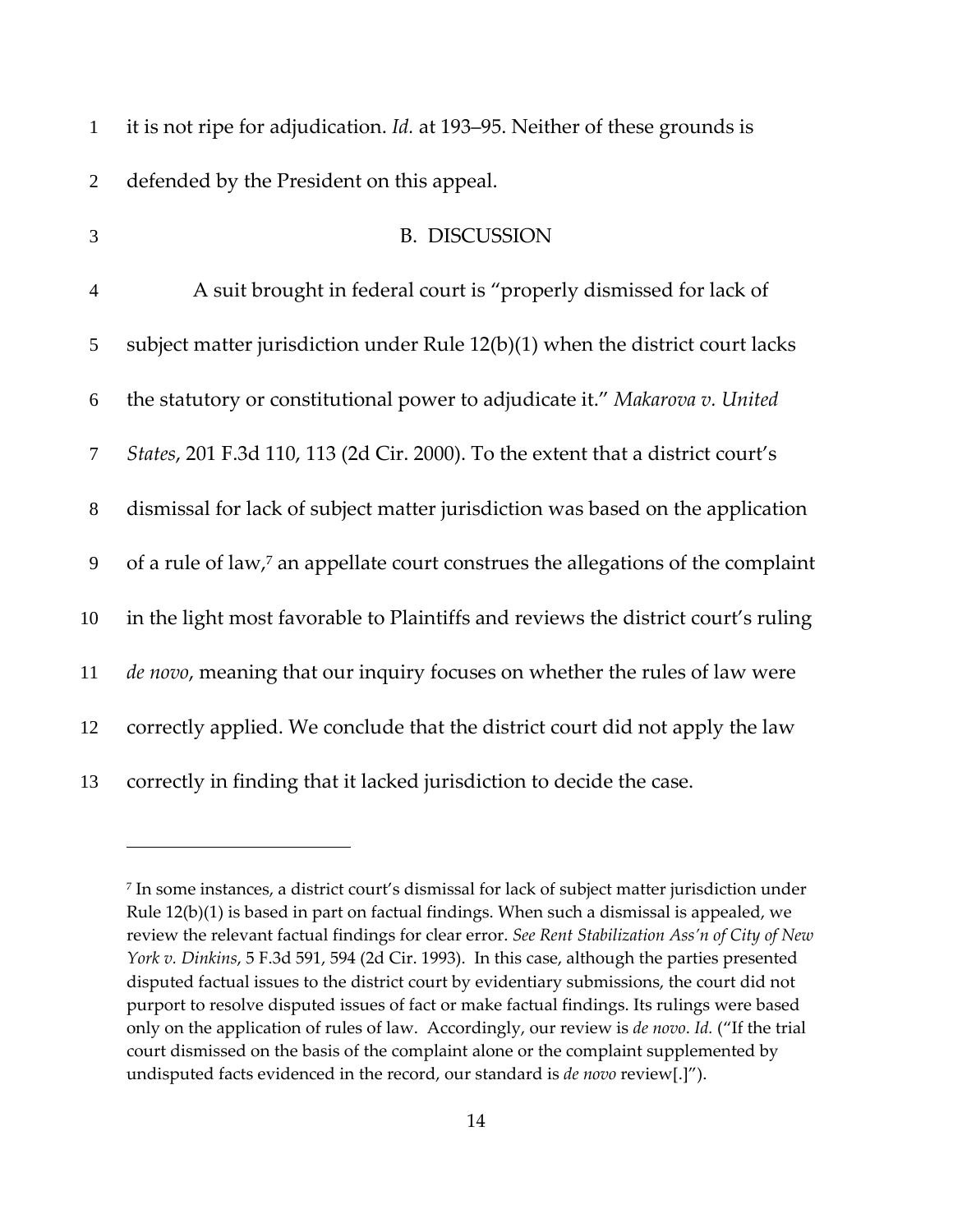## 1 i. Article III Standing

| $\mathfrak{2}$   | Plaintiffs contend that the district court interpreted the law incorrectly        |
|------------------|-----------------------------------------------------------------------------------|
| 3                | in concluding that they lack standing to bring this action under Article III of   |
| $\overline{4}$   | the Constitution. There are three prongs to the standing inquiry under Article    |
| $\mathfrak{S}$   | III. In order to successfully allege standing to bring a suit in federal court, a |
| $\boldsymbol{6}$ | complaint must plausibly allege the following: first, that the plaintiff has      |
| $\boldsymbol{7}$ | suffered an "injury in fact," which the Supreme Court defines as "an invasion     |
| $8\,$            | of a legally protected interest which is (a) concrete and particularized; and (b) |
| $\overline{9}$   | actual or imminent, not [merely] conjectural or hypothetical," Lujan v.           |
| 10               | Defenders of Wildlife, 504 U.S. 555, 560 (1992) (internal citations and quotation |
| 11               | marks omitted); second, that there is a "causal connection between the injury     |
| 12               | and the conduct complained of," which requires the injury to be "fairly           |
| 13               | traceable to the challenged action of the defendant, and not the result of the    |
| 14               | independent action of some third party not before the court;" id. (internal       |
| 15               | quotation marks and alterations omitted); and third, that it is "likely, as       |
| 16               | opposed to merely speculative, that the injury will be redressed by a             |
| 17               | favorable decision." Id. (internal quotation marks omitted). These three          |
| 18               | components of the Article III "case or controversy" requirement are designed      |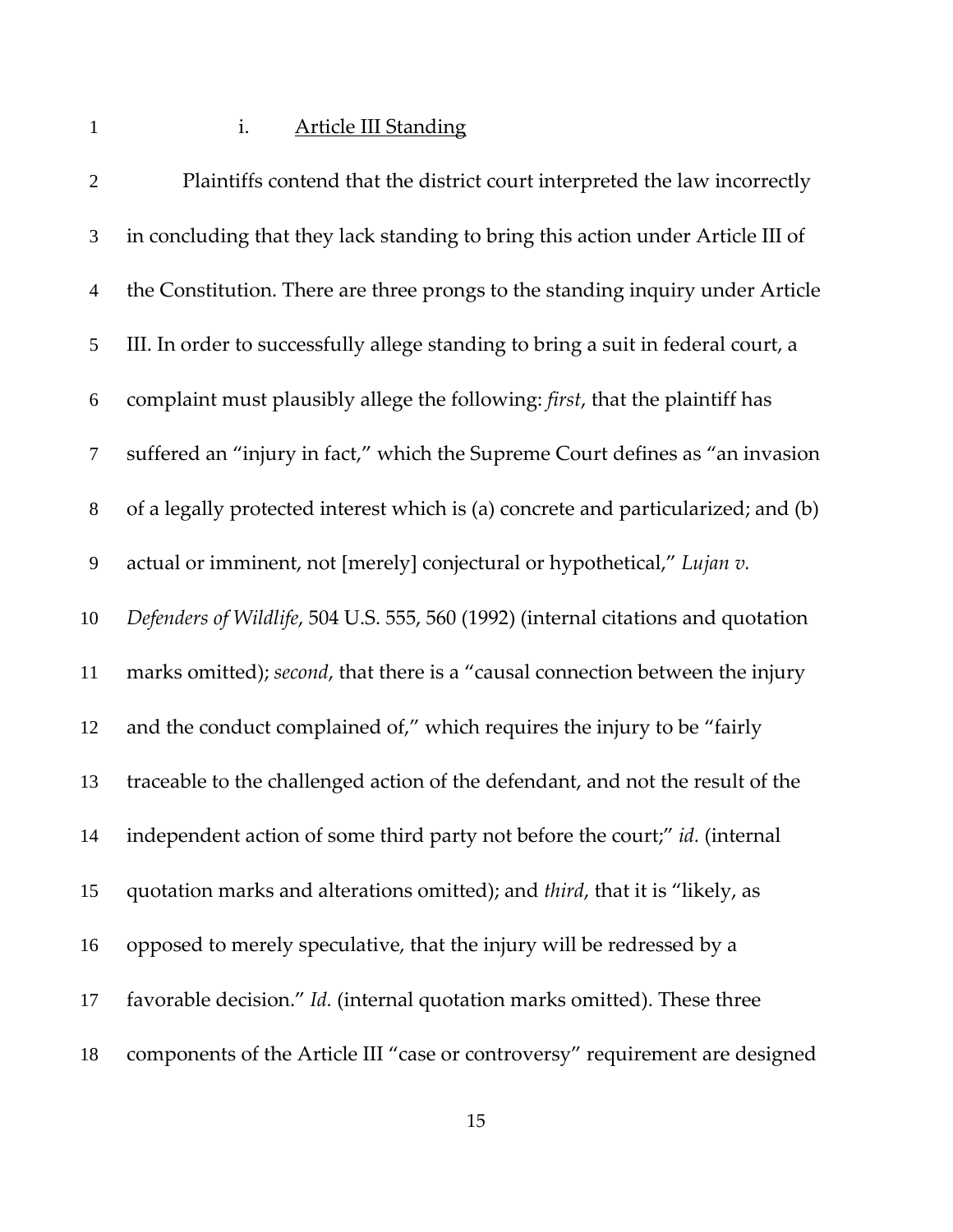| $\mathbf{1}$   | to ensure that the "plaintiff has alleged such a personal stake in the outcome    |
|----------------|-----------------------------------------------------------------------------------|
| $\overline{2}$ | of the controversy as to warrant his invocation of federal court jurisdiction     |
| 3              | and to justify [the] exercise of the court's remedial powers on his behalf."      |
| $\overline{4}$ | Simon v. Eastern Ky. Welfare Rights Org., 426 U.S. 26, 38 (1974) (internal        |
| 5              | quotation marks omitted).                                                         |
| 6              | We find that Plaintiffs satisfy all three prongs of Article III standing for      |
| $\tau$         | the reasons set forth below.                                                      |
| $8\,$          | Injury<br>a.                                                                      |
| 9              | The requirement that Plaintiffs adequately allege an <i>injury in fact</i>        |
| 10             | "serves to distinguish a person with a direct stake in the outcome of a           |
| 11             | litigation—even though small—from a person with a mere interest in the            |
| 12             | problem." United States v. Students Challenging Regulatory Agency Procedures      |
| 13             | (SCRAP), 412 U.S. 669, 690 n.14 (1973) (citing, inter alia, Kenneth C. Davis,     |
| 14             | Standing: Taxpayers and Others, 35 U. CHI. L. REV. 601, 613 (1968) ("[A]n         |
| 15             | identifiable trifle is enough for standing to fight out a question of             |
| 16             | principle.")). Because this appeal arises at the pleading stage, "general factual |
| 17             | allegations of injury resulting from the defendant's conduct may suffice, for     |
| 18             | on a motion to dismiss we presume that general allegations embrace those          |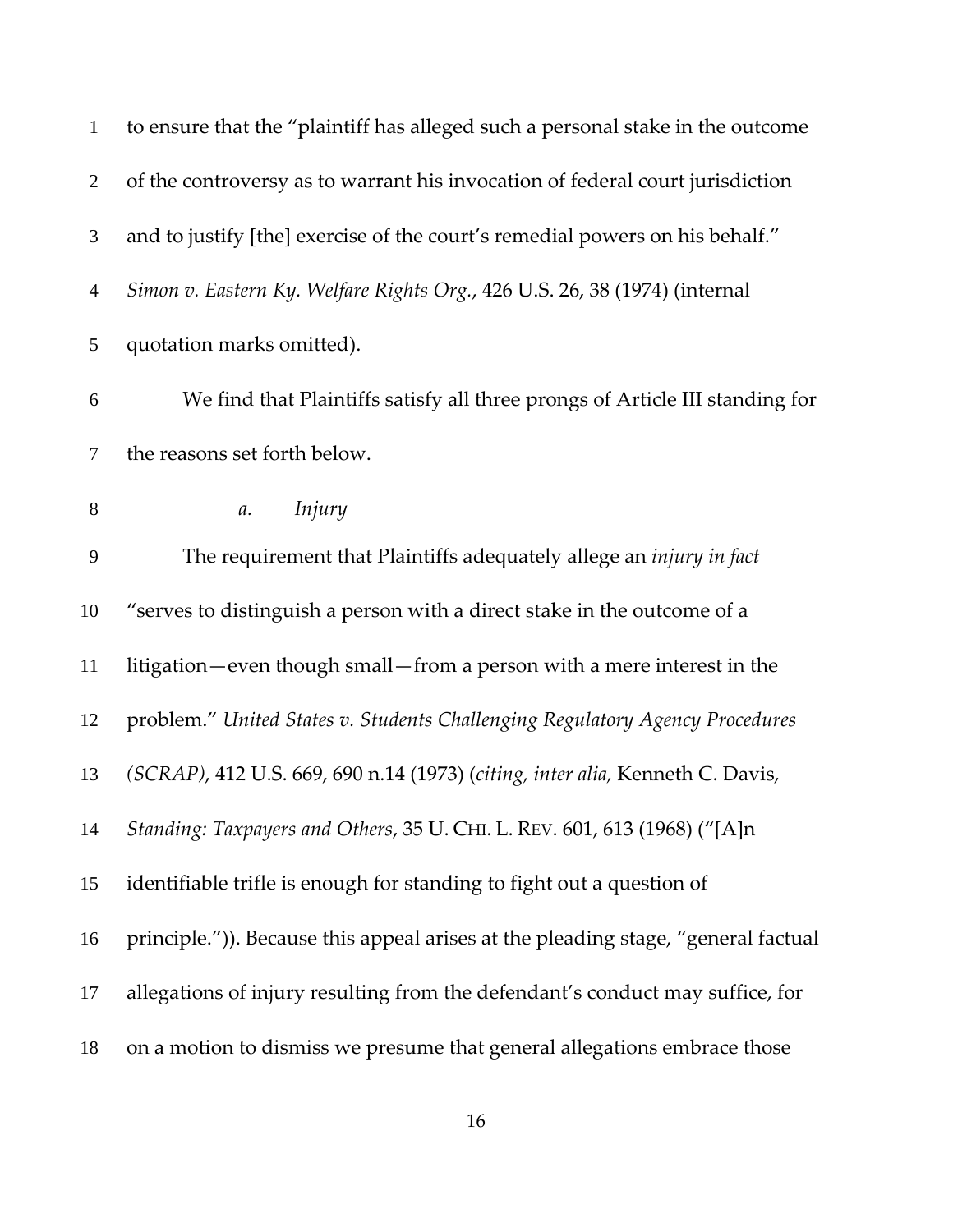specific facts that are necessary to support the claim." *Lujan*, 504 U.S. at 561 (internal quotation marks omitted).

| 3                | Plaintiffs' alleged injury meets the well-established Article III threshold       |
|------------------|-----------------------------------------------------------------------------------|
| $\overline{4}$   | for economic competitors who allege that, because of unlawful conduct, their      |
| 5                | rivals enjoy a competitive advantage in the marketplace. To make an               |
| $\boldsymbol{6}$ | adequate allegation of a competitive injury, plaintiffs must plausibly allege (1) |
| $\tau$           | that an illegal act bestows upon their competitors "some competitive              |
| $8\,$            | advantage," Fulani v. League of Women Voters Edu. Fund, 882 F.2d 621, 626 (2d     |
| $\overline{9}$   | Cir. 1989); and (2) "that [they] personally compete[] in the same arena" as the   |
| 10               | unlawfully benefited competitor. In re United States Catholic Conference, 885     |
| 11               | F.2d 1020, 1029 (2d Cir. 1989). For standing purposes, it is not necessary to     |
| 12               | identify specific customers who switched to Plaintiffs' competitors; rather,      |
| 13               | competitor standing "relies on economic logic to conclude that a plaintiff will   |
| 14               | likely suffer an injury-in-fact when the [defendant] acts in a way that           |
| 15               | increases competition or aids the plaintiff's competitors." Canadian Lumber       |
| 16               | Trade Alliance v. United States, 517 F.3d 1319, 1332 (Fed. Cir. 2008); see also   |
| 17               | Cooper v. Tex. Alcoholic Beverage Comm'n, 820 F.3d 730, 738 (5th Cir. 2016) ("It  |
| 18               | is a basic law of economics that increased competition leads to actual            |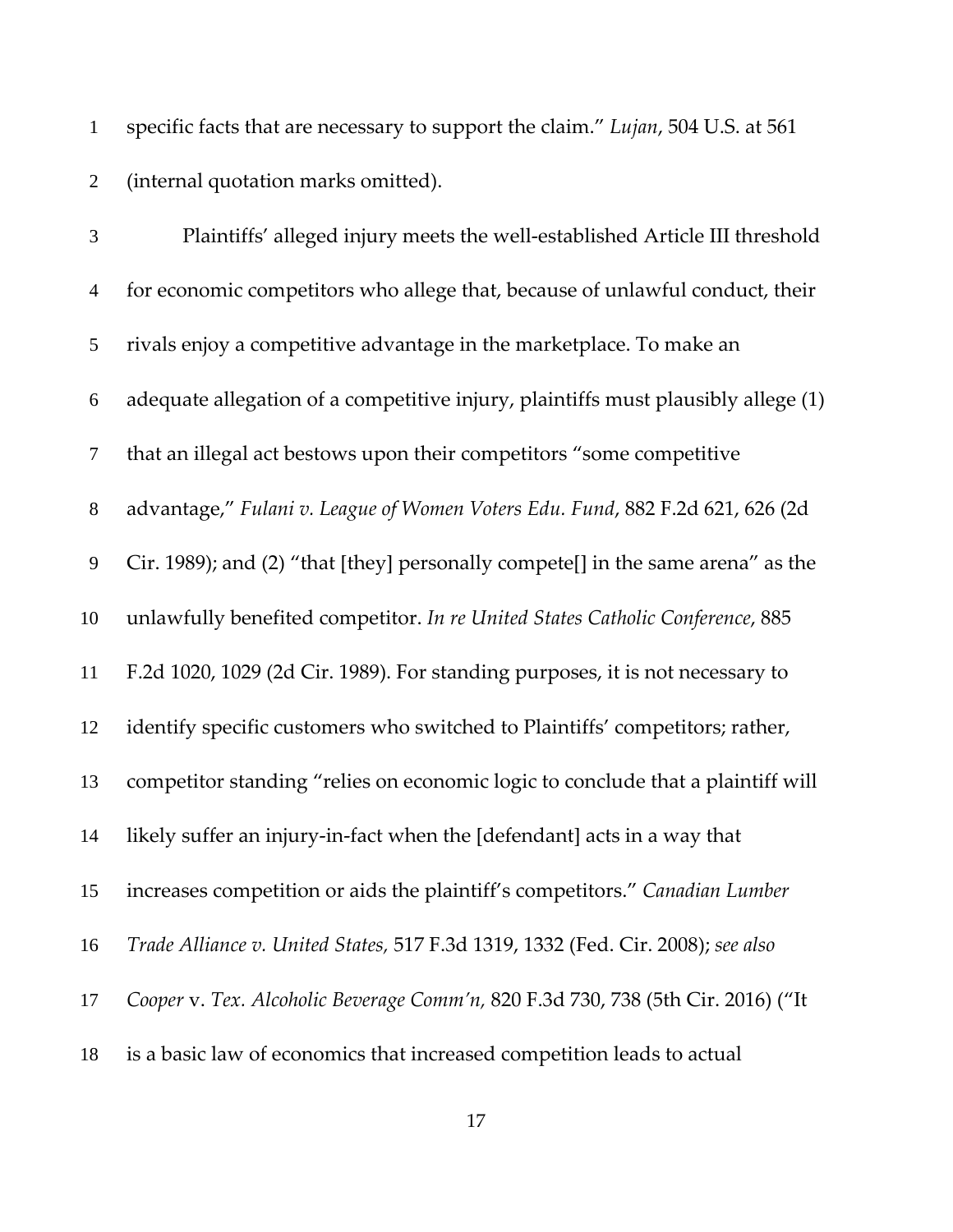| $\mathbf{1}$   | economic injury.") (internal quotation marks omitted); Sherley v. Sebelius, 610   |
|----------------|-----------------------------------------------------------------------------------|
| $\overline{2}$ | F.3d 69, 72 (D.C. Cir. 2010) ("[I]ncreased competition almost surely injures a    |
| $\mathfrak{Z}$ | seller in one form or another[.]"); Kerm Inc. v. FCC, 353 F.3d 57, 60 (D.C. Cir.  |
| $\overline{4}$ | 2004) ("A party seeking to establish standing on this basis must demonstrate      |
| 5              | that it is a direct and current competitor whose bottom line may be adversely     |
| 6              | affected by the challenged [] action.") (emphasis added) (internal quotation      |
| $\tau$         | marks omitted).                                                                   |
| $8\,$          | The Complaint sufficiently alleges that Plaintiffs compete directly with          |
| $\mathbf{9}$   | Trump establishments and that the President's allegedly illegal acts favor        |
| 10             | Plaintiffs' competitors. Specifically, it alleges that Plaintiffs' establishments |
| 11             | are harmed in their competition with Trump establishments because, despite        |
| 12             | being comparable in other relevant respects, the President's establishments       |
| 13             | offer government patrons something that Plaintiffs cannot: the opportunity,       |
| 14             | by enriching the President, to obtain favorable governmental treatment from       |
| 15             | the President and the Executive branch. It alleges that the marketplace is thus   |
| 16             | skewed in favor of Trump businesses because of his unlawful receipt of            |
| 17             | payments from government patrons. The Complaint, supported by expert              |
| 18             | declarations, alleges that this unlawful market skew has caused Plaintiffs        |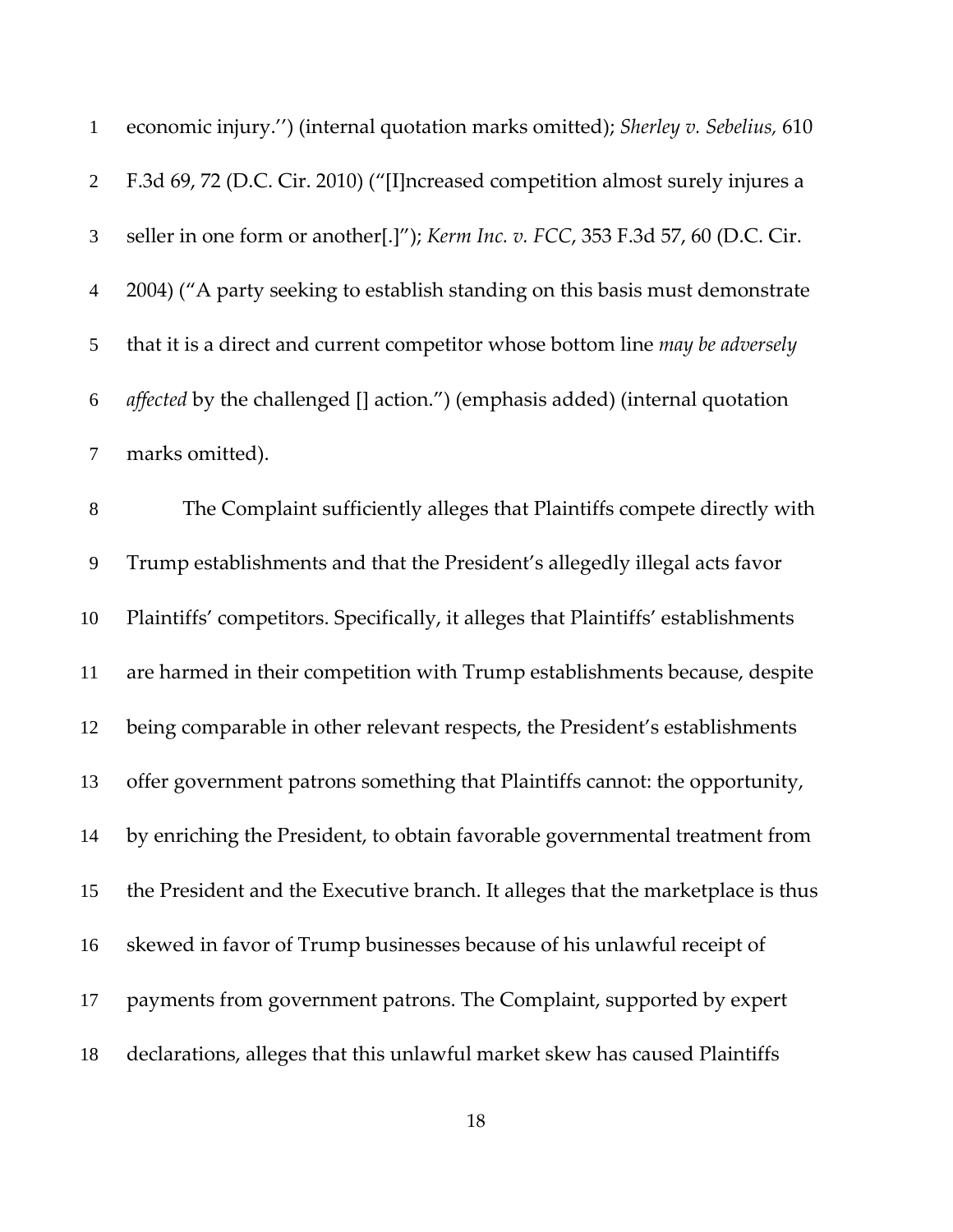economic harm in the form of lost patronage from government entities, and that such harm will continue in the future. For competitor standing, that is sufficient.

| $\overline{4}$ | The President argues that Plaintiffs rely on a "boundless theory of          |
|----------------|------------------------------------------------------------------------------|
| 5              | standing" that the Supreme Court has rejected because it would find the      |
| 6              | Article III injury prong satisfied "whenever a competitor benefits from      |
| $\tau$         | something allegedly unlawful" Already, LLC v. Nike, Inc., 568 U.S. 85, 99    |
| $8\,$          | (2013). He argues that Plaintiffs' theory of injury is over-broad because it |
| 9              | would "apply the presumption [of harm to competitors] whenever a party acts  |
| 10             | illegally and thereby distorts competition or the defendant's unlawful       |
| 11             | conduct confers a benefit on a plaintiff's competitor." Appellee's Br. at 31 |
| 12             | (emphasis in original) (citing Already, 568 U.S. at 99). The Defendant,      |
| 13             | however, both mischaracterizes Plaintiffs' argument and misses the mark in   |
| 14             | analogizing the theory of injury in this case to the one the Supreme Court   |
| 15             | rejected in Already.                                                         |
|                |                                                                              |

Plaintiffs do not argue that they are injured merely because a competitor benefits; rather, Plaintiffs allege that in competing over the *exact same customer base*, Trump establishments secure an unlawful advantage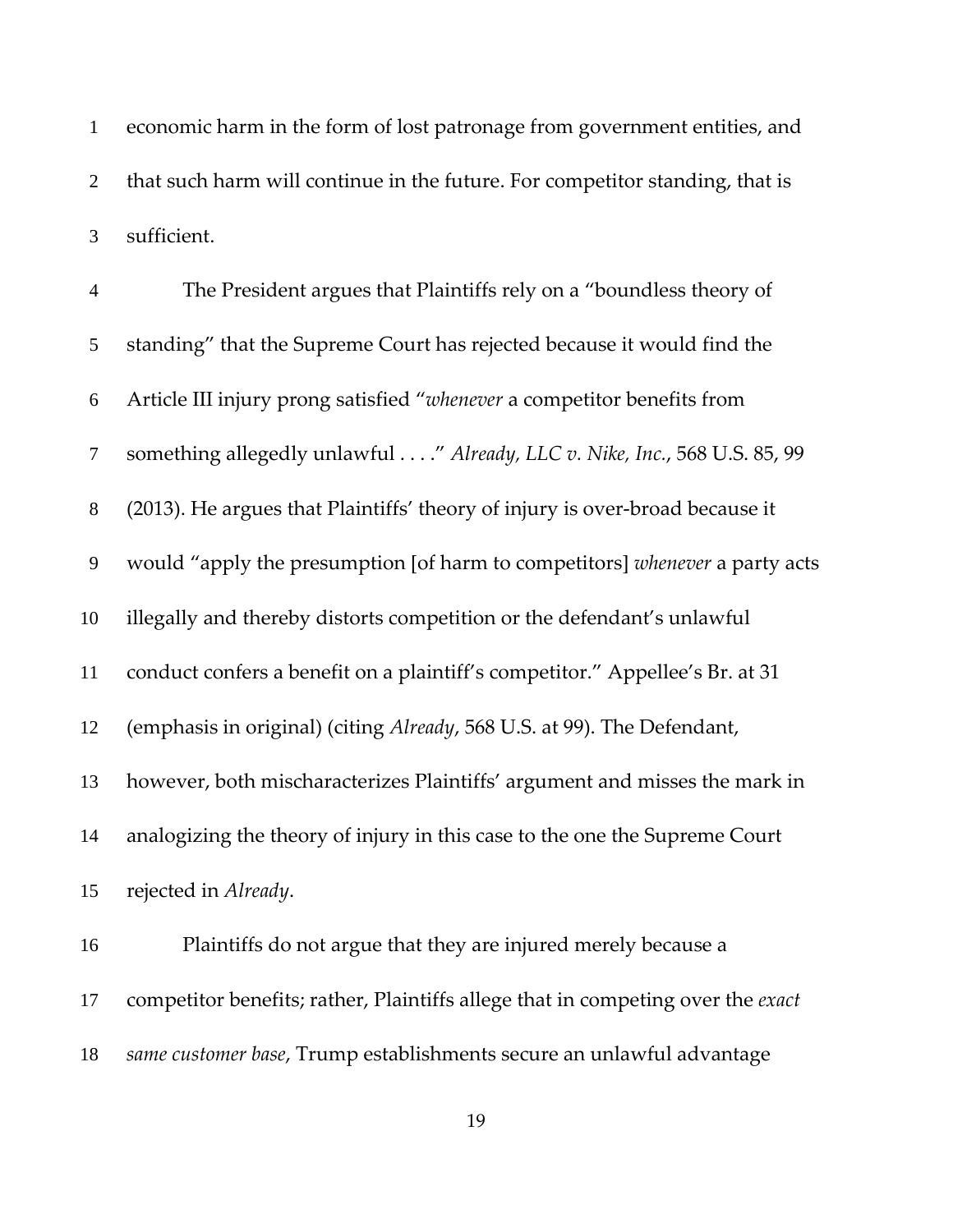| $\mathbf{1}$   | because giving patronage to Trump establishments offers, in addition to         |
|----------------|---------------------------------------------------------------------------------|
| $\mathbf{2}$   | comparable services, the potential, by enriching the President, of securing his |
| 3              | favor in governmental decisions. This unlawful market skew directly affects     |
| $\overline{4}$ | Plaintiffs' revenue and profits: Every dollar of government patronage drawn     |
| 5              | to Trump establishments by the hope of currying favor with the President is a   |
| 6              | lost dollar of revenue that might otherwise have gone to Plaintiffs.            |
| 7              | These facts have little in common with Already. In Already, the Supreme         |
| $8\,$          | Court considered whether Already, LLC could challenge the validity of           |
| 9              | Nike's "Air Force 1" trademark despite the fact that Nike had issued a          |
| 10             | covenant that it would refrain from making any claims against Already based     |
| 11             | on the Air Force 1 trademark, and despite the fact that Already did not plan    |
| 12             | to sell any product that "would arguably infringe Nike's trademark yet fall     |
| 13             | outside the scope of the covenant." 568 U.S. at 95. The Court clarified that it |
| 14             | was insufficient for standing purposes for Already to claim that any gain to    |
| 15             | Nike was Already's loss; rather, Already had to show "an injury more            |
| 16             | particularized and more concrete than the mere assertion that something         |
| 17             | unlawful benefited [its] competitor." Id. Because Already did not face any      |
| 18             | liability for past conduct arguably infringing the Air Force 1 trademark, and   |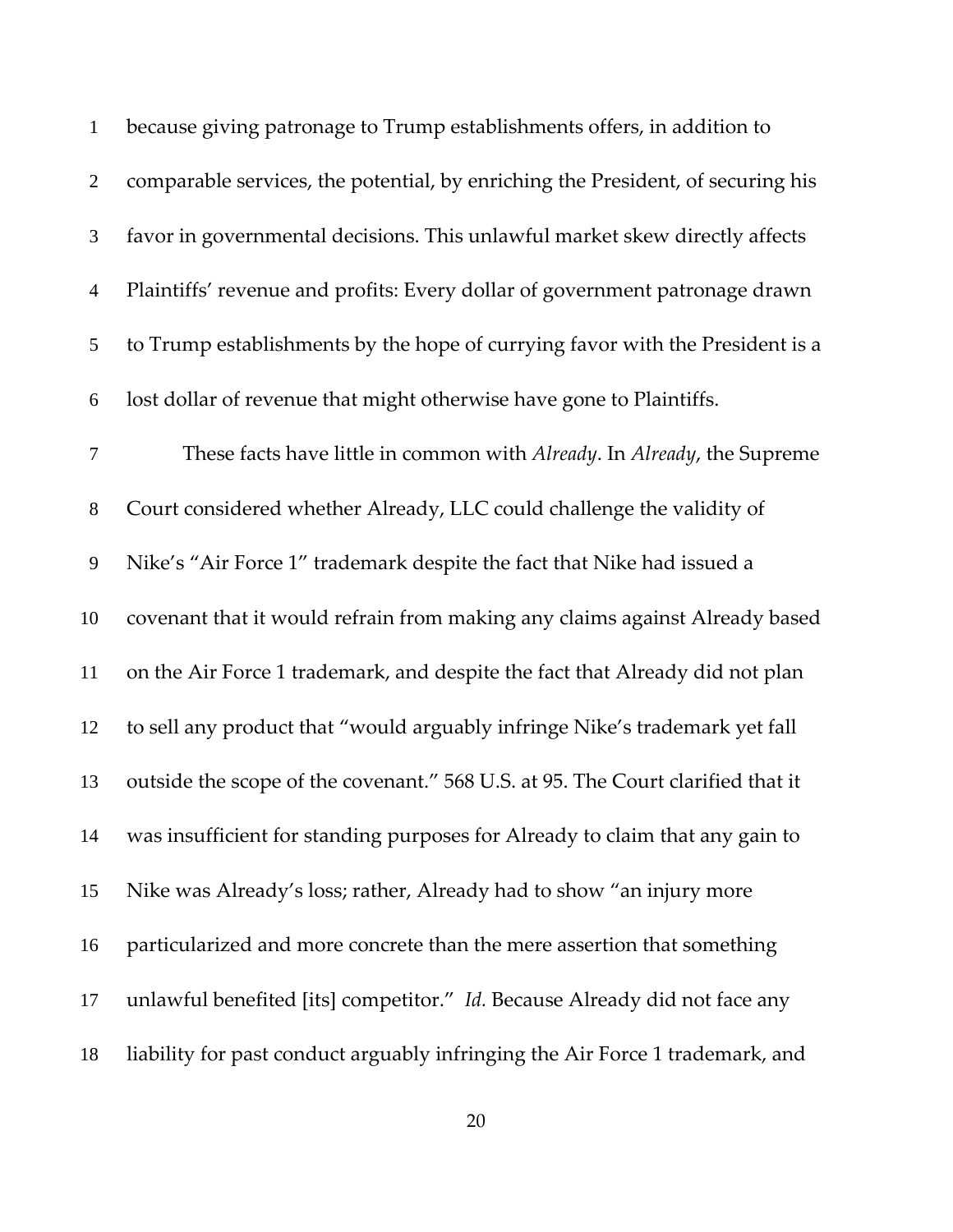| $\mathbf{1}$   | because Already had not plausibly alleged any other way in which the              |
|----------------|-----------------------------------------------------------------------------------|
| $\overline{2}$ | trademark's continued validity injured Already, Already lacked an Article III     |
| $\mathfrak{Z}$ | injury. Here, by contrast, the nature of the injury from the allegedly unlawful   |
| $\overline{4}$ | conduct is clear and concrete: The Complaint plainly asserts that the Plaintiff   |
| 5              | establishments are losing, and will continue to lose, business from               |
| 6              | government patrons based on the patrons' belief that they can obtain official     |
| $\tau$         | Presidential favor by spending their money in a manner that enriches the          |
| $8\,$          | President.                                                                        |
| 9              | We conclude that Plaintiffs have satisfied the Article III requirement of         |
| 10             | alleging an injury in fact.                                                       |
| 11             | Causation<br>b.                                                                   |
| 12             | Plaintiffs also adequately allege that their injury is fairly traceable to the    |
| 13             | challenged conduct of the Defendant. To satisfy the "traceability" or             |
| 14             | "causation" prong of the Article III standing test, allegations must provide      |
| 15             | more than "unadorned speculation" to "connect their injury to the challenged      |
| 16             | actions." Simon, 426 U.S. at 44–45. This, however, does not require ruling out    |
| 17             | all possible alternative explanations of a plaintiff's injury. The allegations of |
| 18             | fact must plausibly support a "substantial likelihood" that the plaintiff's       |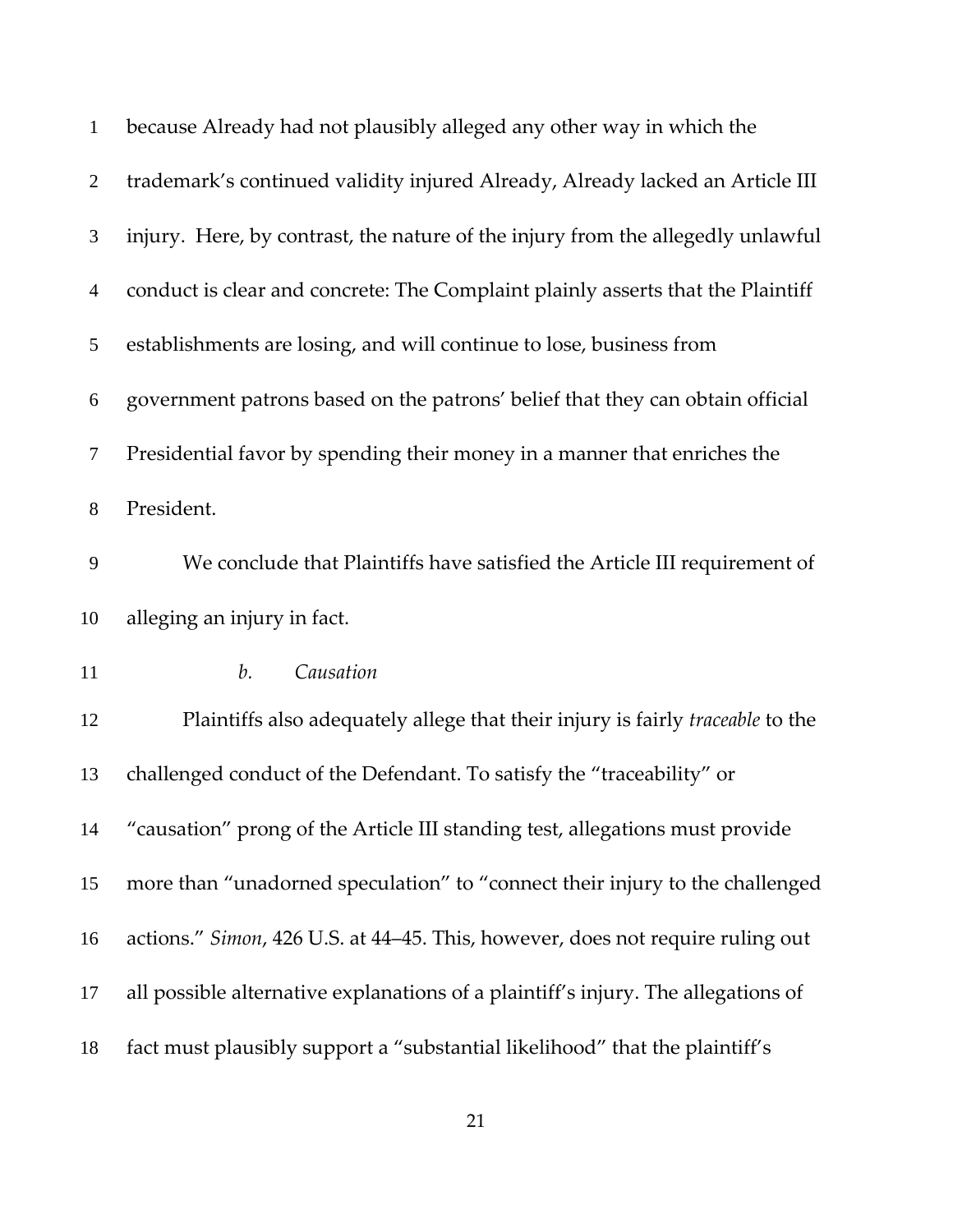| $\mathbf{1}$   | injury was the consequence of the defendant's allegedly unlawful actions            |
|----------------|-------------------------------------------------------------------------------------|
| $\overline{2}$ | (and that prospective relief could mitigate the harm). Id. at 45.                   |
| 3              | The district court demanded too much at the pleading stage by                       |
| $\overline{4}$ | requiring allegations that dispel alternative possible explanations for             |
| 5              | Plaintiffs' injury. The district court identified various alternative theories that |
| 6              | could explain a decline in Plaintiffs' business: a "general[] increase[]" of        |
| $\tau$         | "interest in [Trump] properties since he became President," CREW, 276 F.            |
| $8\,$          | Supp. 3d at 186; the possibility that Trump establishments provide better           |
| 9              | "service, quality, location, price and other factors related to individual          |
| 10             | preference," id.; or "an increase in competition in their respective markets for    |
| 11             | business from all types of customers[.]" Id. The district court found Plaintiffs'   |
| 12             | pleadings inadequate because they failed to dispel these alternative                |
| 13             | explanations. In so doing, the district court effectively required plaintiffs to    |
| 14             | prove, pre-discovery, the facts necessary to win at trial. This was error. See      |
| 15             | Lujan, 504 U.S. at 561 (explaining that less is required to support standing at     |
| 16             | the pleading stage compared to "successive stages of the litigation," when the      |
| 17             | burden increases). Under the standard applied by the district court, it would       |
| 18             | be virtually impossible to plead a competitive injury, because a defendant          |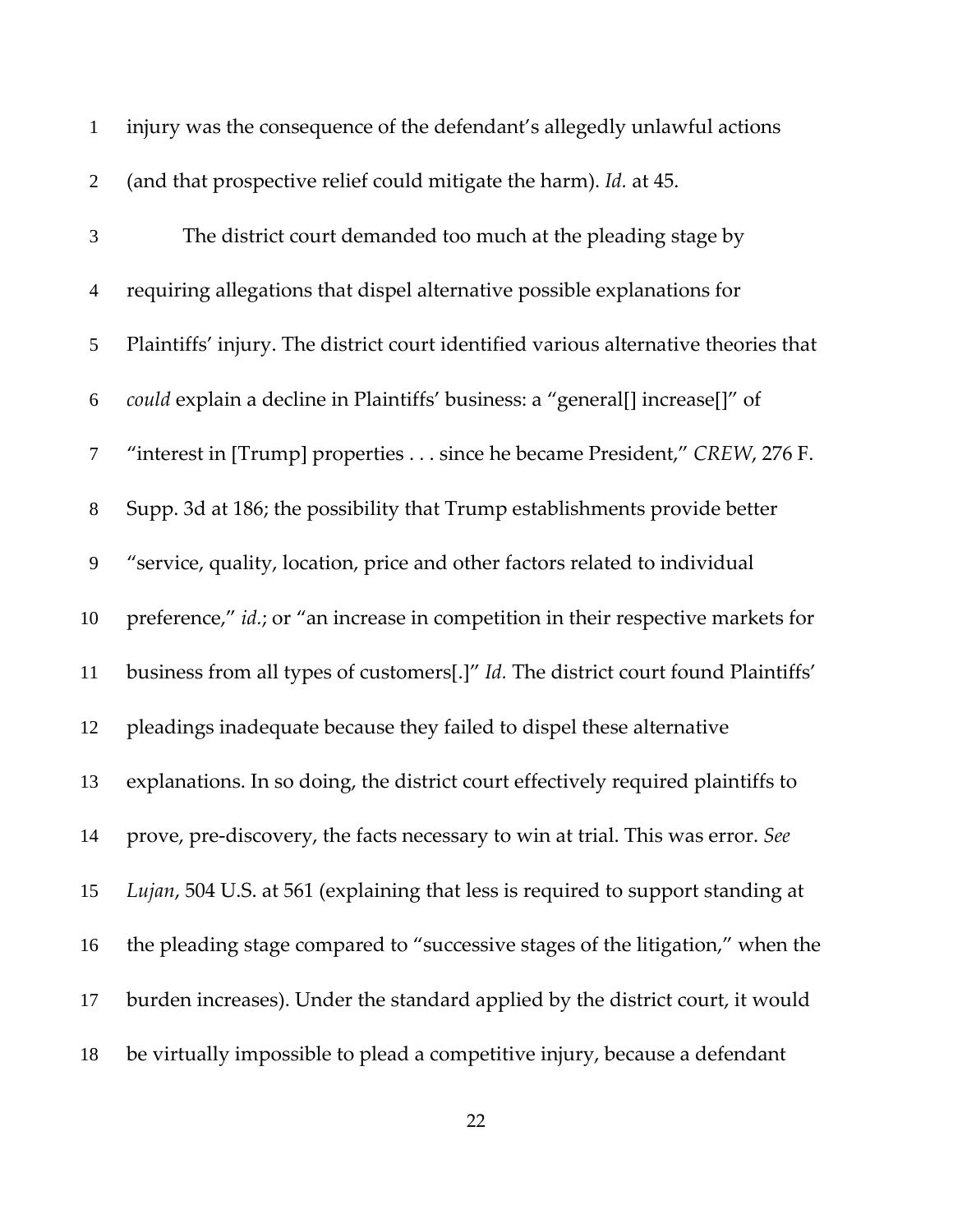| $\mathbf{1}$   | would defeat standing merely by pointing to the possibility that customers'         |
|----------------|-------------------------------------------------------------------------------------|
| 2              | preference for defendant's products or services was attributable to something       |
| 3              | other than the defendant's illegal conduct. <sup>8</sup>                            |
| $\overline{4}$ | Our precedents, and those of the Supreme Court, make clear that                     |
| 5              | Plaintiffs' allegations are sufficient to plausibly assert a substantial likelihood |
| 6              | that their injury is the consequence of the challenged conduct. In Fulani, we       |
| 7              | upheld the standing of a fringe, third-party presidential candidate to              |
| 8              | challenge the continued grant of tax exemption by the IRS to the League of          |
| 9              | Women Voters on the ground that the League had engaged in impermissible             |
| 10             | partisan activities by limiting participation in its televised presidential         |
| 11             | debates to members of the Republican and Democratic parties. 882 F.2d at            |

<sup>8</sup> We also note that there is no logic to the district court's proposition that, because *some* government patrons might be drawn to Trump establishments by curiosity, this means that *none* of them patronize his establishments in the hope of currying the President's favor by enriching him. In the course of a year, there are thousands of instances in which government representatives patronize hotels and restaurants in New York and Washington. Undoubtedly there are many factors that will influence their selections. The likelihood that some choices of government representatives will be influenced by other factors such as general curiosity in no way undermines Plaintiffs' altogether plausible allegation of a substantial likelihood that, in some significant number of instances, government officials will choose Trump hotels and restaurants in the hope that spending their dollars at Trump establishments will influence the President in their favor in governmental decisions.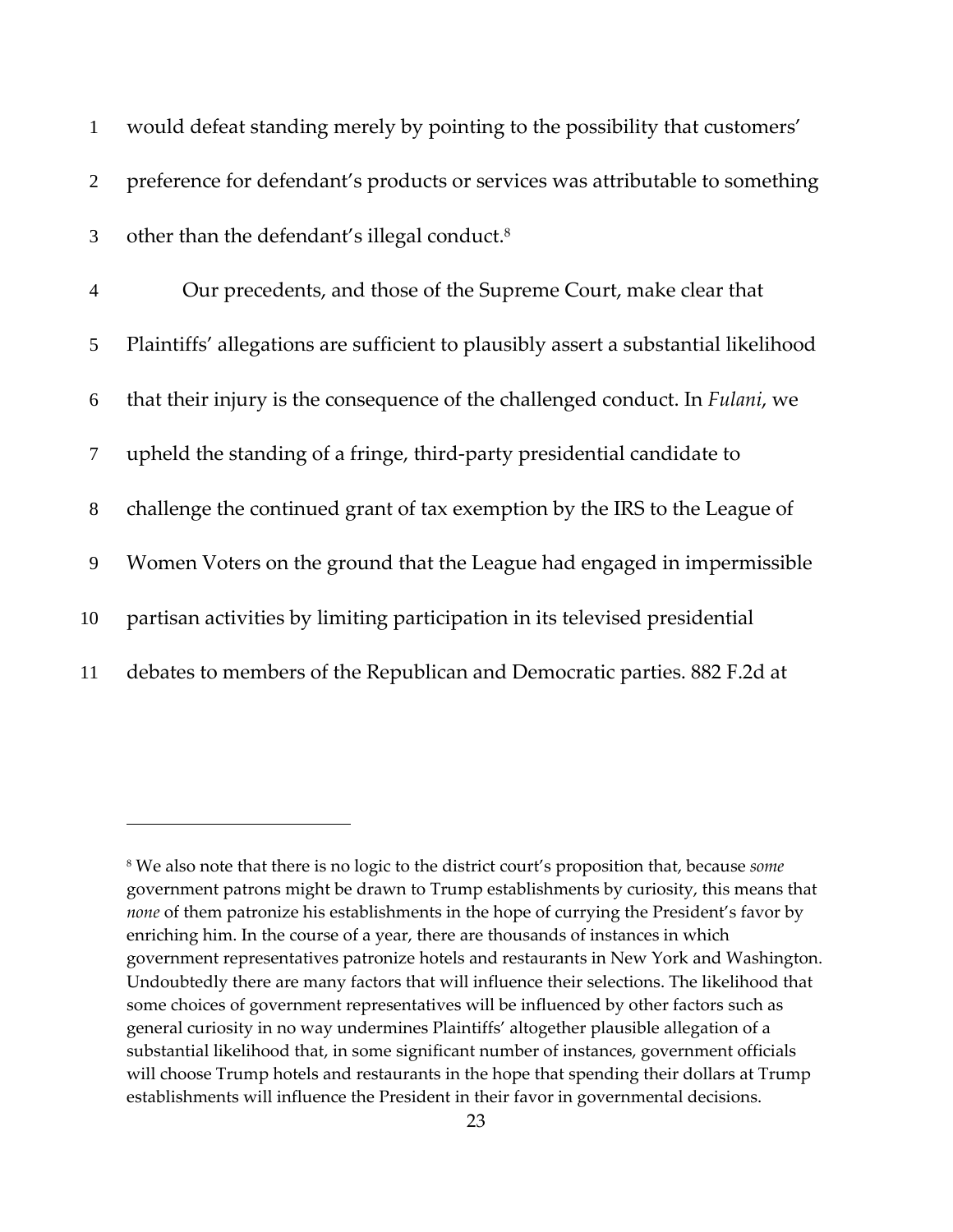| $\mathbf{1}$     | 625. The League's criteria for inclusion required, in addition to membership in     |
|------------------|-------------------------------------------------------------------------------------|
| $\overline{2}$   | one of the two major parties, that a candidate be "significant." Id. at 625–26.     |
| $\mathfrak{Z}$   | Fulani alleged that she was a "significant" candidate, who would have               |
| $\overline{4}$   | been included if not for the requirement of membership in either the                |
| 5                | Republican or Democratic party. Id. at 626. In assessing her Article III            |
| 6                | standing, this court did not probe her allegation that she was a significant        |
| $\tau$           | candidate despite its dubious merit. We ruled that she had established Article      |
| $8\,$            | III standing, notwithstanding the obvious improbability that she would make         |
| $\boldsymbol{9}$ | it into the debates as a "significant" candidate. Id. ("For purposes of             |
| 10               | determining Fulani's standing to challenge whether the League's use of [the         |
| 11               | party membership] requirement was inconsistent with its section $501(c)(3)$         |
| 12               | status, we accept Fulani's contention that she was a 'significant' candidate in     |
| 13               | this election"). To satisfy Article III standing, it was sufficient that she        |
| 14               | had plausibly alleged that she would have qualified. See also Schulz v.             |
| 15               | Williams, 44 F.3d 48, 53 (2d Cir. 1994) (finding that a would-be intervenor had     |
| 16               | Article III standing to prosecute the appeal, where "[t]he district court's         |
| 17               | decision <i>could have</i> caused [an] injury [to the intervenor], and [the] appeal |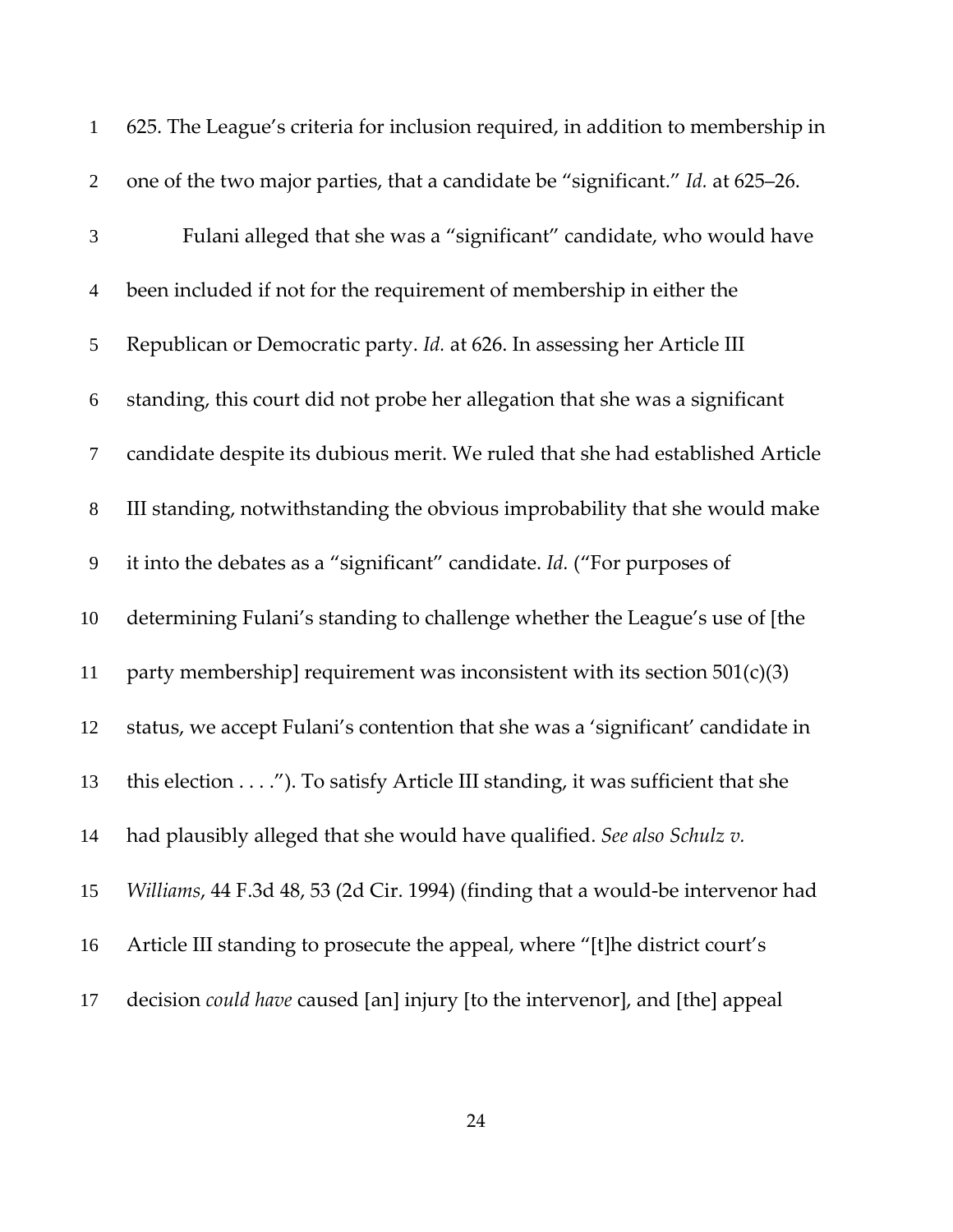*could have* afforded relief that would have redressed that injury") (emphasis added).

| $\mathfrak{Z}$   | The Supreme Court has repeatedly upheld the standing of a plaintiff-                     |
|------------------|------------------------------------------------------------------------------------------|
| $\overline{4}$   | competitor who alleges a competitive injury caused by a defendant's                      |
| 5                | unlawful conduct that skewed the market in another competitor's favor,                   |
| 6                | notwithstanding other possible, or even likely, causes for the benefit going to          |
| $\tau$           | the plaintiff's competition. The Supreme Court has explained that when,                  |
| $8\,$            | among competitors, an allegedly illegal "barrier [] makes it more difficult for          |
| $\boldsymbol{9}$ | members of one group to obtain a benefit than it is for members of another               |
| 10               | group, a member of the former group seeking to challenge the barrier need not            |
| 11               | allege that he would have obtained the benefit but for the barrier in order to establish |
| 12               | standing." Northeastern Fla. Chapter of Associated Gen. Contractors of Am. v. City       |
| 13               | of Jacksonville, Fla., 508 U.S. 656, 666 (1993) (emphasis added); see also id.           |
| 14               | (explaining that an economic competitor meets the standing requirement by                |
| 15               | plausibly alleging "the inability to compete on an equal footing" without                |
| 16               | needing to allege the loss of any identifiable piece of business); Regents of            |
| 17               | Univ. of Cal. v. Bakke, 438 U.S. 265, 281 n.14 (1978) (upholding standing, based         |
| 18               | on loss of chance to compete equally, of white male applicant to program that            |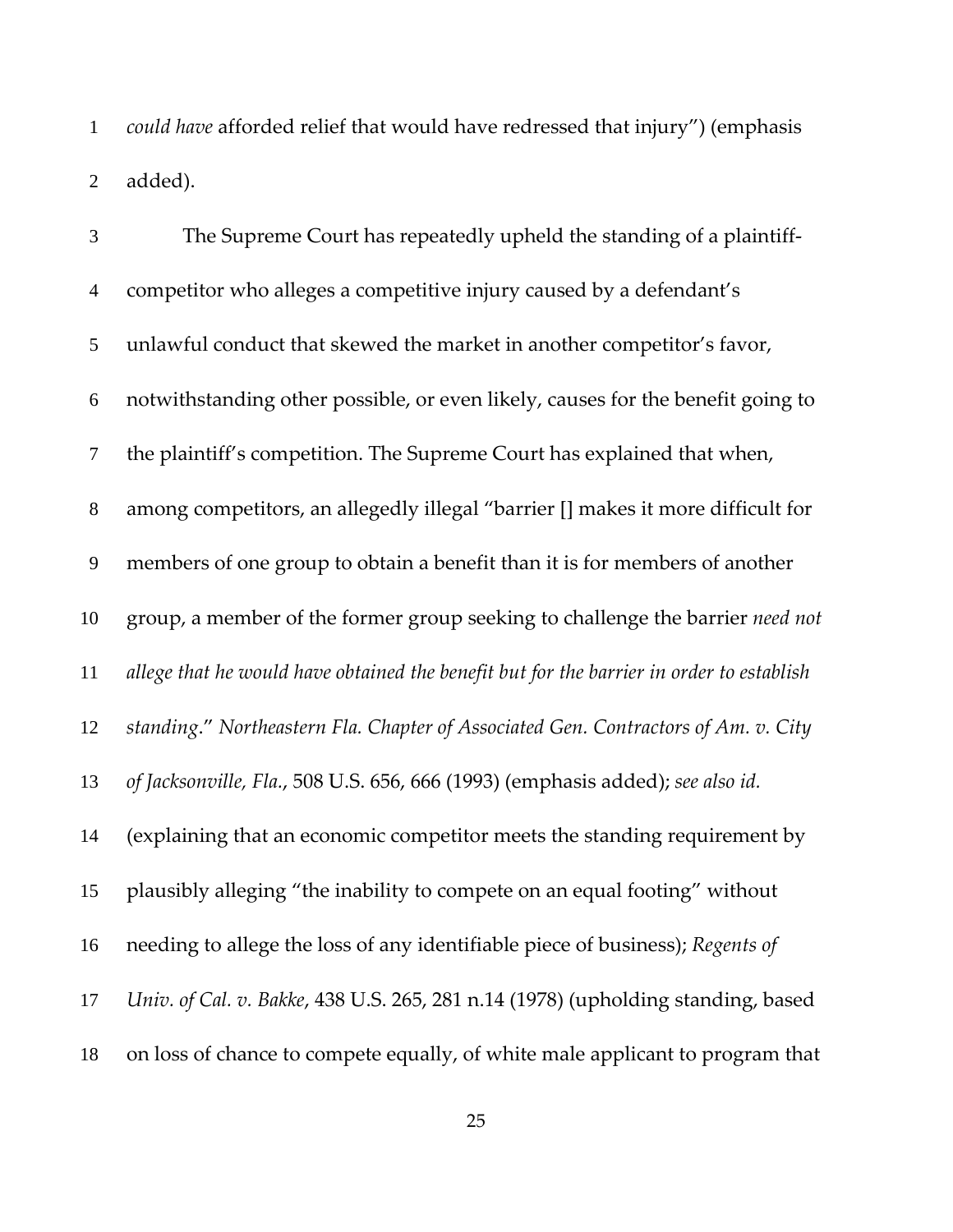| $\mathbf{1}$   | reserved 16 of 100 spots for minority applicants); Schulz, 44 F.3d at 53 (finding  |
|----------------|------------------------------------------------------------------------------------|
| $\overline{2}$ | that "under the well-established concept of competitors' standing," "the loss      |
| 3              | of opportunity to compete equally" is sufficient to establish standing)            |
| $\overline{4}$ | (internal citation and quotation marks omitted).                                   |
| 5              | Plaintiffs satisfied this standard. The complaint adequately pleads a              |
| 6              | competitive injury of lost patronage directly traceable to the fact that the       |
| $\tau$         | President's allegedly illegal conduct induces government patrons of the            |
| 8              | hospitality industry in Washington, D.C. and New York City to patronize            |
| 9              | Trump establishments in preference to Plaintiffs' establishments.                  |
| 10             | The district court found, and President Trump argues on appeal, that               |
| 11             | this case is analogous to Simon v. Eastern Ky. Welfare Rights Org., 426 U.S. 26,   |
| 12             | 38 (1974). See CREW, 276 F. Supp. 3d at 185-86 ("The Court [in Simon] held         |
| 13             | that [the] alleged injury lacked traceability and redressability because of        |
| 14             | intervening causal factors [A]s in <i>Simon</i> , it is wholly speculative whether |
| 15             | the Hospitality Plaintiffs' loss of business is fairly traceable to Defendant's    |
| 16             | 'incentives[.]'"). In Simon, indigent persons and their organizational             |
| 17             | representatives challenged an IRS revenue ruling that extended favorable tax       |
| 18             | treatment to non-profit hospitals that offered only emergency room services        |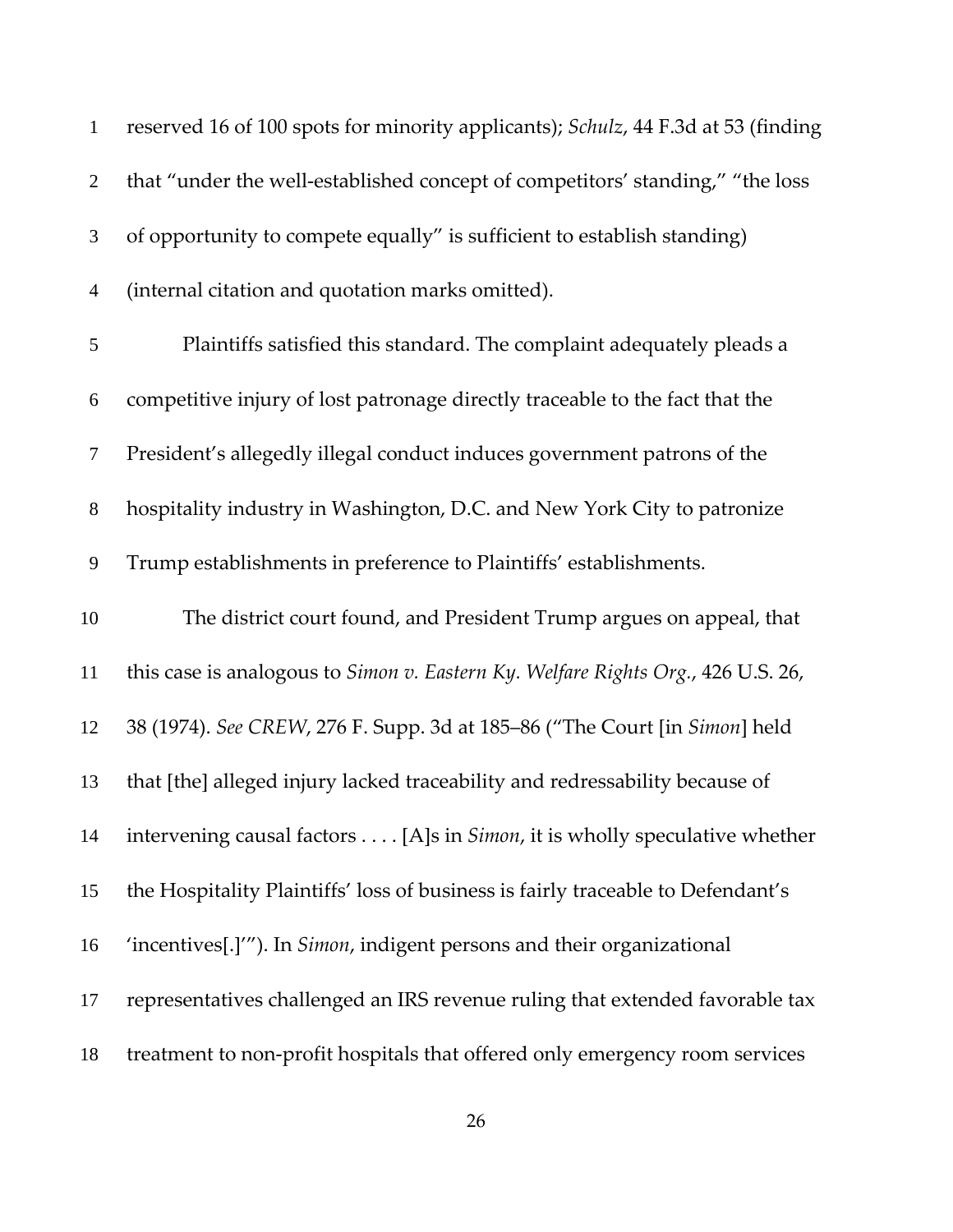to indigents, rather than offering services to indigents to the extent of the hospital's financial ability, alleging that "by extending tax benefits to such hospitals despite their refusals fully to serve the indigent, the defendants were 'encouraging' the hospitals to deny services." *Simon*, 426 U.S. at 33. This case is not analogous to *Simon*.

In *Simon*, the Court questioned whether the modification of the relevant tax rule actually influenced hospital policymaking regarding the scope of services provided to indigent patients, and therefore held that the plaintiffs had failed to establish a causal connection between the challenged IRS Ruling and the denials of service. Central to the Court's analysis was its skepticism that the previous IRS rule (or its modification) had a material, non‐speculative 12 effect on any given hospital's decision to offer non-emergency services to indigents, particularly when the "undetermined financial drain" arising from the costs of supplying such services may have outweighed the benefits of favorable tax treatment. *Id.* at 43. It was therefore "just as plausible that the hospitals to which respondents may apply for service would elect to forgo favorable tax treatment to avoid" the costs of providing those services. *Id.* In view of the countervailing cost consideration which potentially offset the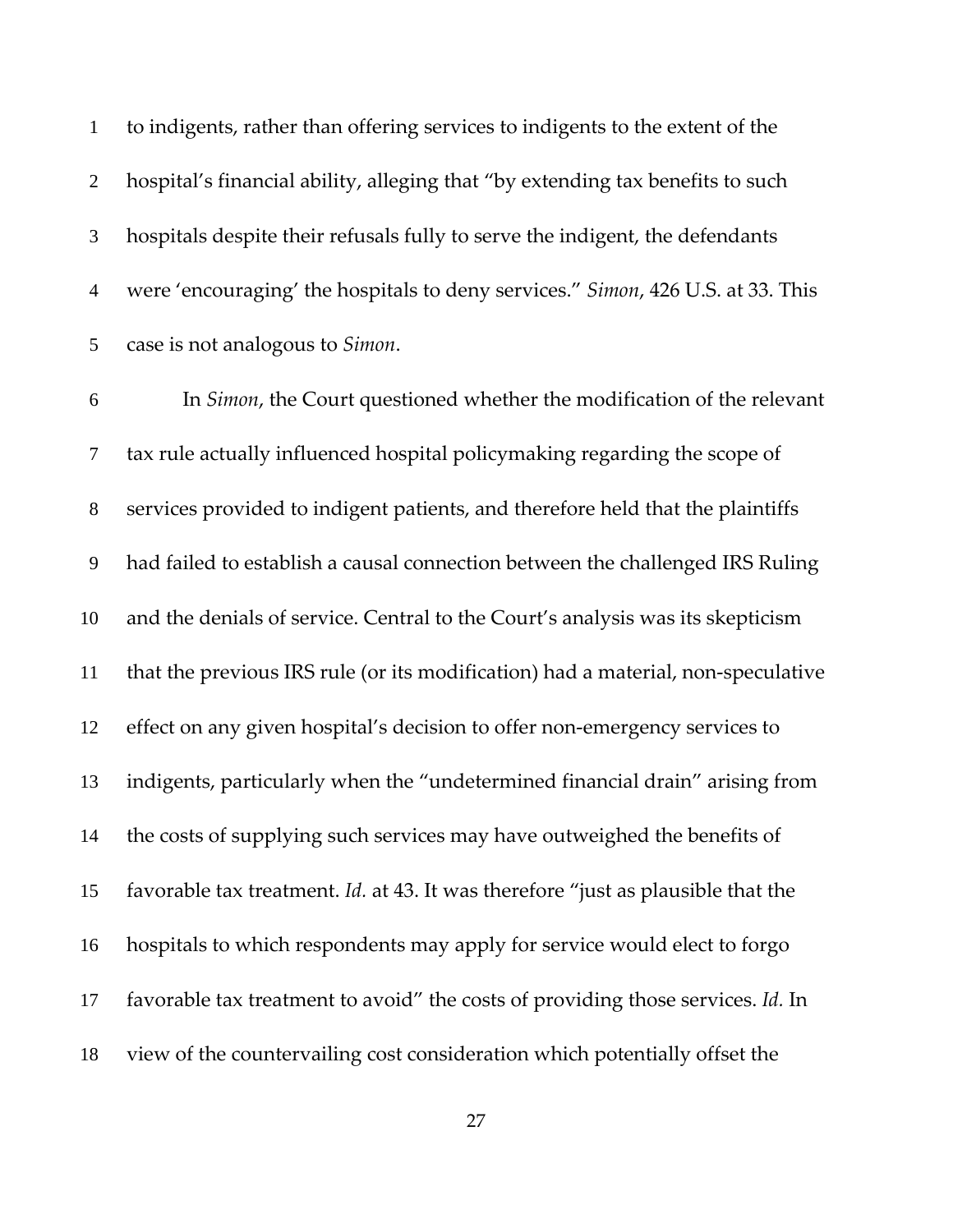| $\mathbf{1}$   | effects of the tax rules, and the plaintiff's failure to "establish that [the]  |
|----------------|---------------------------------------------------------------------------------|
| $\overline{2}$ | hospitals are [categorically] dependent upon [charitable] contributions," the   |
| 3              | Court reasoned that the causal link between the IRS ruling and the hospitals'   |
| $\overline{4}$ | decisions to deny services to the plaintiffs was little more than "unadorned    |
| 5              | speculation." Id. at 43-44. Accordingly, the Court held that the plaintiffs had |
| 6              | failed to establish that reinstatement of the previous rule would result in the |
| $\tau$         | change in hospital policy that would cure the plaintiffs' injury. Id. at 45-46. |
| $8\,$          | Here, by contrast, the Complaint, supported by expert declarations,             |
| 9              | alleges that Plaintiffs' establishments offer services comparable to those      |
| 10             | offered at Trump establishments in every relevant respect, save one: Plaintiffs |
| 11             | cannot offer government patrons the opportunity to obtain favorable             |
| 12             | treatment from the President and the Executive branch in governmental           |
| 13             | decisions. It is eminently plausible that if two establishments provide         |
| 14             | otherwise comparable services, but one establishment offers an inducement       |
| 15             | that the other cannot offer, then the inducement will attract at least some     |
| 16             | patronage that might otherwise have gone to the other establishment. The        |
| 17             | Complaint contains numerous factual allegations sufficient to support the       |
| 18             | conclusion that the President's receipt (and invitation) of allegedly illegal   |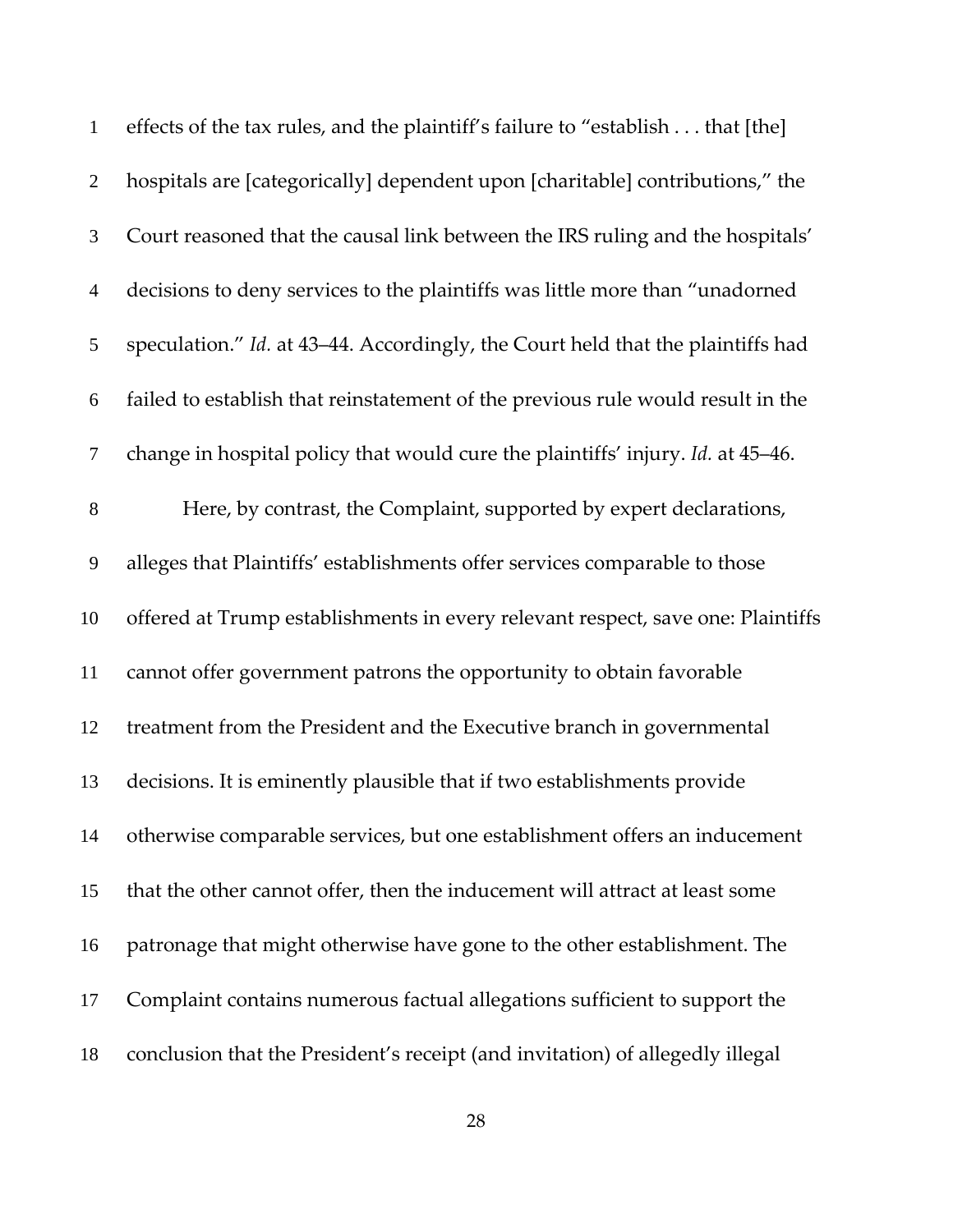| $\mathbf{1}$   | emoluments actually influences at least some government customers'                    |
|----------------|---------------------------------------------------------------------------------------|
| $\overline{2}$ | purchasing decisions. And unlike in <i>Simon</i> , there is no reason to believe that |
| 3              | the competitive skew caused by those patrons' desire to gain influence by             |
| $\overline{4}$ | patronizing the Trump establishments is offset or annulled by some                    |
| 5              | countervailing consideration. Simon thus sheds little light on this case.             |
| 6              | Redressability<br>$\mathcal{C}.$                                                      |
| 7              | We likewise find that Plaintiffs have adequately pleaded the                          |
| $8\,$          | redressability of their alleged injury, an issue that is closely related to the       |
| $\mathbf{9}$   | question of causation. When the injury alleged is caused by the illegal               |
| 10             | conduct, in many instances (at least where continuation of the illegal conduct        |
| 11             | will continue to cause harm), the cessation of the illegal conduct will be likely     |
| 12             | to at least diminish further instance of the injury. Because Plaintiffs have          |
| 13             | successfully alleged a plausible likelihood that President Trump's conduct            |
| 14             | caused their injuries, and the injury is ongoing, it logically follows that relief    |
| 15             | would redress their injury—at least to some extent, which is all that Article III     |
| 16             | requires. See Larson v. Valente, 456 U.S. 228, 243 n.15 (1982) ("[A plaintiff] need   |
| 17             | not show that a favorable decision will relieve his every injury.") (emphasis in      |
| 18             | original); see also Massachusetts v. E.P.A., 549 U.S. 497, 526 (2007) (finding        |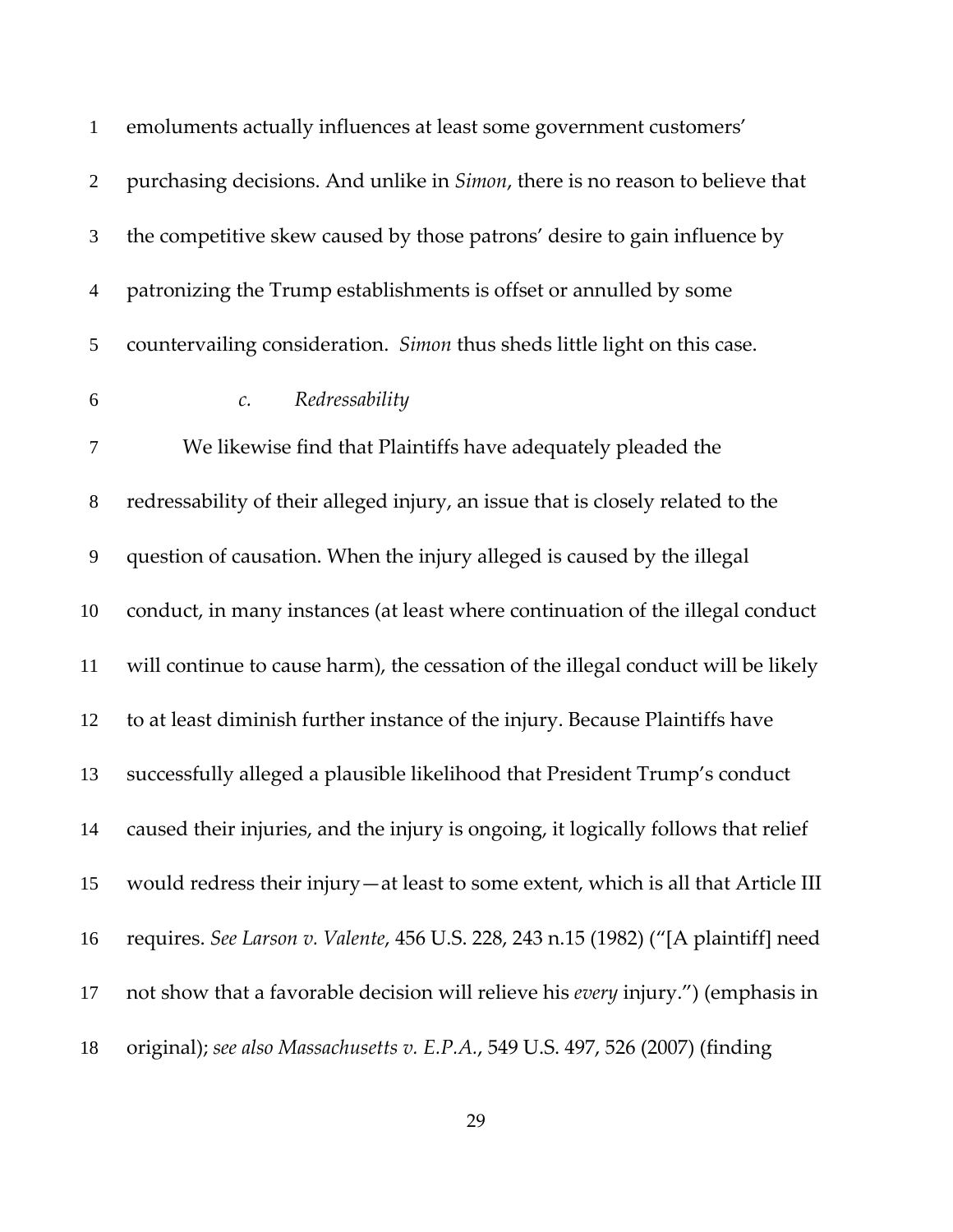| $\mathbf{1}$ | redressability is satisfied where "risk of catastrophic harm" could be             |
|--------------|------------------------------------------------------------------------------------|
|              | 2 "reduced to some extent if petitioners received the relief they seek") (emphasis |
|              | 3 added).                                                                          |

| $\overline{4}$ | The Complaint seeks injunctive relief requiring that the President cease         |
|----------------|----------------------------------------------------------------------------------|
| 5              | the conduct that allegedly violates the Foreign and Domestic Emoluments          |
| 6              | Clauses. Plaintiffs have plausibly pleaded that the President's ownership of     |
| $\tau$         | hospitality businesses that compete with them will induce government             |
| $8\,$          | patrons of the hospitality industry to favor Trump businesses over those of      |
| 9              | the Plaintiffs so as to secure favorable governmental action from the President  |
| 10             | and Executive branch. This plausibly alleges that his cessation of the violation |
| 11             | would eliminate the inducement to those patrons to favor his businesses, and     |
| 12             | would therefore eliminate, or at least diminish, the competitive injury that     |
| 13             | Plaintiffs suffer. These plausible allegations are sufficient to satisfy Article |
| 14             | III's requirement of redressability.                                             |
| 15             | The Fourth Circuit's In re Trump Decision and Judge Walker's<br>d.               |

- *Dissent*
- 
- We recognize that our colleague Judge Walker disagrees, and that a panel of the Fourth Circuit has also reached the opposite conclusion in a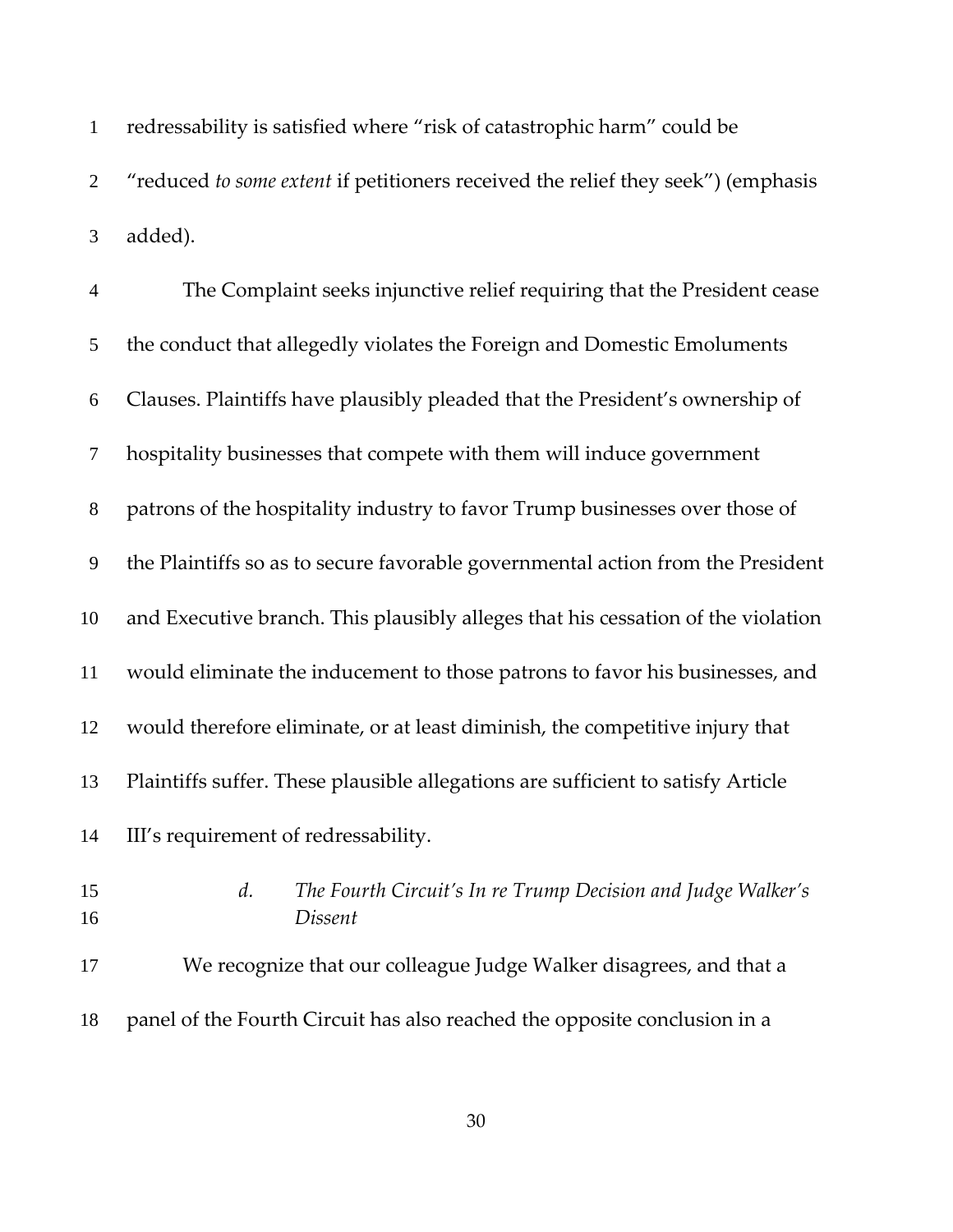| $\mathbf{1}$   | closely analogous case, In re Donald J. Trump, 928 F.3d 360 (4th Cir. 2019).9     |
|----------------|-----------------------------------------------------------------------------------|
| $\overline{2}$ | Judge Walker relies on substantially the same arguments as the Fourth Circuit     |
| 3              | panel in In re Trump. Respectfully, we do not find these arguments                |
| $\overline{4}$ | persuasive.                                                                       |
| 5              | As a preliminary note, both opinions seem to be influenced by their               |
| 6              | perception that these lawsuits are politically motivated. Judge Walker asserts    |
| $\tau$         | that this case is "deeply political" and emphasizes that "President Trump was     |
| $8\,$          | democratically elected by the American people with his business holdings          |
| 9              | and brand prominence in full view." See infra. The Fourth Circuit expressed       |
| 10             | skepticism as to "why [the plaintiffs] came to the court for relief in the first  |
| 11             | place," implying that their motivation was political and that this cast doubt     |
| 12             | on the federal court's jurisdiction. In re Trump, 928 F.3d at 377; see also infra |
| 13             | (quoting In re Trump). While it is certainly possible that these lawsuits are     |

<u>.</u>

<sup>9</sup> In that case, the District of Columbia and the State of Maryland brought similar claims against the President, alleging violations of the Foreign and Domestic Emoluments Clauses based on factual allegations almost identical to the allegations in this case. *Compare In re Trump*, 928 F.3d at 365–66 *with CREW*, 276 F. Supp. 3d at 182–83. The plaintiffs there argued that they had Article III standing based, *inter alia*, on their "interests in protecting the economic well‐being of their residents, who, as competitors of the President, are injured by decreased business, wages, and tips resulting from economic and commercial activity diverted to the President's businesses," as well as based on their "interests as proprietors of businesses that compete with the President's businesses." *In re Trump*, 928 F.3d at 363 (internal quotation marks omitted).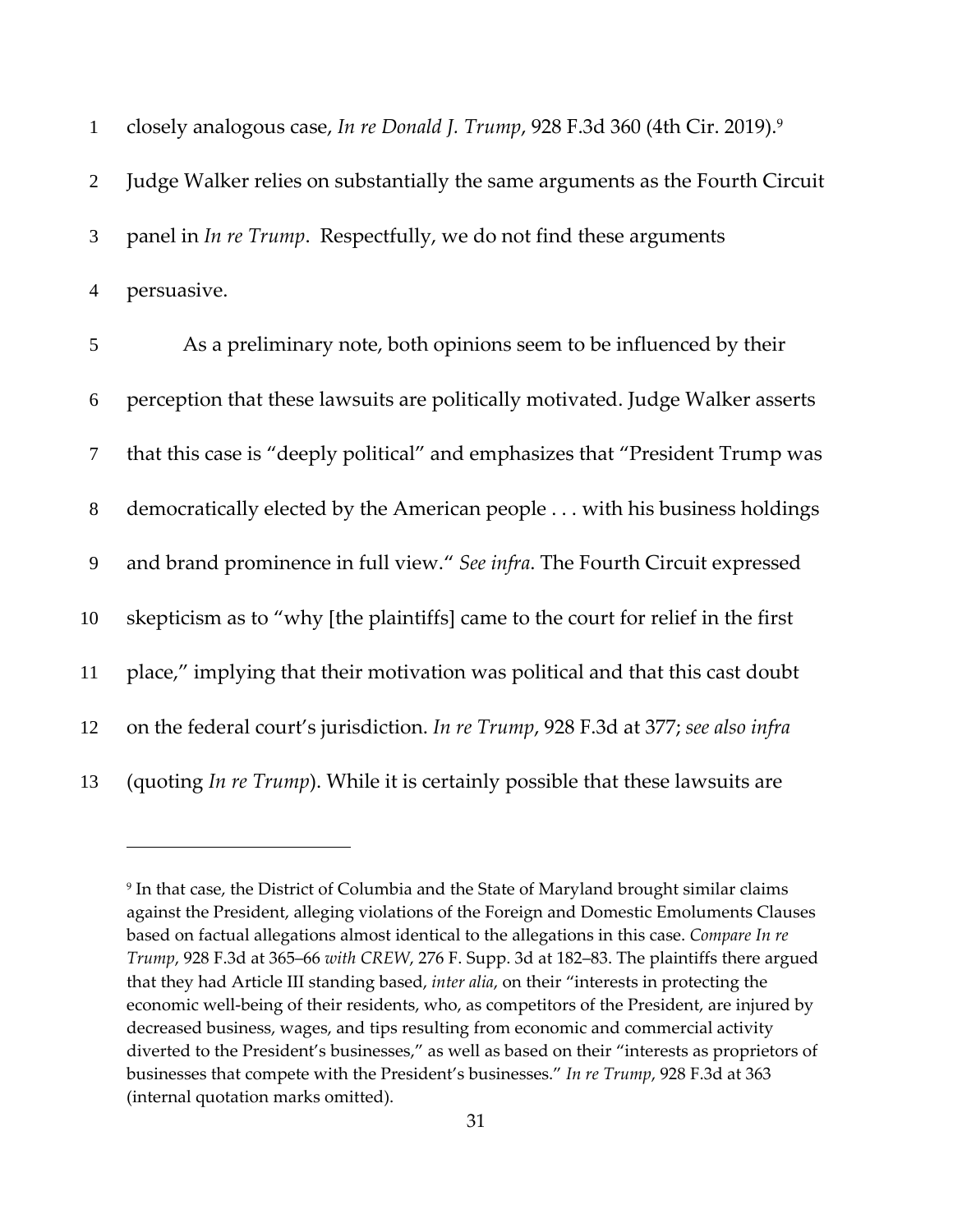| $\mathbf{1}$     | fueled in part by political motivations, we do not understand the significance       |
|------------------|--------------------------------------------------------------------------------------|
| $\overline{2}$   | of that fact. It is true that a political motivation for a lawsuit, standing alone,  |
| $\mathfrak{Z}$   | is insufficient to confer Article III standing. Cf. Flast v. Cohen, 392 U.S. 83, 106 |
| $\overline{4}$   | (1968) (noting that the "federal court[s] [cannot be used] as a forum in which       |
| 5                | to air [] generalized grievances about the conduct of government"). But while        |
| 6                | the existence of a political motivation for a lawsuit does not supply standing,      |
| $\tau$           | nor does it defeat standing. "Standing under Article III [depends on] an             |
| $8\,$            | injury [that is] concrete, particularized, and actual or imminent; fairly            |
| $\boldsymbol{9}$ | traceable to the challenged action; and redressable by a favorable ruling."          |
| 10               | Monsanto Co. v. Geertson Seed Farms, 561 U.S. 139, 149 (2010) (citing Horne v.       |
| 11               | Flores, 557 U.S. 433, 445 (2009)). Whether a lawsuit has political motivations is    |
| 12               | irrelevant to these determinative issues.                                            |
| 13               | Injury-in-Fact<br>1.                                                                 |
| 14               | With respect to the "injury-in-fact" requirement, Judge Walker                       |
| 15               | correctly states that to establish an injury through the competitor standing         |
| 16               | doctrine, a plaintiff must show that she is a "direct competitor" of the             |
| 17               | defendant and an "actual or imminent increase in competition." See infra             |
| 18               | (citations omitted). As we conclude above, Plaintiffs have clearly met these         |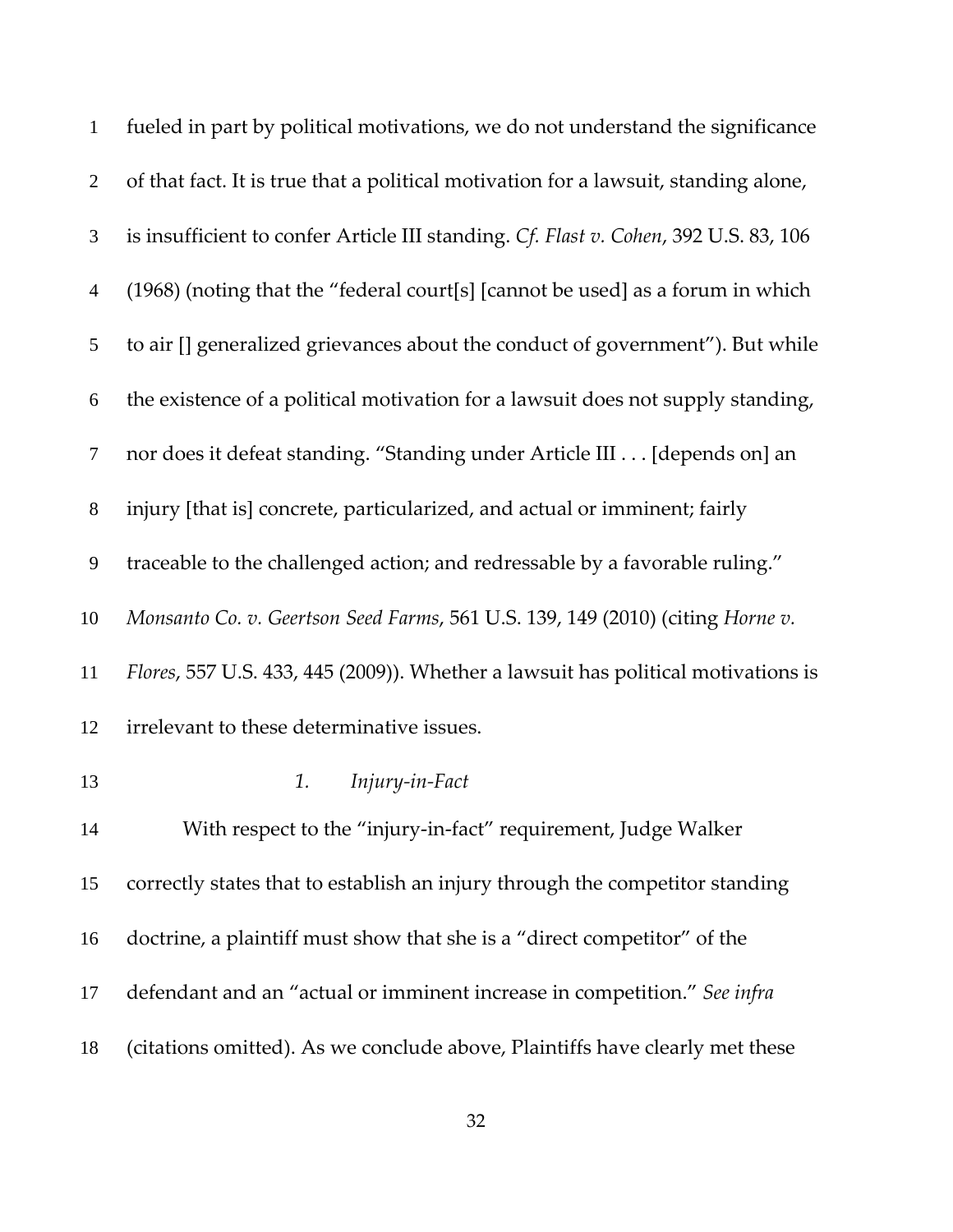| $\mathbf{1}$   | standards. Judge Walker relies on the Supreme Court's decision in Already,             |
|----------------|----------------------------------------------------------------------------------------|
| $\overline{2}$ | 568 U.S. 85, as demonstrating that "competing businesses [do not] have                 |
| 3              | standing to challenge [] unlawful action simply by virtue of their status as a         |
| $\overline{4}$ | direct competitor." See infra (citing In re Trump, 928 F.3d at 377).                   |
| 5              | We readily acknowledge that proposition, but we do not agree that it                   |
| 6              | controls here. In their allegations, Plaintiffs go further than simply alleging        |
| $\tau$         | that they directly compete with the Trump establishments; they plausibly               |
| $8\,$          | allege precisely how the President's allegedly unlawful conduct harms their            |
| 9              | ability to attract patrons to their establishments. See, e.g., Complaint $\P$ 14 ("As  |
| 10             | a competitor of restaurants located in Defendant's hotels and other properties         |
| 11             | ROC United has been injured by these payments due to lost business ")                  |
| 12             | (emphasis added); id. $\mathbb{I}$ 199 ("Officials of foreign states and of the United |
| 13             | States and various state and local governments have purchased and will use             |
| 14             | their government's funds to purchase food and services from one or more                |
| 15             | restaurants owned by Defendant, instead of from competing restaurants that             |
| 16             | are members of ROC United."). And as we point out above, Already involved              |
| 17             | very different circumstances; the plaintiffs in that case were unable to               |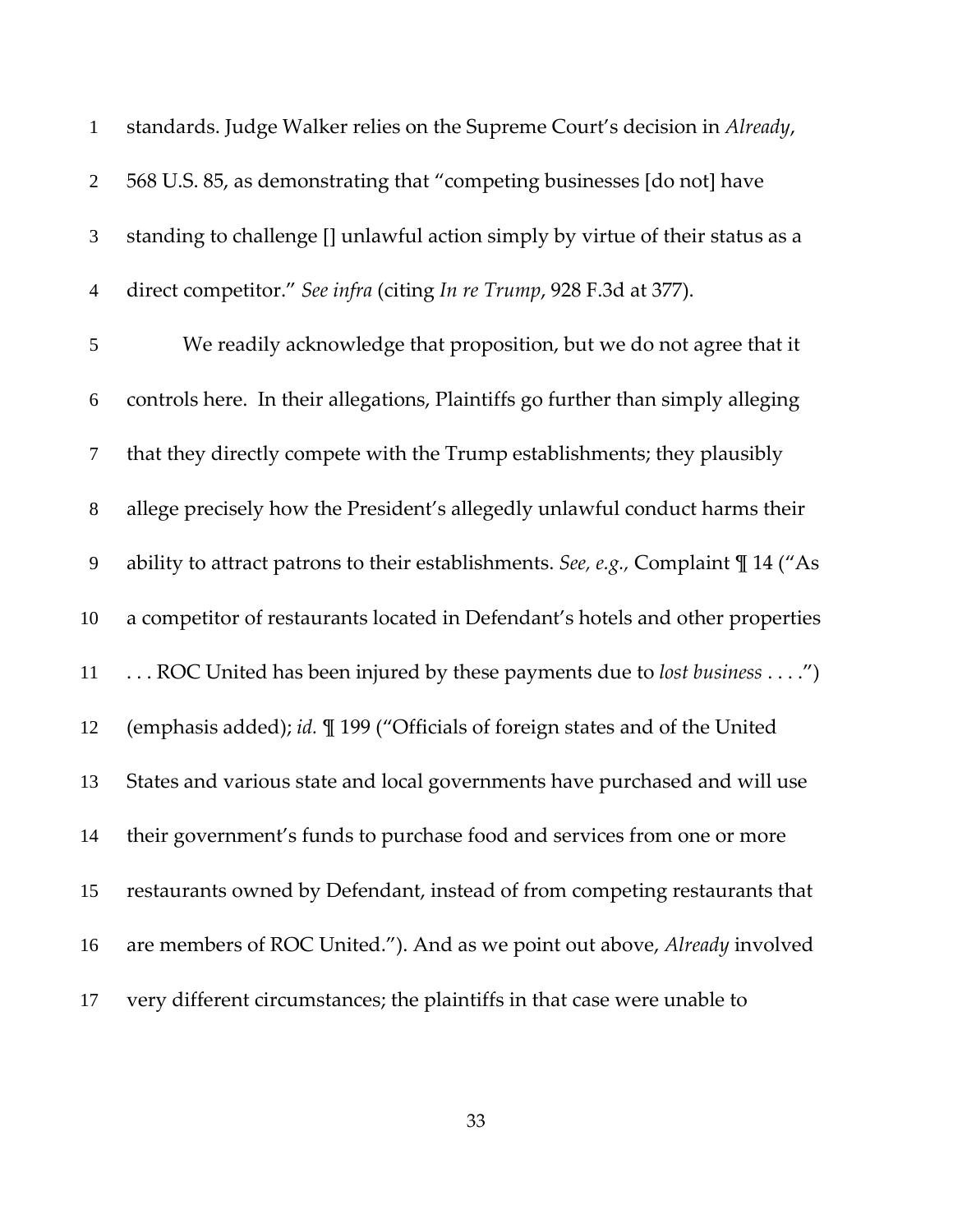plausibly allege that Nike's trademark harmed—or threatened to harm—their business prospects. *See* 568 U.S. at 99.10

| 3              | Judge Walker also "question[s] the expansive scope" of the competitor            |
|----------------|----------------------------------------------------------------------------------|
| $\overline{4}$ | standing doctrine, and worries that our approach would confer standing, for      |
| 5              | example, on a restaurant whose competitor illegally obtained a bank loan or a    |
| 6              | large tax refund and used its ill-gotten proceeds to hire a better chef or to    |
| 7              | lower its prices, thereby exposing the plaintiff-restaurant to increased         |
| $8\,$          | competition. See infra. Those hypotheticals are far beyond the scope of our      |
| 9              | ruling. A plaintiff who establishes an injury-in-fact by alleging direct         |
| 10             | competition and an "inability to compete [with the defendant] on an equal        |
| 11             | footing," City of Jacksonville, 508 U.S. at 666, must also establish that such   |
| 12             | injury is "fairly traceable to the defendant's allegedly unlawful conduct" and   |
| 13             | "likely to be redressed by the requested relief." Allen v. Wright, 468 U.S. 737, |
| 14             | 751 (1984). Here the connection between the alleged violations of law and        |

<sup>&</sup>lt;sup>10</sup> The Fourth Circuit also criticized the plaintiffs for "rest[ing] on the theory that so long as a plaintiff competes in the same market as a defendant and the defendant enjoys an unlawful advantage, the requirements for Article III standing are met." *In re Trump*, 928 F.3d at 377. The Fourth Circuit rejected that "boundless theory of standing" based on the Supreme Court's holding in *Already*. *See id*. For the reasons expressed above, we do not believe that *Already* precludes Plaintiffs' theory of standing. *See supra*.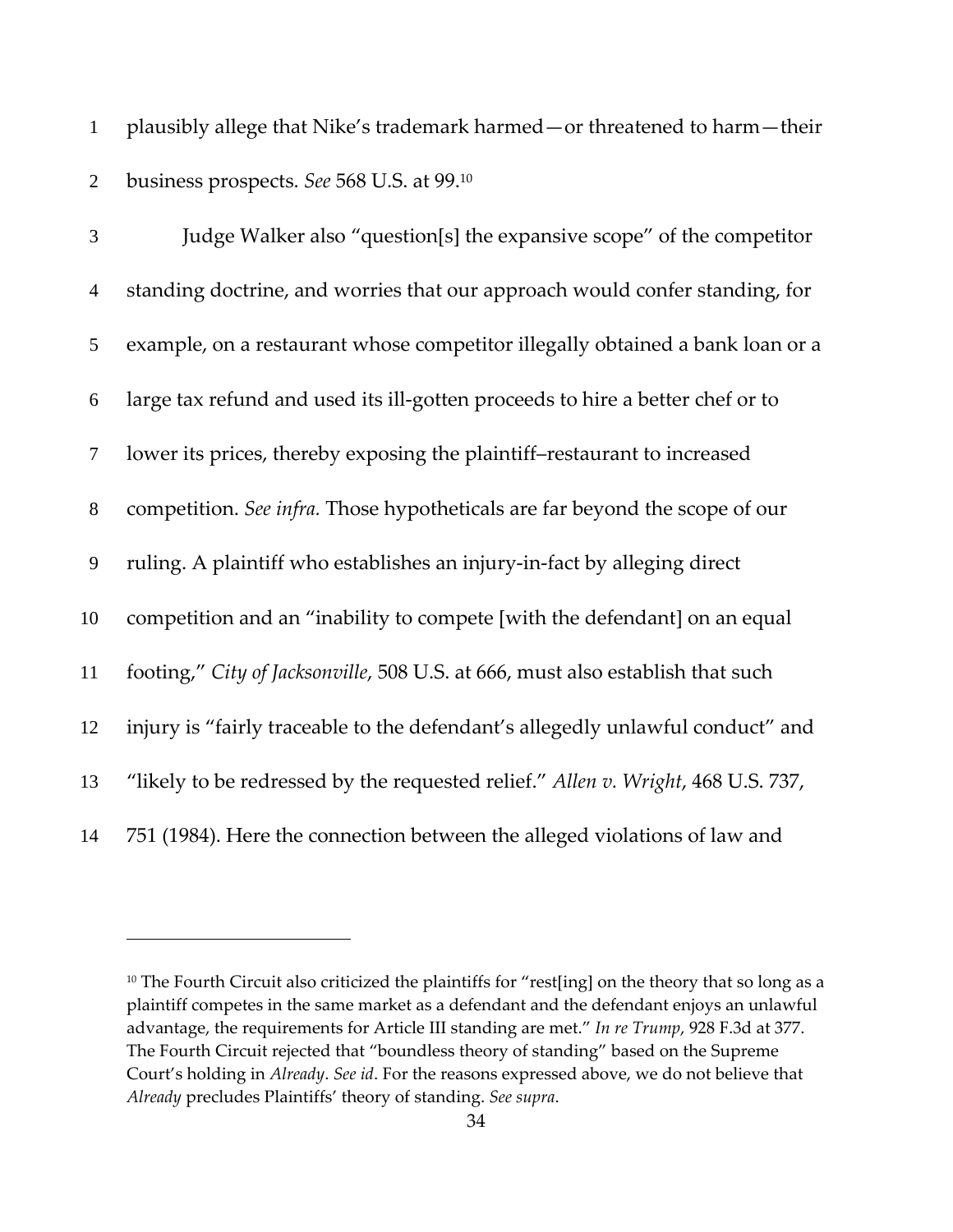| $\mathbf{1}$             | Plaintiffs' harm is far more direct than in Judge Walker's hypothetical: It is      |
|--------------------------|-------------------------------------------------------------------------------------|
| $\overline{2}$           | precisely the President's receipt of allegedly illegal emoluments that              |
| 3                        | constitutes Plaintiffs' competitive injury.                                         |
| $\overline{\mathcal{A}}$ | Lastly, Judge Walker seems to draw a rule that the competitor standing              |
| 5                        | doctrine is limited to "three broad categories of cases" - agency cases, election   |
| 6                        | cases, and unfair competition cases – and that this case "fits into none of         |
| $\tau$                   | [them]." See infra. He cites no authority for the proposition that the doctrine is  |
| $8\,$                    | limited to these three categories, and we see no reason why it should be. Even      |
| $\mathbf{9}$             | if it were, we note that Plaintiffs' theory of competitive injury in this case is   |
| 10                       | structurally identical to the economic reasoning that often supports standing       |
| 11                       | in the unfair competition context. Id. (noting that, in unfair competition cases,   |
| 12                       | standing exists when the parties are "direct competitors" based on a                |
| 13                       | presumption that "[s]ales gained by one are thus likely to come at the other's      |
| 14                       | expense") (quoting TrafficSchool.com, Inc. v. Edriver, Inc., 653 F.3d 820, 825 (9th |
| 15                       | Cir. 2011)).                                                                        |
| 16                       | Traceability<br>2.                                                                  |
| 17                       | With respect to traceability, we agree with Judge Walker that "[u]nder              |

18 the competitor-standing doctrine, ... traceability flows readily from a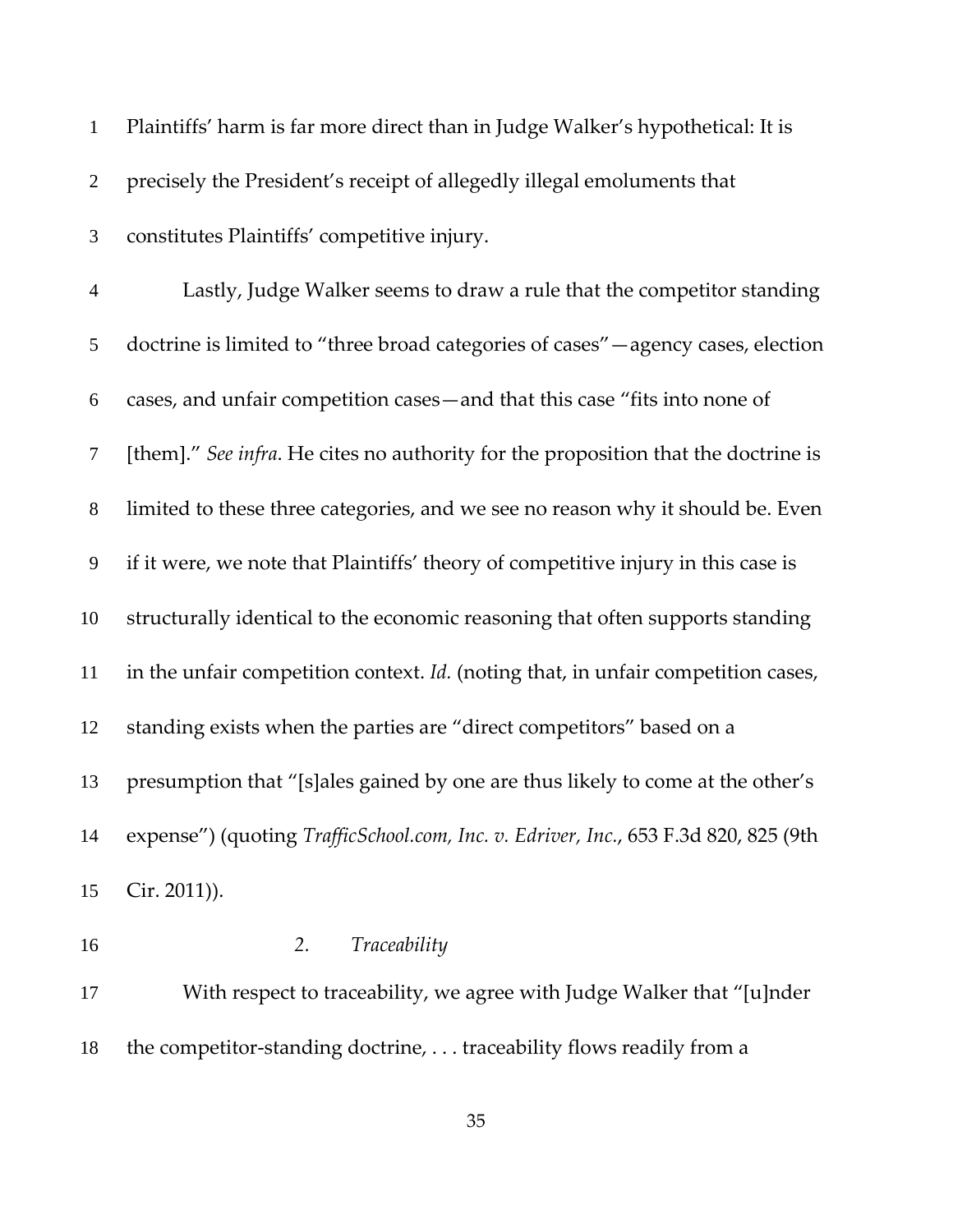| $\mathbf{1}$   | competitive injury" and that "if the violation would necessarily harm the          |
|----------------|------------------------------------------------------------------------------------|
| $\overline{2}$ | plaintiff's competitive opportunities, then an unlawful edge to a competitor       |
| $\mathfrak{Z}$ | logically connects to that violation." See infra (citations omitted). But we do    |
| $\overline{4}$ | not understand Judge Walker's conclusion that traceability is lacking here         |
| 5              | because there are "simply too many variables at play to allow the                  |
| 6              | plaintiffs to rest solely on the bare assertion that the President's acceptance of |
| $\tau$         | emoluments has caused them competitive injury." See infra. The fact that there     |
| $8\,$          | are "many different factors [that] influence [government officials'] decision      |
| 9              | making" does not foreclose Plaintiffs' plausible theory-supported by clear         |
| 10             | factual allegations-that the President's prior statements and his receipt of       |
| 11             | allegedly illegal emoluments unduly influences some government officials to        |
| 12             | patronize his establishments, thereby causing a competitive harm to Plaintiffs.    |
| 13             | Id. Judge Walker's suggestion that the existence of alternate explanations for     |
| 14             | the Plaintiffs' competitive injury defeats traceability would deny Article III     |
| 15             | standing to plaintiffs alleging antitrust, unfair competition, or trademark        |
| 16             | infringement claims who seek to enjoin conduct that unduly influences              |
| 17             | buyers in a marketplace. In each of these categories of cases, there exist         |
| 18             | "myriad reasons" why a consumer might favor a defendant's product,                 |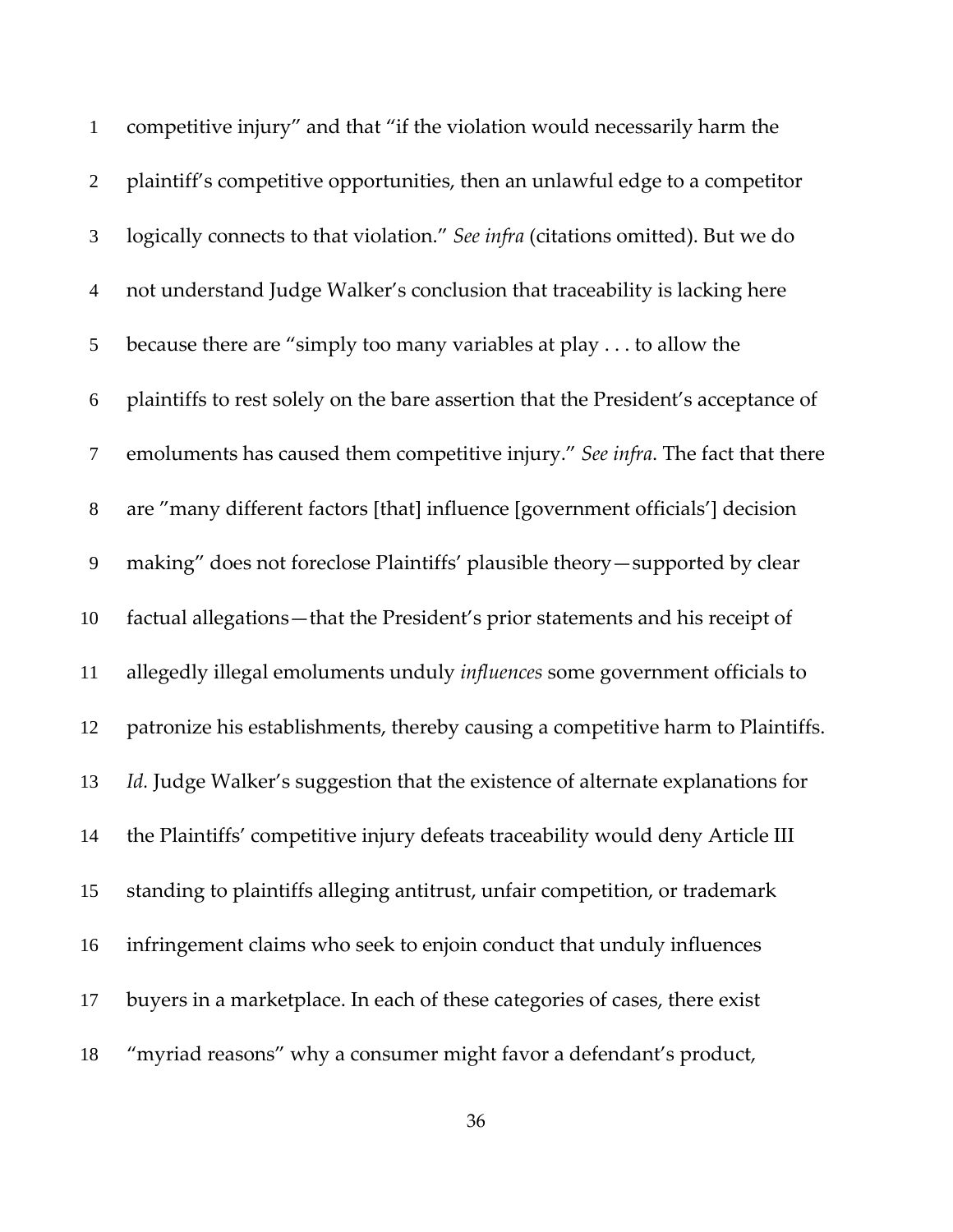| $\mathbf{1}$   | including, for example, "service, quality, location, price and other factors            |
|----------------|-----------------------------------------------------------------------------------------|
| $\sqrt{2}$     | related to individual preference." CREW, 276 F. Supp. 3d. at 186. But these             |
| 3              | bona fide competitive reasons do not bar a plaintiff from demanding that a              |
| $\overline{4}$ | court enjoin illegal conduct that skews the marketplace by inserting an                 |
| 5              | additional unlawful competitive advantage.                                              |
| 6              | Similarly, the Fourth Circuit panel found that the In re Trump plaintiffs               |
| 7              | had failed to establish traceability because their "conclusion that government          |
| $8\,$          | customers are patronizing the [Trump International] Hotel because the Hotel             |
| $\overline{9}$ | distributes profits or dividends to the President requires speculation into             |
| 10             | the subjective motives of independent actors who are not before the court."             |
| 11             | 928 F.3d at 375. Such speculation, the court held, "undermin[es] a finding of           |
| 12             | causation." Id. <sup>11</sup> We respectfully disagree. That Plaintiffs' theory of harm |
| 13             | results from decisions of third parties does not preclude finding the                   |
| 14             | cognizable link between the challenged action and the alleged harm that                 |
| 15             | Article III requires. Block v. Meese, 793 F.2d 1303, 1309 (D.C. Cir. 1986) (Scalia,     |

 The President makes the same argument on appeal in this case. *See* Appellee's Br. at 15–17 ("[P]laintiffs cannot establish traceability and redressability where the alleged injury‐in‐fact depends on the decisions of independent third parties whose actions the court can neither predict nor control.").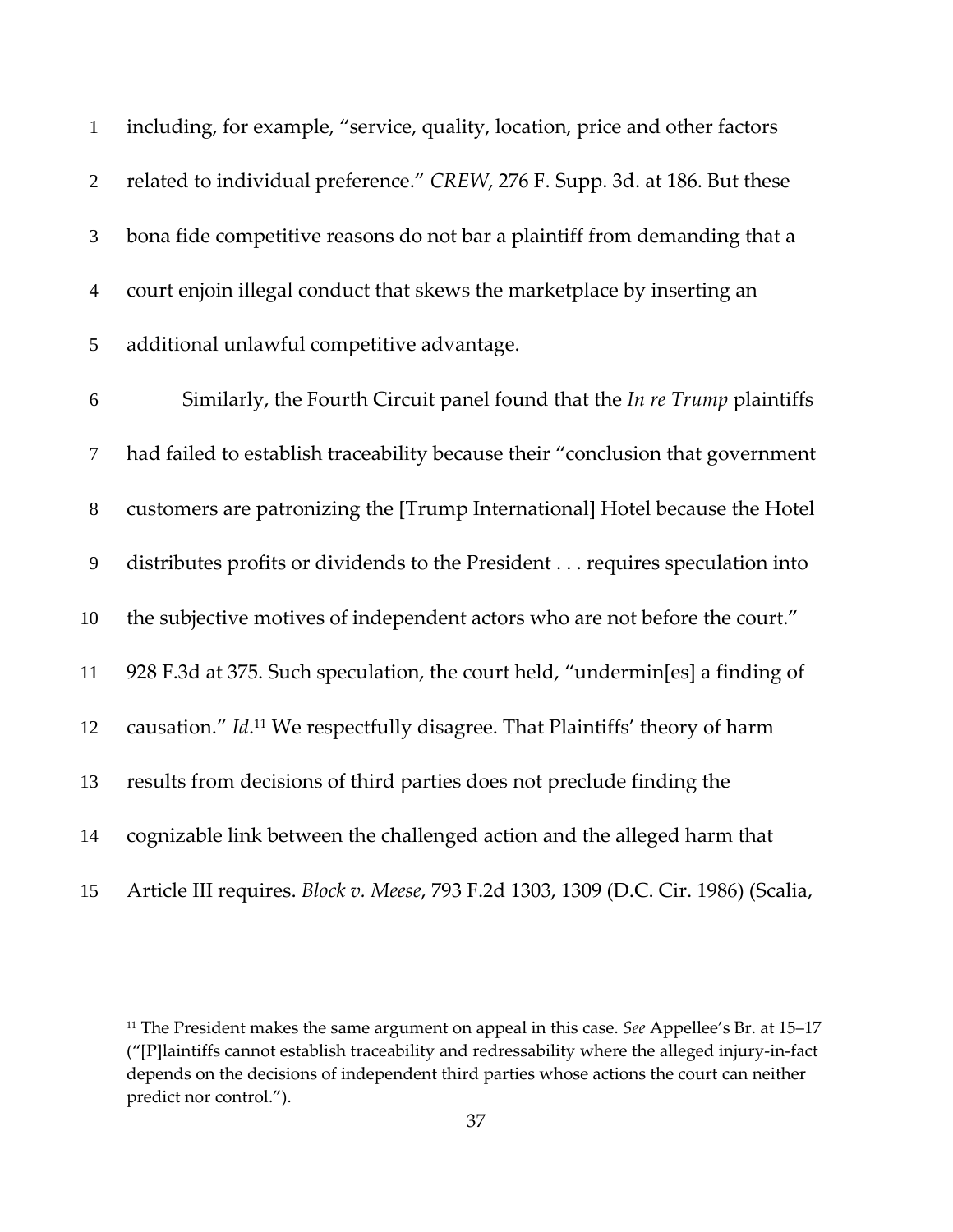| $\mathbf{1}$     | J.) ("It is impossible to maintain, of course, that there is no standing to sue     |
|------------------|-------------------------------------------------------------------------------------|
| $\overline{2}$   | regarding action of a defendant which harms the plaintiff only through the          |
| $\mathfrak{Z}$   | reaction of third parties."); see also Dep't of Commerce v. New York, 139 S.Ct.     |
| $\overline{4}$   | 2551, 2566 (2019) (holding that plaintiffs had Article III standing where their     |
| $\mathfrak{S}$   | "theory of standing relies [] on the predictable effect of Government action        |
| $\boldsymbol{6}$ | on the decisions of third parties") (citing, inter alia, Block, 793 F.2d at 1309)); |
| $\tau$           | Bennett v. Spear, 520 U.S. 154, 168-69 (1997) (warning against "wrongly             |
| $8\,$            | equat[ing] injury 'fairly traceable' to the defendant with injury as to which the   |
| $\mathbf{9}$     | defendant's actions are the very last step in the chain of causation"). Virtually   |
| 10               | every suit for trademark infringement, unfair competition, or violation of the      |
| 11               | antitrust laws involves harm that results from the decisions of third-party         |
| 12               | customers. See TrafficSchool, 653 F.3d at 825 (noting that "[i]n a false            |
| 13               | advertising suit, a plaintiff establishes Article III injury if 'some consumers     |
| 14               | who bought the defendant['s] product under [a] mistaken belief' fostered by         |
| 15               | the defendant 'would have otherwise bought the plaintiff['s] product," and          |
| 16               | that such an injury may be proven by the "probable market behavior" of              |
| 17               | independent third parties) (quoting Joint Stock Soc'y v. UDV N. Am., Inc., 266      |
| 18               | F.3d 164, 177 (3d Cir. 2001); Adams v. Watson, 10 F.3d 915, 923 (1st Cir. 1993)).   |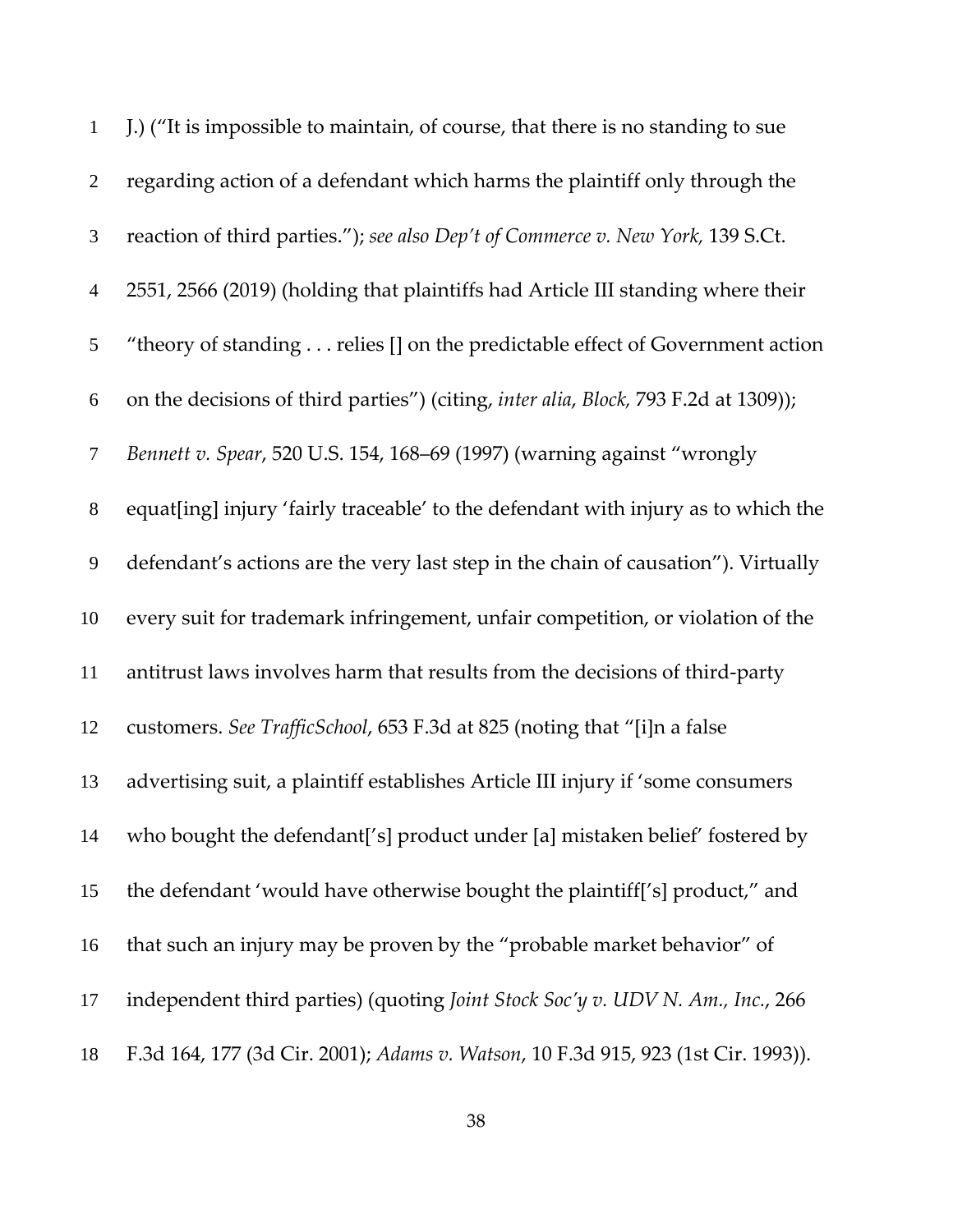| $\mathbf{1}$   | When the "injury hinges on the reactions of [] third parties [to the              |
|----------------|-----------------------------------------------------------------------------------|
| $\overline{2}$ | challenged conduct]," the plaintiff "need not prove a cause-and-effect            |
| $\mathfrak{Z}$ | relationship with absolute certainty; substantial likelihood of the alleged       |
| $\overline{4}$ | causality meets the test." Nat. Res. Def. Council v. Nat'l Highway Traffic Safety |
| 5              | Admin., 894 F.3d 95, 104 (2d Cir. 2018). For example, "common sense and           |
| 6              | basic economics," along with admissions from the third parties in question        |
| $\tau$         | that the challenged action would "affect [their] business decisions," are         |
| $8\,$          | generally enough to establish the requisite third-party causation. Id. at 105     |
| 9              | (internal quotation marks and citations omitted).                                 |
| 10             | Accordingly, to establish traceability, Plaintiffs need only establish a          |
| 11             | substantial likelihood that the President's receipt of emoluments-and his         |
| 12             | statements and actions impliedly soliciting such emoluments, see, e.g.,           |
| 13             | Complaint II 52, 96-has some favorable effect on government officials'            |
| 14             | demand for the Trump establishments (and, by extension, some unfavorable          |
| 15             | effect on their demand for Plaintiffs' competing properties). Plaintiffs need     |
| 16             | not prove that every government official who chooses a Trump establishment        |
| 17             | does so to curry favor with the President by enriching him, nor need Plaintiffs   |
| 18             | prove that a particular government official chose or will choose a Trump          |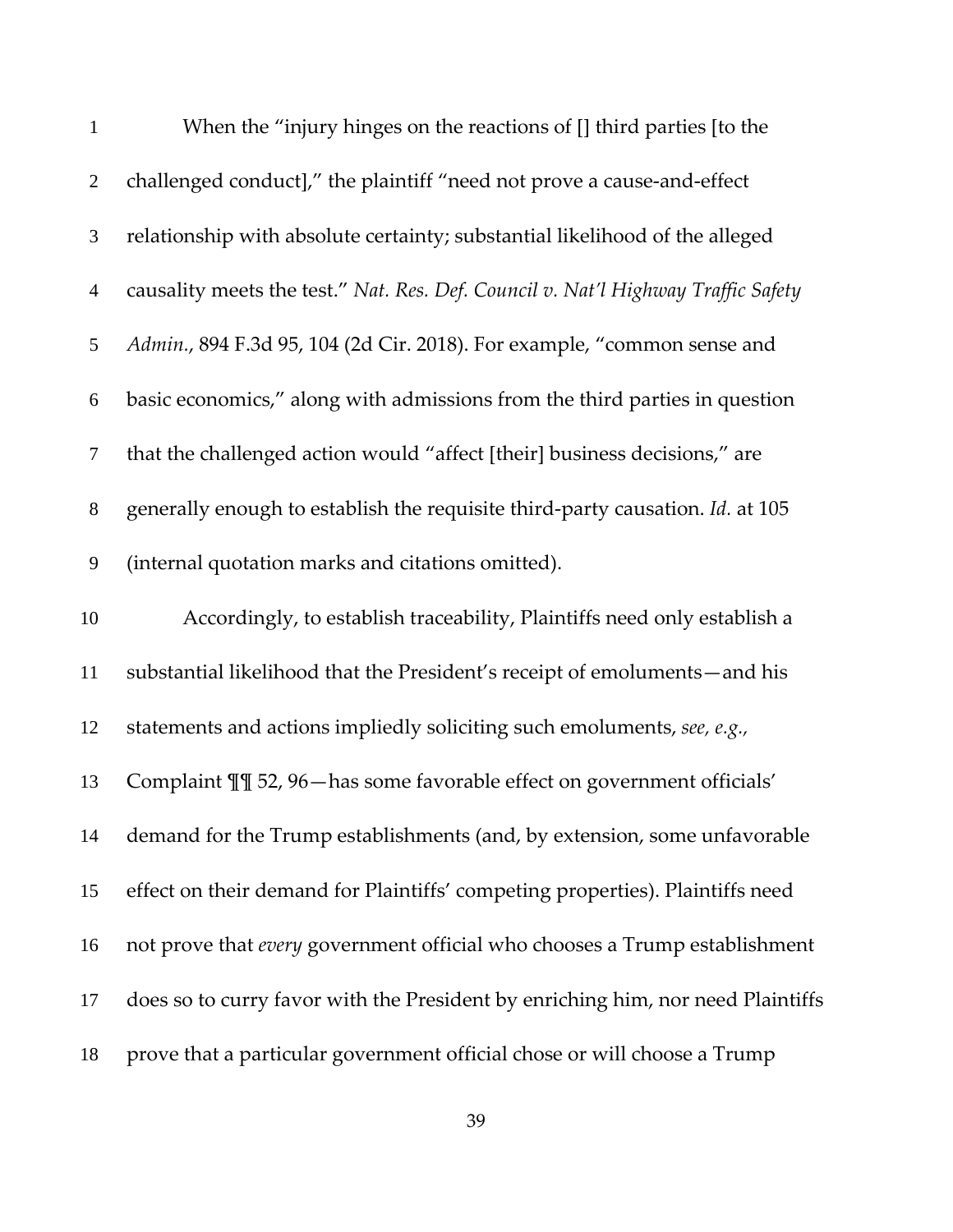| $\mathbf{1}$     | establishment for the sole or even the primary reason of earning the                   |
|------------------|----------------------------------------------------------------------------------------|
| $\overline{2}$   | President's favor. Dep't of Commerce, 139 S.Ct. at 2566 (holding that                  |
| $\mathfrak{Z}$   | "traceability is satisfied" when plaintiffs established that the third-party           |
| $\overline{4}$   | action leading to the alleged harm was "likely attributable at least in part" to       |
| 5                | the challenged action, noting that "Article III requires no more than de facto         |
| $\boldsymbol{6}$ | causality") (emphasis added) (internal quotation marks omitted). Plaintiffs            |
| $\overline{7}$   | need only plausibly allege that the President's receipt of emoluments                  |
| $8\,$            | generates an unlawful competitive advantage for the Trump establishments.              |
| 9                | The allegations in the Complaint are sufficient to meet this burden.                   |
| 10               | Plaintiffs point to statements by foreign diplomats that they and others in            |
| 11               | their position have been or will be motivated to choose Trump establishments           |
| 12               | to earn the President's favor, or to avoid his disfavor. See, e.g., Complaint III      |
| 13               | 62, 74. Moreover, the President's statements to the effect that he favors              |
| 14               | governments that spend money at his establishments increase the likelihood             |
| 15               | that government patrons will choose Trump establishments in the hopes of               |
| 16               | winning influence. See, e.g., id. $\P$ 96 (alleging that the President publicly stated |
| 17               | that he "very much" likes and "get[s] along great with" foreign officials who          |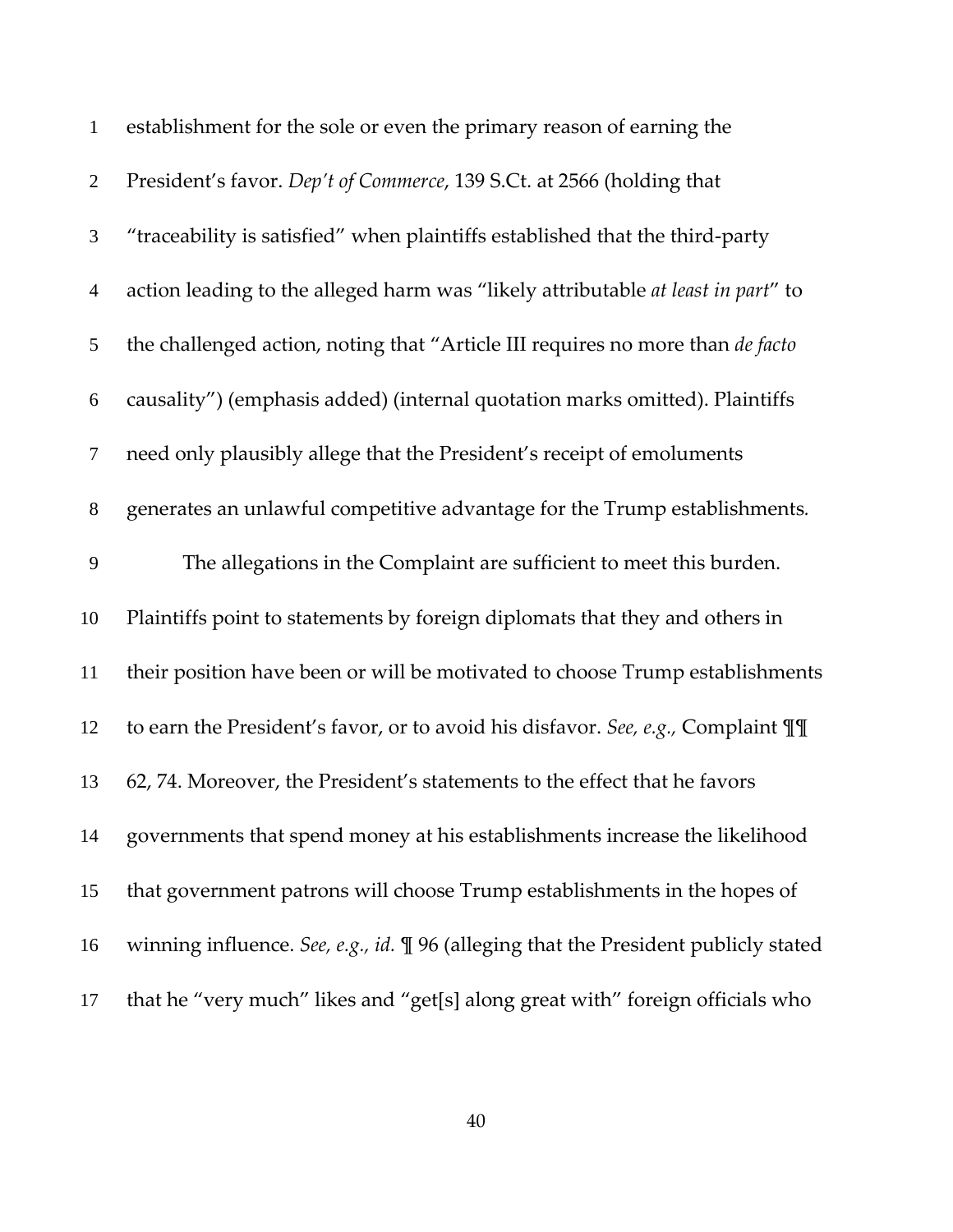| $\mathbf{1}$   | do business with him). Without the benefit of discovery, the Plaintiffs need     |
|----------------|----------------------------------------------------------------------------------|
| $\overline{2}$ | not go further to establish causation for the purposes of Article III.           |
| 3              | Redressability<br>3.                                                             |
| $\overline{4}$ | Both Judge Walker's dissent and the Fourth Circuit's In re Trump                 |
| 5              | opinion deny that any injunctive relief can be fashioned that would help         |
| 6              | Plaintiffs' predicament. See In re Trump, 928 F.3d at 376; infra ("[T]here is no |
| $\tau$         | allegation that [the requested relief] would cause diplomatic patrons to book    |
| $8\,$          | at other establishments."). The Fourth Circuit expressed the view that "even if  |
| 9              | government officials were patronizing [the President's] Hotel to curry [his]     |
| 10             | favor, there is no reason to conclude that they would cease doing so were the    |
| 11             | President enjoined from receiving income from the Hotel [given that] the         |
| 12             | Hotel would still be publicly associated with the President, would still bear    |
| 13             | his name, and would still financially benefit members of his family." In re      |
| 14             | Trump, 928 F.3d at 376. Accordingly, the Fourth Circuit found that "the          |
| 15             | likelihood that an injunction would not cause government officials to            |
| 16             | cease patronizing the Hotel demonstrates a lack of redressability." Id.          |
| 17             | Again, we disagree. Where customers favor a defendant's product or               |
| 18             | service over that of a plaintiff because of that defendant's violation of law,   |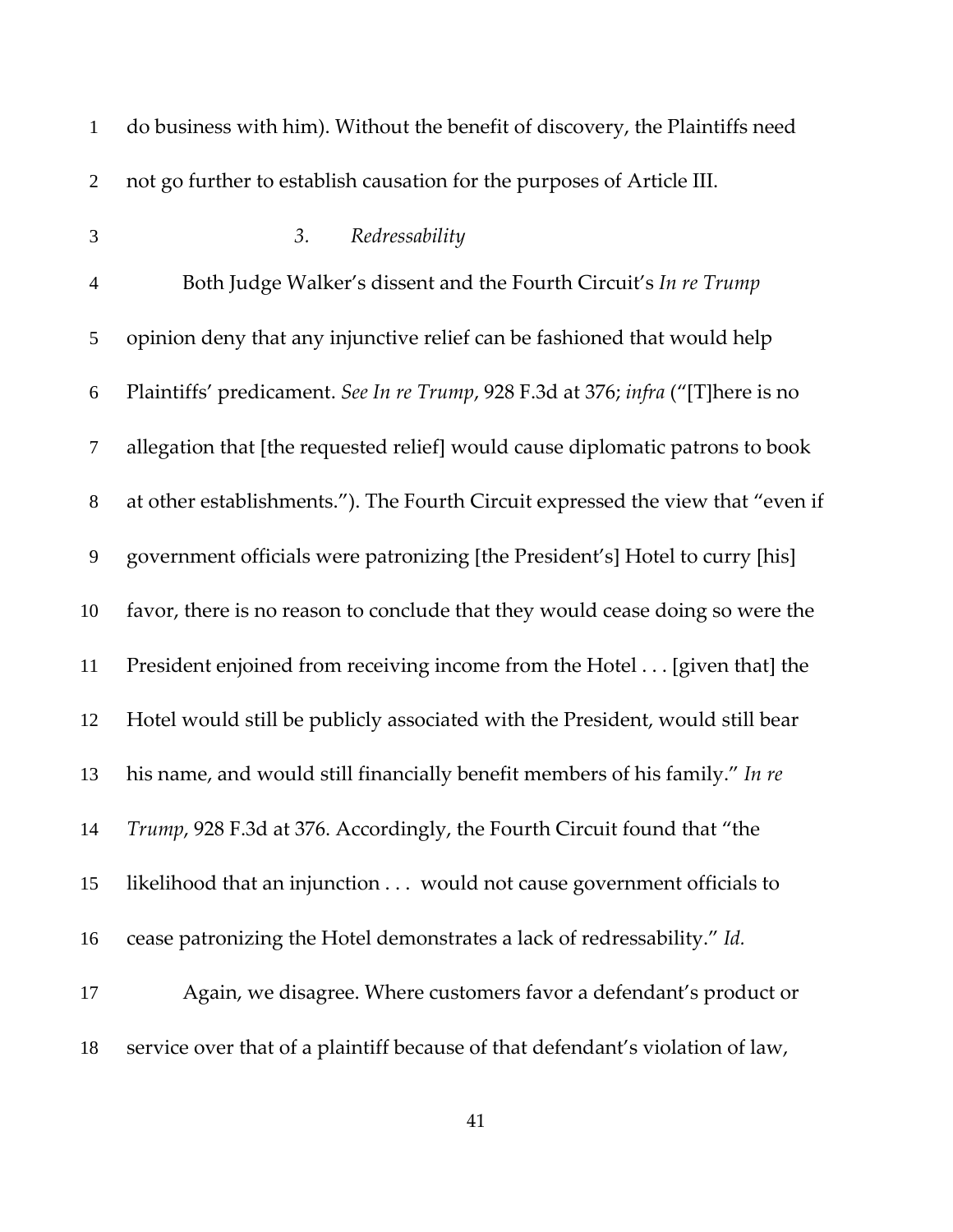which is often the case in trademark infringement, unfair competition, or antitrust cases, the mere possibility that customers might continue to favor the defendant's product or service after a court enjoins the violation does not defeat Article III standing. If it did, such claims could never be heard before Article III courts.

Plaintiffs' requested remedy need only remove from the equation the *improper* competitive advantage arising from the possibility that, by patronizing Trump establishments, government officials can earn favor from the President. "[C]ommon sense and basic economics" indicate that the elimination of any illegal competitive advantage that motivated government officials to give more business to the Trump establishments will cause at least some to cease to give preference to those businesses, thereby redressing the claimed injury. *Nat. Res. Def. Council*, 894 F.3d at 104. Moreover, the Fourth Circuit's suggestion that, notwithstanding a court's grant of the requested relief, some government officials would likely continue to patronize Trump establishments to curry the President's favor is besides the point. *In re Trump*, 928 F.3d at 376. The Supreme Court made clear

in *Mass. v. EPA* that a remedy that "will not by itself reverse" the alleged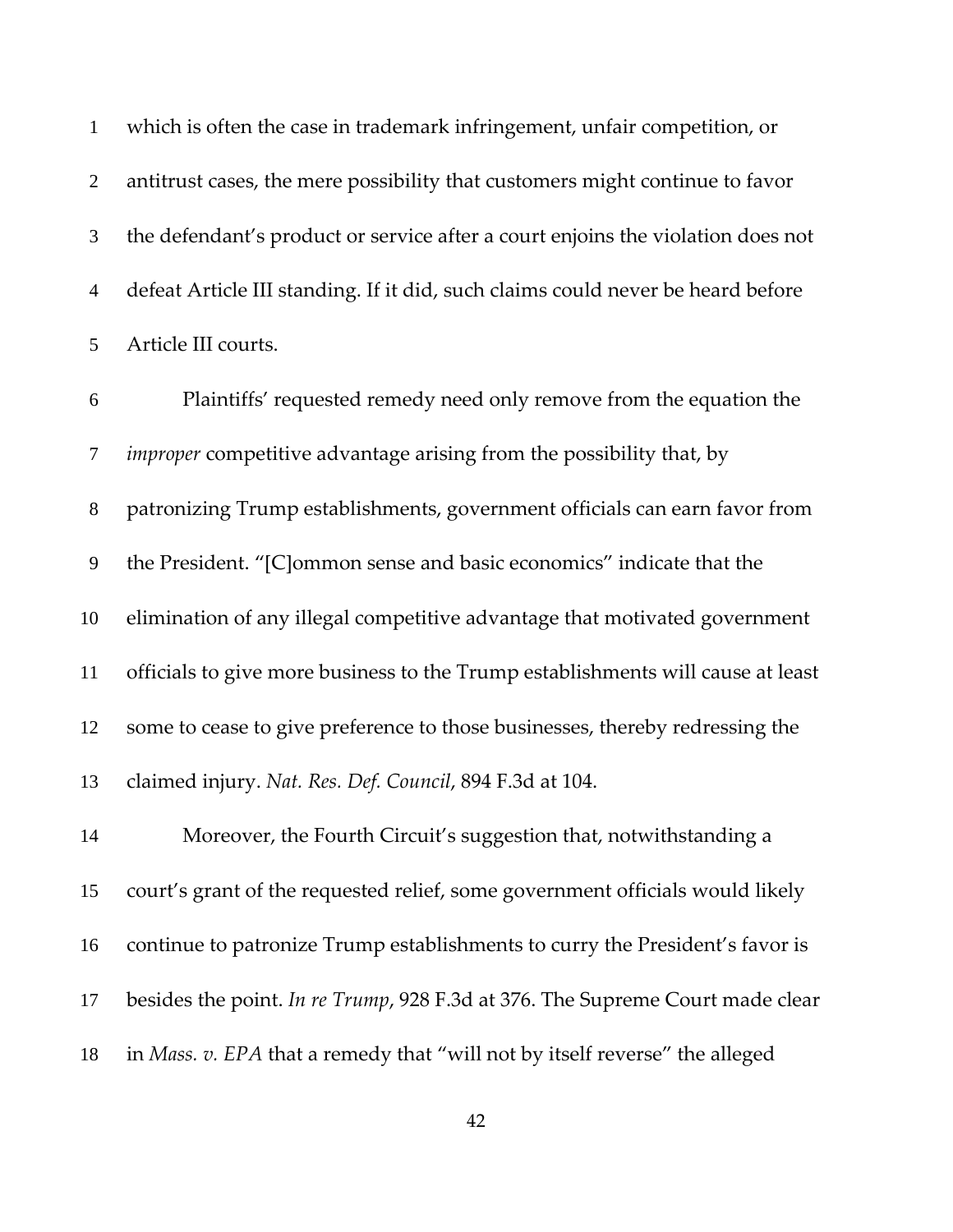| $\mathbf{1}$   | injury would still satisfy the redressability requirement if it "reduced [that]   |
|----------------|-----------------------------------------------------------------------------------|
| $\overline{2}$ | injury] to some extent." 549 U.S. at 525–26 (emphasis omitted); see also Larson,  |
| $\mathfrak{Z}$ | 456 U.S. at 243 n.15 ("[A plaintiff] need not show that a favorable decision will |
| $\overline{4}$ | relieve his <i>every</i> injury.").                                               |
| 5              | We see no justification for the assertion of Judge Walker and the Fourth          |
| 6              | Circuit that no injunction can be fashioned that would diminish the plaintiffs'   |
| $\tau$         | injury. See In re Trump, 928 F.3d 376–77; infra. Injunctive relief could be       |
| $8\,$          | fashioned along many different lines that would adequately reduce the             |
| 9              | incentive for government officials to patronize Trump establishments in the       |
| 10             | hope of currying favor with the President. <sup>12</sup>                          |
| 11             | Relevance of the Purpose of the Emoluments Clauses<br>4.                          |

<sup>&</sup>lt;sup>12</sup> For example, a court could bar the Trump establishments from selling services to foreign and domestic governments during the President's tenure in office, which would fully redress Plaintiffs' injury. A court could require the President to establish a blind trust or otherwise prevent him from receiving information about government patronage of his establishments, which could indicate to government officials that patronizing those establishments is no longer an effective way to earn Presidential favor. A court could require public disclosure of the President's private business dealings with government officials through the Trump establishments, which may discourage Presidential action that appears to improperly reward such patronage. *Cf. Buckley v. Valeo*, 424 U.S. 1, 67 (1976) (noting the tendency of disclosure requirements to "avoid the appearance of corruption by exposing [information] to the light of publicity").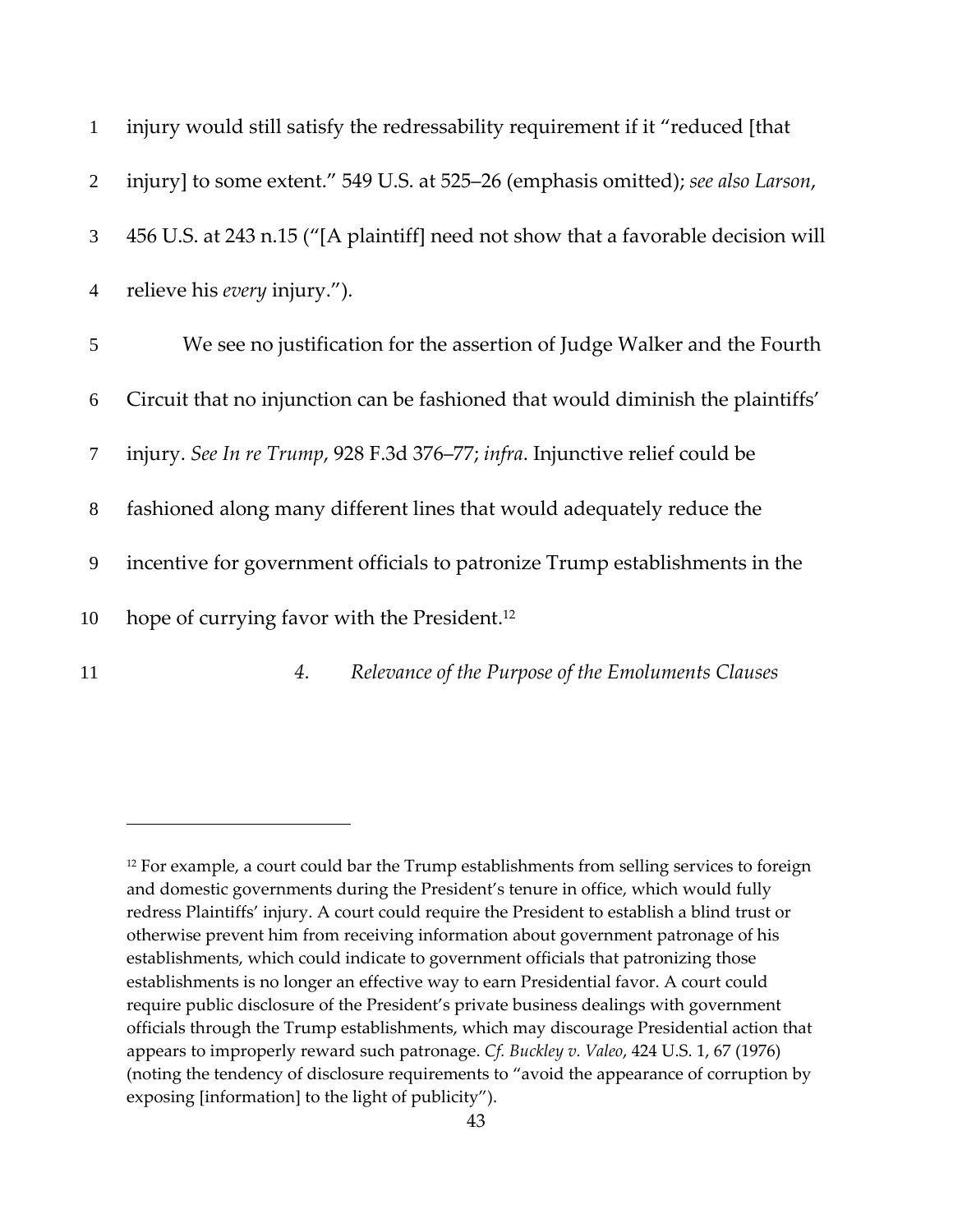| $\mathbf{1}$     | Judge Walker also concludes that the "Emoluments Clauses were                       |
|------------------|-------------------------------------------------------------------------------------|
| $\overline{2}$   | never designed to, and nor do they, directly regulate the marketplace or the        |
| 3                | market player as it functions in the marketplace," and draws the inference          |
| $\overline{4}$   | that a plaintiff who seeks to enjoin a violation of the Emoluments Clauses          |
| $\mathfrak{S}$   | cannot establish standing to sue if that plaintiff's injury is competitive in       |
| 6                | nature. See infra. This appears to confuse the question whether the Complaint       |
| $\tau$           | sufficiently states a cause of action with the question of Article III standing. In |
| $8\,$            | Lexmark Intern., Inc. v. Static Control Components, Inc., 572 U.S. 118, 125-28      |
| $\boldsymbol{9}$ | (2014), Justice Scalia's majority opinion clarified that the question "whether [a   |
| 10               | plaintiff] has a cause of action" is separate and distinct from the issue of        |
| 11               | whether the case "presents a case or controversy that is properly within            |
| 12               | federal courts' Article III jurisdiction." Neither this court, nor the Supreme      |
| 13               | Court (nor any other) has ruled that a competitive injury-in-fact, fairly           |
| 14               | traceable to the challenged action and likely redressable by the requested          |
| 15               | relief, fails to confer Article III standing unless the claims are based on a law   |
| 16               | specifically designed to regulate competition. Consideration of the purposes        |
| 17               | of the clauses may be relevant to whether the Complaint states an actionable        |
| 18               | claim, or whether a particular plaintiff is within the law's "zone of interests,"   |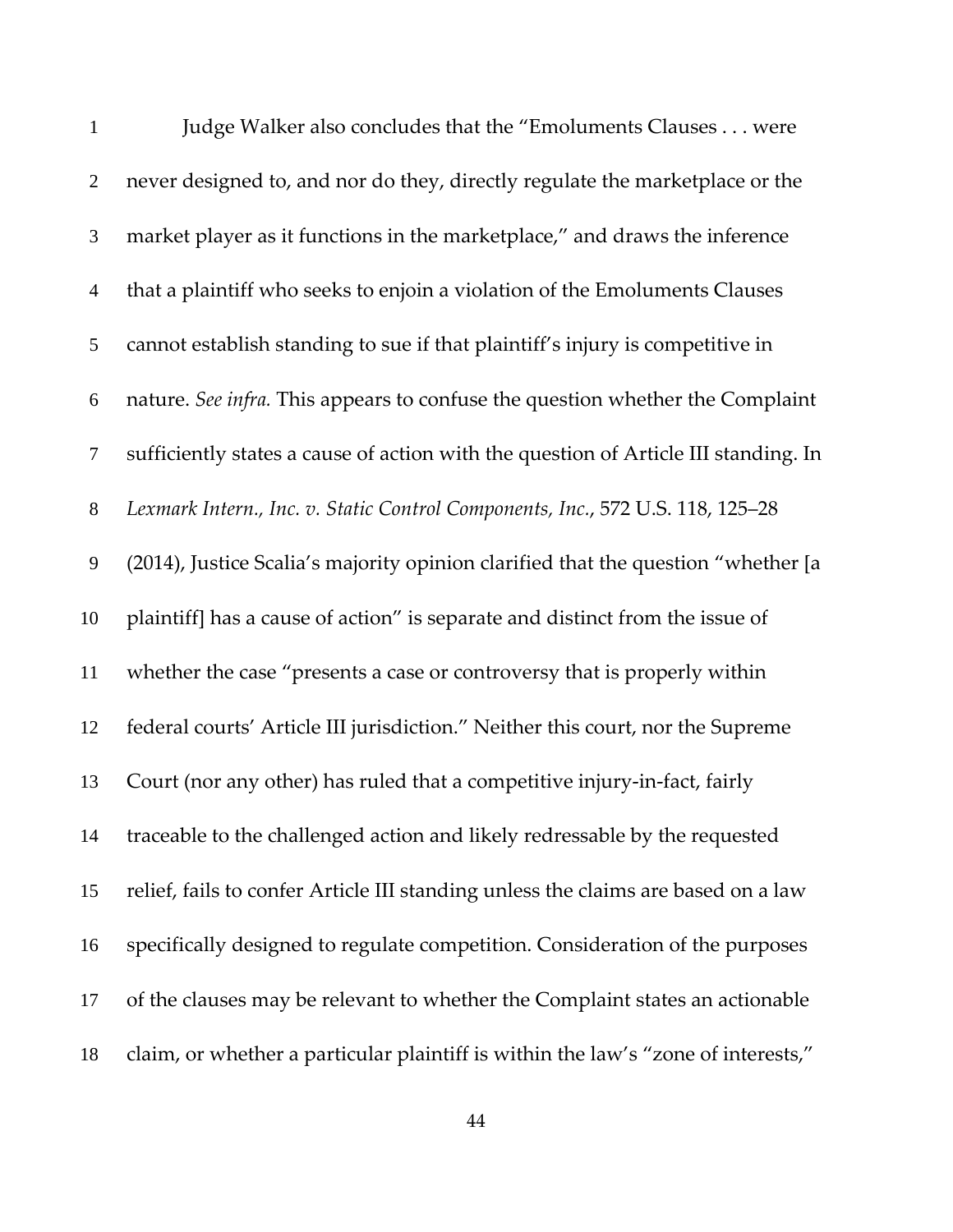| $\mathbf{1}$   | see infra, but are not relevant to whether the Plaintiffs have met the three      |
|----------------|-----------------------------------------------------------------------------------|
| $\overline{2}$ | elements that form the "irreducible constitutional minimum of standing."          |
| 3              | Lujan, 504 U.S. at 560.                                                           |
| $\overline{4}$ | We therefore conclude that Plaintiffs have satisfied the Article III              |
| 5              | requirements of traceability and redressability.                                  |
| 6              | ii.<br>Zone of Interests                                                          |
| 7              | The district court also erred in dismissing the Complaint on the theory           |
| $8\,$          | that Plaintiffs' injuries fall outside the "zone of interests" of the Emoluments  |
| $\overline{9}$ | Clauses. This is for two reasons. First, the zone of interests test does not, as  |
| 10             | the district court believed, implicate the court's subject matter jurisdiction.   |
| 11             | Further, the Supreme Court's precedents make clear that Plaintiffs' injuries      |
| 12             | are not outside the zone of interests of the Emoluments Clauses.                  |
| 13             | Turning first to the question whether zone of interests is a test of Article      |
| 14             | III standing, the Supreme Court has recently clarified that it is not. In Lexmark |
| 15             | Int'l Inc. v. Static Control Components, the Supreme Court, while                 |
| 16             | acknowledging that past decisions had characterized the zone of interests test    |
| 17             | as part of a "'prudential' branch of standing," reconsidered the question and     |
| 18             | clarified both that the "prudential" label is a misnomer and that the test does   |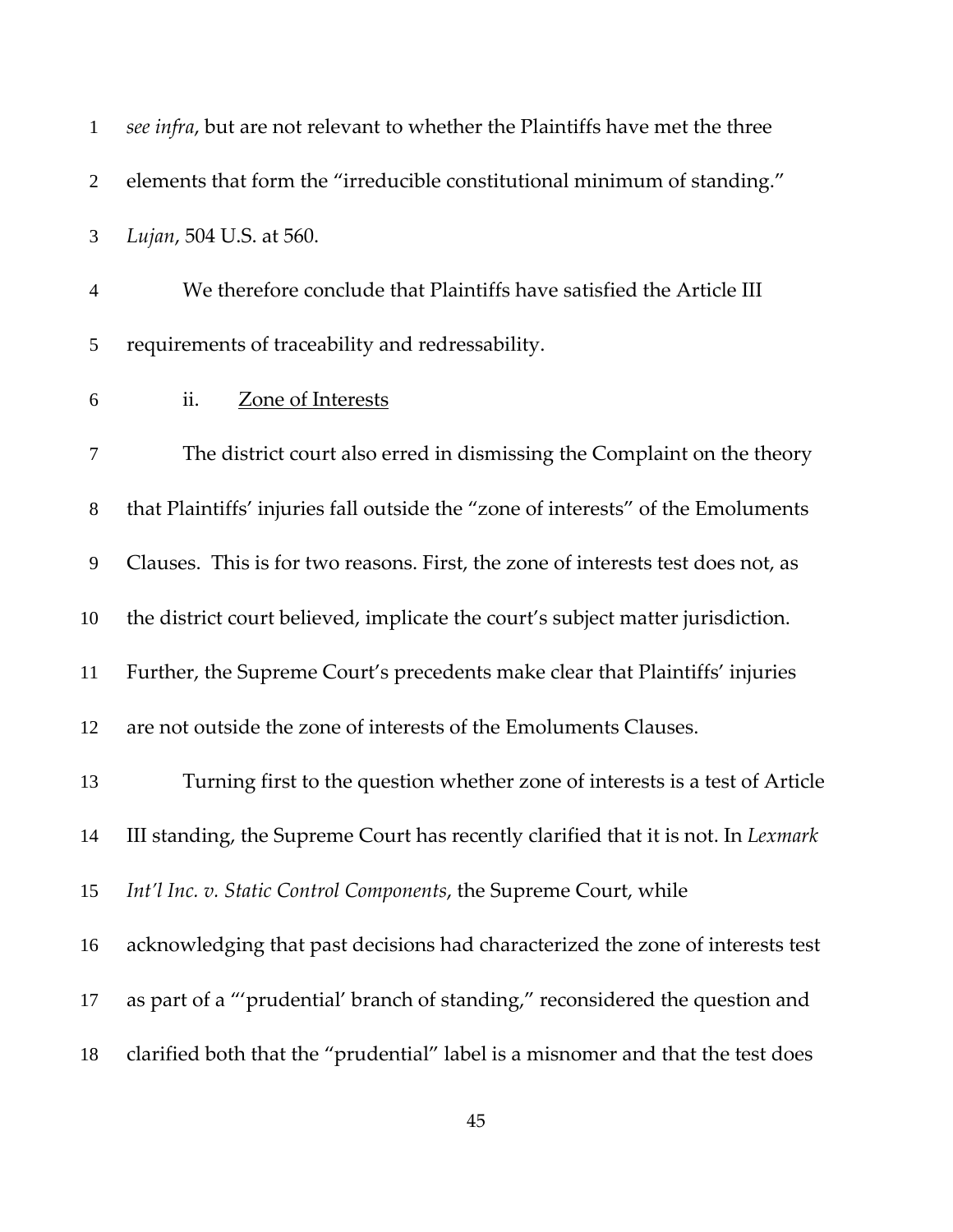| $\mathbf{1}$     | not implicate Article III standing. 572 U.S. 118, 126-27 (2014). Rather, the       |
|------------------|------------------------------------------------------------------------------------|
| $\overline{2}$   | Court explained that the test asks whether the plaintiff "has a cause of action    |
| $\mathfrak{Z}$   | under the [law]" on the basis of the facts alleged. Id. at 128. The Court          |
| $\overline{4}$   | emphasized that the test is not "jurisdictional" because "the absence of a valid   |
| 5                | cause of action does not implicate subject-matter jurisdiction." Id. at 128        |
| 6                | n.4 (internal quotation marks omitted). In Bank of America v. City of Miami, 137   |
| $\tau$           | S.Ct. 1296 (2017), the Court reaffirmed that the zone of interests test asks       |
| $8\,$            | whether the complaint states an actionable claim under a statute (and not          |
| $\boldsymbol{9}$ | whether the plaintiff has standing and the court has subject matter                |
| 10               | jurisdiction). The City of Miami majority reiterated that the Article III standing |
| 11               | requirements are injury, causation, and redressability, and reinforced             |
| 12               | Lexmark's essential point that the zone of interests question is "whether the      |
| 13               | statute grants the plaintiff the cause of action that he asserts." Id. at 1302.    |
| 14               | Accordingly, while it had previously been appropriate to consider                  |
| 15               | whether plaintiffs fall within the zone of interests in deciding whether a         |
| 16               | plaintiff has standing and the court has subject matter jurisdiction, the          |
| 17               | Supreme Court has unambiguously rejected that approach. The district court         |
| 18               | thus misconstrued the nature of the zone of interests doctrine.                    |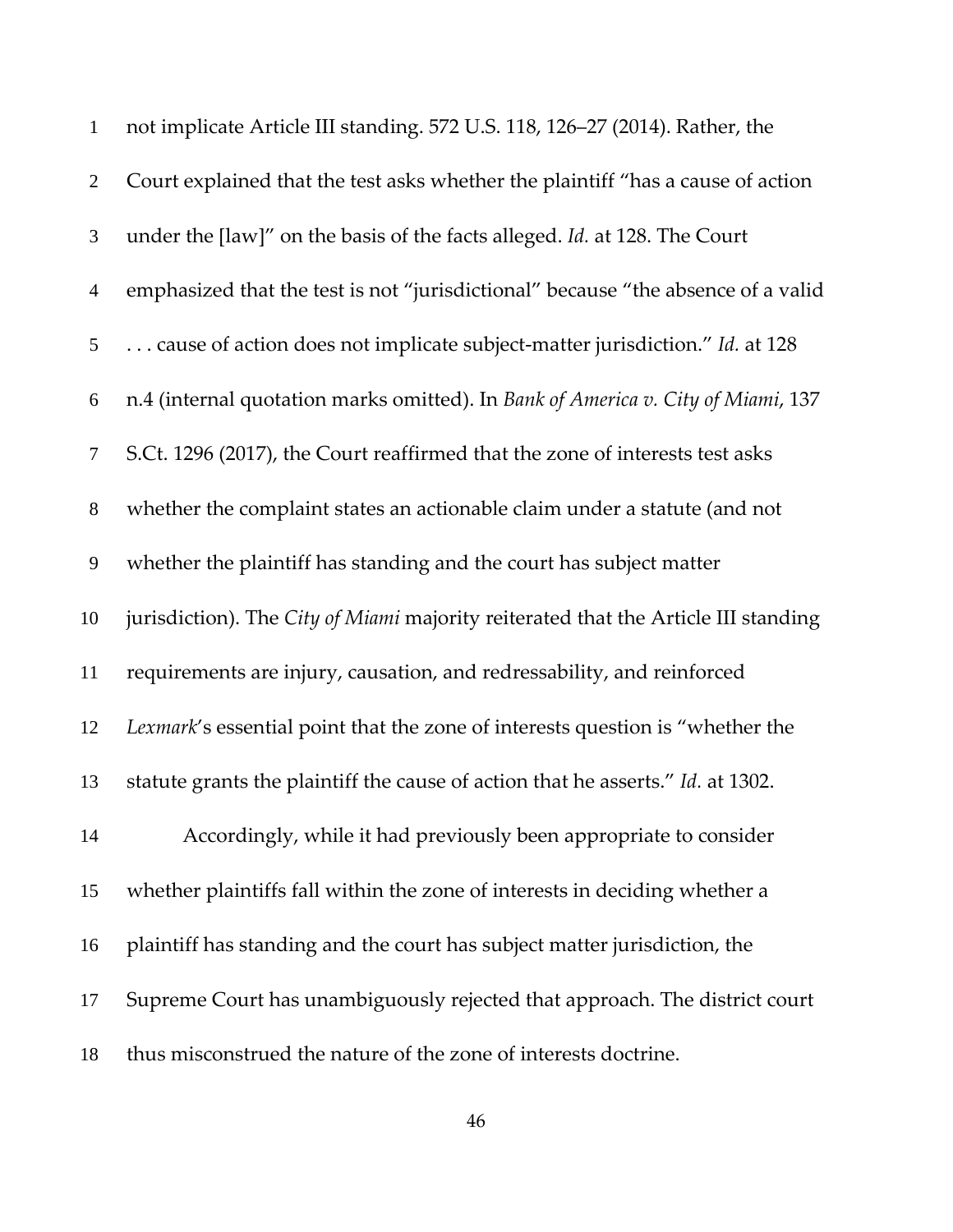| $\mathbf{1}$   | The district court's analysis erred on the merits as well. Every Supreme            |
|----------------|-------------------------------------------------------------------------------------|
| $\overline{2}$ | Court decision construing the zone of interests test as it pertains to              |
| 3              | competitors' suits supports the view that Plaintiffs satisfy the zone of interests  |
| $\overline{4}$ | test. Without exception, the Court has held that a plaintiff who sues to enforce    |
| 5              | a law that limits the activity of a competitor satisfies the zone of interests test |
| 6              | even though the limiting law was not motivated by an intention to protect           |
| $\tau$         | entities such as plaintiffs from competition. See Nat'l Credit Union Admin. v.      |
| $8\,$          | First Nat. Bank & Tr. Co., 522 U.S. 479, 495-96 (1998) (NCUA) ("[Defendants         |
| 9              | argue] that there is no evidence that Congress was at all concerned with            |
| 10             | the competitive interests of commercial banks [such as plaintiffs], or indeed at    |
| 11             | all concerned with competition The difficulty with this argument is that            |
| 12             | similar arguments were made unsuccessfully in [every case construing the            |
| 13             | zone of interests of a statute vis-à-vis a plaintiff competitor]."). After Lexmark, |
| 14             | consistent with the longstanding view that the test is "not meant to be             |
| 15             | especially demanding," Clarke v. Sec. Indus. Ass'n, 479 U.S. 388, 399 (1987), the   |
| 16             | Court reaffirmed that plaintiffs who allege secondary economic injuries due         |
| 17             | to conduct that violates a limiting law can satisfy the zone of interests test,     |
| 18             | notwithstanding that the statute violated was not intended to protect against       |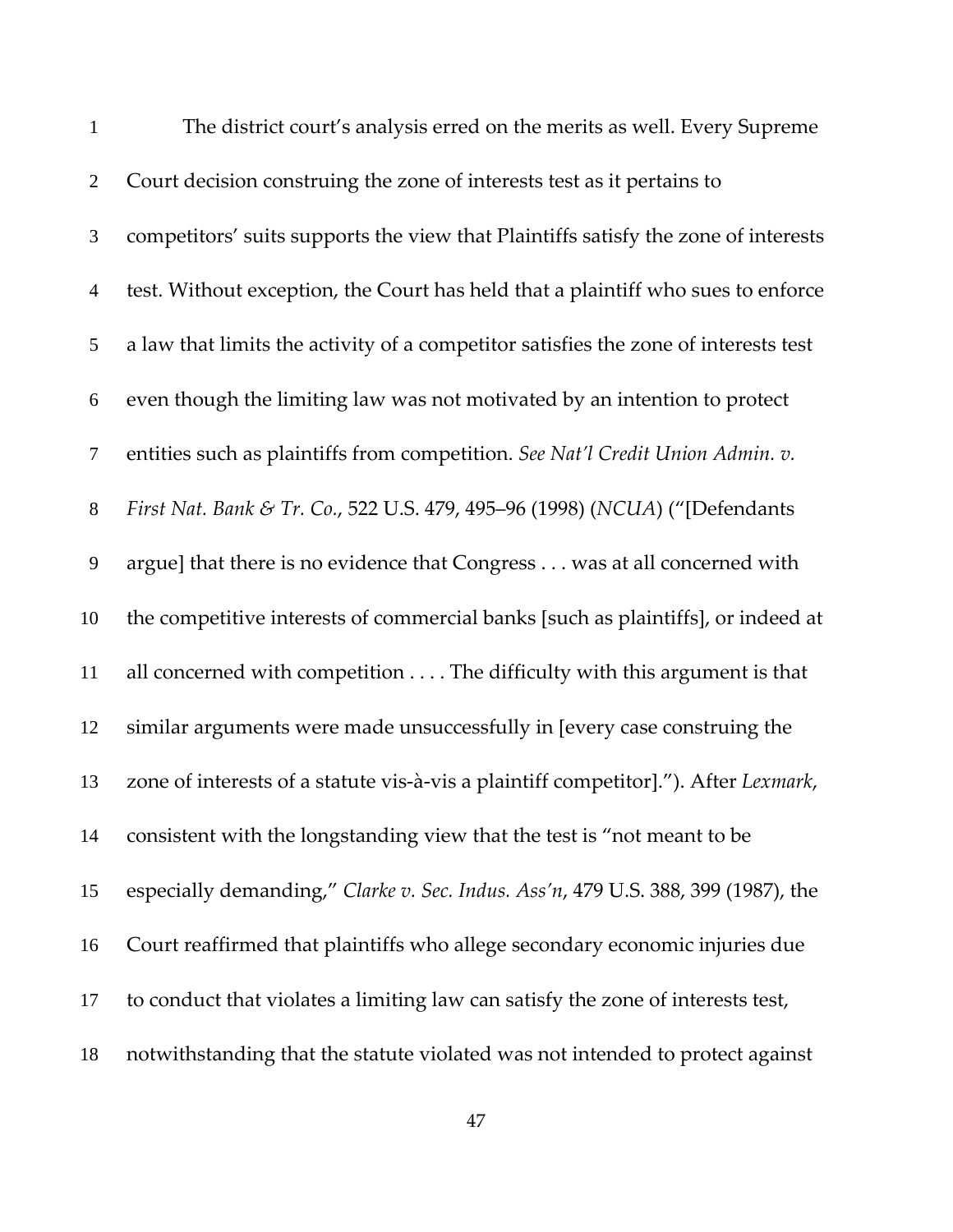the type of injury suffered by the plaintiffs. *City of Miami*, 137 S.Ct. at 1304–05 (finding that a municipality fell within the zone of interests of the Fair Housing Act where it alleges an injury due to discriminatory lending causing an increase in foreclosures, which allegedly cause decreased tax revenues and increased expenditures to remedy blight). The line of cases supporting Plaintiffs' satisfaction of the zone of interests test stretches back to *Ass'n of Data Processing Orgs., Inc. v. Camp*, 397 U.S. 150 (1970) (*Data Processing*). In *Data Processing*, plaintiffs were sellers of data‐processing services. *Id.* at 151. They sued to set aside a ruling of the 10 Comptroller of the Currency, which allowed national banks to offer data-processing services to other banks and bank customers. *Id.* The complaint, alleging a violation of the Administrative Procedure Act, asserted that the Comptroller's rule inflicted a competitive injury on the plaintiffs by allowing banks to exceed the "legitimate scope of [bank] activities," as dictated by the National Bank Act and § 4 of the Bank Service Corporation Act. *Id.* at 157; *see also id.* at 155 ("No bank service corporation may engage in any activity other than the performance of bank services for banks."). The Court did not even consider whether the purpose of the statutory restriction was to protect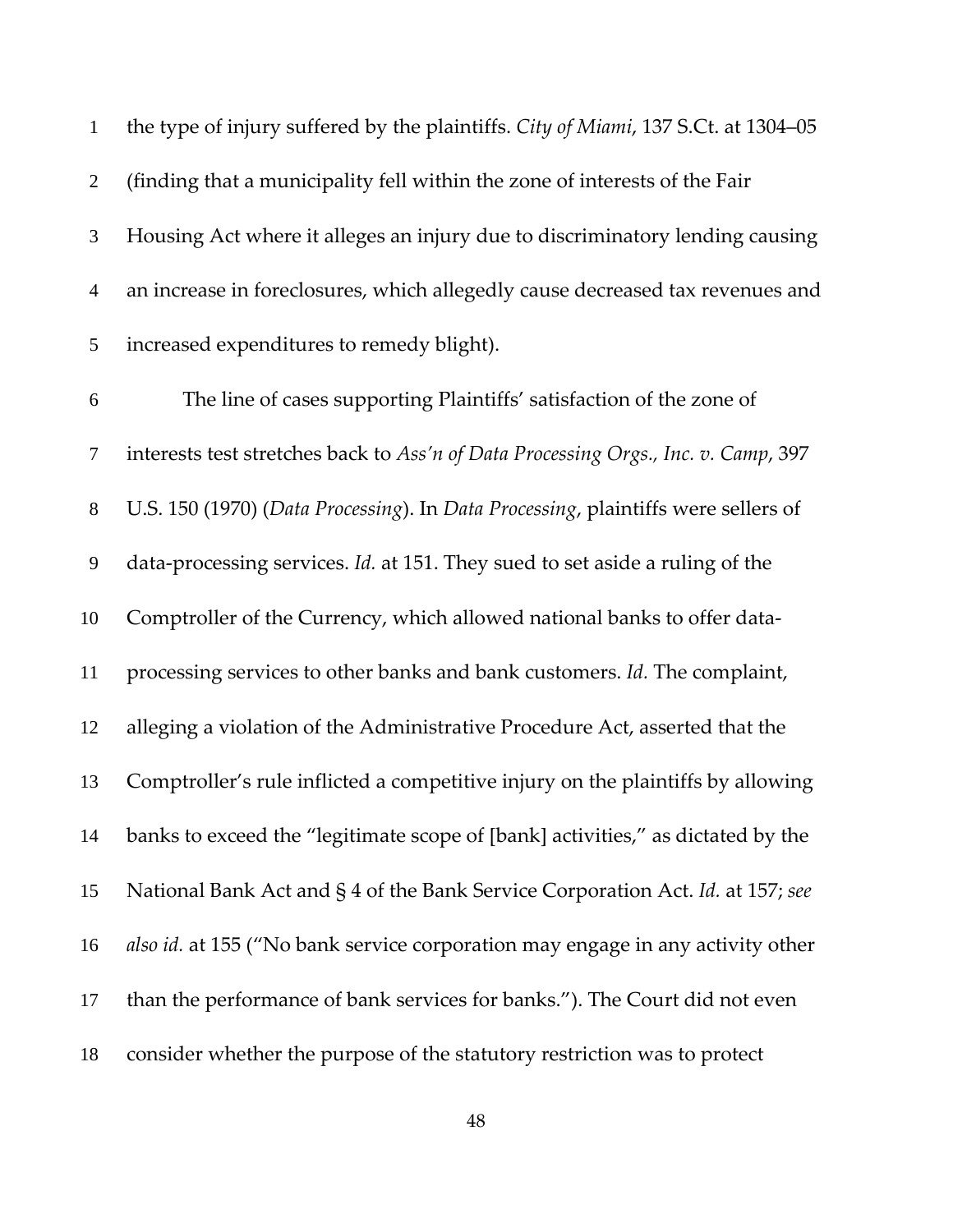| $\mathbf{1}$   | competitors. Despite noting that the statutes did not "in terms protect a       |
|----------------|---------------------------------------------------------------------------------|
| $\overline{2}$ | specified group" from competition, the Court found the zone of interests test   |
| 3              | satisfied because "§ 4 arguably brings a competitor within the zone of          |
| $\overline{4}$ | interests protected by it." Id. at 156–57. The Court reasoned that the "general |
| 5              | policy [of the statute]" of limiting banks' activities "is apparent" and        |
| 6              | permitted the claim to proceed because plaintiffs' "[financial] interests are   |
| $\tau$         | directly affected by a broad or narrow interpretation of the Acts." Id. at 157. |
| $8\,$          | The Court concluded that plaintiffs were within the zone of interests because   |
| 9              | a party alleging a financial injury is a "reliable private attorney general to  |
| 10             | litigate the issues of the public interest" Id. at 154; see also Arnold Tours,  |
| 11             | Inc. v. Camp, 400 U.S. 45, 46 (1971) (clarifying that "Data Processing did not  |
| 12             | rely on any legislative history showing that Congress desired to protect data   |
| 13             | processors" and finding plaintiff travel agencies who competed with banks       |
| 14             | are "arguably within the zone of interests" of a limiting law despite the       |
| 15             | fact that Congress had not contemplated protecting their competitive            |
| 16             | interests) (internal quotation marks omitted).                                  |
|                |                                                                                 |

The Court's next major zone of interests case, *Investment Company Institute v. Camp*, 401 U.S. 617 (1971) (*ICI*), is especially pertinent because the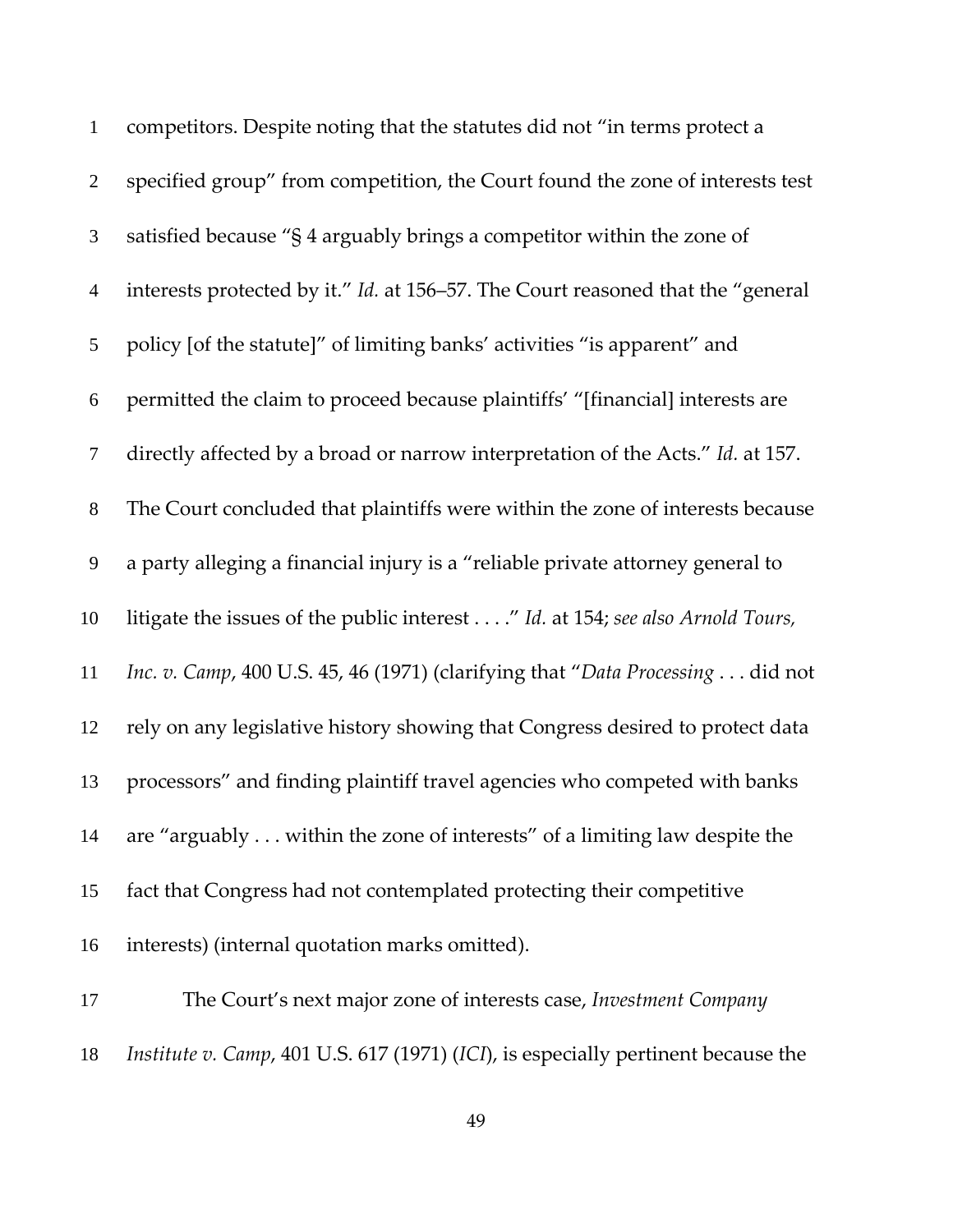| $\mathbf{1}$   | purpose of the statute involved there was similar in relevant respects to that   |
|----------------|----------------------------------------------------------------------------------|
| $\overline{2}$ | of the Emoluments Clauses. The plaintiffs were investment companies that         |
| $\mathfrak{Z}$ | sought to enjoin a regulation promulgated by the Comptroller of the              |
| $\overline{4}$ | Currency which permitted banks to operate mutual funds. Id. at 618–19.           |
| 5              | Plaintiffs argued that the ruling violated § 21 of the Glass-Steagall Act, which |
| 6              | made it unlawful "[f]or any person, firm, [or] corporation engaged in the        |
| $\tau$         | business of issuing securities, to engage at the same time to any extent         |
| $8\,$          | whatever in the business of receiving deposits." 12 U.S.C. § 378(a). Discussing  |
| 9              | the purpose of Glass-Steagall, the Court concluded that "Congress [] had in      |
| 10             | mind [the] hazards that arise when a commercial bank goes beyond the             |
| 11             | business of acting as fiduciary or managing agent and enters the investment      |
| 12             | banking business by establishing an affiliate to hold and sell particular        |
| 13             | investments." ICI, 401 U.S. at 630 (emphasis added). The Court found that        |
| 14             | Congress's purpose in enacting $\S 21$ was to prevent corruption of the banking  |
| 15             | function and impairment of the ability of banks to function impartially. Id. at  |
| 16             | 630–34; cf. CREW, 276 F. Supp. 3d at 187 (describing the purpose of the          |
| 17             | Emoluments Clauses as protecting uncorrupted, impartial, and independent         |
| 18             | governance). Notwithstanding that the intention of $\S 21$ was to protect        |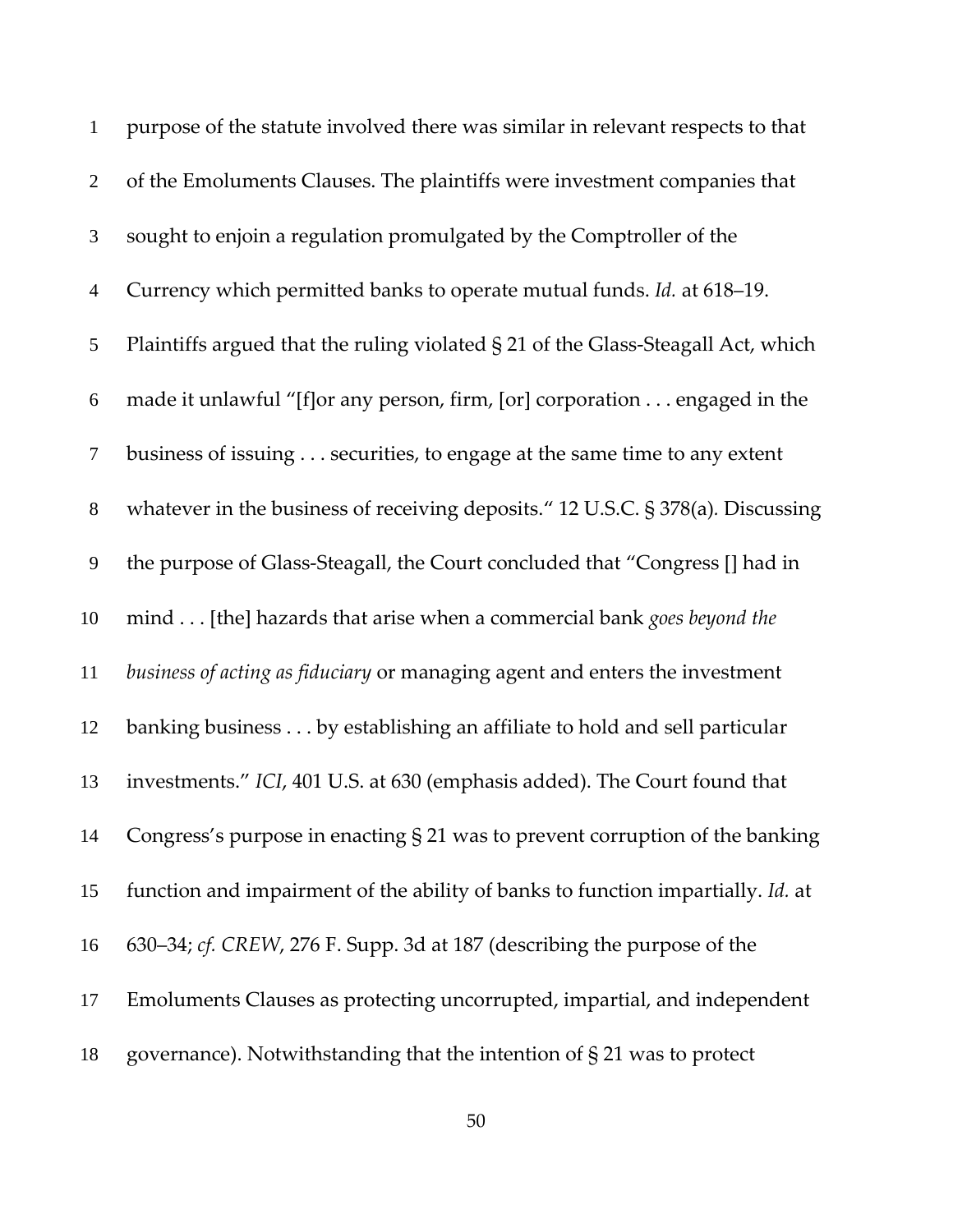| $\mathbf{1}$   | systemic integrity and was not even arguably intended to benefit competitors,      |
|----------------|------------------------------------------------------------------------------------|
| $\overline{2}$ | the Court nonetheless found that the investment company plaintiffs were            |
| $\mathfrak{Z}$ | within its zone of interests. ICI, 401 U.S. at 621 ("There can be no real question |
| $\overline{4}$ | of the [plaintiff investment companies'] standing in the light of the <i>Data</i>  |
| 5              | Processing case."). The dissent argued that plaintiffs fell outside the zone of    |
| 6              | interests because "the Glass-Steagall Act [did not] evidence any congressional     |
| $\tau$         | concern for freedom from competition." Id. at 640 (Harlan, J., dissenting)         |
| $8\,$          | (emphasis added). The majority of the Court rejected that argument without         |
| 9              | discussion. See also Clarke, 479 U.S. at 399-400 (1987) ("[T]here need be no       |
| 10             | <i>indication</i> of congressional purpose to benefit the would-be plaintiff.")    |
| 11             | (emphasis added).                                                                  |
| 12             | NCUA also recognized competitor injury as within the zone of interests             |
| 13             | of the law that was allegedly violated, notwithstanding that the law was not       |
| 14             | intended to protect the plaintiffs in their competitor role. 522 U.S. 479. The     |
| 15             | plaintiffs were banks that challenged a revision in the interpretation of $\S 109$ |
| 16             | of the Federal Credit Union Act ("FCUA") by its administering agency, the          |
| 17             | National Credit Union Administration ("NCUA"). Id. at 483. Section 109             |
| 18             | restricted federal credit union membership to "groups" that had a "common          |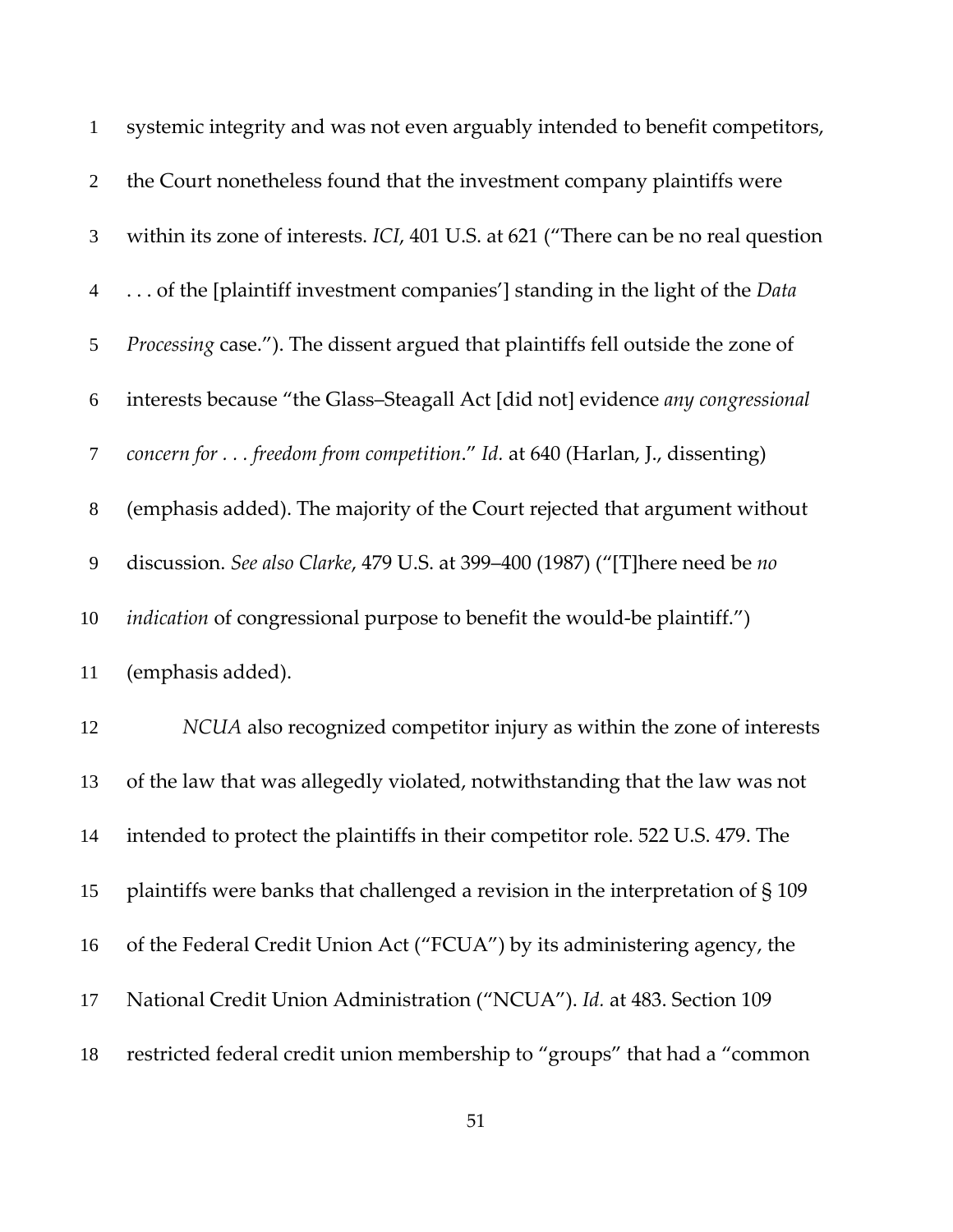| $\mathbf{1}$   | bond of occupation or association." 12 U.S.C. § 1759(b). The revision that the    |
|----------------|-----------------------------------------------------------------------------------|
| $\overline{2}$ | plaintiffs challenged extended membership eligibility to groups that lacked a     |
| $\mathfrak{Z}$ | single common bond between all members, if the credit union comprised             |
| $\overline{4}$ | multiple distinct employer sub-groups within which all members had a              |
| $\mathfrak{S}$ | common bond. NCUA, 522 U.S. at 484. The plaintiffs contended that the             |
| 6              | NCUA's revised interpretation was contrary to the requirements of the Act.        |
| $\tau$         | Id. at 483. The defendants sought dismissal of the suit on the ground that the    |
| $8\,$          | competitive injury alleged by the plaintiff banks was outside the zone of         |
| 9              | interests sought to be protected by Congress in enacting the FCUA. The            |
| 10             | Supreme Court rejected defendants' argument, explaining that "[a]s                |
| 11             | competitors of federal credit unions, [the plaintiff banks] certainly have an     |
| 12             | interest in limiting the markets that federal credit unions can serve, and the    |
| 13             | NCUA's interpretation has affected that interest by allowing federal credit       |
| 14             | unions to increase their customer base." Id. at 493–94. In response to            |
| 15             | defendants' argument that the plaintiffs' injuries were outside the FCUA's        |
| 16             | zone of interests because "banks were simply not in the picture" when the         |
| 17             | relevant statute was drafted, the Court dismissed it as "irrelevant." Id. at 496, |
| 18             | 499.                                                                              |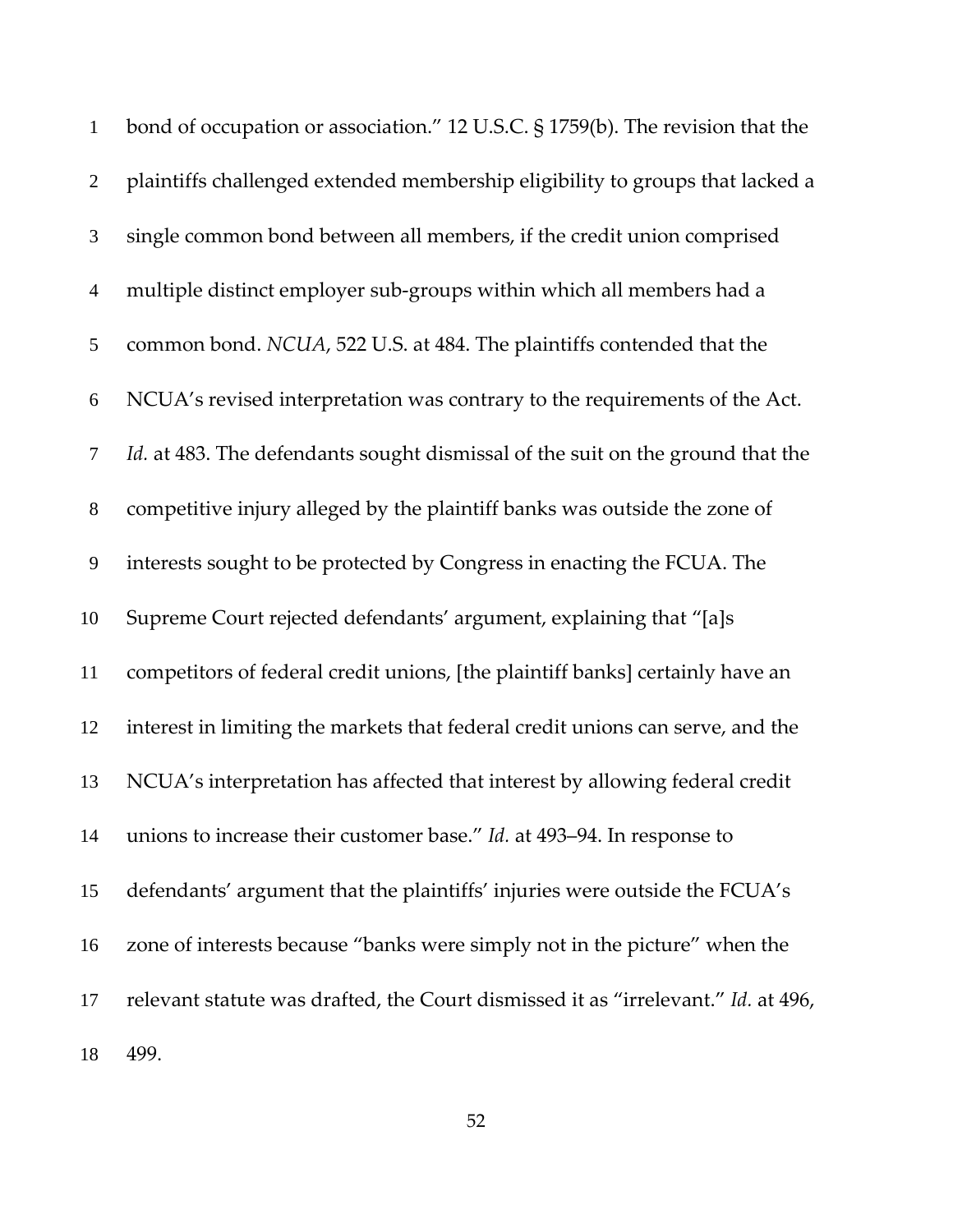| $\mathbf{1}$     | As stated above, the Supreme Court recently reaffirmed substantially            |
|------------------|---------------------------------------------------------------------------------|
| $\overline{2}$   | the same position post-Lexmark. In City of Miami, the Court found that a        |
| 3                | plaintiff alleging an economic injury due to allegedly unlawful conduct was     |
| $\overline{4}$   | within the zone of interests of the law that regulated the conduct in question. |
| 5                | 137 S.Ct. at 1304–05. The City had brought an action against housing lenders,   |
| 6                | alleging they had violated the Fair Housing Act ("FHA") by issuing risky        |
| $\tau$           | mortgages on unfavorable terms to minority customers. Id. at 1301. The City     |
| $8\,$            | claimed to have suffered economic injury from lost tax revenue and increased    |
| $\boldsymbol{9}$ | municipal expenses due to higher incidence of mortgage foreclosure and          |
| 10               | increased demand for services to remedy the resulting urban blight. Id. at      |
| 11               | 1302. The district court had dismissed the suit under Rule 12(b)(6) for failure |
| 12               | to state a claim on the ground that "the harms alleged, being economic and      |
| 13               | not discriminatory, fell outside the zone of interests the FHA protects." Id.   |
| 14               | The Supreme Court rejected that position. It ruled that the City's "financial   |
| 15               | injuries fall within the zone of interests that the FHA protects." Id. at 1304. |
| 16               | The Supreme Court reasoned that, notwithstanding the absence of any             |
| 17               | indication that the FHA was intended to protect municipal budgets, it was       |
| 18               | "highly relevant" that the lenders' conduct allegedly "diminish[ed] the City's  |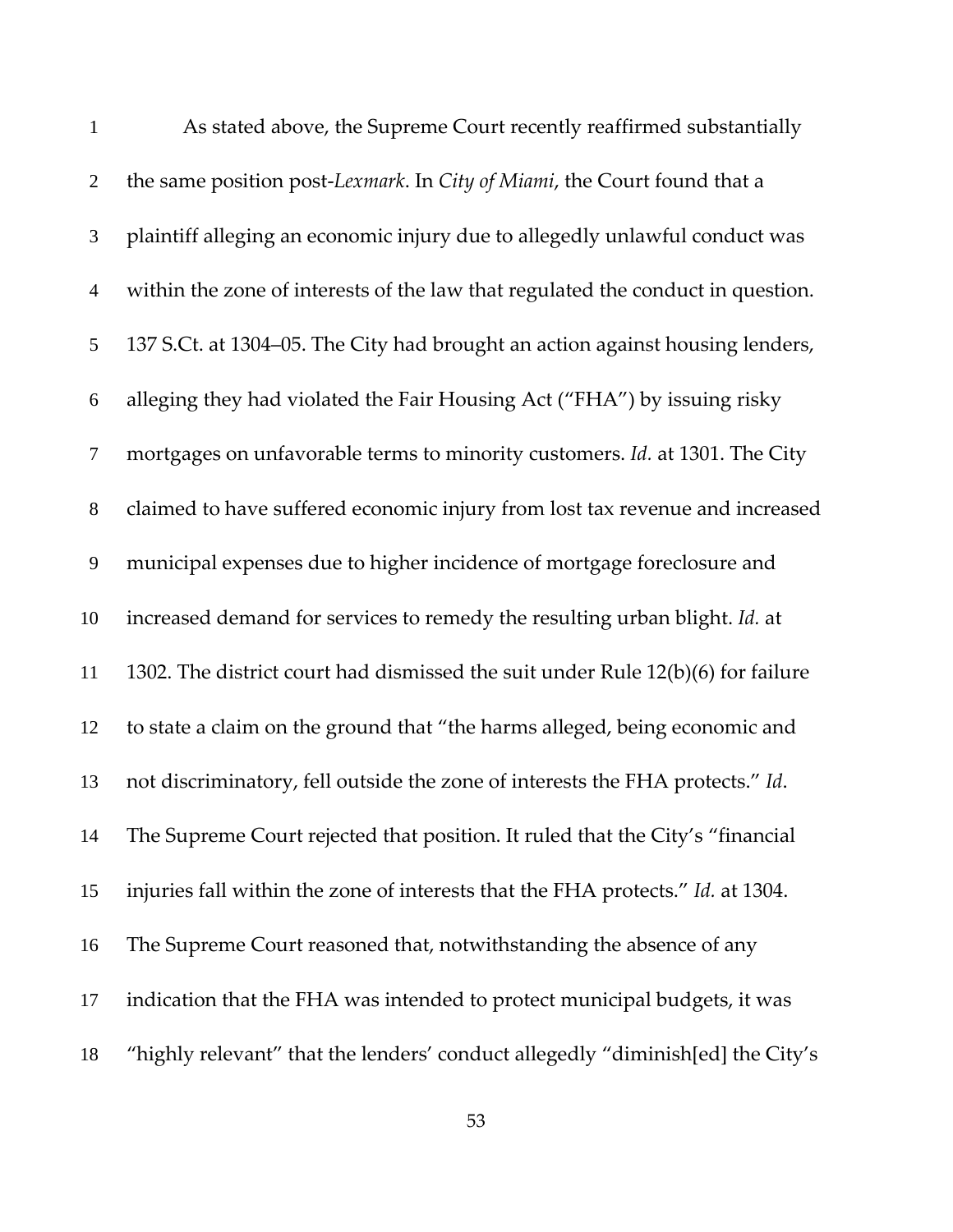| $\mathbf{1}$     | property-tax revenue and increas[ed] demand for municipal services." Id.          |
|------------------|-----------------------------------------------------------------------------------|
| $\overline{2}$   | Thus, consistent with the longstanding view that a plaintiff's economic injury    |
| $\mathfrak{Z}$   | usually makes her a "reliable private attorney general to litigate the issues of  |
| $\overline{4}$   | the public interest," Data Processing, 397 U.S. at 154, the Supreme Court found   |
| $\mathfrak{S}$   | the City's economic injuries to be within the zone of interests of the FHA. See   |
| $\boldsymbol{6}$ | also Bennett, 520 U.S. at 161 (finding that plaintiff ranchers who asserted an    |
| $\tau$           | economic injury from a new water management plan adopted by the                   |
| $8\,$            | Secretary of the Interior fell within the zone of interests of the Endangered     |
| $\overline{9}$   | Species Act "notwithstanding that the interests they seek to vindicate are        |
| 10               | economic rather than environmental") (emphasis added); Mova Pharm. Corp. v.       |
| 11               | Shalala, 140 F.3d 1060, 1075 (D.C. Cir. 1998) ("[The zone of interests] analysis  |
| 12               | focuses on those who in practice can be expected to police the interests that the |
| 13               | [law] protects.") (emphasis added).                                               |
| 14               | While most cases addressing whether the plaintiff's injury is outside             |
| 15               | the zone of interests of the law alleged to be violated have concerned the zone   |

of interests of a *statute*, and this suit alleges violations of the *Constitution*, we

- can see no reason why the reasoning of the precedents reviewed above are
- not equally applicable here. The one instance in which the Supreme Court has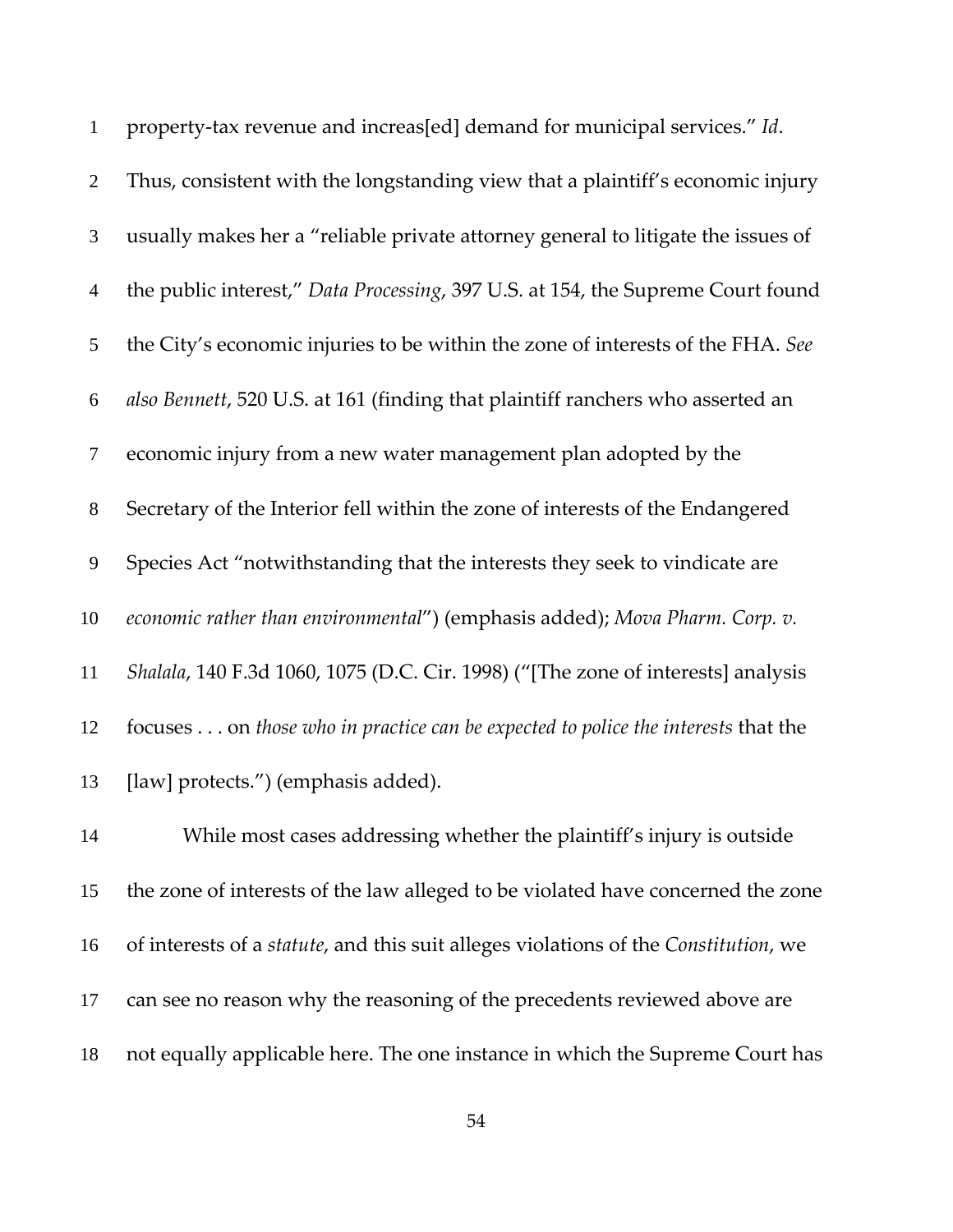| $\mathbf{1}$     | ruled on an argument resembling a zone of interests challenge to a                 |
|------------------|------------------------------------------------------------------------------------|
| $\overline{2}$   | Constitutional provision is consistent with the above precedents and suggests      |
| 3                | that our Plaintiffs satisfy the test. In Wyoming v. Oklahoma, 502 U.S. 437 (1992), |
| $\overline{4}$   | Wyoming brought suit against Oklahoma within the original jurisdiction of          |
| 5                | the Supreme Court, alleging that Oklahoma violated the Dormant Commerce            |
| 6                | Clause by passing a statute requiring that 10% of the coal used by coal-fired      |
| $\tau$           | Oklahoma producers of electric power be mined in Oklahoma. Wyoming did             |
| $\,8\,$          | not mine or sell coal. Id. at 442. The only injury Wyoming claimed as a result     |
| $\boldsymbol{9}$ | of the Oklahoma statue was a diminution in its tax revenues because                |
| 10               | Wyoming coal producers, which paid taxes to Wyoming, suffered diminution           |
| 11               | in the volume of coal they sold to Oklahoma producers of electric power. Id.       |
| 12               | at 447-48. Oklahoma sought to have the case dismissed on the ground that           |
| 13               | the tax loss alleged by Wyoming was too remote from the Dormant                    |
| 14               | Commerce Clause's purposes as well as too insignificant. See id. at 448, 455.      |
| 15               | The Court rejected Oklahoma's arguments and granted summary judgment               |
| 16               | in favor of Wyoming. <i>Id.</i> at 461.                                            |
| 17               | The Supreme Court ruled that Wyoming's loss of tax revenue caused                  |

by Oklahoma's alleged violation of the Dormant Commerce Clause was a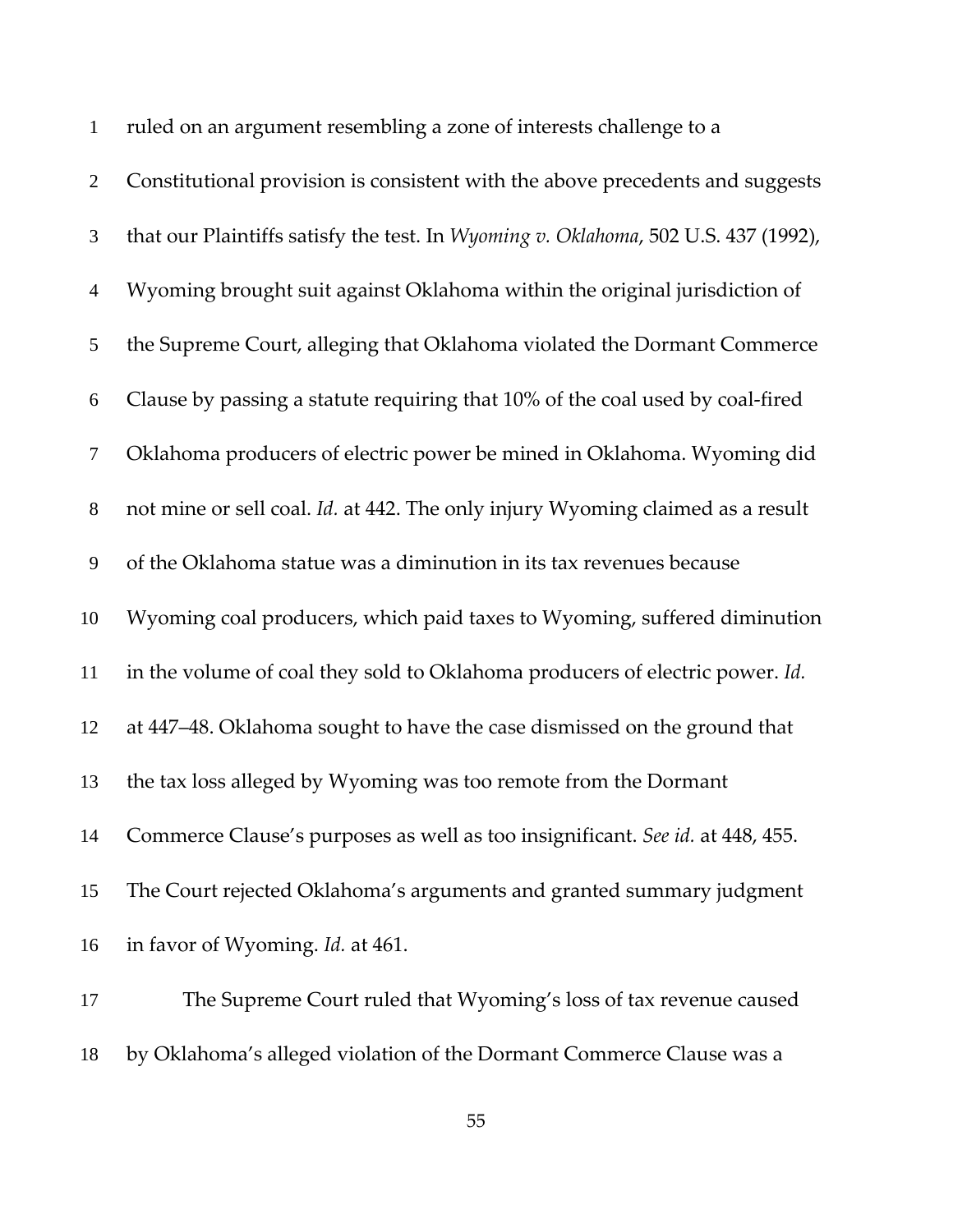| $\mathbf{1}$   | proper basis for Wyoming's suit, notwithstanding that its loss of tax revenue           |
|----------------|-----------------------------------------------------------------------------------------|
| $\overline{2}$ | was remote from the purposes of the Dormant Commerce Clause. See id. at                 |
| 3              | 448-50. The majority did not explicitly discuss the zone of interests test, but in      |
| $\overline{4}$ | upholding Wyoming's standing, it rejected the argument in Justice Scalia's              |
| 5              | dissent that Wyoming fell outside the zone of interests. <sup>13</sup> To the extent it |
| 6              | considered whether the alleged injury was too remote from the activity                  |
| $\tau$         | proscribed by the Dormant Commerce Clause, it did so as part of its analysis            |
| $8\,$          | of the injury and causation requirements of Article III. Id. at 448-49                  |
| 9              | (concluding that the alleged diminution in revenues was "directly linked" to            |
| 10             | the allegedly unlawful tax); see also Bond v. United States, 564 U.S. 211, 218          |
| 11             | (2011) (explaining, in holding that an individual prosecuted under federal law          |
| 12             | has standing to bring a Tenth Amendment claim, that "[i]f the person                    |
| 13             | alleging injury is remote from the zone of interests a [law] protects, whether          |
| 14             | there is a legal injury at all and whether the particular litigant is one who may       |

<sup>&</sup>lt;sup>13</sup> Puzzlingly, the district court cited a passage from Justice Scalia's dissenting opinion in *Wyoming* seemingly as though it were the holding of the case and without recognizing that the Court's majority opinion implicitly rejected Justice Scalia's argument. Justice Scalia wrote in his dissent that the test is "*more* strictly applied when a plaintiff is proceeding under a constitutional . . . provision instead of the generous review provisions of the APA." *Wyoming*, 502 U.S. at 469 (Scalia, J., dissenting) (emphasis in original). The majority did not explicitly discuss this argument, but in upholding Wyoming's standing, it evidently rejected Justice Scalia's contention.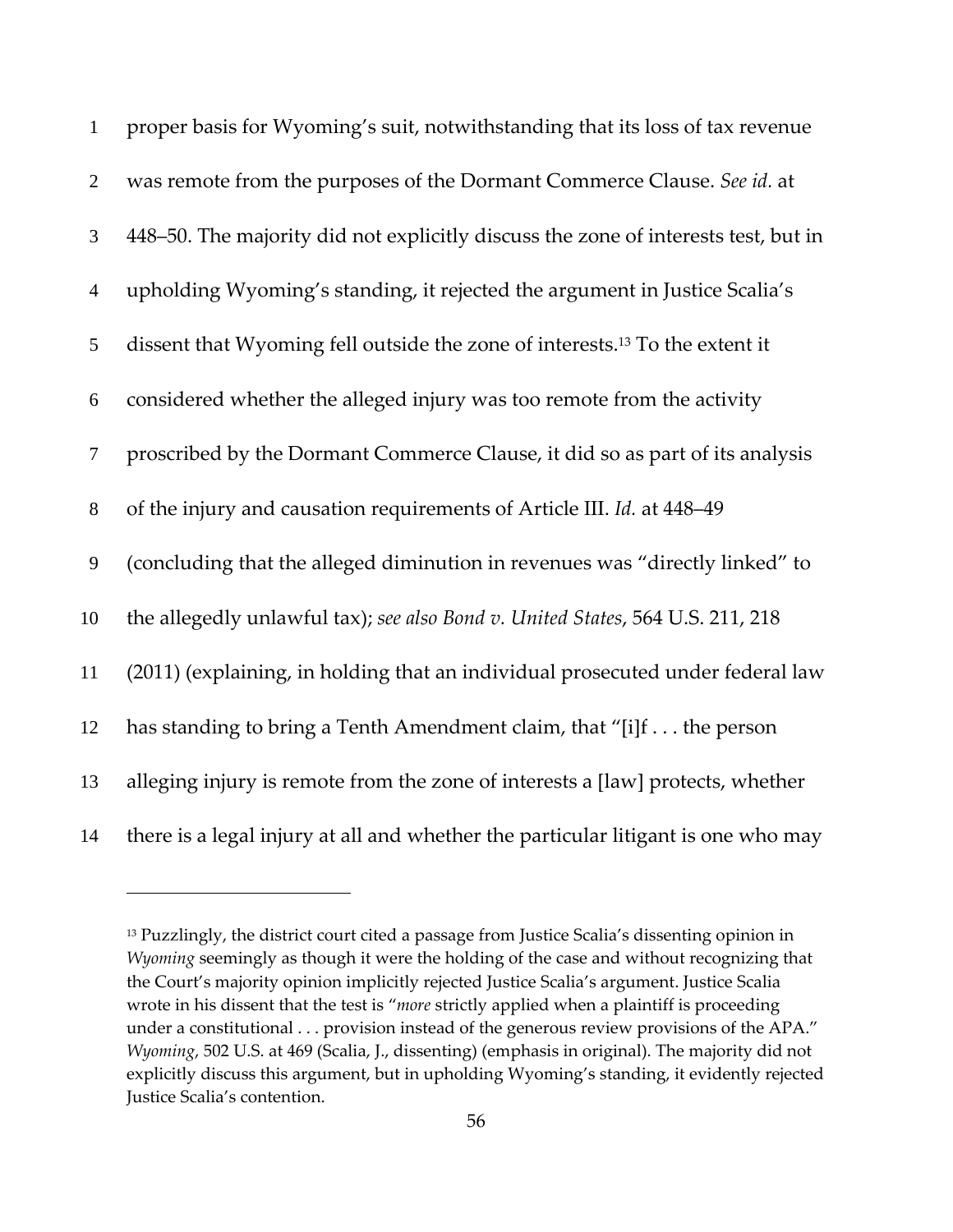| $\mathbf{1}$   | assert it can involve similar inquiries"); INS v. Chadha, 462 U.S. 919, 935-36      |
|----------------|-------------------------------------------------------------------------------------|
| $\overline{2}$ | (1983) (holding that individual may challenge a "legislative veto" on               |
| 3              | separation-of-powers grounds).                                                      |
| $\overline{4}$ | Thus, while the district court may be correct that "[n]othing in the text"          |
| 5              | or history of the Emoluments Clauses suggests that the Framers intended             |
| 6              | these provisions to protect anyone from competition[,]" CREW, 276 F. Supp.          |
| $\tau$         | 3d at 187, these precedents make clear that the zone of interests test does not     |
| $8\,$          | require the plaintiff to be an intended beneficiary of the law in question.         |
| $\overline{9}$ | Plaintiffs who are injured by the defendant's alleged violation of a limiting       |
| 10             | law may sue to enforce the limitation under the longstanding zone of interests      |
| 11             | test the Court has articulated.                                                     |
| 12             | iii.<br>"Prudential Considerations" - Political Question and Ripeness               |
| 13             | Plaintiffs also challenge the district court's dismissal of their Foreign           |
| 14             | Emoluments Clause claim on two further grounds: (i) that it presents a non-         |
| 15             | justiciable political question, and (ii) that the issues it raises are not ripe for |
| 16             | adjudication. The district court described these as "prudential reasons" for        |
| 17             | dismissing the claim. CREW, 276 F. Supp. 3d at 193–95. These grounds were           |
| 18             | not argued by the President in his motion to dismiss, and the Department of         |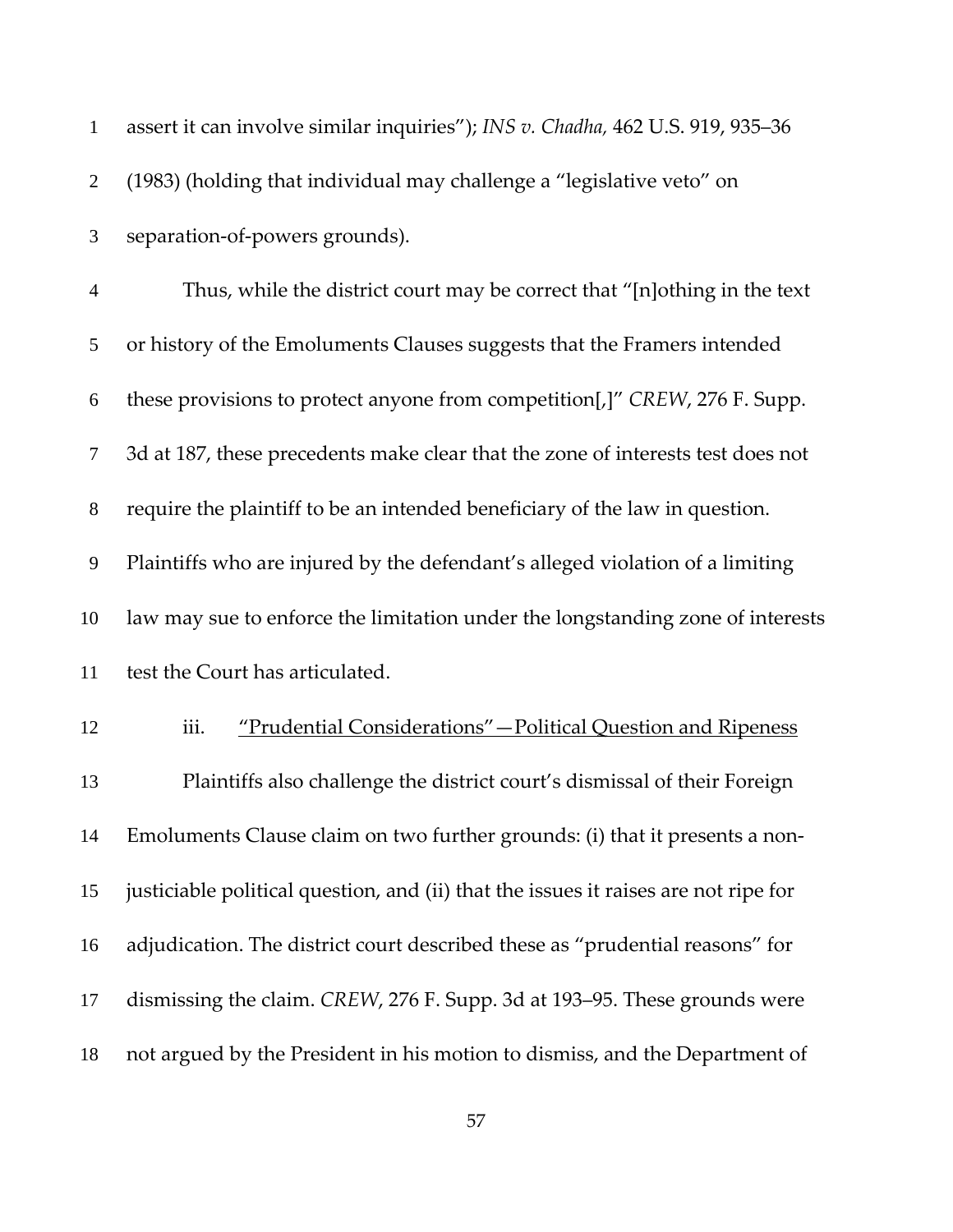| $\mathbf{1}$   | Justice, acting as counsel to the President, does not defend them in this           |
|----------------|-------------------------------------------------------------------------------------|
| $\mathbf{2}$   | appeal. <sup>14</sup> We do not find the district court's reasoning persuasive.     |
| 3              | For both rulings, the district court relied on the fact that the Foreign            |
| $\overline{4}$ | Emoluments Clause bars the receipt of emoluments "without the Consent of            |
| 5              | Congress[.]" U.S. Const, art. I, § 9, cl. 8. For its non-justiciability ruling, the |
| 6              | court reasoned that, as Congress is "the only political branch with the power       |
| $\tau$         | to consent to violations of the Foreign Emoluments Clause, Congress is the          |
| $8\,$          | appropriate body to determine whether, and to what extent, [the President's]        |
| 9              | conduct unlawfully infringes on that power." CREW, 276 F. Supp. 3d at 193.          |
| 10             | According to the district court's reasoning, the courts can never adjudicate        |
| 11             | whether the Clause has been violated because a suit alleging such a violation       |
| 12             | will always present a non-justiciable political question. We respectfully           |
| 13             | disagree and find Plaintiffs' arguments in rebuttal more persuasive.                |
| 14             | The prohibition stated in the constitutional text renders the President's           |
| 15             | receipt of "emoluments" unlawful, unless Congress consents to it. In the            |

<sup>&</sup>lt;sup>14</sup> Notwithstanding that the President neither sought nor defends these aspects of the district court's ruling, we discuss them because of the obligation of federal courts to consider whether they have subject matter jurisdiction to adjudicate a dispute. *Thompson v. County of Franklin*, 15 F.3d 245, 248 (2d Cir. 1994)*.*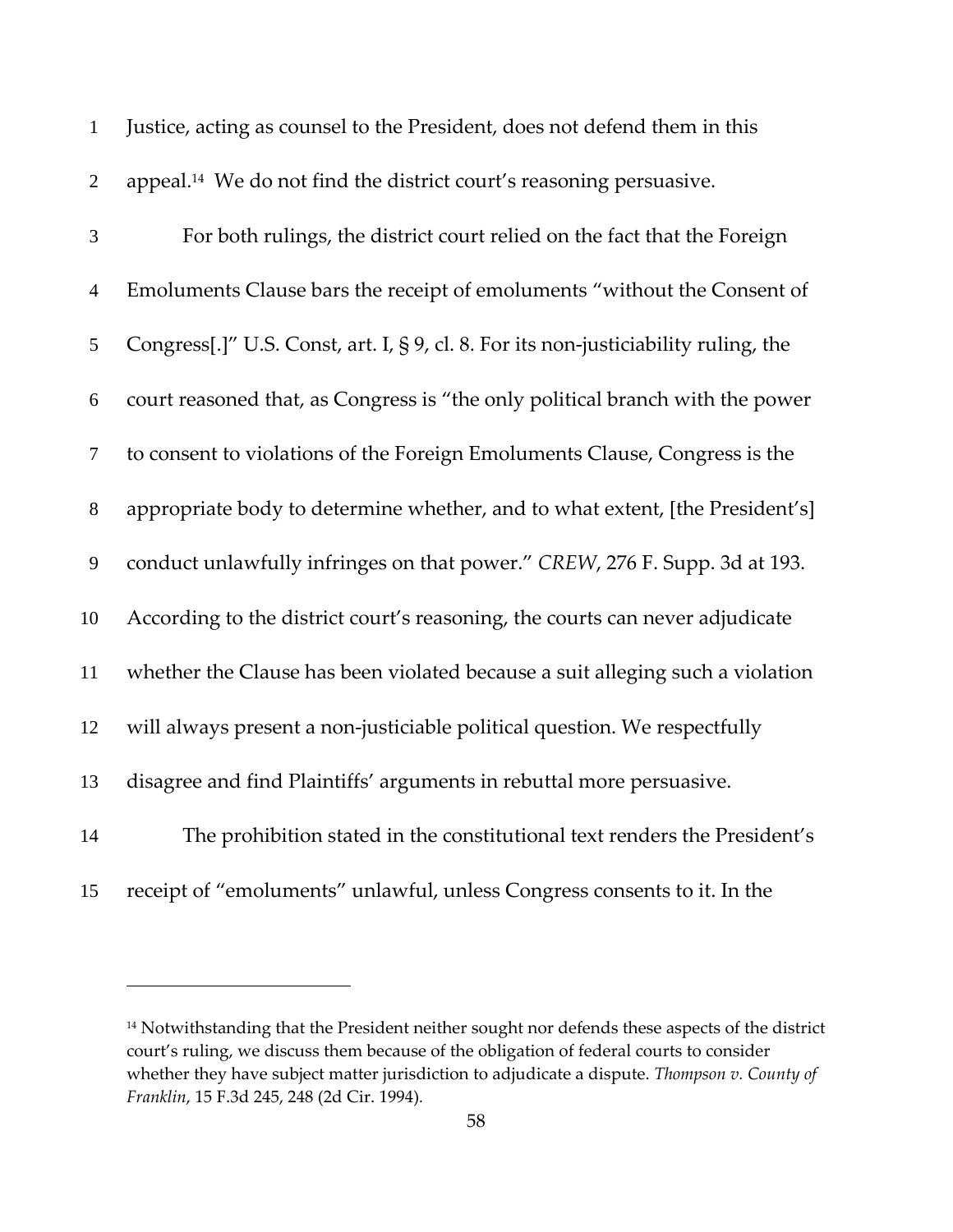| $\mathbf{1}$     | undisputed absence of Congressional consent, the President has violated this     |
|------------------|----------------------------------------------------------------------------------|
| $\overline{2}$   | provision of the Constitution, if, as charged by the Complaint, he has           |
| 3                | accepted what the Constitution describes as "emoluments." The federal            |
| $\overline{4}$   | courts have the responsibility to resolve "Cases and Controversies" arising      |
| 5                | under the Constitution and laws of the United States. That responsibility        |
| 6                | entails finding the facts and interpreting the Constitution and laws. It is not  |
| $\tau$           | affected by the Constitution's grant of authority to Congress to authorize the   |
| $8\,$            | President to receive emoluments where Congress has not exercised that            |
| $\boldsymbol{9}$ | authority. The mere possibility that Congress might grant consent does not       |
| 10               | render the dispute non-justiciable. The district court's reasoning treated the   |
| 11               | Clause's authorization to Congress as if it said, "Congress alone shall have the |
| 12               | authority to determine whether the President acts in violation of this Clause."  |
| 13               | It says nothing like that.                                                       |
| 14               | Furthermore, while challenges to complaints alleging the                         |
| 15               | unconstitutionality of conduct that the Constitution gives Congress the power    |
| 16               | to authorize are relatively infrequent, they are not unprecedented. When such    |
| 17               | challenges have arisen, the federal courts, including the Supreme Court, have    |

adjudicated them. *See, e.g.*, *C&A Carbone, Inc. v. Town of Clarkstown, N.Y.*, 511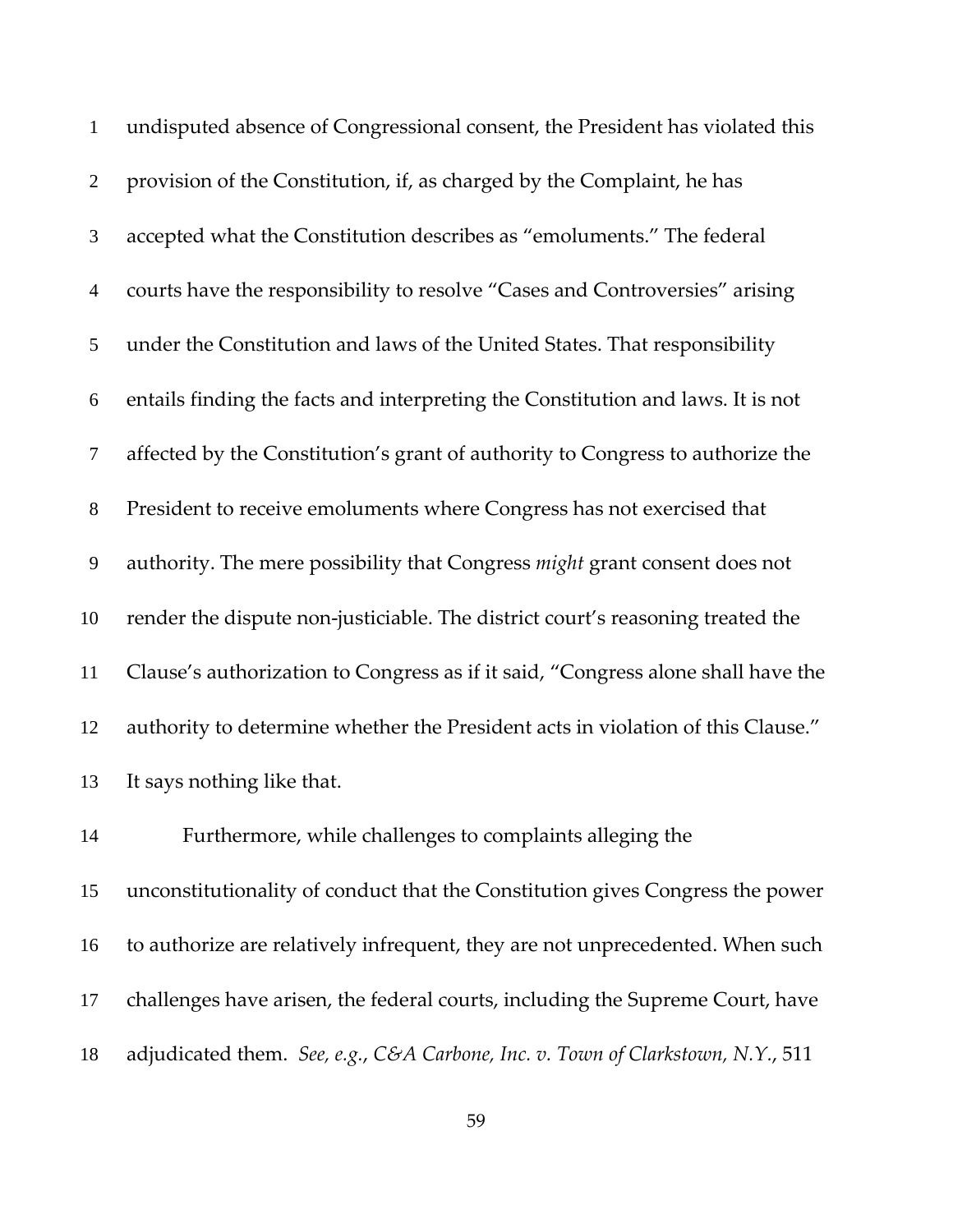U.S. 383 (1994) (Dormant Commerce Clause); *Cuyler v. Adams*, 449 U.S. 433 (1981) (Compact Clause).

| 3              | The district court also concluded that the dispute was not ripe for              |
|----------------|----------------------------------------------------------------------------------|
| $\overline{4}$ | review. It reached that conclusion in reliance on the prospect of future         |
| 5              | Congressional action and on the reasoning of Justice Powell's concurrence in     |
| 6              | the Supreme Court's order of dismissal in Goldwater v. Carter, 444 U.S. 996      |
| $\tau$         | (1979).                                                                          |
| $8\,$          | Goldwater was a dispute over the Constitution's allocation of                    |
| $\mathbf{9}$   | governmental power between two of the branches of our federal government.        |
| 10             | President Carter, in the exercise of his constitutional authority to conduct the |
| 11             | foreign relations of the United States, and coincident with his recognition of   |
| 12             | the People's Republic of China as the "sole government of China," announced      |
| 13             | an intention to abrogate a mutual defense treaty made in a previous              |
| 14             | administration with the Taiwanese government of the "Republic of China."         |
| 15             | Goldwater v. Carter, 617 F.2d 697, 700-01 (D.C. Cir. 1979), vacated by 444 U.S.  |
| 16             | 996. The Constitution empowers the President to make treaties and requires       |
| 17             | Senatorial consent before the treaties become effective; however, it says        |
| 18             | nothing about whether Senatorial consent is required to abrogate a treaty.       |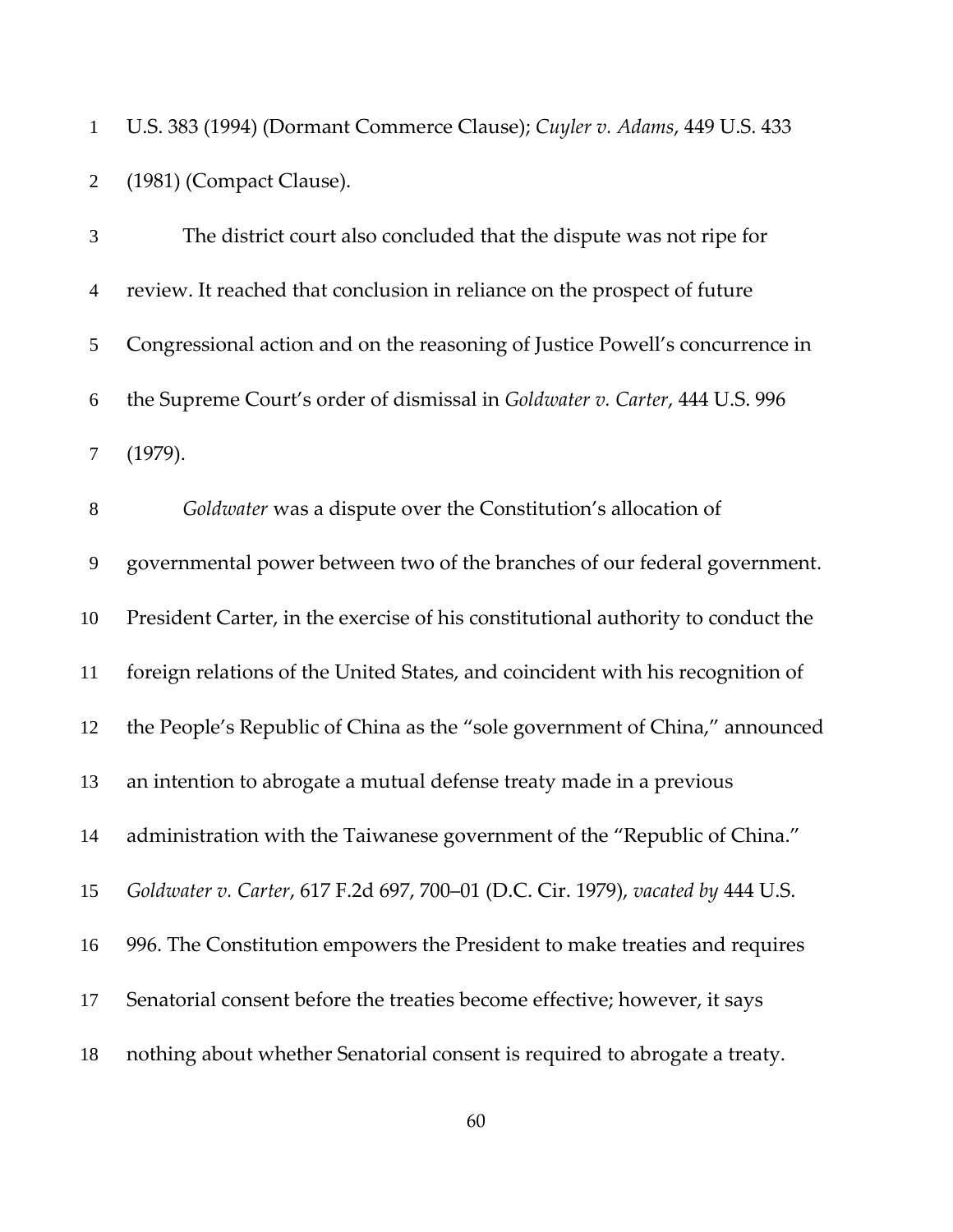| $\mathbf{1}$   | Individual Members of Congress, who disagreed with President Carter's              |
|----------------|------------------------------------------------------------------------------------|
| $\overline{2}$ | decision to abrogate the treaty, brought suit for declaratory and injunctive       |
| 3              | relief, contending that the President lacked authority to abrogate the treaty      |
| $\overline{4}$ | unilaterally without congressional consent.                                        |
| 5              | Four Justices, through Justice Rehnquist's concurrence accompanying                |
| 6              | an order granting certiorari, vacating the judgment below, and remanding,          |
| $\tau$         | voted to dismiss the suit on the ground that it raised a non-justiciable political |
| $8\,$          | question. Goldwater, 444 U.S. at 1002 (Rehnquist, J., concurring). Justice         |
| 9              | Rehnquist explained his view that the suit was non-justiciable "because it         |
| 10             | involves the authority of the President in the conduct of our country's foreign    |
| 11             | relations and the extent to which the Senate or the Congress is authorized to      |
| 12             | negate the action of the President." Id.                                           |
| 13             | The main thrust of Justice Powell's concurrence was to disagree with               |
| 14             | Justice Rehnquist's conclusion that such a dispute over the Constitution's         |
| 15             | allocation of governmental power is nonjusticiable. Id. at 996 (Powell, J.,        |
| 16             | concurring). Justice Powell pointed to the need for a Supreme Court decision       |
| 17             | to break an otherwise paralyzing governmental stalemate. Id. Nonetheless,          |
| 18             | Justice Powell agreed with the decision to dismiss the action-not because it       |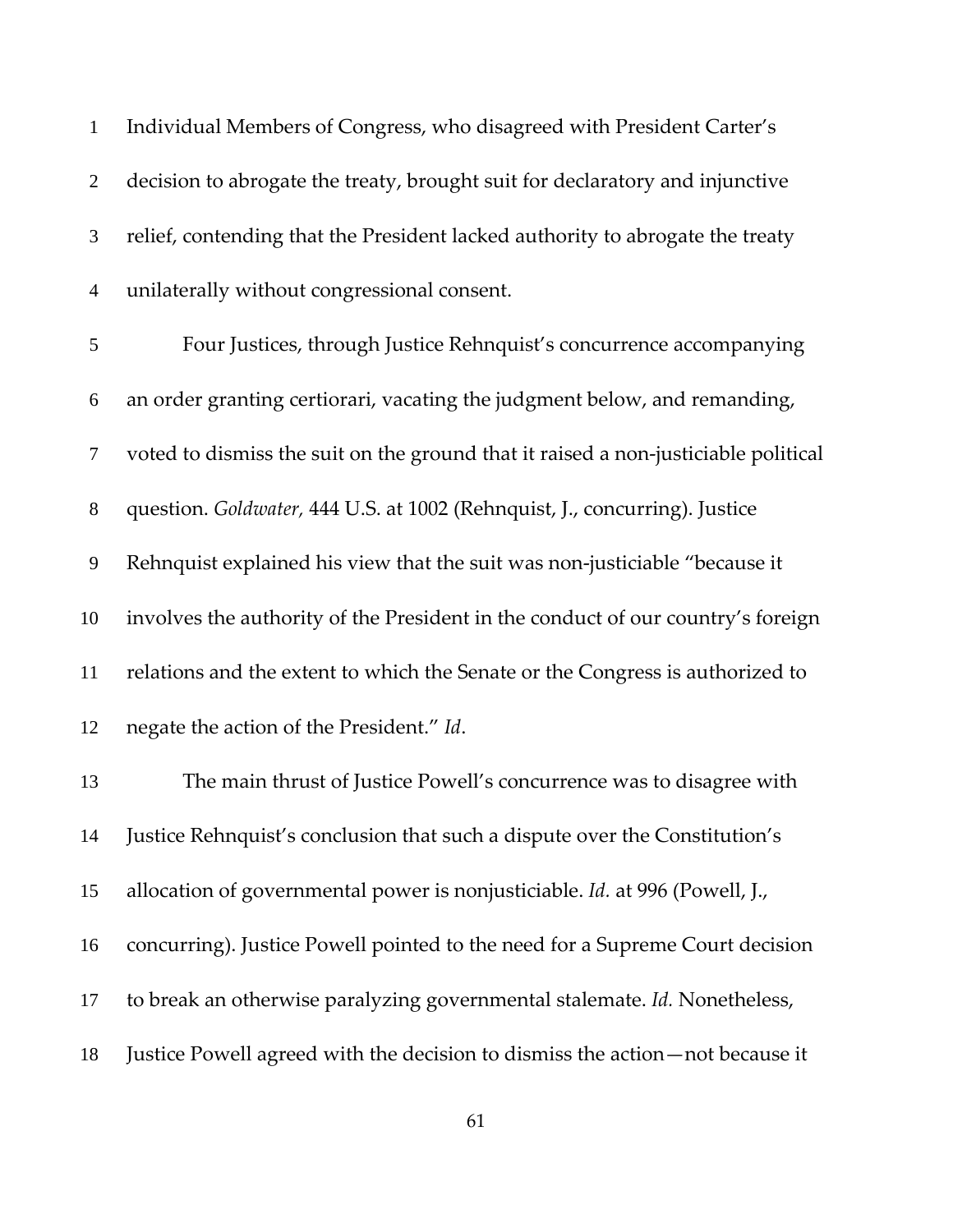| $\mathbf{1}$   | was nonjusticiable, but rather because it was unripe, as the disputing            |
|----------------|-----------------------------------------------------------------------------------|
| $\overline{2}$ | branches had not yet reached the "impasse" that would justify their resorting     |
| 3              | to the courts to interpret the Constitution and break the stalemate. He           |
| $\overline{4}$ | emphasized the importance of not "encourag[ing] small groups or even              |
| 5              | individual Members of Congress to seek judicial resolution of issues before       |
| 6              | the normal political process has the opportunity to resolve the conflict." Id.    |
| $\tau$         | The differences between this case and Goldwater are such that Goldwater           |
| $8\phantom{.}$ | does not provide useful guidance for resolving this dispute. The Goldwater        |
| 9              | litigation arose from a dispute over the allocation of Constitutional powers to   |
| 10             | two competing branches of government. The Congressional plaintiffs took the       |
| 11             | position that, by unilaterally abrogating a treaty, which had become effective    |
| 12             | by virtue of the Senate's exercise of consent, the President was acting illegally |
| 13             | and in so doing, was undermining the Constitutional authority of the Senate.      |
| 14             | This interbranch clash in claims of governmental authority seemed to Justice      |
| 15             | Powell to offer a likelihood of ripening into either a political resolution or a  |
| 16             | need for adjudication to break a governmental impasse. The circumstances of       |
| 17             | this case are very different. There is no interbranch clash in claims of          |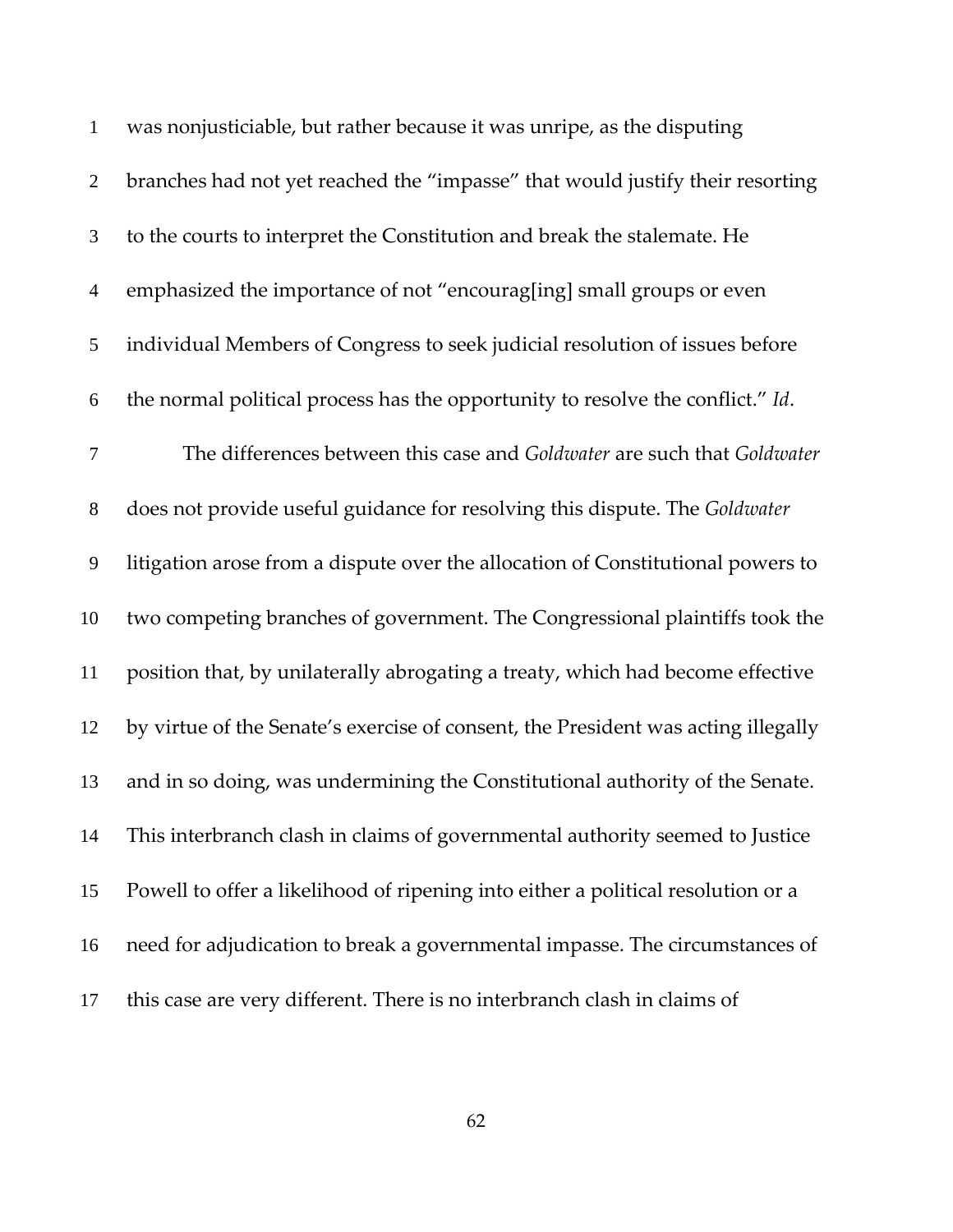| $\mathbf{1}$   | Constitutional authority in this case. <sup>15</sup> The Presidential conduct that is    |
|----------------|------------------------------------------------------------------------------------------|
| $\overline{2}$ | challenged by this suit is the President's private conduct. There is no claim on         |
| 3              | the part of the Congress, or any of its members, that the President's private            |
| $\overline{4}$ | conduct of his business affairs usurps power allocated to Congress by the                |
| 5              | Constitution. While the Constitution empowers Congress to legitimize a                   |
| 6              | President's otherwise unlawful conduct, the President's conduct absent                   |
| $\tau$         | Congressional authorization does not usurp or challenge a Congressional                  |
| 8              | prerogative. In fact, it is not members of Congress who are complaining. In              |
| 9              | this circumstance, in which Congress's defense of its Constitutional power is            |
| 10             | not at issue, there is no reason to expect or await either the impasse or the            |
| 11             | political resolution that Justice Powell saw as the justification for waiting in         |
| 12             | Goldwater. If the challenged conduct falls within what the Constitution                  |
| 13             | describes as the receipt of "emoluments," the conduct is prohibited by the               |
| 14             | Constitution in the absence of congressional consent—and unlike in                       |
| 15             | <i>Goldwater</i> , it is likely simply to continue to occur without a court ruling. This |
| 16             | would not be as the result of a "political resolution," but simply because of            |

<u>.</u>

<sup>&</sup>lt;sup>15</sup> Members of Congress have brought a separate action against President Trump, alleging violations of the Foreign Emoluments Clause, which is currently pending. *Blumenthal v. Trump*, 382 F. Supp. 3d 77 (D.D.C. 2019).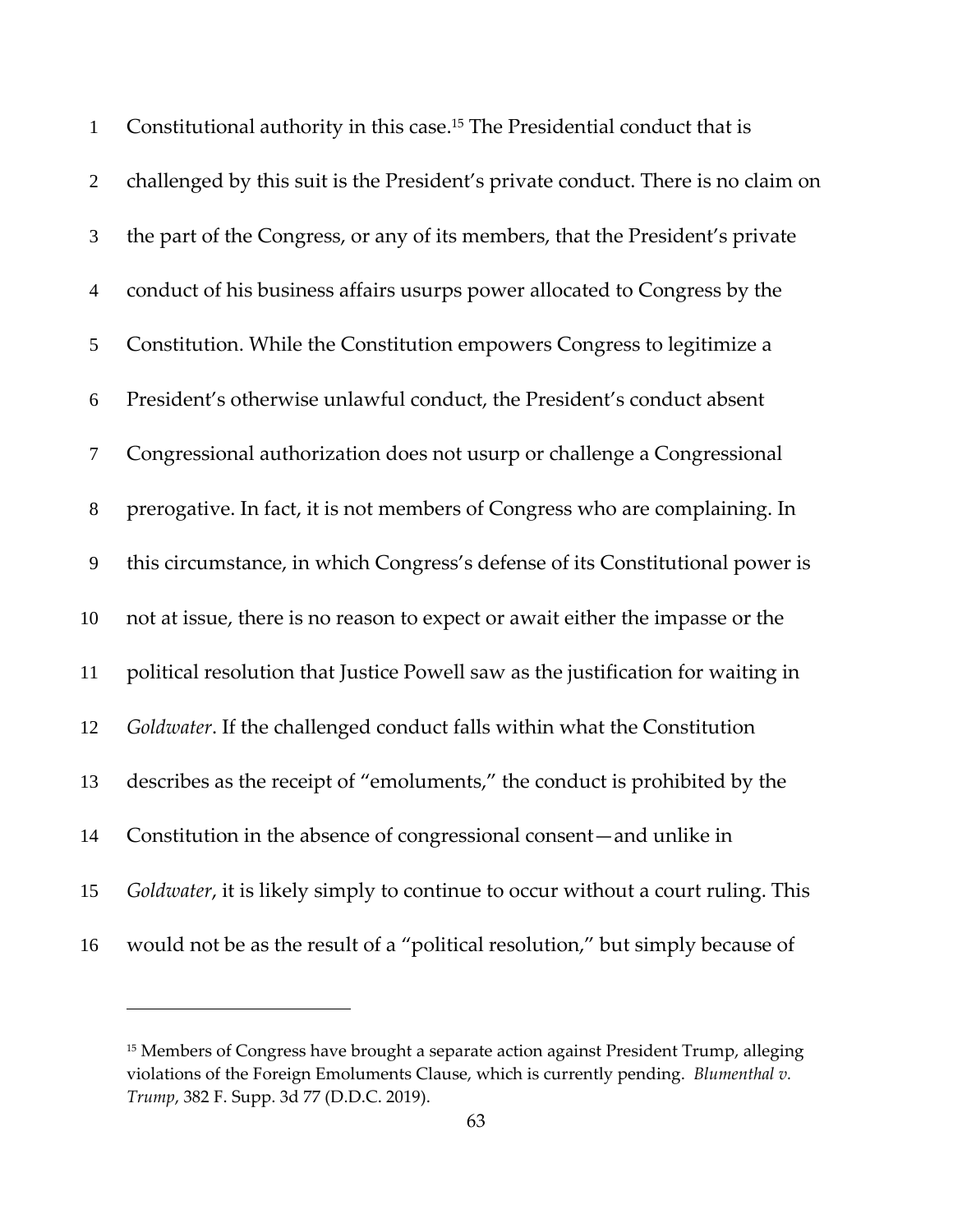| $\mathbf{1}$   | the absence of an adjudicator to tell the President whether his conduct is, or is |
|----------------|-----------------------------------------------------------------------------------|
| 2              | not, permitted by the Constitution he serves.                                     |
| 3              | We therefore think the district court misconstrued Justice Powell's               |
| $\overline{4}$ | Goldwater concurrence in believing that it provided "particularly instructive"    |
| 5              | guidelines for the resolution of this case. CREW, 276 F. Supp. 3d at 194. Justice |
| 6              | Powell's reasoning does not justify deferring adjudication to await a ripening    |
| $\tau$         | that will not happen.                                                             |
| 8              | C. CONCLUSION                                                                     |
| 9              | For the foregoing reasons, the judgment of the district court is                  |
| 10             | VACATED and the case is REMANDED for further proceedings consistent               |
| 11             | with this opinion.                                                                |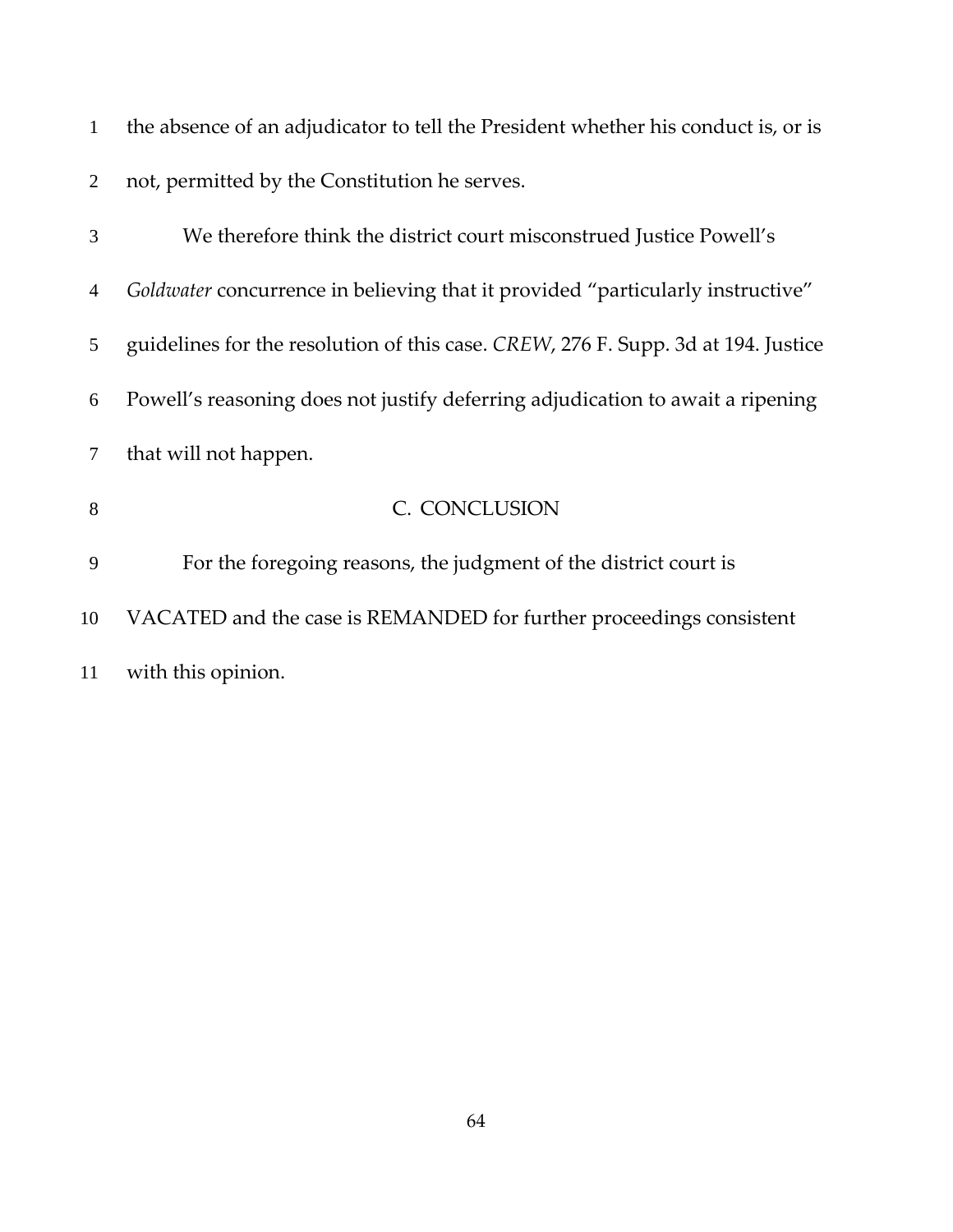## 1 JOHN M. WALKER, JR., *Circuit Judge*, dissenting:

 $\overline{a}$ 

I would affirm the district court. The remaining plaintiffs in this case have failed to specify that any actual injury was caused by the President's alleged violation of the Emoluments Clauses, or how this Court could redress such an injury. None of this matters, they say, because the competitor standing doctrine allows us to ignore these pleading failures and to find standing anyway. I disagree and would hold that the complaint fails to sufficiently allege Article III standing.

9 Invoking constitutional provisions never directly litigated in 10 the 230‐year history of our Republic prior to the Trump presidency, 11 the plaintiffs in this case claim that the President has inflicted 12 competitive injury on their businesses by maintaining ownership 13 over the Trump Organization's high‐end hotels and restaurants and 14 accepting the business of foreign and state official clientele in 15 contravention of both the Foreign Emoluments Clause<sup>1</sup> and the 16 Domestic Emoluments Clause.<sup>2</sup> The plaintiffs, who are owners of 17 other high-end hotels and restaurants in New York City and 18 Washington, D.C., $3$  allege that their businesses have suffered because

<sup>&</sup>lt;sup>1</sup> "No Title of Nobility shall be granted by the United States: And no Person holding any Office of Profit or Trust under them, shall, without the Consent of the Congress, accept of any present, Emolument, Office, or Title, of any kind whatever, from any King, Prince, or foreign State." U.S. Const. art. 1, § 9, cl. 8.

<sup>&</sup>lt;sup>2</sup> "The President shall, at stated Times, receive for his Services, a Compensation, which shall neither be encreased nor diminished during the Period for which he shall have been elected, and he shall not receive within that Period any other Emolument from the United States, or any of them." U.S. Const. art. II, § 1, cl. 7.

<sup>&</sup>lt;sup>3</sup> Only two plaintiffs remain in the appeal: Eric Goode and ROC United. Goode is the owner of "several celebrated hotels, restaurants, bars, and event spaces in New York," which include the Maritime Hotel, the Bowery Hotel, the Ludlow Hotel, the Jane Hotel, and the Park, Waverly Inn, and Gemma restaurants. Compl. ¶ 228. ROC United is a nonprofit organization that advocates for wages and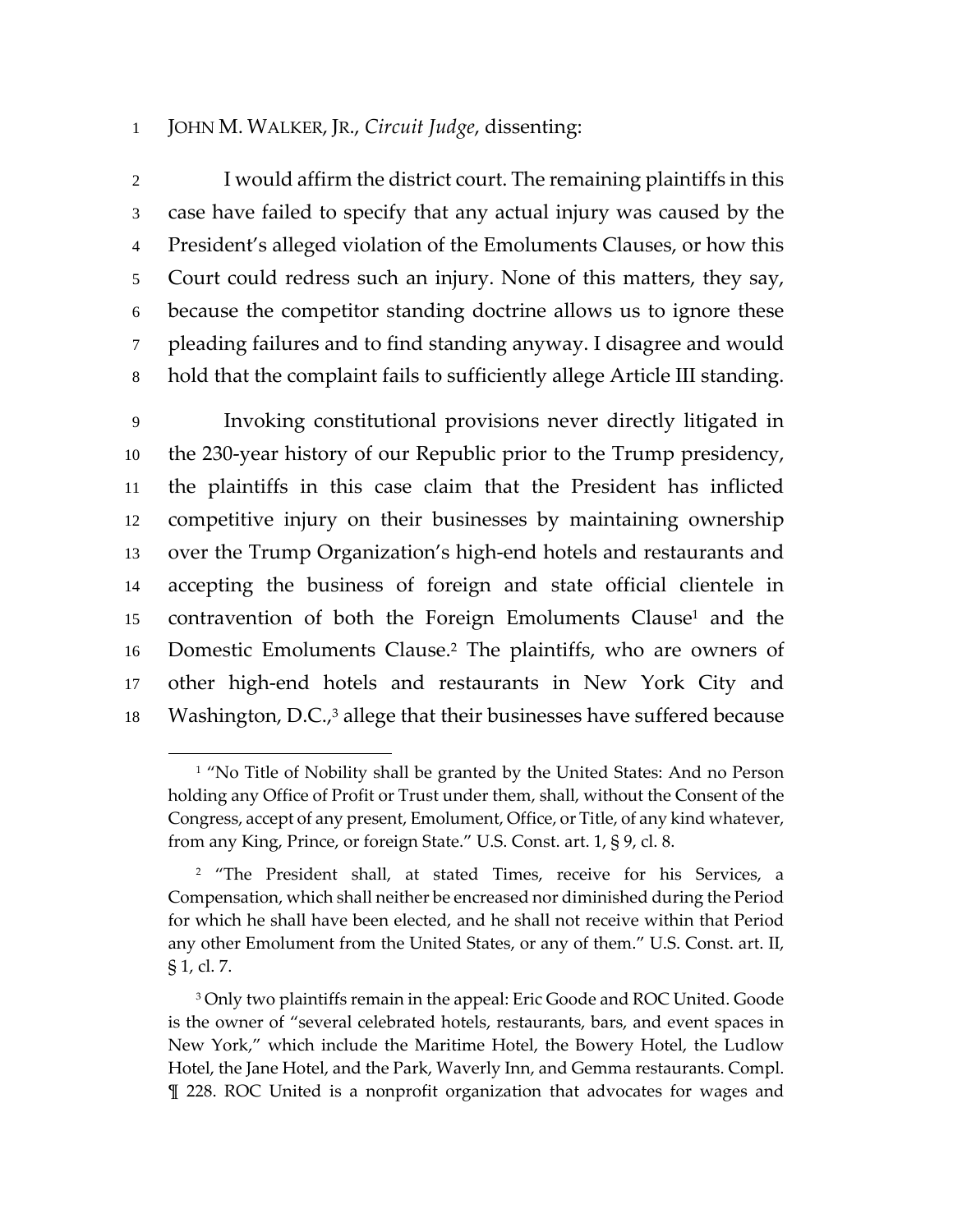foreign and state government officials want what only the Trump‐ owned establishments can offer: "access to, influence on, and the 3 good will of the President of the United States."4

As this case comes to us now, it is about constitutional standing, not the precise meaning of the Emoluments Clauses. The meaning of the Clauses may be addressed elsewhere in due course, but even in their unresolved state, a few (largely uncontroversial) observations about the Clauses are in order. First, nothing in the plain text of either Emoluments Clause addresses competition in the marketplace or the conduct of business competitors generally. And neither can the Clauses be considered sweeping anti‐corruption provisions. Facially, the Foreign Emoluments Clause concerns only the receipt of "emoluments" from foreign governments or their officials by those "holding any Office of Profit or Trust" on behalf of the United States and the Domestic Emoluments Clause only prohibits the President from receiving "emoluments" beyond the salary of the office from "the United States, or any or them." Neither Clause addresses the receipt of benefits (whether or not they are "emoluments") by the President from members of the public, private businesses, or private

Compl. ¶ 150.

 $\overline{\phantom{a}}$ 

working conditions for restaurant workers; it is made up of restaurant members and restaurant‐employee members. **[A66]** The complaint alleges that several of ROC United's restaurant members compete directly with the Trump International Hotel & Tower in New York, the Trump International Hotel Washington, D.C., and the restaurants inside the Trump Tower and Trump World Tower located in New York City. **[A67]** A declaration from an industry expert submitted by the plaintiffs names several restaurants associated with ROC United that compete directly with Trump‐owned properties. In New York City, these establishments include: The Modern, Gramercy Tavern, Craft, and Riverpark. **[A312–15]** In Washington, D.C., the ROC United competitor restaurants are: the Riggsby, Minibar, Jaleo, Casolare Ristorante, and Zaytinya. **[A319–22]**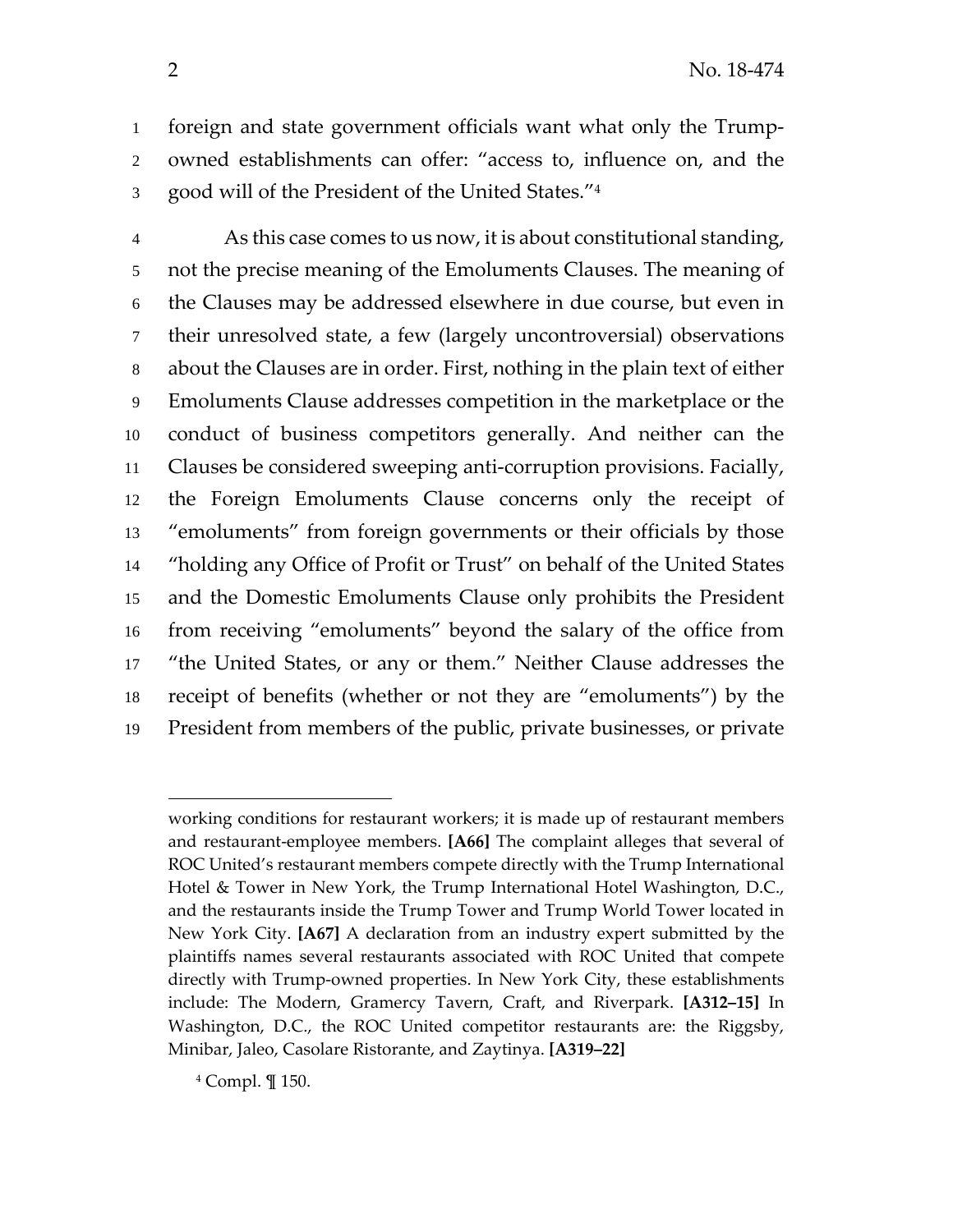1 parties who seek government favors.<sup>5</sup> Thus neither competition nor 2 ordinary corruption are targeted by the Clauses or lie anywhere near 3 the heart of this case.

What is meant by the term "emolument" in the Emoluments Clauses has yet to be determined by any federal court. Regardless of whether the Emoluments Clauses encompass, as the plaintiffs have  $\mu$  urged, anything of value, $\epsilon$  or whether the Clauses capture a narrower  $\alpha$  range of exchanges,<sup>7</sup> the text and historical meaning plainly do not evidence concern for protecting fair competition in the marketplace.

10 Of course, none of these observations foreclose the possibility 11 (however slim) that parties may pursue a private right of action 12 (should such a right be recognized) to remedy commercial harms

<sup>6</sup> *See* Appellants' Br. at 6–7; *see also* Norman L. Eisen, Richard Painter & Laurence H. Tribe, Brookings, *The Emoluments Clause: Its Text, Meaning, and Application to Donald J. Trump* 11 (Dec. 16, 2016), https://www.brookings.edu/wp‐ content/uploads/2016/12/gs\_121616\_emoluments‐clause1.pdf (arguing that the Emoluments Clause warrants the "broadest possible construction to the payments it encompasses" and thus "unquestionably reaches any situation in which a federal officeholder receives money, items of value, or services from a foreign state"); Zephyr Teachout, Opinion, *Trump's Foreign Business Ties May Violate the Constitution*, N.Y. Times, Nov. 17, 2016, https://www.nytimes.com/ roomfordebate/2016/11/17/would‐trumps‐foreign‐business‐ties‐be‐constitutional /trumps‐foreign‐business‐ties‐may‐violate‐the‐constitution.

<sup>7</sup> *See* Amandeep S. Grewel, *The Foreign Emoluments Clause and the Chief Executive*, 102 Minn. L. Rev. 639, 641–42 (2017) (arguing that the Foreign Emoluments Clause covers only "office‐related compensation"); *see also* Robert G. Natelson, *The Original Meaning of "Emoluments" in the Constitution*, 52 Ga. L. Rev. 1 (2017) (arguing that "emolument[s] in the Constitution meant compensation with financial value, received by reason of public office"); Eugene Kontorovich, Opinion, *Did George Washington Take 'Emoluments'?*, Wall St. J., Apr. 17, 2017, http://www.wsj.com/articles/did-george-washington-take-emoluments-

1492123033 (arguing that George's Washington's private business dealings while in office cast doubt on whether President Trump's business holdings violate the Foreign Emoluments Clause).

 $\overline{\phantom{a}}$ 

<sup>5</sup> *See* U.S. Const. art. I, § 9, cl. 8; art. II, § 1, cl. 7.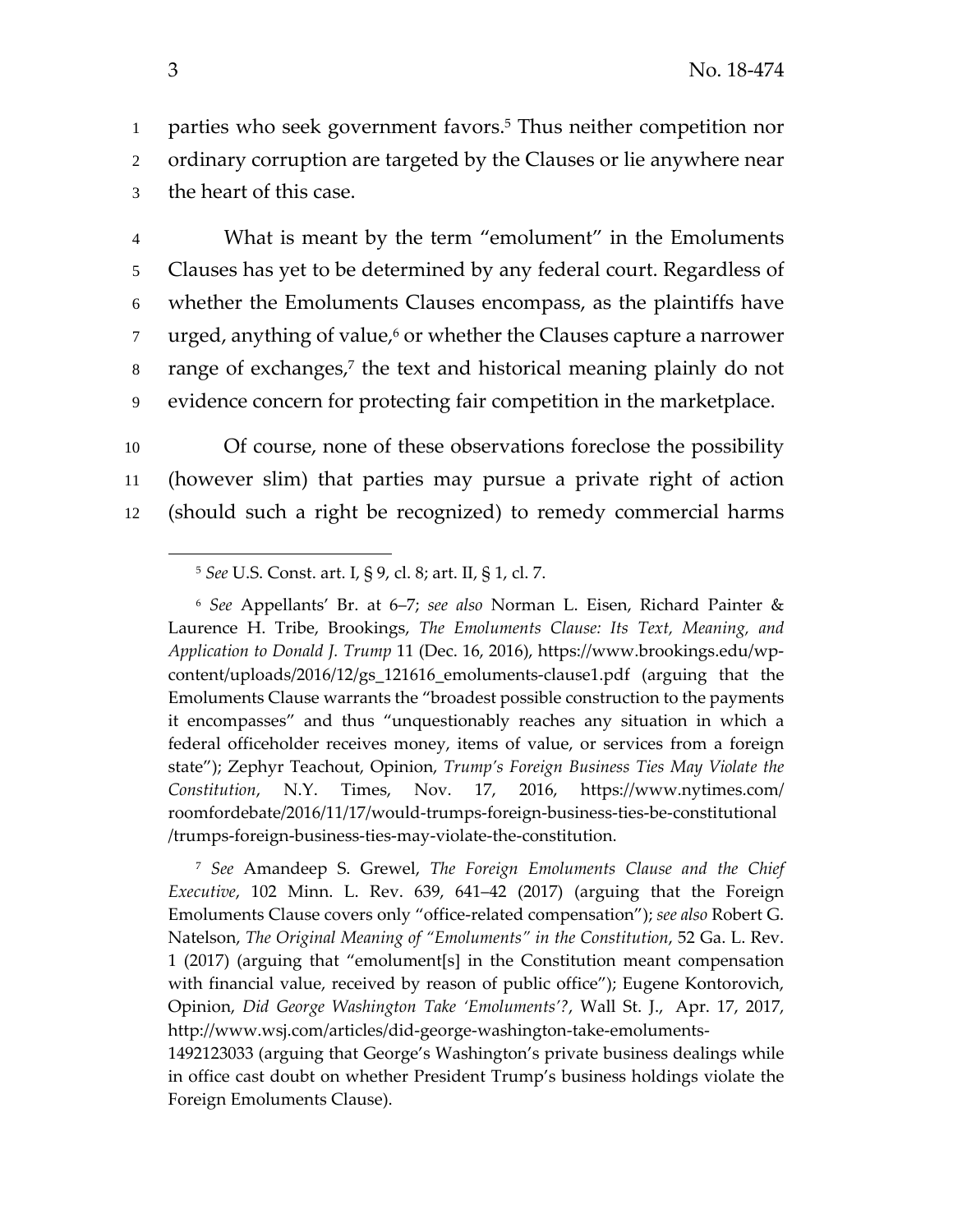wrought by violations of the Emoluments Clauses or exclude the prospect that the Clauses as applied to a particular case could somehow affect market competition. Neither clause on its face, however, gives any indication that it is concerned with maintaining competition, or that it protects a right enforceable in the manner the plaintiffs have chosen to pursue.

Finally, this case is deeply political and thus finds itself in an area where federal courts ought to tread lightly. President Trump was democratically elected by the American people—and he was elected with his business holdings and brand prominence in full view. What's more, it is evident from the text of the Emoluments Clauses that they pertain to questions of separation of powers and, in particular, the relationship between the President and the Congress. Whether the courts should properly play any role pertaining to that relationship in the context of the Clauses will have to be determined in the future.

I.

 $\overline{a}$ 

Whatever the resolution of these various background questions, only one issue is before us now: have the plaintiffs sufficiently alleged constitutional standing to challenge the President's alleged violations of the Emoluments Clauses? The tripartite test for standing under Article III is well known: "an injury must be concrete, particularized, and actual or imminent; fairly traceable to the challenged action; and redressable by a favorable 24 ruling." $\alpha$  A plaintiff's obligation to meet this test is an immovable feature of our constitutional structure; constitutional standing is a "bedrock requirement" and "an irreducible minimum" without

 *Clapper v. Amnesty Int'l USA*, 568 U.S. 398, 409 (2013) (internal quotation marks omitted) (citing *Lujan v. Defenders of Wildlife*, 504 U.S. 555, 560–61 (1992)).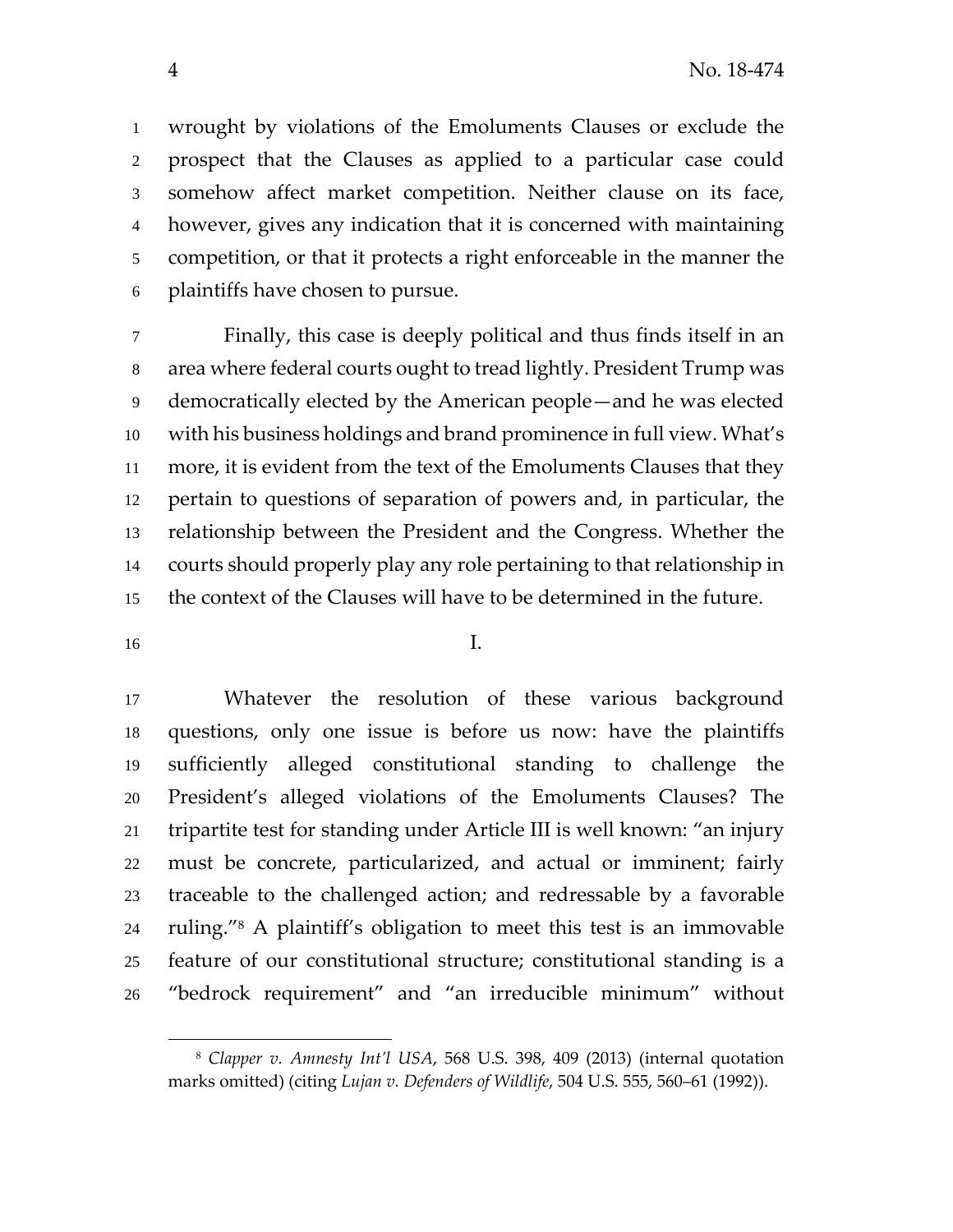which there is no case or controversy under Article III of the 2 Constitution.<sup>9</sup> And, the standing inquiry is "especially rigorous" when the dispute implicates, as it does here, the separation of 4 powers.<sup>10</sup>

The plaintiffs, as the party invoking federal jurisdiction, bear 6 the burden of establishing constitutional standing.<sup>11</sup> At the pleading stage, "the plaintiff must 'clearly . . . allege facts demonstrating' each 8 element.<sup>"12</sup> The "reviewing court[] must accept as true all material allegations of the complaint, and must construe the complaint in favor 10 of the complaining party.

Here the pleadings do not particularize any direct injury actually caused by violations of the Emoluments Clauses, much less how such injury might actually be redressed by the courts. Rather, the plaintiffs (and the majority) rely entirely on a shortcut known as the competitor standing doctrine. This doctrine allows a competitor‐ plaintiff the presumption of injury in fact, traceability, and redressability when the plaintiff is almost sure to suffer a competitive 18 injury as a matter of "economic logic."<sup>14</sup>

 $\overline{\phantom{a}}$ 

 *Valley Forge Christian Coll. v. Americans United for Separation of Church and State, Inc.*, 454 U.S. 464, 471, 472 (1982); *see also Summers v. Earth Island Inst.*, 555 U.S. 488, 492–93 (2009) (articulating that Article III's "Cases" and "Controversies" requirement is a "fundamental limitation" and is "founded in concern about the proper—and properly limited—role of courts in a democratic society" (internal quotation marks and citations omitted)).

*Clapper*, 568 U.S. at 408 (internal quotation marks omitted).

*Spokeo, Inc. v. Robbins*, 136 S. Ct. 1540, 1547 (2016).

*Id*. (quoting *Warth v. Seldin*, 422 U.S. 490, 518 (1975)).

*Warth*, 422 U.S. at 501.

 *Canadian Lumber Trade All. v. United States*, 517 F.3d 1319, 1332 (Fed. Cir. 2008).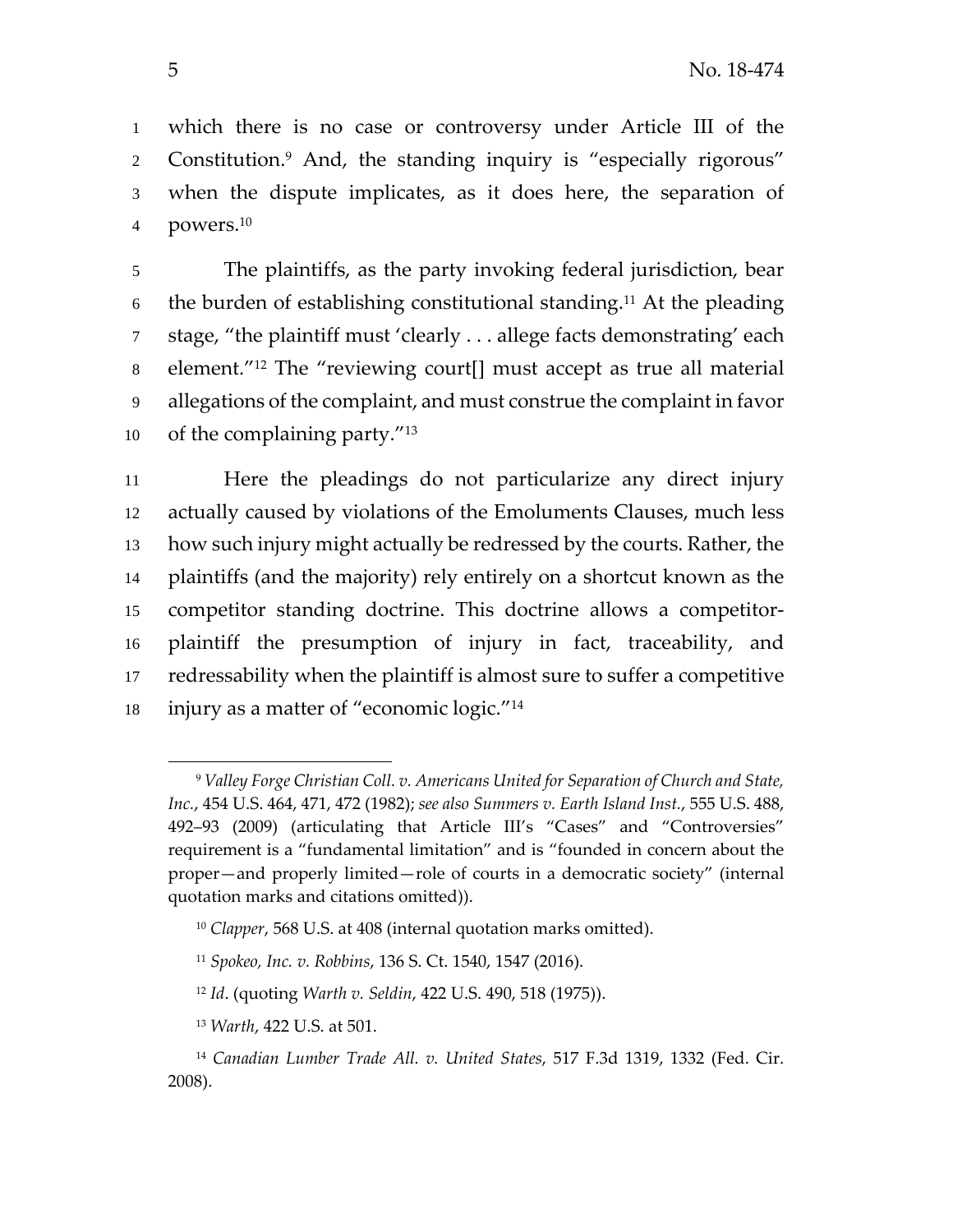The question of whether the competitor standing doctrine finds any traction in private suits brought under the Emoluments Clauses was recently addressed in *In re Donald J. Trump* by the Fourth Circuit, 4 the first circuit to do so.<sup>15</sup> In that case, the District of Columbia and the State of Maryland sued the President alleging that he violated the Emoluments Clauses and that, among other injuries, those violations harmed their proprietary interests as businesses competing with the 8 Trump Organization.<sup>16</sup> The Fourth Circuit held, correctly in my view, that the plaintiffs could not invoke the competitor standing doctrine 10 to achieve Article III standing.<sup>17</sup>

*Injury in fact.* The competitor standing doctrine "relies on economic logic to conclude that a plaintiff will likely suffer an injury‐ in‐fact when the government acts in a way that increases competition 14 or aids the plaintiff's competitors."<sup>18</sup> The doctrine allows plaintiffs to proceed if the economically logical cause and effect between a government action and increased competition is strong enough to support an inference of injury in fact to the competitor, "even though empirical analysis might conceivably have provided a higher level of 19 certainty."<sup>19</sup> Of course, this doctrinal exception does not excuse the plaintiff from satisfying all three Article III standing requirements; all it does is exempt the plaintiff from showing an actual or imminent injury when the alleged harm arises in a market context where the actual injury may be difficult to demonstrate but is almost sure to

l

*Canadian Lumber*, 517 F.3d at 1333.

*In re Donald J. Trump*, 928 F.3d 360, 363, 366 (4th Cir. 2019).

*Id.* at 363.

*Id.* at 377.

 *Canadian Lumber*, 517 F.3d at 1332 (citing *Clinton v. City of New York*, 524 U.S. 417, 433 (1998)).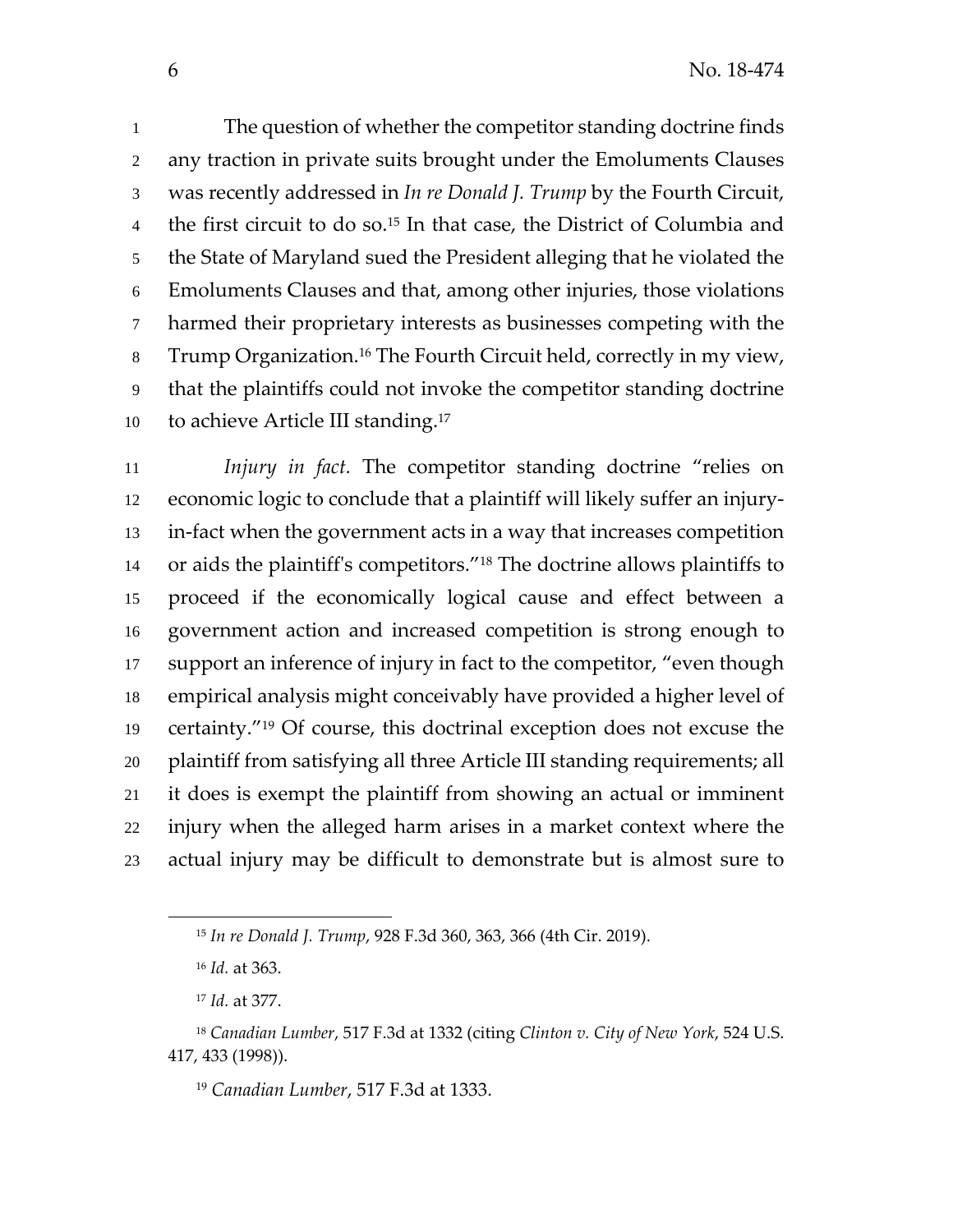1 occur.<sup>20</sup> It bears repeating that the plaintiffs here rely on the competitor standing doctrine because they cannot show (and have not alleged) that they have suffered any particularized injury caused by the violations they allege.

Well‐established precedent gives a competitor standing plaintiff latitude to allege competitive injury, but the competitive injury pleading exception, based as it is on economic logic, cannot be universally applied to every competitor. "[T]o establish an injury as a competitor a plaintiff must show that he personally competes in the same arena with the party to whom the government has bestowed the 11 assertedly illegal benefit."<sup>21</sup> Other courts have correctly indicated that 12 the plaintiff must be a "direct competitor[]." $^{22}$  The plaintiff must also show "an actual or imminent increase in competition, which increase 14 [the court] recognize[s] will almost certainly cause an injury in fact. $"^{23}$ 

Taken in isolation, the phrase from Second Circuit precedent is injury is shown if the plaintiff "competes in the same arena" $^{24}$  - can be read to suggest that a minimal allegation of direct competition is sufficient. In light of this seemingly low injury‐in‐fact bar, the majority opinion maintains that the plaintiffs have met this

 *TrafficSchool*, 653 F.3d at 826; *see also Adams v. Watson*, 10 F.3d 915, 922 (1st Cir. 1993) (noting that the Supreme Court's competitor standing cases "are all premised on a plaintiff's *status* as a *direct competitor*" (emphasis in original)).

 *Sherley v. Sebelius*, 610 F.3d 69, 73 (D.C. Cir. 2010); *see also Inv. Co. Inst. v. F.D.I.C*., 815 F.2d 1540, 1543 (D.C. Cir. 1987) (competitor standing satisfied when increased competition "'plainly threatens' economic injury").

*USCC*, 885 F.2d at 1029.

 $\overline{\phantom{a}}$ 

 *See, e.g.*, *El Paso Nat. Gas Co. v. F.E.R.C*, 50 F.3d 23, 27 (D.C. Cir. 1995); *TrafficSchool.com, Inc. v. Edriver Inc*., 653 F.3d 820, 825–26 (9th Cir. 2011).

 *In re U.S. Catholic Conference (USCC)*, 885 F.2d 1020, 1029 (2d Cir. 1989); **[JON (diss.), ALK,** *RJC***]** *see also Ctr. for Reproductive Law & Policy v. Bush*, 304 F.3d 183, (2d Cir. 2002). **[JMcL, PNL,** *SS***]**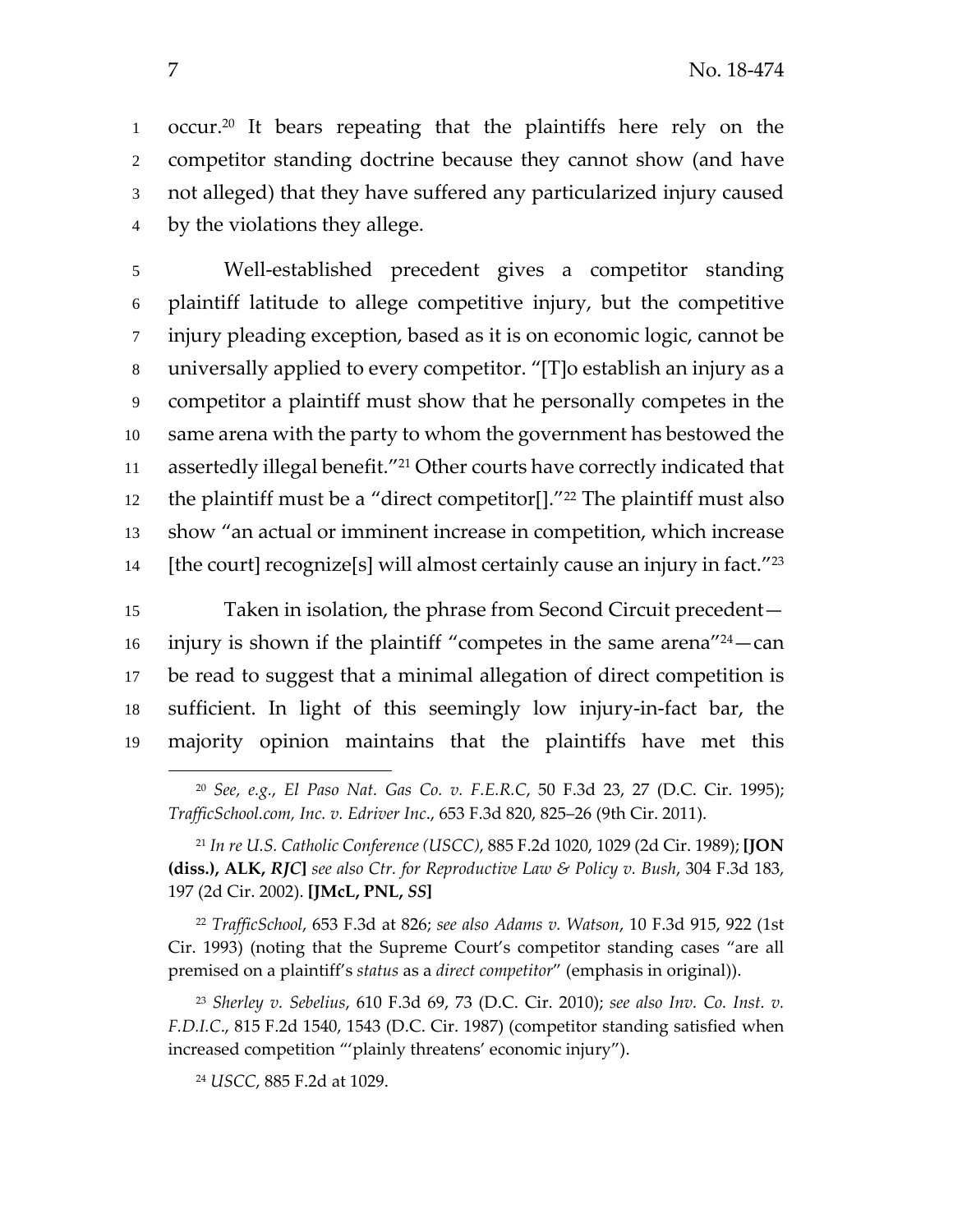1 standard.<sup>25</sup> I agree with the majority that our prior cases are capable of this broad reading, but after the Supreme Court's decision in *Already, LLC v. Nike, Inc.*, <sup>26</sup> and upon close examination of the kinds of cases that have applied the competitor standing doctrine, it is more than evident to me that the doctrine does not, and should not, reach this case.

In *Already*, the plaintiff, a shoe company, sought to challenge one of Nike's trademarks even after Nike issued a broad covenant promising not to pursue trademark claims against potentially infringing Already products and any future similar products 11 manufactured by Already.<sup>27</sup> The Court rejected the theory that Already had standing to challenge the validity of Nike's trademark simply because it was Nike's competitor: "Taken to its logical conclusion, the theory seems to be that a market participant is injured for Article III purposes whenever a competitor benefits from something allegedly unlawful—whether a trademark, the awarding of a contract, a landlord‐tenant arrangement, or so on. We have never 18 accepted such a boundless theory of standing.

Already's theory of competitive injury was that the continued existence of Nike's allegedly unlawful mark, notwithstanding Nike's covenant with Already, deterred investment in its company, thereby 22 placing Already at a competitive disadvantage.<sup>29</sup> Already argued that a large company like Nike used its allegedly invalid trademark to

 $\overline{\phantom{a}}$ 

*See* Maj. Op. 18.

568 U.S. 85 (2013).

*Id.* at 88–89.

*Id.* at 99.

 *Id.* at 97–99; *see also* Br. for Petitioner, *Already, LLC v. Nike, Inc*., 568 U.S. 85 (2013) (No. 11‐982), 2012 WL 3613367 at \*33–34.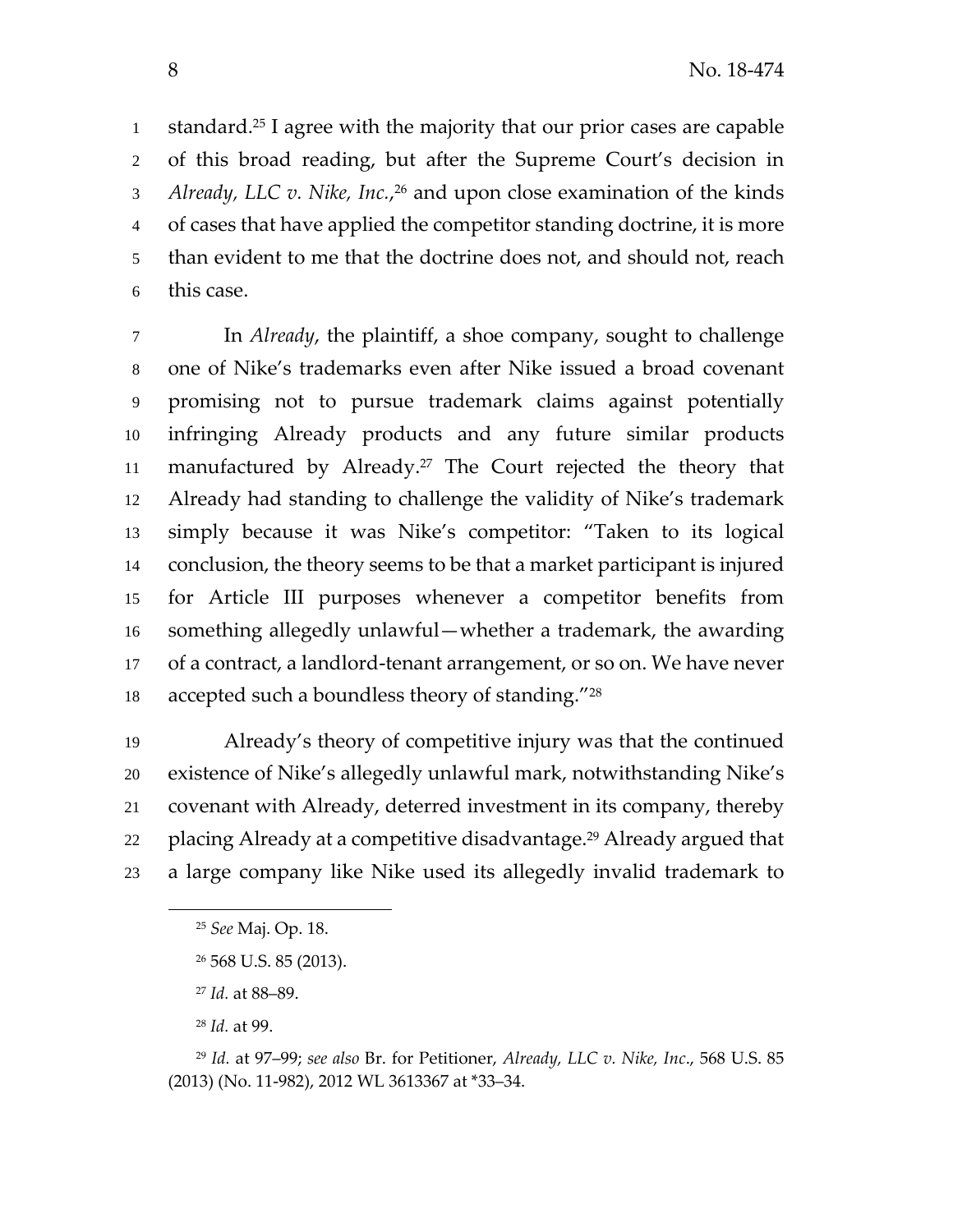"bully small innovators" and that Nike's broad covenant not to sue could not "eradicate" the market effect of a "registered but invalid 3 mark." 30 Thus Already's theory of competitor standing did not turn on whether Already planned to create a shoe to compete with a 5 particular Nike shoe not covered by the covenant not to sue, but was instead a broader claim about competitive injury. Already's allegations of Nike's intimidation tactics, if true, would have had a negative competitive impact on Already's business. Nike's allegedly unlawful conduct, in other words, would have placed Already on an unlevel playing field.

In rejecting Already's claim that this type of competitive injury was sufficient to establish Article III standing, the Supreme Court was quite clear that such a "boundless theory" of competitor standing is 14 unacceptable under Article III.<sup>32</sup> Not every competitive injury—even though a competitor's allegedly unlawful actions may in fact skew the competitive field to the plaintiff's disadvantage—gives a competitor standing to challenge that action.

The plaintiffs' claim in this case is very much like the competitor standing claim in *Already*. Already and Nike were 20 competitors (albeit mismatched in size) in the athletic-shoe market.<sup>33</sup> Already's theory of competitive standing was that Nike's allegedly invalid trademark deterred investment in Already and thus improperly chilled competition in that market. In this case, the plaintiffs claim similarly that the President's alleged constitutional

- *See* Maj. Op. 20–21.
- *Already*, 568 U.S. at 99.

*Already*, 568 U.S. at 99, 98.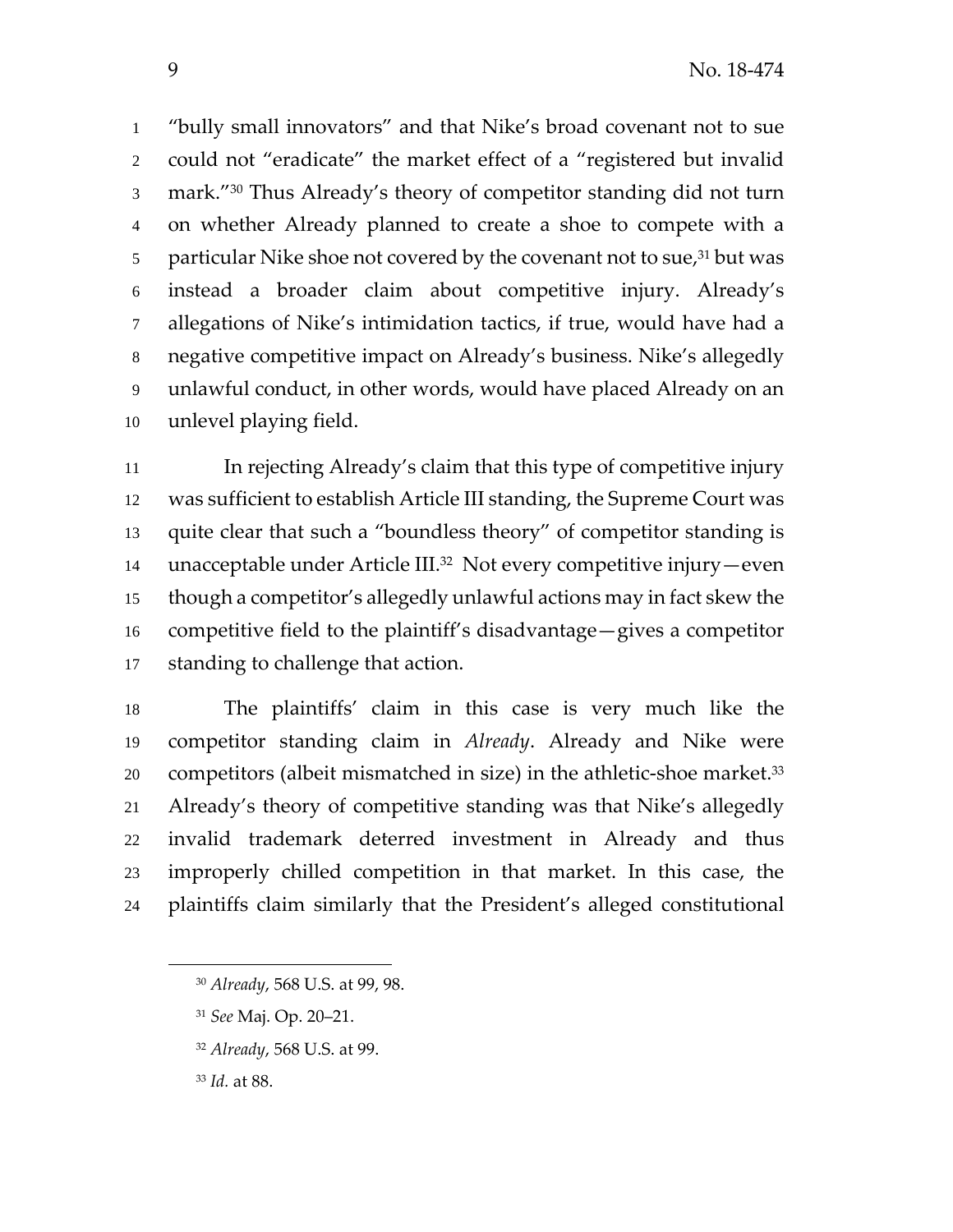violations are unlawfully skewing the competitive environment to his advantage.

The majority distinguishes *Already* on the basis that the plaintiffs here compete with the Trump‐owned properties for 5 identical consumers.<sup>34</sup> But that is the wrong inquiry, and in any case does not distinguish this case from *Already*. Already and Nike competed for at least some identical consumers, "in the same arena"; $^{35}$ otherwise, there would have been no competitor issue in the case. Competitors, by definition, are always seeking to attract buyers who want the same goods or services. It is necessary rather to ask whether that competition is such that the harm will likely occur, as a matter of economic logic, from the violation of law alleged. Here, there is no logical connection between the President's alleged receipt of emoluments and the competitive success of the Trump‐owned businesses. With or without the President's receipt of "emoluments," there are myriad reasons why a non‐Trump establishment would face the same competition.

Moreover, it cannot be the case that, every time a competitor achieves some benefit through allegedly unlawful conduct that has no direct relationship to competition, competing businesses have standing to challenge that unlawful action simply by virtue of their status as a direct competitor.<sup>36</sup> Any number of potential illegal actions by a business could cause its rivals to face stiffer competition without giving rise to Article III standing. Take the example of an owner of a

Maj. Op. 20–21.

*USCC*, 885 F.2d at 1029.

 *See In re Donald J. Trump*, 928 F.3d at 377 ("At bottom, the [plaintiffs'] are left to rest on the theory that so long as a plaintiff competes in the same market as a defendant and the defendant enjoys an unlawful advantage, the requirements for Article III standing are met.").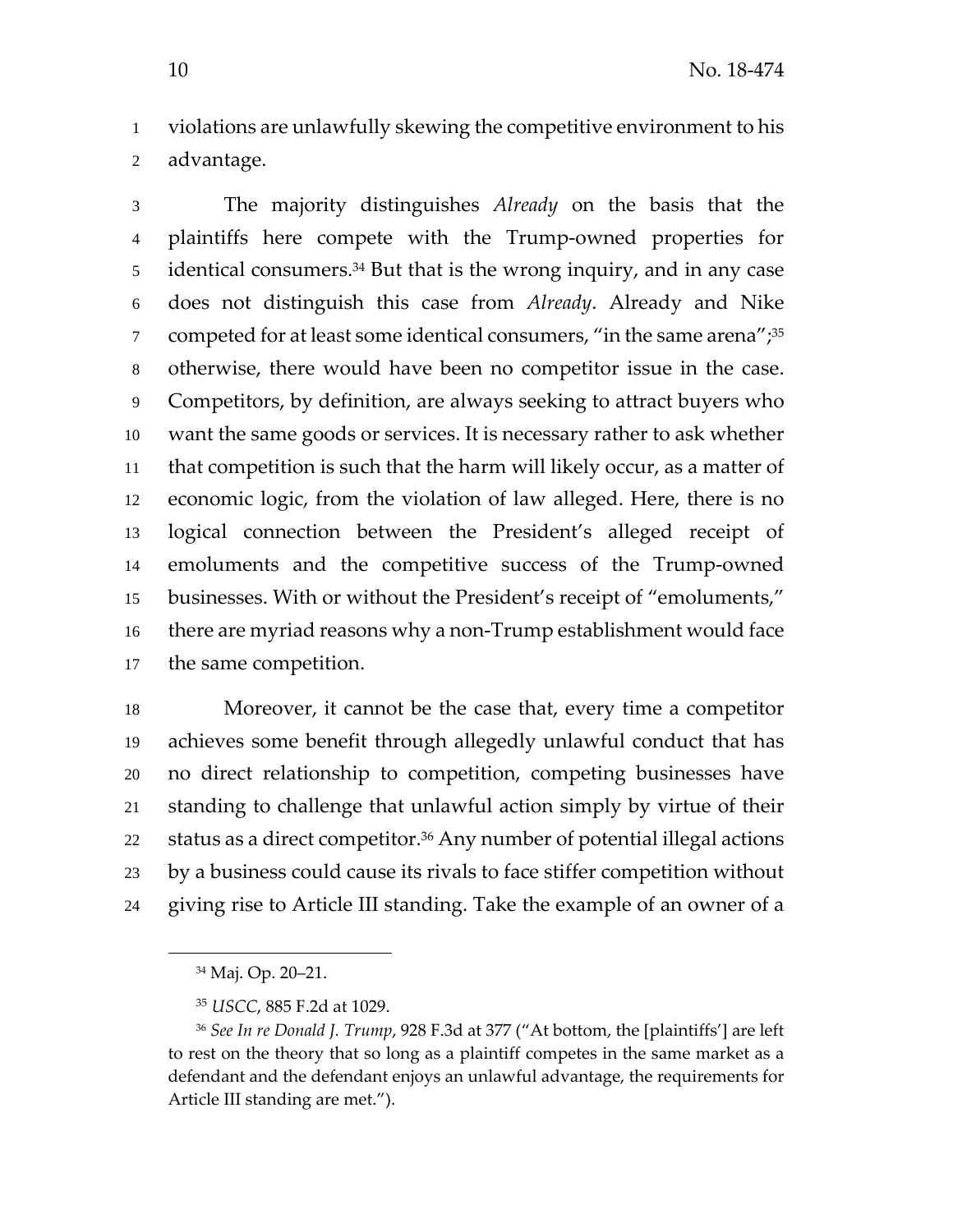high‐end restaurant in a competitive marketplace who fraudulently applies for and receives a bank loan from an FDIC‐insured bank, or fraudulently applies for and receives a large tax refund. The restaurant's illegally obtained funds might allow it to achieve a market benefit available to no other competitor: the restaurant is able to hire a superior chef and undercut competitors on menu pricing. As a result, that restaurant's law‐abiding competitors find themselves facing increased competition. But do the restaurant's competitors have competitor standing to hold the restaurant liable for its unlawful 10 action simply because they "compete[] in the same arena"? As the Supreme Court made clear in *Already*, the answer is no. The economic logic necessary for competitor standing is measured between the violation and the competitive harm, and in the hiring of the chef that economic logic is non‐existent. Such is the situation here. The mere fact of competition is insufficient. Otherwise, courts would have to 16 entertain every claim by a competitor in which the defendant received some unlawful benefit—a benefit unrelated to competition—simply because that benefit could have an effect on competition.

All of this leads me to question the expansive scope of our circuit's earlier precedent. To say that all a competitive injury requires is a showing that the plaintiff "competes in the same arena" conflicts with *Already*'s admonition that a market participant has not suffered constitutionally significant injury "whenever a competitor benefits 24 from something allegedly unlawful."<sup>38</sup> Our formulation of this standing theory needs to be construed in light of the Supreme Court's limitations in *Already*. At any rate, even if our precedents required us to conclude that plaintiffs sufficiently alleged a competitive injury in

*USCC*, 885 F.2d at 1029.

*Already*, 568 U.S. at 99.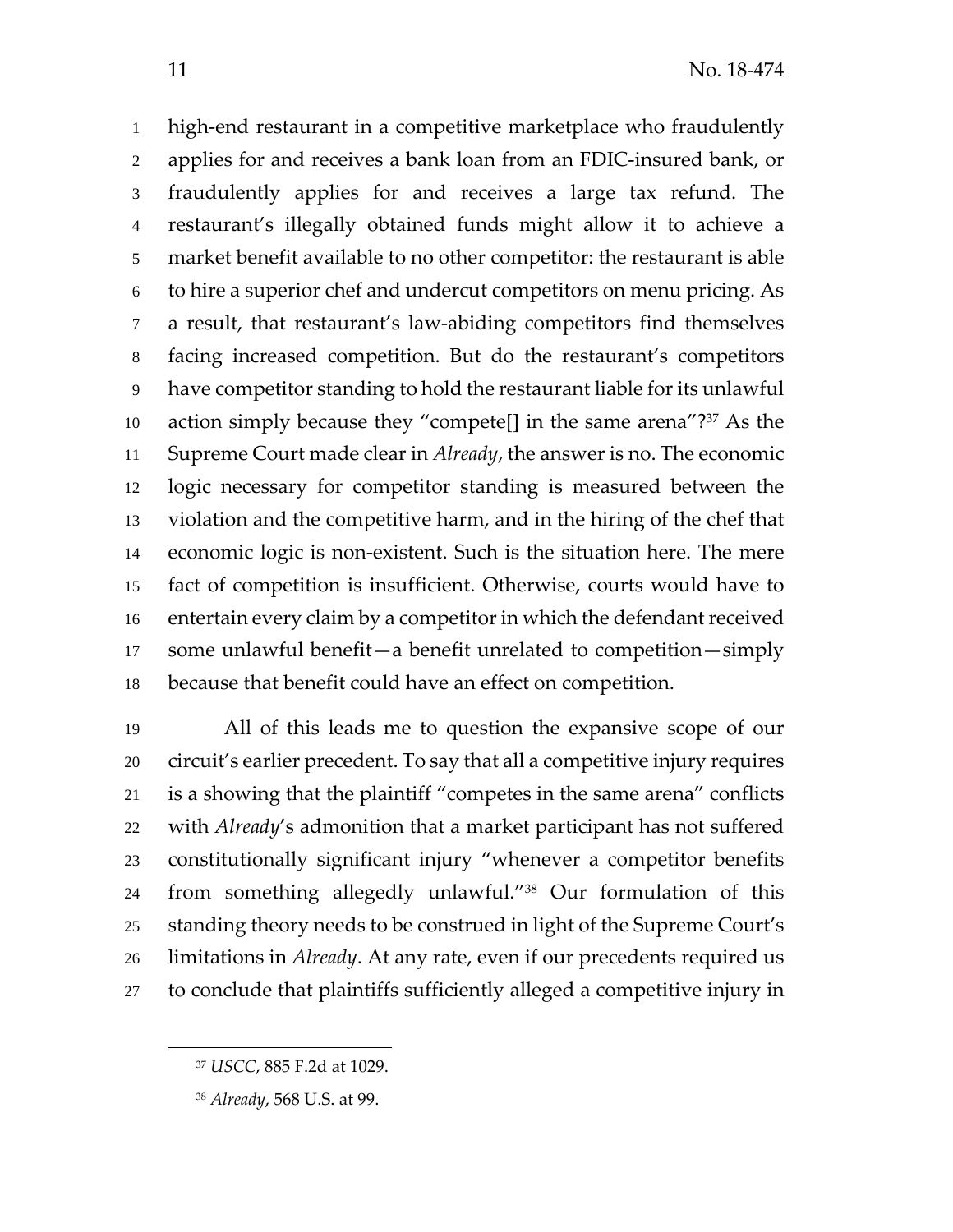fact, I have little doubt that they fail to satisfy the remaining, indispensable Article III requirements of traceability and redressability.

*Traceability*. For there to be Article III standing, the plaintiffs must plausibly allege that their injury is "*fairly traceable* to the 6 challenged action of the defendant."<sup>39</sup> Under the competitor-standing doctrine, courts have typically found that traceability flows readily  $\delta$  from a competitive injury.<sup>40</sup> In these cases causation logically follows given the nature of the violation: if the violation would necessarily harm the plaintiff's competitive opportunities, then an unlawful edge to a competitor logically connects to that violation.

But, again, this case is no ordinary competitor standing case. The Emoluments Clauses do not regulate business or market activity *as* business or market activity, nor would their violation as a general 15 matter be expected to affect competition.<sup>42</sup> Conventional competitor standing cases do not present difficult traceability questions precisely because the allegedly unlawful action is directed at markets or market behavior, and thus the connection between a market‐affecting action and a market effect is tight. The Emoluments Clauses were never

*Lujan*, 504 U.S. at 560 (emphasis added) (internal quotation marks omitted).

 *See Int'l Bhd. of Teamsters v. U.S. Dep't of Transp.*, 724 F.3d 206, 212 (D.C. Cir. 2013) (finding that causation and redressability are "easily satisfied" in a competitor standing case); *New World Radio, Inc. v. F.C.C.*, 294 F.3d 164, 172 (D.C. Cir. 2002) (noting that, in "garden variety competitor standing cases" the "chain of causation" is "firmly rooted in the basic law of economics" (internal quotation marks omitted)).

 *See Sherley*, 610 F.3d at 72 (competitive injury caused when "agencies lift regulatory restriction on [the plaintiff's] competitors or otherwise allow increased competition against them" (internal citation and quotation marks omitted)).

*See infra* Part II.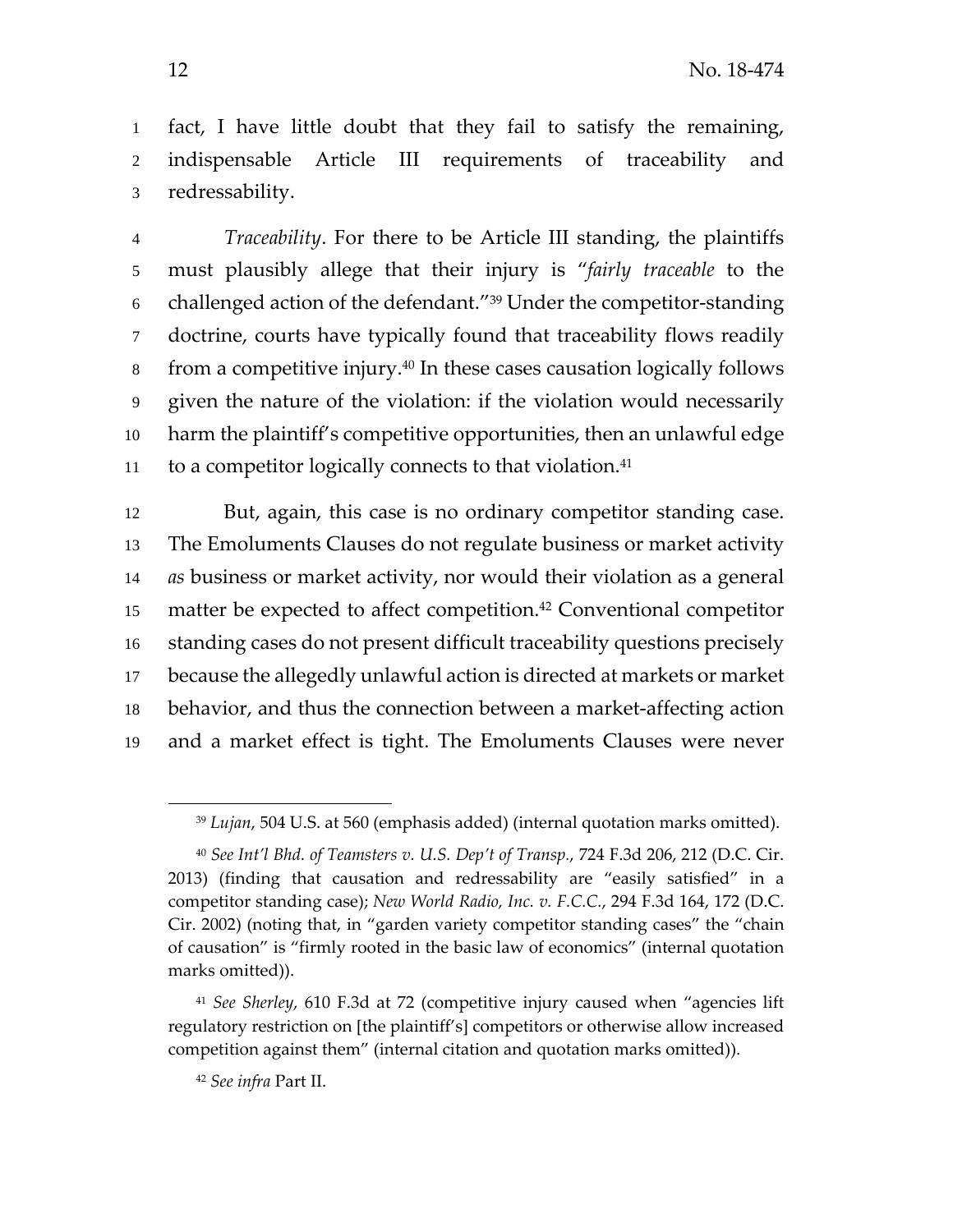1 intended to regulate market behavior, and thus economic logic is 2 absent.

The recognition that traffic increased at Trump‐owned establishments following President Trump's election is not enough to show traceability. The plaintiffs must allege, beyond pure speculation, that the unlawful acceptance of emoluments from foreign and state government officials—not just the popularity of Trump‐owned establishments for a myriad of reasons—is causing the 9 plaintiffs' lost opportunity to compete on equal footing.<sup>43</sup> The plaintiffs have not plausibly alleged that the desire to confer a 11 relatively modest<sup>44</sup> financial benefit on the President is the driving 12 force behind increased competition.<sup>45</sup> And this must be plausibly

<sup>45</sup> *See In re Donald J. Trump*, 928 F.3d at 375 ("To begin, the District and Maryland's theory of proprietary harm hinges on the conclusion that government customers are patronizing the Hotel *because the Hotel distributes profits or dividends*

<sup>43</sup> In *Schulz v. Williams*, we held that traceability was satisfied as long as the challenged action (a district court injunction, in that case) "could have caused [the plaintiffs'] injury." 44 F.3d 48, 53 (2d Cir. 1994). But the bar is not as low, *see* Maj. Op. at 24, as this isolated language suggests. In *Schulz*, there was no speculation that the district court's injunction caused the plaintiffs' alleged electoral injury because there was no other action to which the asserted injury could have been traced. *Schulz* does not stand for the proposition that any action that theoretically "could have" caused the plaintiffs' injury will suffice. At this stage, the plaintiffs must allege a plausible causal route, not merely a possible one.

<sup>44</sup> The Trump Organization claims it donated approximately \$150,000 in profit from foreign‐government business to the U.S. Treasury in 2016 and approximately \$191,000 in 2017 to offset financial gains to the President. Rebecca Ballhaus, *Trump Organization Details Level of Profits from Foreign Governments*, Wall St. J., Feb. 25, 2019, https://www.wsj.com/articles/trump‐organization‐details‐level‐of‐profits‐ from‐foreign‐governments‐11551116974. This is an infinitesimal amount in relation to the President's reported net worth of \$3 billion in 2019. Shahien Nasiripour & Caleb Melby, *Trump's Net Worth Rises to \$3 Billion Despite Business Setbacks*, Bloomberg, June 12, 2019, https://www.bloomberg.com/news/ articles/2019‐06‐12/trump‐s‐net‐worth‐rises‐to‐3‐billion‐despite‐business‐ setbacks. Of course, these specific amounts remain untested and unconfirmed.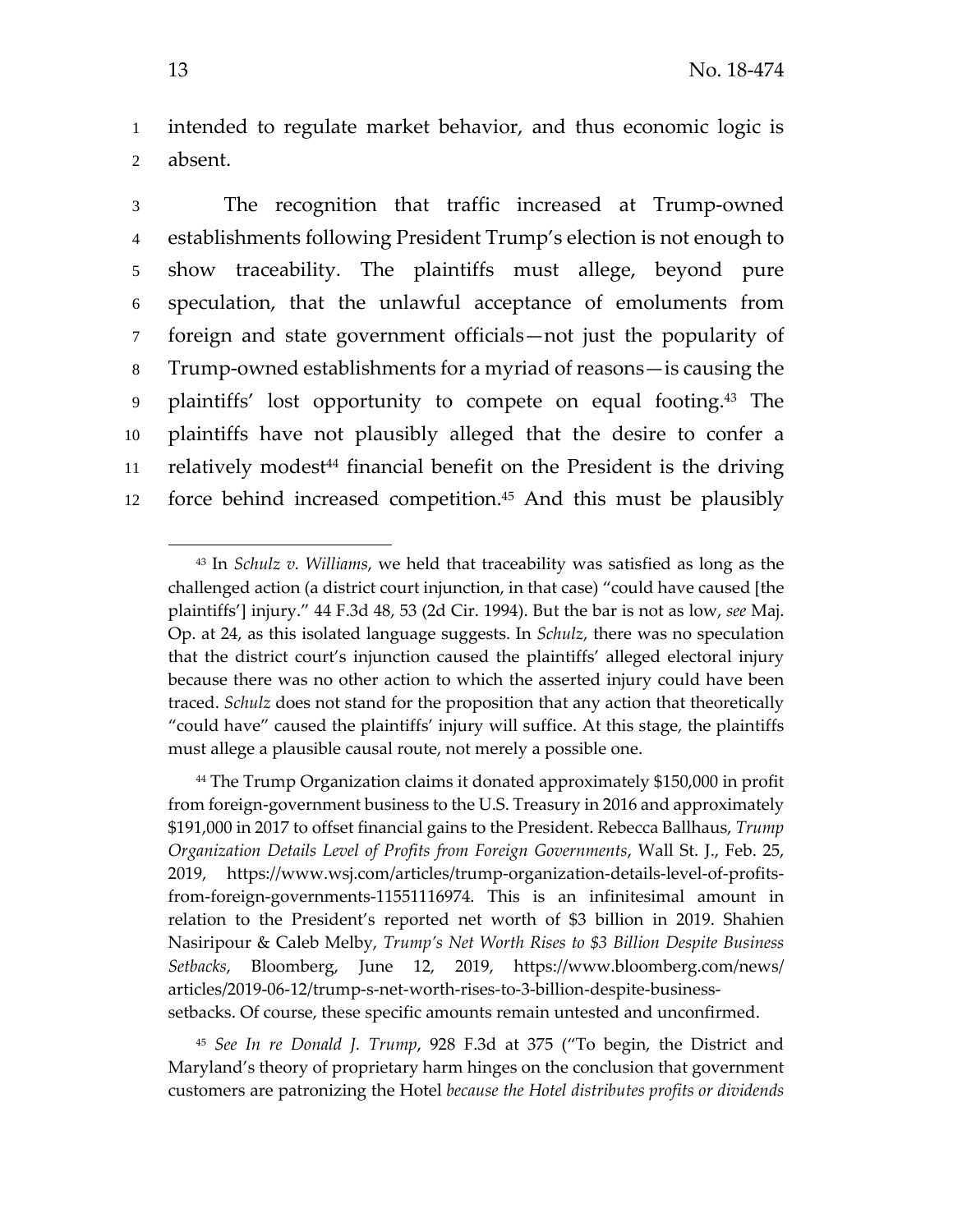alleged because it stands to reason that diplomats who patronize 2 high-end hotels and restaurants do not make their choices solely based on profit distribution, but as people with wide‐ranging tastes and varying interests. The plaintiffs' and the President's 5 establishments exist in a virtual sea of luxury hotels and restaurants<sup>46</sup> in which many different factors influence decision making and freely affect competition. There are simply too many variables at play (name recognition, boasting rights, better food, better service, more comfortable beds, reputation for quality, location close to the seats of 10 power, to name a few) $47$  to allow the plaintiffs to rest solely on the

*to the Presiden*t, rather than due to any of the Hotel's other characteristics. Such a conclusion, however, requires speculation into the subjective motives of independent actors who are not before the court, undermining a finding of causation." (emphasis in original) (citing *Clapper*, 568 U.S. at 413)).

<sup>46</sup> The plaintiffs' establishments, it should be noted, represent only a few of the many upscale restaurants and hotels located in New York City and Washington, D.C. By a rough count, there are approximately 115 five-star hotels in New York City and 47 in Washington D.C.. *See* Five Star Alliance, https://www.fivestaralliance.com. And when this lawsuit was filed in 2017, there were 77 Michelin star restaurants in New York City and 12 in Washington D.C. *See Michelin Guide 2017: New York's Best Restaurants*, Michelin Travel, https://travelguide.michelin.com/reportage/michelin‐guide‐2017‐new‐yorks‐best‐ restaurants; *Michelin Guide Washington 2017: 12 Restaurants Earn Stars*, Michelin Travel, https://travelguide.michelin.com/north-america/united-states/districtcolumbia/washington‐dc/reportage/michelin‐guide‐washington‐2017. This count does not include the numerous high‐end restaurants—like the ROC United restaurants Craft, Riverpark, Casolare Ristorante, and Zaytinya—that are not Michelin‐starred. None of these other establishments have joined in this lawsuit to account for any possible competitive deprivation.

<sup>47</sup> *See In re Donald J. Trump*, 928 F.3d at 376 ("And, even if government officials were patronizing the [Trump International] Hotel to curry the President's favor, there is no reason to conclude that they would cease doing so were the President enjoined from receiving income from the Hotel. After all, the Hotel would still be publicly associated with the President, would still bear his name, and would still financially benefit members of his family. In short, the link between government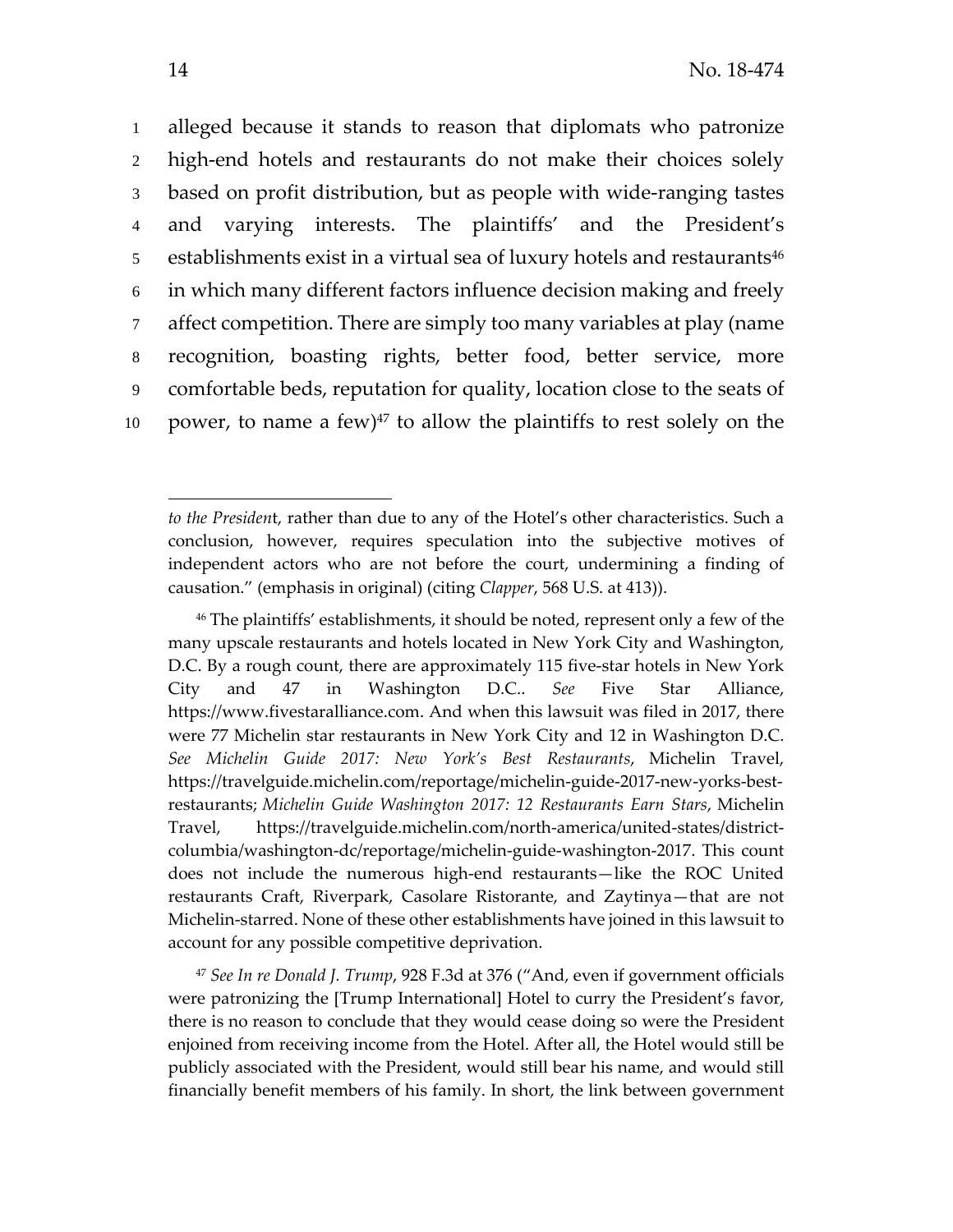bare assertion that the President's acceptance of emoluments has caused them competitive injury.

On this point, the majority criticizes the district court for an error it did not make: requiring the plaintiffs to "dispel alternative 5 possible explanations" for their asserted injury.<sup>48</sup> Of course, the majority is correct that a plaintiff need not disprove alternative causal routes, but the district court required of the plaintiffs no such thing. The district court instead listed factors that may influence whether a diplomatic patron will or will not frequent a Trump‐owned property—"service, quality, location, price, and other factors related 11 to individual preference" — to illustrate why the causal chain in this case is speculative.

That the plaintiffs are not required to disprove alternative causation does not cure that they failed to plausibly allege *any* causal chain. I agree with the majority that "allegations of fact must plausibly support a 'substantial likelihood' that the plaintiff's injury was the 17 consequence of the defendant's allegedly unlawful actions."<sup>50</sup> A review of the complaint, however, reveals few (if any) specific allegations that diplomatic patrons are motivated by the desire to confer emoluments on the President.<sup>51</sup> The most that is plausibly

officials' patronage of the Hotel and the Hotel's payment of profits or dividends to the President himself is simply too attenuated.").

Maj. Op. 22–23.

 *Citizens for Responsibility & Ethics in Washington v. Trump*, 276 F. Supp. 3d 174, 185–86 (S.D.N.Y. 2017).

 Maj. Op. 22 (quoting *Simon v. Eastern Ky. Welfare Rights Org.*, 426 U.S. 26, 45 (1974)).

<sup>&</sup>lt;sup>51</sup> And, as the Fourth Circuit points out, "there is a distinct possibility . . . that certain government officials might *avoid* patronizing the [Trump International]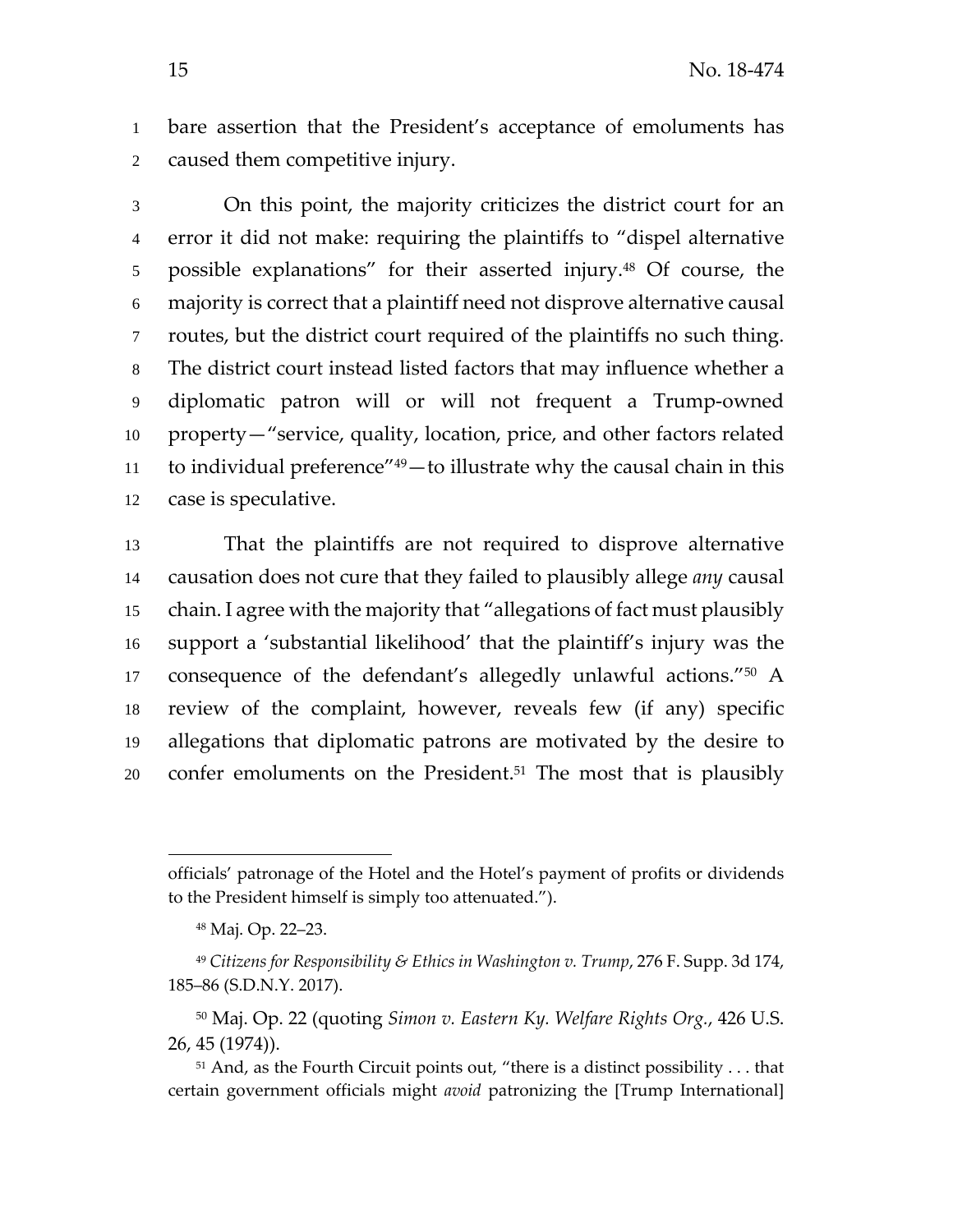alleged is that Trump‐owned properties attract diplomatic clientele, and that the President has publicly sought and encouraged such 3 patronage.<sup>52</sup> But these allegations fall short of plausibly alleging (or permitting a reasonably plausible inference) that increased competition is caused by the President's acceptance of emoluments.

The plaintiffs rely on a Washington Post article in which diplomats are quoted stating that they and their colleagues will favor 8 Trump-owned properties.<sup>53</sup> None of these statements reveal a specific motivation to confer a financial benefit on President Trump. They indicate nothing more than that the primary motivator is Trump‐ brand loyalty. The plaintiffs' strongest argument cites a line from that same article: "In interviews with a dozen diplomats . . . some said spending money at Trump's hotel is an easy, friendly gesture to the 14 new president."<sup>54</sup> This allegation is too scant to satisfy plaintiffs' burden to affirmatively plead that their competitive injury is traceable 16 to the President's acceptance of emoluments.<sup>55</sup>

Even if a government official were actually motivated to "enrich[]"56 the President by staying at a Trump‐owned hotel, the plaintiffs must plausibly allege that it is the acceptance of emoluments

Hotel because of the President's association with it." *In re Donald J. Trump*, 2019 F.3d at 376.

Compl. ¶¶ 56, 58–87, 109, 196–97, 199–203, 206–11, 230–33.

 Appellants' Br. 38 ("Believe me, all the delegations will go there.") ("Why wouldn't I stay at his hotel blocks from the White House, so I can tell the new president, 'I love your new hotel!'").

 Appellants' Reply Br. 12 (quoting Jonathan O'Connell & Mary Jordan, *For foreign diplomats, Trump hotel is place to be*, Wash. Post, Nov. 18, 2016).

<sup>&</sup>lt;sup>55</sup> In my view, this is the case even after we accept the plaintiffs' (highly debatable) broad definition of emoluments.

Maj. Op. 19, 21.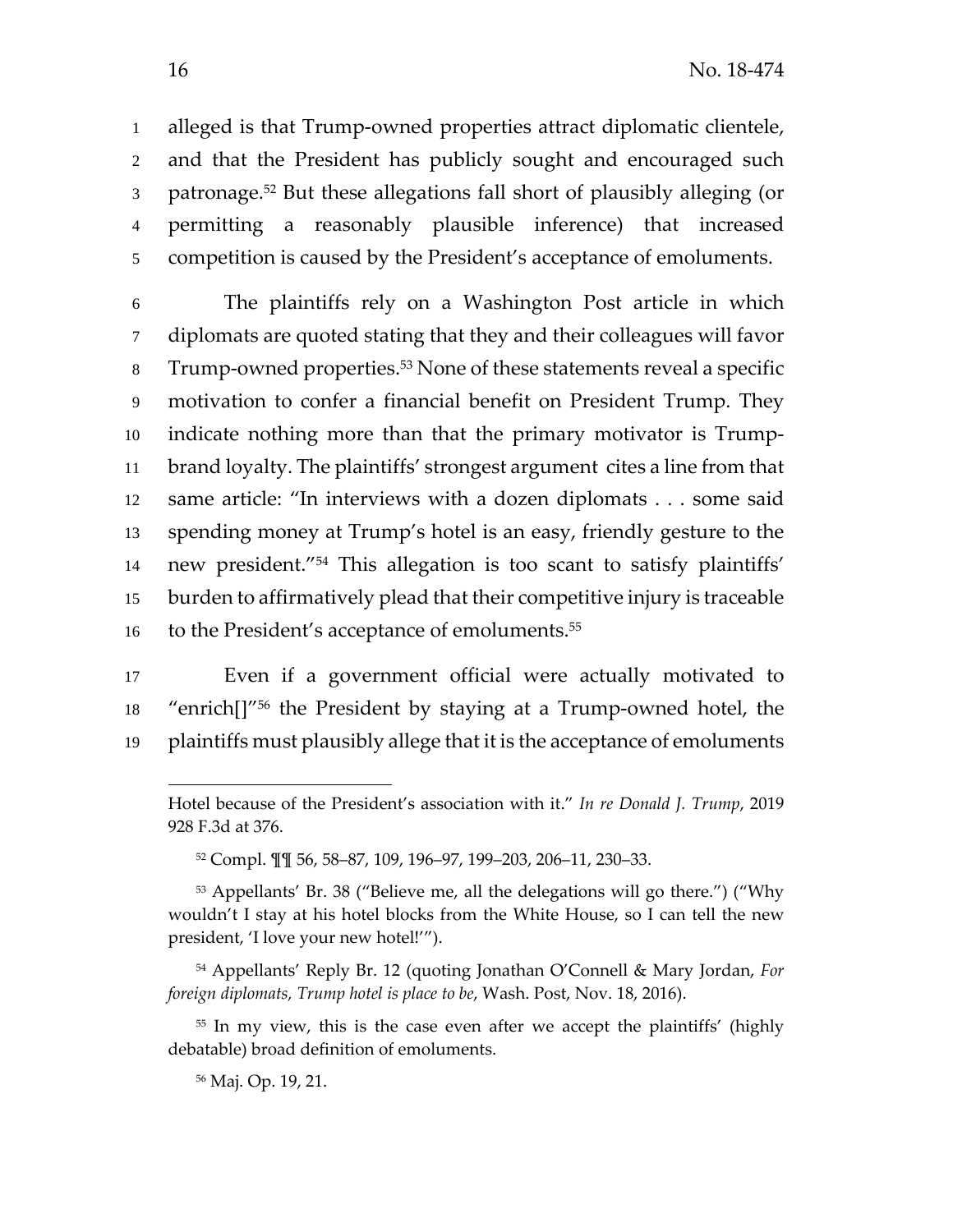that is unlawfully distorting competition. The plaintiffs must affirmatively allege that conferring a direct benefit on the President makes a material difference when placed alongside all of the other reasons for patronizing Trump properties. Without allegations to that effect, the causal chain remains too speculative. To be sure, the plaintiffs need not disprove all alternative causal routes, but the 7 plaintiffs still remain obligated to plead a casual chain that rises above s speculation.<sup>57</sup> This they have not done.

*Redressability.* Finally, the plaintiffs must show that it is "likely  $\ldots$  that the injury will be redressed by a favorable decision."<sup>58</sup> Like traceability, redressability frequently follows closely on the heels of a competitive injury in fact, but it is still a distinct component of Article III standing and must be plausibly alleged.

Wholly absent from the complaint are any plausible, non‐ conclusory allegations that the sought‐after remedy will lessen the 16 plaintiffs' competitive injury.<sup>59</sup> At the point in the complaint at which the reader might expect to be told how the remedy sought would redress the competitive injury, the reader is left empty‐handed. The plaintiffs simply request that the court issue a declaratory judgment that broadly defines the Emoluments Clauses as the plaintiffs would  $\;$  like,<sup>60</sup> and ask for "[i]njunctive relief, enjoining [the President] from

 *Simon v. E. Ky. Welfare Rights Org.*, 426 U.S. 26, 44 (1976) ("[U]nadorned speculation will not suffice to invoke the federal judicial power.").

*Lujan*, 504 U.S. at 561 (internal quotation marks omitted).

*Iqbal*, 556 U.S. at 678.

 The plaintiffs request, among other things, that "Emolument . . . of any kind whatever" under the Foreign Emoluments Clause be defined to "cover anything of value," and "any other Emolument" in the Domestic Emoluments Clause be defined to encompass "monetary and non‐monetary payments or transactions, transactions granting special treatment, and transactions above marginal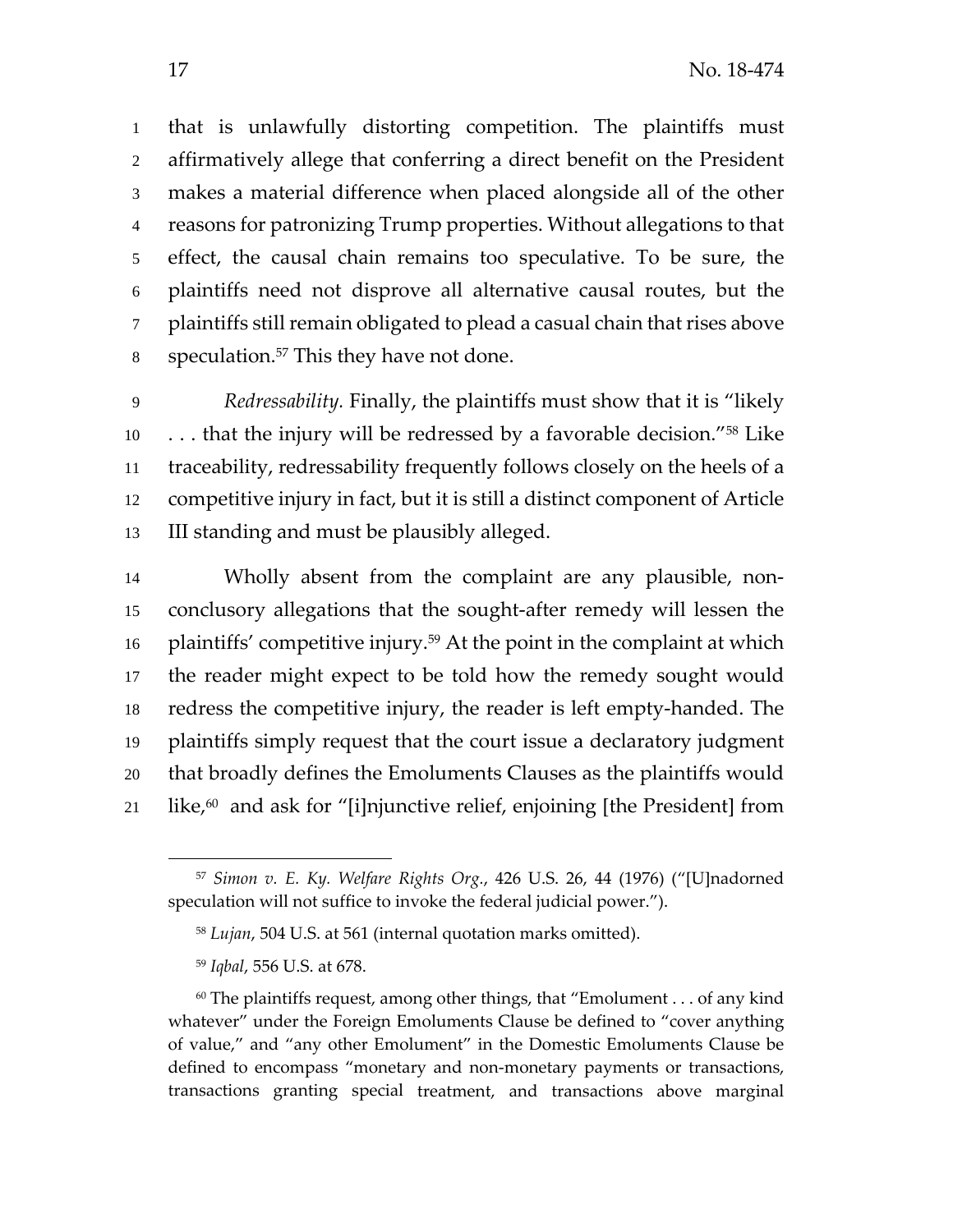violating the Foreign and Domestic Emoluments Clauses, as construed by this Court, and requiring [the President] to release financial records sufficient to confirm that [he] is not engaging in any 4 further transactions that would violate the Emoluments Clauses."<sup>61</sup> As for how this relief will remedy the plaintiffs' competitive injury, the complaint only asserts in conclusory fashion that "the declaratory and injunctive relief . . . would provide a remedy for the many injuries 8 described above."<sup>62</sup>

It comes as no surprise that the pleadings are insufficient as to redressability because they do not connect the relief requested to any effect on competition. The amicus brief by former national‐security 12 officials, relied upon by the plaintiffs, cuts in the opposite direction from the argument that the plaintiffs use it to support. The brief highlights the plaintiffs' redressability problem, pointing out the obvious: "our adversaries and even our allies seek every advantage 16 that is available on the international stage." The various articles and statements cited by the plaintiffs demonstrate that diplomats choose to patronize Trump‐owned properties for a variety of reasons—and most likely several reasons at the same time. None of them single out the conferral of emoluments. But, more to the point, there is no allegation that removing any one of the many possible incentives would cause diplomatic patrons to book at other establishments. To the contrary, as the former national‐security officials point out,

- *See* Appellants' Reply Br. 12–13 (citing Br. of Former Nat'l Sec. Officials 21).
- Br. of Former Nat'l Sec. Officials 21.

 $\overline{\phantom{a}}$ 

cost . . . ." They ask the court to declare that the President's conduct violates both provisions. *See* Compl. VI(a).

 Compl. VI(b). One suspects that obtaining the President's financial records may be the true reason for this lawsuit.

Compl. ¶¶ 239; 243; *see also* Compl. ¶ 242.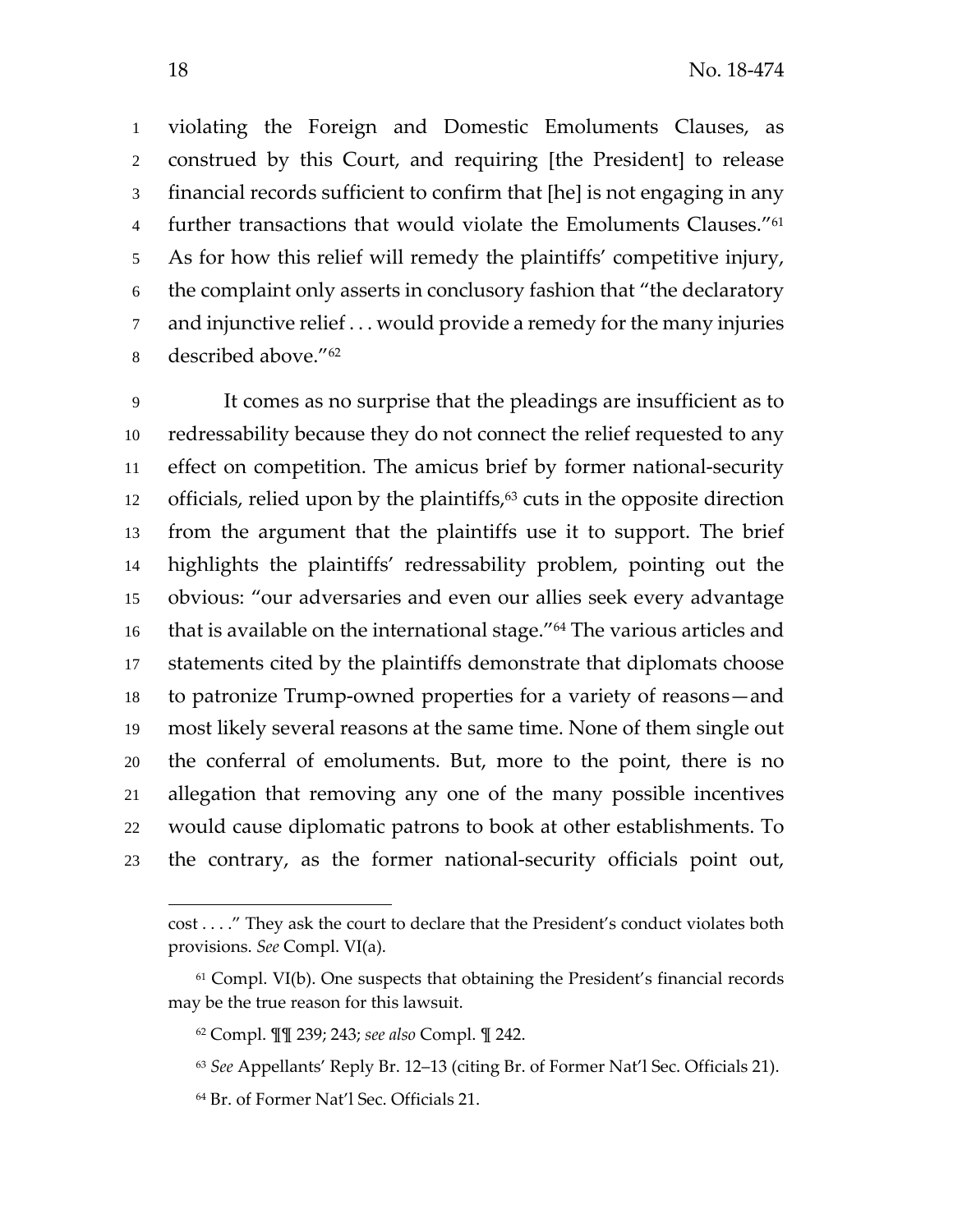officials are likely to continue to seek "every advantage"—and continue to book at Trump‐owned properties.

It is evident that the complaint fails to adequately plead redressability because it is virtually impossible to plausibly connect the purported cause of the plaintiffs' alleged harm to the remedy they claim to seek (but have not specified in the complaint)—an improved competitive environment. Even if "the mere possibility that customers might continue to favor the defendant's product or service after a court enjoins the violation does not defeat Article III 10 standing,"<sup>65</sup> plaintiffs here have not particularized any causal connection between the alleged violation of the Emoluments Clauses and their market disadvantage. When plaintiffs come before a court unable to specify how the relief they seek will redress their injury, "one must wonder why they came to the court for relief in the first place."66 In any event, the fact that the plaintiffs plainly fail to do so in the complaint is telling and is itself sufficient to defeat standing.

## $17 \qquad \qquad \text{II}.$

As I have already noted, that the application of the competitor standing doctrine in this case will not satisfy the requirements of Article III standing is not surprising given the absence of economic logic between the violation alleged (the transgression of the Emoluments Clauses) and harm to the plaintiffs (competitive disadvantage). The nature of the cases in this area merits further elaboration. Only in certain categories has the economic logic been tight enough for courts to permit competitor‐plaintiffs to shortcut the usual requirement of pleading injury in fact, traceability, and

Maj. Op. 42.

*In re Donald J. Trump*, 928 F.3d at 377.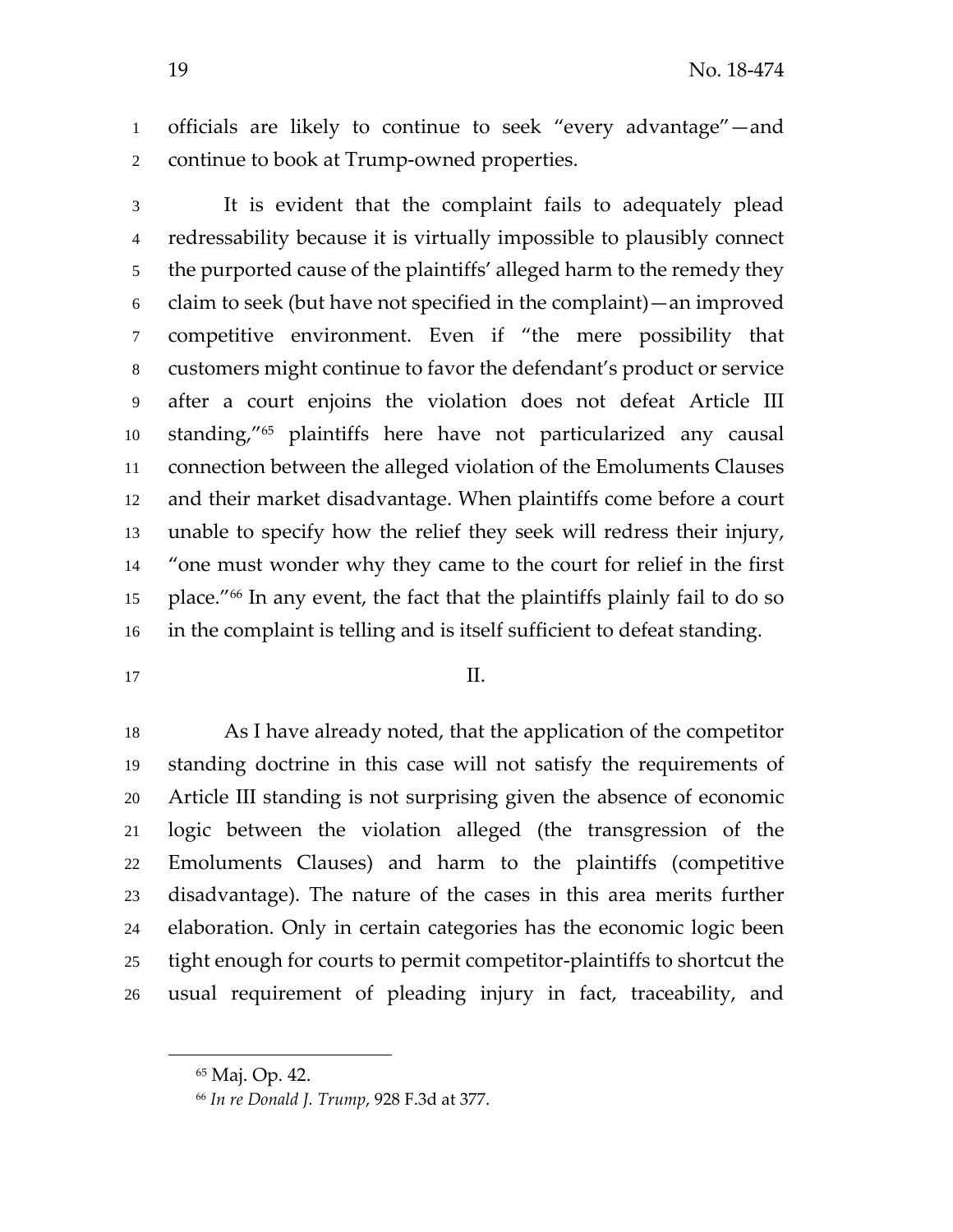redressability with particularity. These cases fall generally into three categories: agency cases, election cases, and unfair competition cases. It is only within these three categories that the cases relied upon by the plaintiffs (and the majority) to support their competitive standing theory can be found. In each of these three categories, the challenged governmental action or non‐action is directed at parties in their capacity as a market player. This emoluments case, by contrast, fits into none of these three categories, and it is not analogous to any of them.

*Agency cases.* The competitor standing doctrine originated with agency cases. The first of these cases before the Supreme Court, *Investment Company Institute v. Camp*, involved banking regulations that allowed new institutions to enter certain financial sectors.<sup>67</sup>

Following that decision, competitor standing cases premised on a challenge to agency action have become common.68 In *Adams v. Watson*, the First Circuit held that out‐of‐state milk producers had 17 competitive standing to challenge state dairy regulations.<sup>69</sup> In *Canadian Lumber Trade Alliance v. United States*, the Federal Circuit determined that Canadian wheat producers could employ competitor standing to challenge United States customs regulations designed to

 *See Inv. Co. Inst. v. Camp*, 401 U.S. 617, 620 (1970) (investment companies had standing to challenge the regulation of national banks); *Clarke v. Secs. Indus. Ass'n*, U.S. 388, 403 (1987) (competitor brokerage trade association had standing to sue over banking regulations); *Nat. Credit Union Admin. v. First Nat. Bank & Trust Co*., 522 U.S. 479, 488 (1998) (banks and bankers association had standing to sue over credit union regulations).

 Some cases in this category could fall under the broader heading of "governmental action." *See Clinton v. City of New York*, 524 U.S. 417, 432–33 (1998) (farmers' cooperative had competitor standing to challenge the President's line item veto of a bill provision that would have benefitted the cooperative).

*Adams*, 10 F.3d at 920, 925.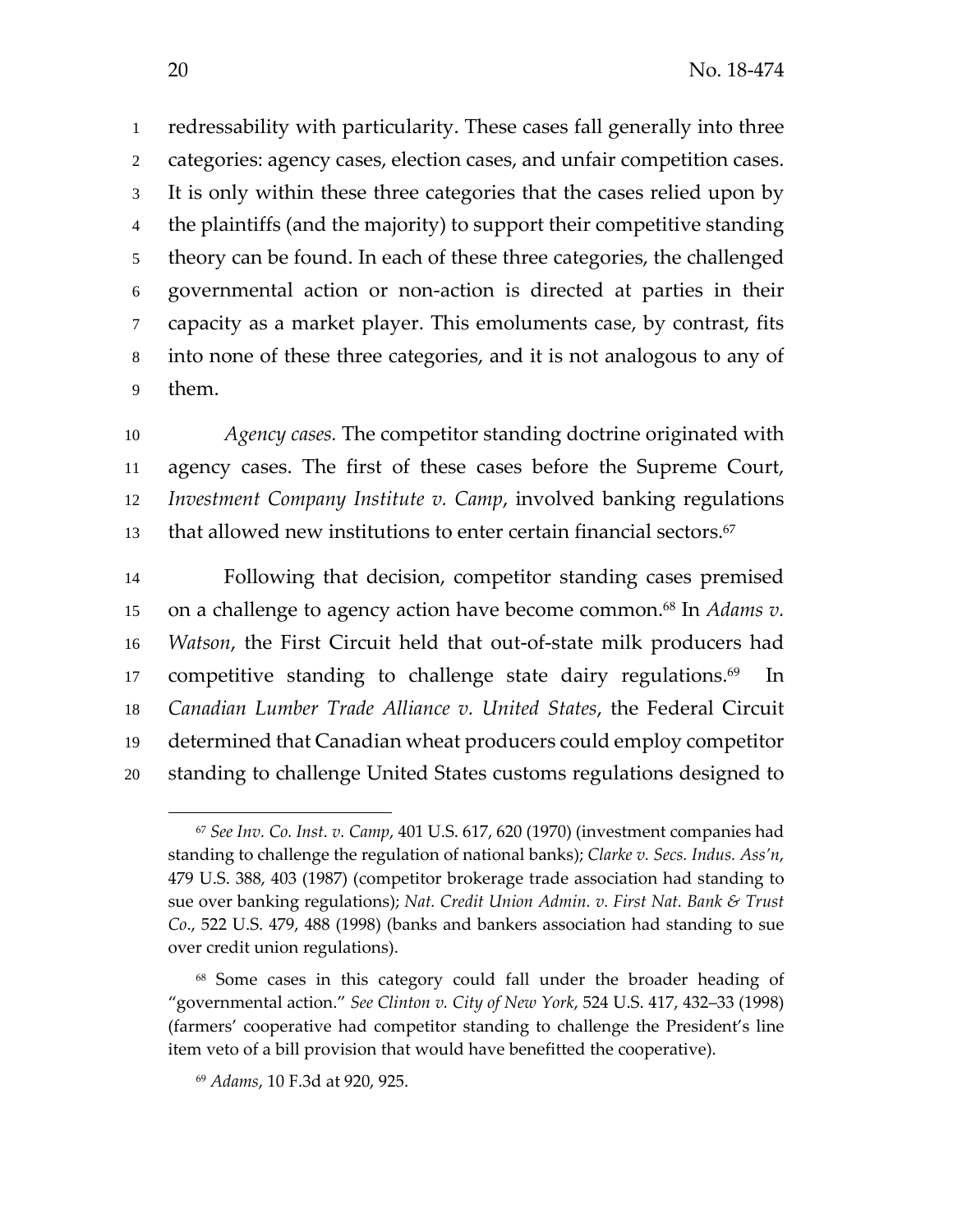1 aid American wheat producers.<sup>70</sup> The D.C. Circuit, in *Sherley v*. *Sebelius,* held that adult stem cell researchers had competitive standing to challenge new regulations authorizing the National 4 Institutes of Health to fund embryonic stem cell research.<sup>71</sup> I could go on. 

In the agency context, where the government regulators are effectively choosing winners and losers in the marketplaces that they regulate, affording the plaintiff the presumption of injury, traceability, and redressability makes sense. There is no doubt, for example, that when the government allows a commercial bank to 11 operate in a sector previously occupied only by investment firms,the investment firms will suffer negative competitive effects because more actors occupy the field. In these cases, the challenged government action is directed at a *particular marketplace* with the aim of regulating one or more of the players in *that market* in some way. The government's decision to act in a way that gives a boost to some players in that market or allows a new player to enter it, will, as a matter of *economic logic*, be to the detriment of others.

*Election cases.* Competitor standing cases in the Second Circuit have arisen in the election context. In *Fulani v. League of Women Voters Education Fund*, the plaintiff, a presidential candidate, alleged that the 22 League of Women Voters violated its tax-exempt status by hosting a primary debate that imposed certain admission requirements on the debate candidates, thereby causing the plaintiff‐candidate a

 $\overline{\phantom{a}}$ 

*Canadian Lumber*, 517 F.3d at 1332.

*Sherley*, 610 F.3d at 73.

*See, e.g.*, *Camp*, 401 U.S. at 620.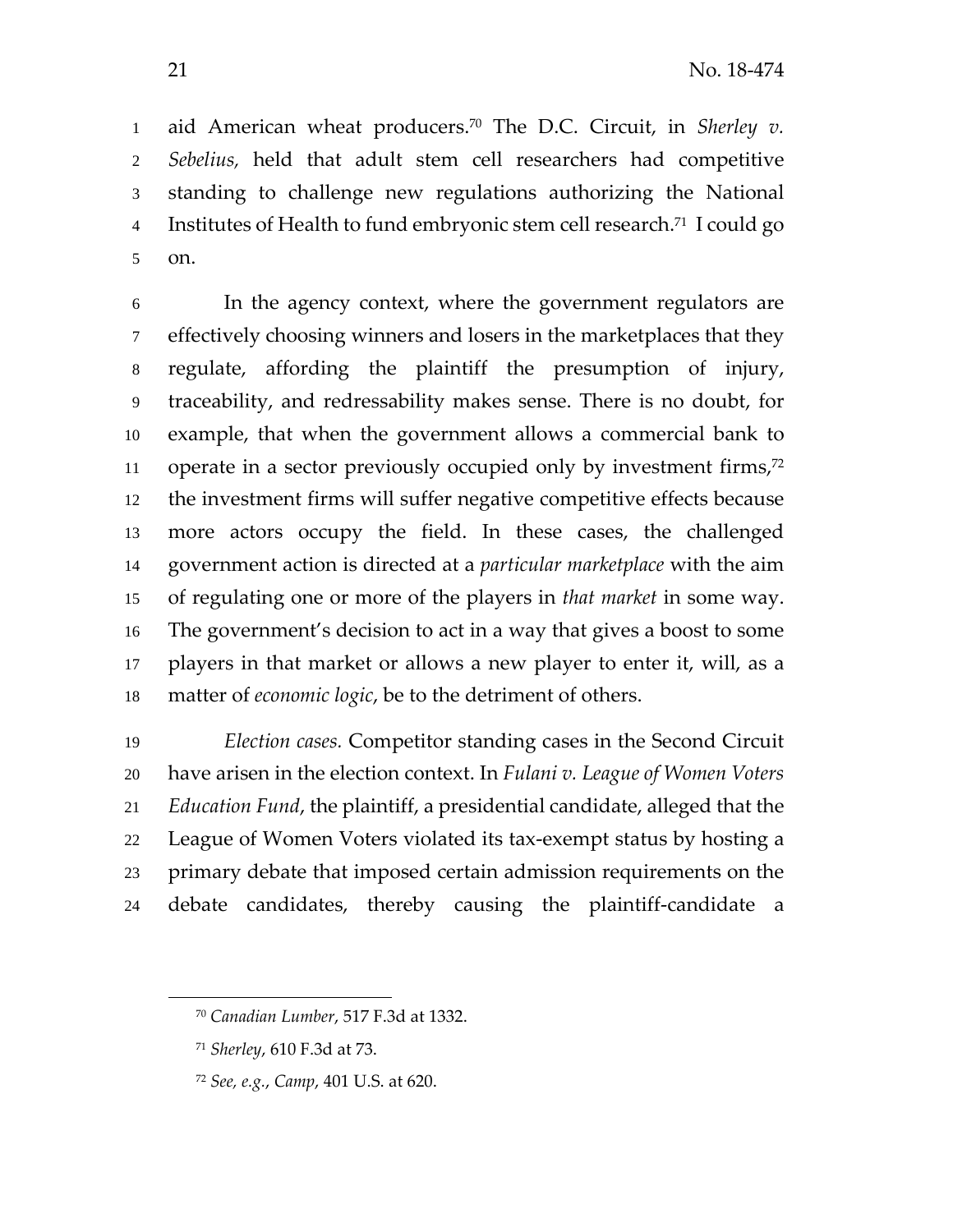1 competitive injury when she was excluded from the debate.<sup>73</sup> We held that she had competitor standing to challenge the League's tax‐ exempt status. <sup>74</sup> The plaintiff in *Fulani* alleged that a law (aimed at preventing *political* abuse of an organization's tax‐exempt status in the political marketplace) caused a competitive injury to her *political* candidacy which plainly would be redressed if she were permitted to debate. Her injury and its causation and redressability were self‐ evident as a matter of logic.

Likewise*, Schulz v. Williams* involved an action by the Libertarian Party to enjoin the operation of a New York election law 11 that had blocked its candidates from getting on the state ballot.<sup>75</sup> The district judge granted the Libertarian Party an injunction. The 13 competitor-intervenor Conservative Party appealed on the basis that the district court's injunction improperly placed Libertarian candidates on the ballot and thereby siphoned votes away from it.<sup>76</sup> We held that the intervenor‐Conservative Party had standing to challenge the election law ruling that had allegedly caused it an 18 electoral injury.<sup>77</sup>

Finally, in *In re U.S. Catholic Conference*, pro‐choice advocates had competitive standing to challenge the tax‐exempt status of the Catholic Church on the grounds that the Catholic Church had unlawfully engaged in partisan activities by campaigning for pro‐life

 $\overline{\phantom{a}}$ 

- *Schulz*, 44 F.3d at 51–52.
- *Id*. at 52–53.
- *Id.* at 53.

 *Fulani v. League of Women Voters Educ. Fund*, 882 F.2d 621, 624 (2d Cir. 1989). **[EVG, RJC,** *LWP***]**

*Id.* at 626.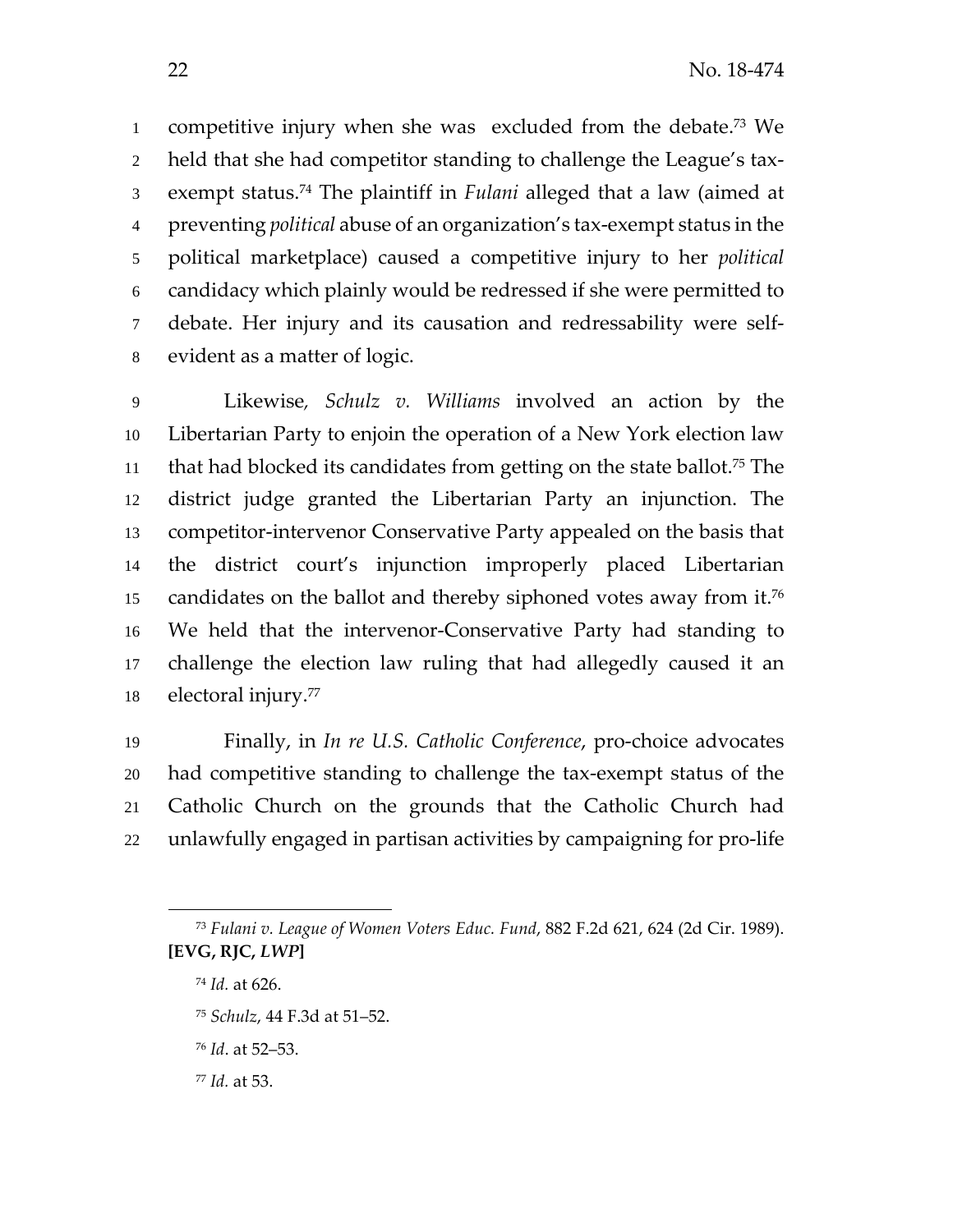1 causes.<sup>78</sup> By logic parallel to the agency cases, in each election case the 2 competitor-plaintiff sought to challenge election-related action that 3 allegedly had an obvious and direct negative impact on the plaintiffs' 4 own political activities.

*Unfair competition cases.* The third context in which the competitor standing doctrine has arisen is in unfair competition claims. 7 <sup>79</sup> Courts routinely recognize constitutional standing for 8 competitors seeking to redress antitrust injury.<sup>80</sup> Suits by competitors brought under the Lanham Act are also commonly allowed based on competitor standing. In *TrafficSchool.com, Inc. v. Edriver, Inc.*, both parties ran online traffic‐school courses in the same market. The plaintiff alleged that the defendant had engaged in false advertising in violation of Lanham Act and state unfair competition laws—a 14 violation, unlike that here, that directly relates to competition.<sup>81</sup> The Ninth Circuit determined the competitor‐plaintiff had standing because they were direct competitors and "[s]ales gained by one are 17 thus likely to come at the other's expense."<sup>82</sup> This case exemplifies those cases in which, as a matter of economic logic, a competitor had

 $\overline{\phantom{a}}$ 

<sup>80</sup> *See, e.g.*, *NicSand, Inc. v. 3M Co.*, 507 F.3d 442, 449 (6th Cir. 2007) (en banc) (recognizing Article III standing for a plaintiff allegedly injured by a competitor's antitrust violations). The plaintiffs suggest that standing for competitors in these cases supports their broad proposition that "courts have upheld Article III standing when the illegal acts of private parties increase or distorted competition against a plaintiff" and evinces the doctrine's application in "many other contexts." Appellants' Br. 28–29. But the plaintiffs miss the thread that ties all three categories of cases together: economic logic. The same economic logic that connects agency, election, and unfair competition competitor standing cases is absent in this case.

<sup>82</sup> *Id.* at 825.

<sup>78</sup> *USCC*, 885 F.2d at 1022.

<sup>79</sup> *See TrafficSchool*, 653 F.3d at 825–26.

<sup>81</sup> *Id.* at 824.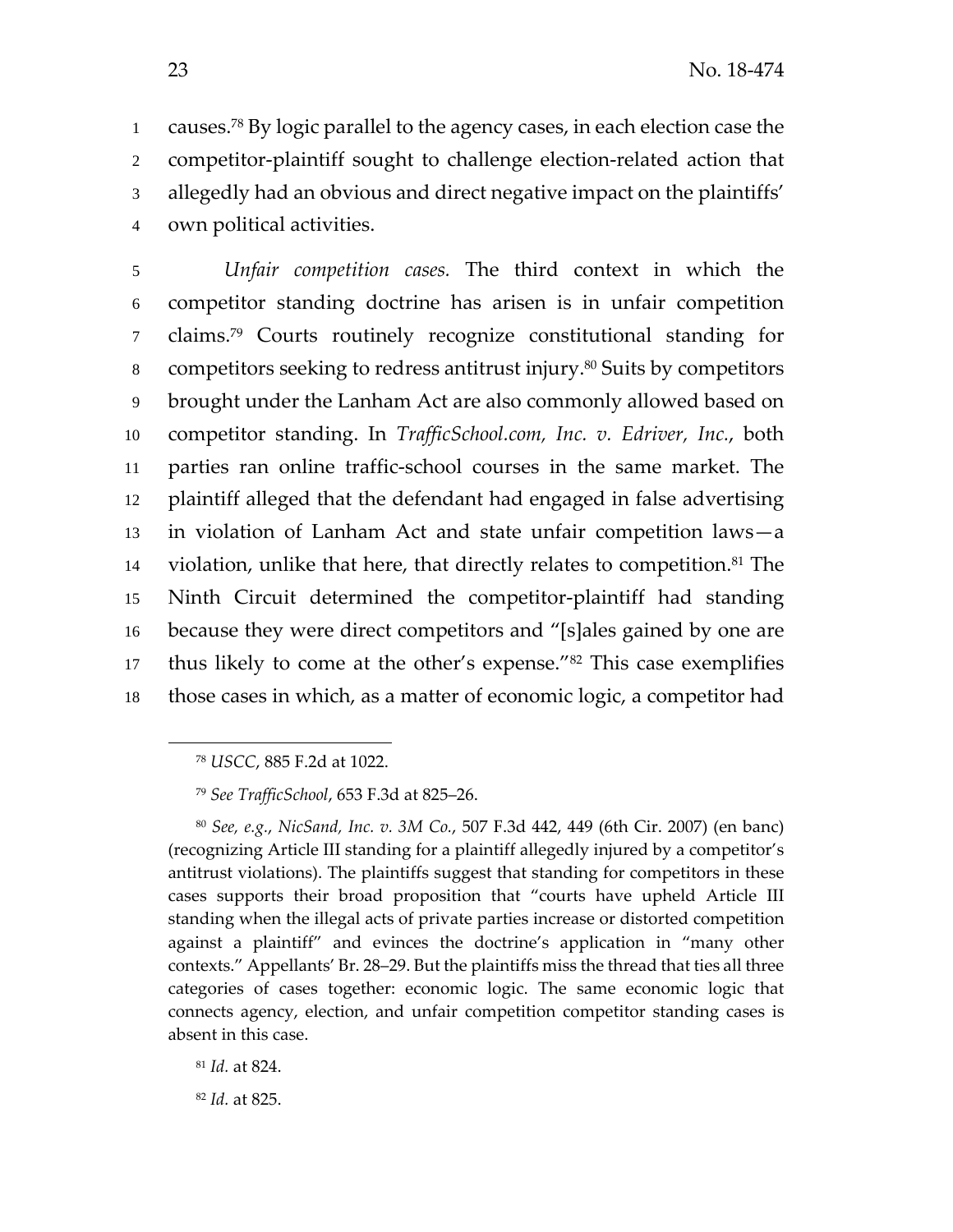standing to challenge a rival's noncompliance with laws plainly designed to regulate their competition in the common marketplace.

\* \* \*

These are the three broad categories of cases in which courts have extended to plaintiffs a presumption of competitive injury based on common‐sense market logic. The cases in each of these three categories deal with challenged regulations, laws, and actions that were directed at market players *in their role as market players*, which is the key determinant that may warrant utilization of the competitor standing exception. These cases stand for the proposition that competitive injury in fact, together with causation and redressability, can be presumed when the plaintiff can point to some government action orinaction that *directly* regulates the conduct of a market player operating in the same market. In other words, plaintiffs in these cases were afforded competitor standing when they asserted a competitive injury as a result of an unlawful activity that was itself directly related to, and intended to regulate, the commercial or political marketplace.

The case before us is markedly different. The competitor standing suit against the President has little in common with these three categories of cases. Even accepting the plaintiffs' broad construction of the Emoluments Clauses, the Clauses were never designed to, and nor do they, directly regulate the marketplace or the market player as it functions in the marketplace. The Emoluments Clauses have never been characterized as market‐oriented, no case has ever stretched the competitor standing exception this far, and, as is evident from the Supreme Court's decision in *Already*, such a stretch goes further than the competitor‐standing pleading exception can bear.